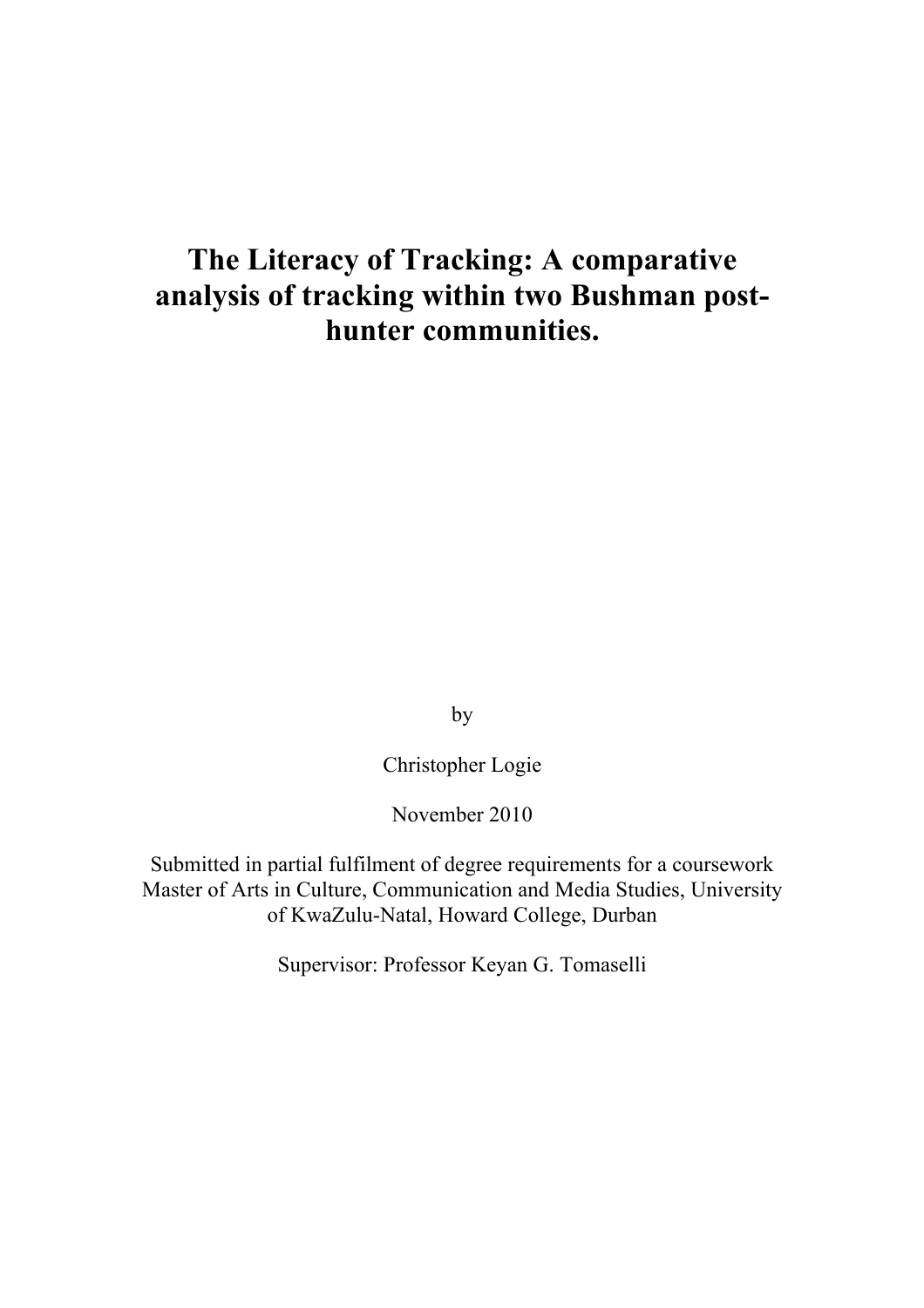# **Declaration**

Submitted in partial fulfillment of the requirements for the degree of Master of Social Science, in the Graduate Programme in Culture, Communications and Media Studies, University of KwaZulu-Natal, South Africa.

The financial assistance of the National Research Foundation (NRF) towards this research is hereby acknowledged. Opinions expressed are those of the author and are not necessarily attributed to the NRF.

I declare that this dissertation is my own unaided work. All citations, references and borrowed ideas have been duly acknowledged. I confirm that an external editor was used and that my Supervisor was informed of the identity and details of my editor.

It is being submitted for the degree of Master of Social Science in the Faculty of Humanities, Development and Social Science, University of KwaZulu-Natal, South Africa. None of the present work has been submitted previously for any degree or examination in any other University.

Student name

 $\mathcal{L}_\text{max}$  , where  $\mathcal{L}_\text{max}$  and  $\mathcal{L}_\text{max}$  and  $\mathcal{L}_\text{max}$ 

 $\mathcal{L}_\text{max}$  , where  $\mathcal{L}_\text{max}$  and  $\mathcal{L}_\text{max}$  and  $\mathcal{L}_\text{max}$ 

Date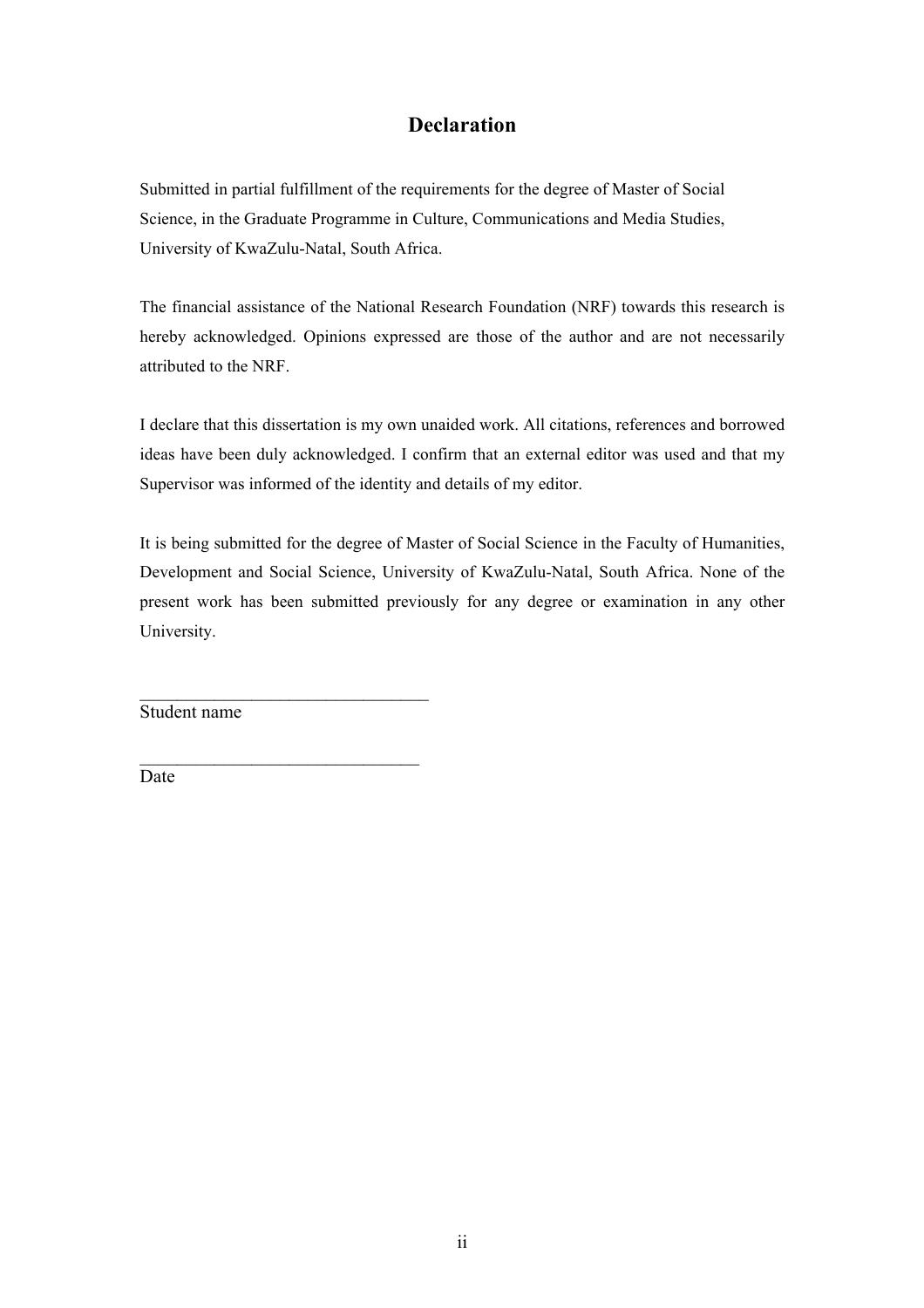# **Acknowledgements**

I have been extremely privileged to be part of an ongoing National Research Foundation funded project, entitled *Rethinking Indigeneity*, which involves the study of representation, identity and development issues in both the Kalahari Desert and KwaZulu-Natal and is lead by Professor Keyan Tomaselli. I feel honoured to have been part of the Culture Communication and Media Department (CCMS), which in fact is more of a community, for the duration of my studies. One cannot begin to understand the ways in which Academics, students and staff have shaped the person I am today.

I would like to thank Keyan Tomaselli for allowing me to be part of such a life changing project, providing unwavering support and persevering with me through the pitfalls of tertiary education, international travel and pre-graduation marriage.

Lauren Dyll, you have been a colleague, a confidant, an editor, an advisor, a psychologist, a barmaid and a true friend – I owe you much.

The Copley and Logie families - Thank you for everything you are. You are never far away.

The Kalahari Team: Alison Logie, Lauren Dyll, Kamini Moodley, Gus Gauntlett, Shoghig Balkian, Kate Finlay, Karen Peters, Nelia Oets, Nyambura Njagi, Brilliant Mhlanga, Oyvind Mikalsen, Kristien van den Oever, Tom Hart, Ed Da Veiga, Colin Skelton and Keyan Tomaselli – Thanks for making the experience what it was.

A special mention to Al - If it were not for you I would be lost and not nearly as happy.

Lastly, and most importantly, I would like to thank the  $\neq$ Khomani and ! Xoo Communities. Thank you so much for allowing us to visit your homes and learn something about your lives. Your tolerance for our questions and willingness to help is astounding. I particularly wish to thank Kort Jan Nai, Sekhwande 'Wiste Jan' Nai, Pedrus Motshabise, Yee-Yee Lankman, Tam Tam 'John-John' Nai, Keatshaba Tsatsi, Toppies Kruiper, Belinda Kruiper, Adam Bok, Silikat van Wyk, and Blade Witbooi, who were very patient and generous with their time and knowledge.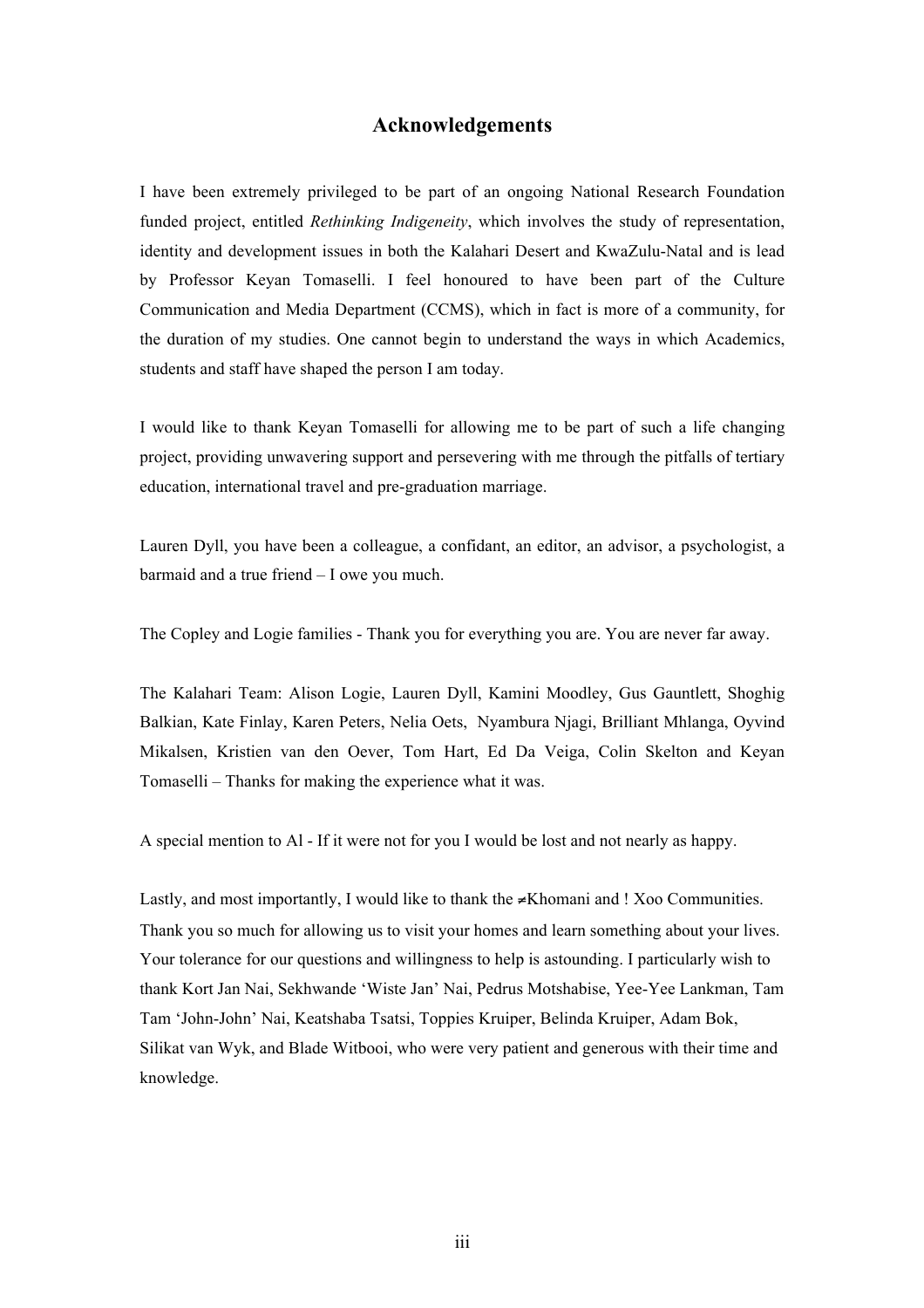# **Acronyms**

| <b>ANC</b>   | <b>African National Congress</b>            |
|--------------|---------------------------------------------|
| <b>CCMS</b>  | Culture, Communication and Media Studies    |
| <b>CBNRM</b> | Community-Based Natural Resource Management |
| KD1          | Kgalagadi District 1                        |
| <b>KTP</b>   | Kgalagadi Transfontier Park                 |
| <b>NKXT</b>  | Ngwaa Khobee Xeya Trust                     |
| <b>NRF</b>   | <b>National Research Foundation</b>         |
| <b>RAD</b>   | Rural Area Development                      |
| <b>SADF</b>  | South African Defence Force                 |
| <b>SAHRC</b> | South African Human Rights Commission       |
| <b>SBB</b>   | Safari Botswana Bound                       |
| <b>SWAPO</b> | South West Africa People's Organisation     |
| <b>UKZN</b>  | University of KwaZulu-Natal                 |
| <b>UTTE</b>  | //Uruke Traditional Tracking Experience     |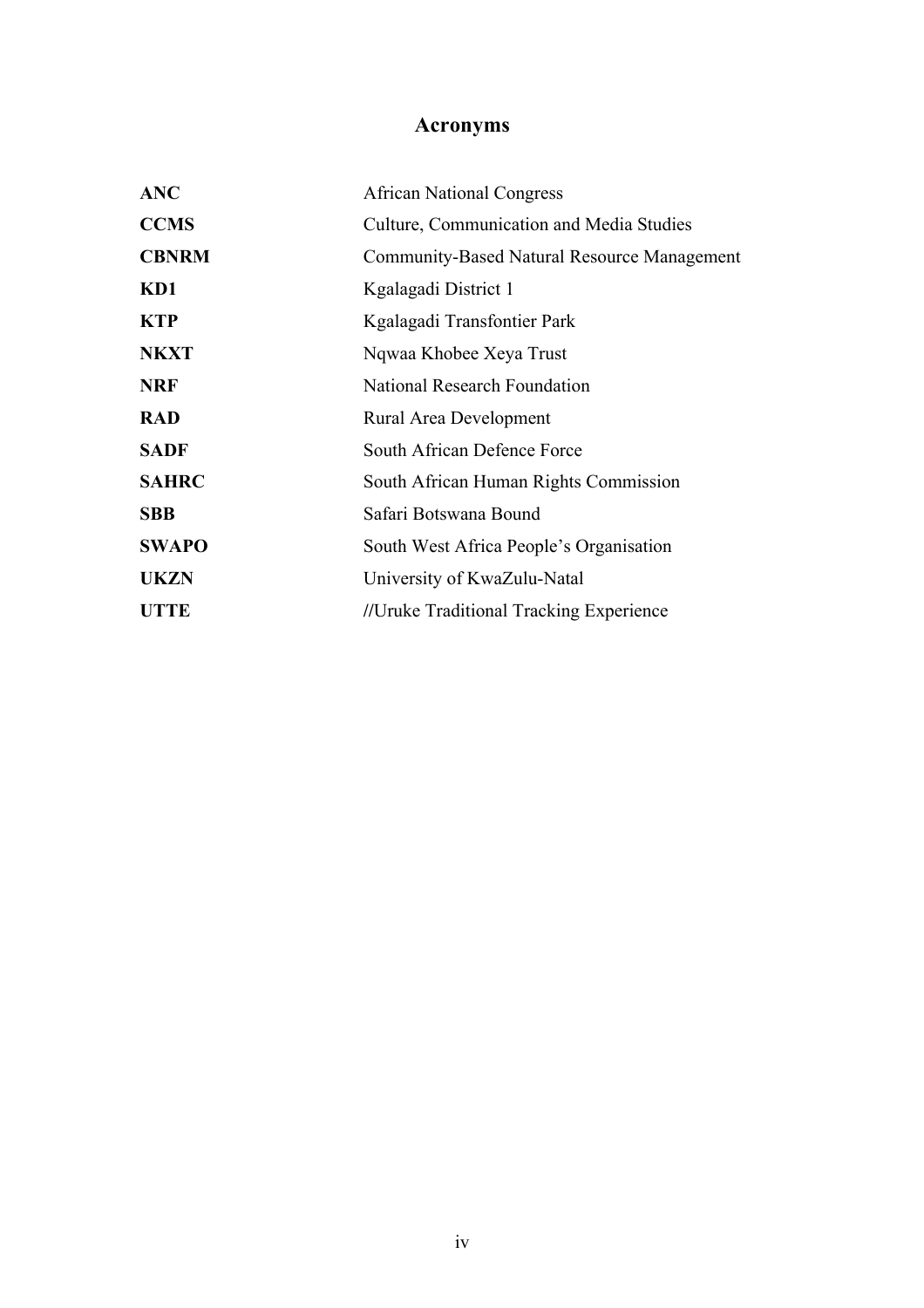# **Abstract**

Vast advances in technology have presented a platform for mediated forms to reach places where it was never before thought possible. Once remote communities can now be more easily accessed and in turn have easier access to modern ways of life. In light of this, Bushmen communities have been forced, due to a number of factors, to transform or adapt many their everyday cultural practices - one of which is tracking. Two Bushman post-hunter communities, the ≠Khomani from Witdraai in the Northern Cape of South Africa and the !Xoo who reside in Ngwatle in Southern Botswana, are the focus of a comparative analysis which assesses how the two communities use tracking, how they represent tracking and how they construct their identity through these representations. Louis Liebenberg's extensive literature on the subject of tracking compounded with his groundbreaking research on CyberTracking provides an invaluable resource. It offers a contrasting scientific vantage point in comparision to J. Edward Chamberlin's (2004) holistic anthropological approach to aboriginal cultures. Work central to demystifying the data includes debates within globalisation theory (Anthony Giddens 1990; David Held and Anthony McGrew 2000; Terhi Rantanen 2005), the homogenisation and heterogenisation of culture and Stuart Hall's theory of essentialist and non-essentialist identity (1996). The data was obtained through research field trips to the areas in 2005 and 2007 respectively, and informs part of a larger project, *Rethinking Indigeneity*, headed by Professor Keyan G. Tomaselli. The subject communities contrast one another not only in how they represent themselves, but also how and why they practice tracking. The !Xoo, in comparison to the  $\neq$ Khomani, are less exposed to global media and as a result are considerably less aware of expectations attached to their ethnicity. This correlation provides an interesting link between cultural practices, remote communities and global media infiltration. It becomes apparent that culture is in a constant state of flux which is further emphasised through idiosyncratic cultural practices; in this case tracking.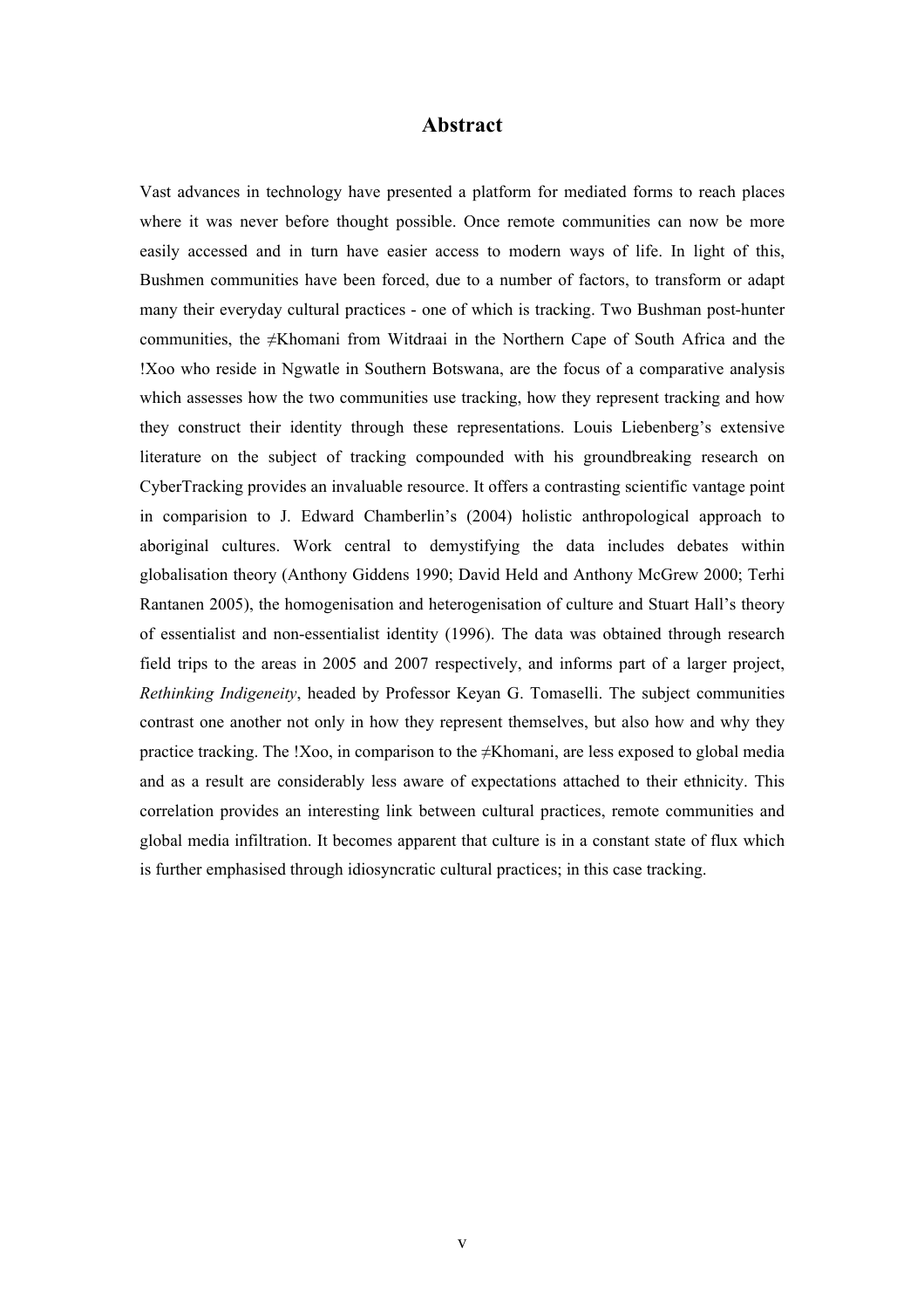# **Contents**

| <b>Declaration</b><br>Acknowledgements<br><b>List of Acronyms</b><br><b>Abstract</b> |        |                                                          |  |
|--------------------------------------------------------------------------------------|--------|----------------------------------------------------------|--|
|                                                                                      |        |                                                          |  |
|                                                                                      |        | <b>Chapter One: School, Stereotypes &amp; Growing up</b> |  |
| Education in the Encounter                                                           | 2      |                                                          |  |
| The Connection                                                                       | 4      |                                                          |  |
| Background and Not-so Distant History                                                | 5      |                                                          |  |
| Tracking, Literacy, Stereotypes, Representations & Identity                          | $\tau$ |                                                          |  |
| The $\neq$ Khomani at Present                                                        | 8      |                                                          |  |
| The !Xoo at Present                                                                  | 12     |                                                          |  |
| Introducing the Subject to the subject                                               | 15     |                                                          |  |
| Focus of this Study                                                                  | 15     |                                                          |  |
| Origin of the Study                                                                  | 16     |                                                          |  |
| <b>Chapter Two: What Does Tracking Meant to Whom?</b>                                |        |                                                          |  |
| Introduction                                                                         | 18     |                                                          |  |
| Tracking Literature: A First-Hand Perspective                                        | 18     |                                                          |  |
| Bushmen as Trackers and Hunters: Representations and Stereotypes                     | 19     |                                                          |  |
| Bushmen Identity: Specific to the !Xoo and $\neq$ Khomani Communities                | 26     |                                                          |  |
| Indigenous Communities in the Modern World                                           | 29     |                                                          |  |
| <b>Chapter Three: Tracking Through the Theory</b>                                    | 32     |                                                          |  |
| Globalisation Theory                                                                 | 32     |                                                          |  |
| Defining Globalisation                                                               | 33     |                                                          |  |
| The Effects of Globalisation                                                         | 33     |                                                          |  |
| Globalisation, Identity and a Lost Sense of Community                                | 35     |                                                          |  |
| <b>Cultural Studies: Defining Cultural Studies</b>                                   | 38     |                                                          |  |
| Cultural Studies and Representation                                                  | 41     |                                                          |  |
| Cultural Studies and Ethnography                                                     | 42     |                                                          |  |
| <b>Identity and Cultural Studies</b>                                                 | 44     |                                                          |  |
| <b>Chapter Four: Desert Research</b>                                                 | 47     |                                                          |  |
| Introduction                                                                         | 47     |                                                          |  |
| Subjects                                                                             | 48     |                                                          |  |
| Apparatus                                                                            | 50     |                                                          |  |
| Data Collection: The Procedure                                                       | 51     |                                                          |  |
| Problematising the Procedure                                                         | 53     |                                                          |  |
| Data Analysis                                                                        | 54     |                                                          |  |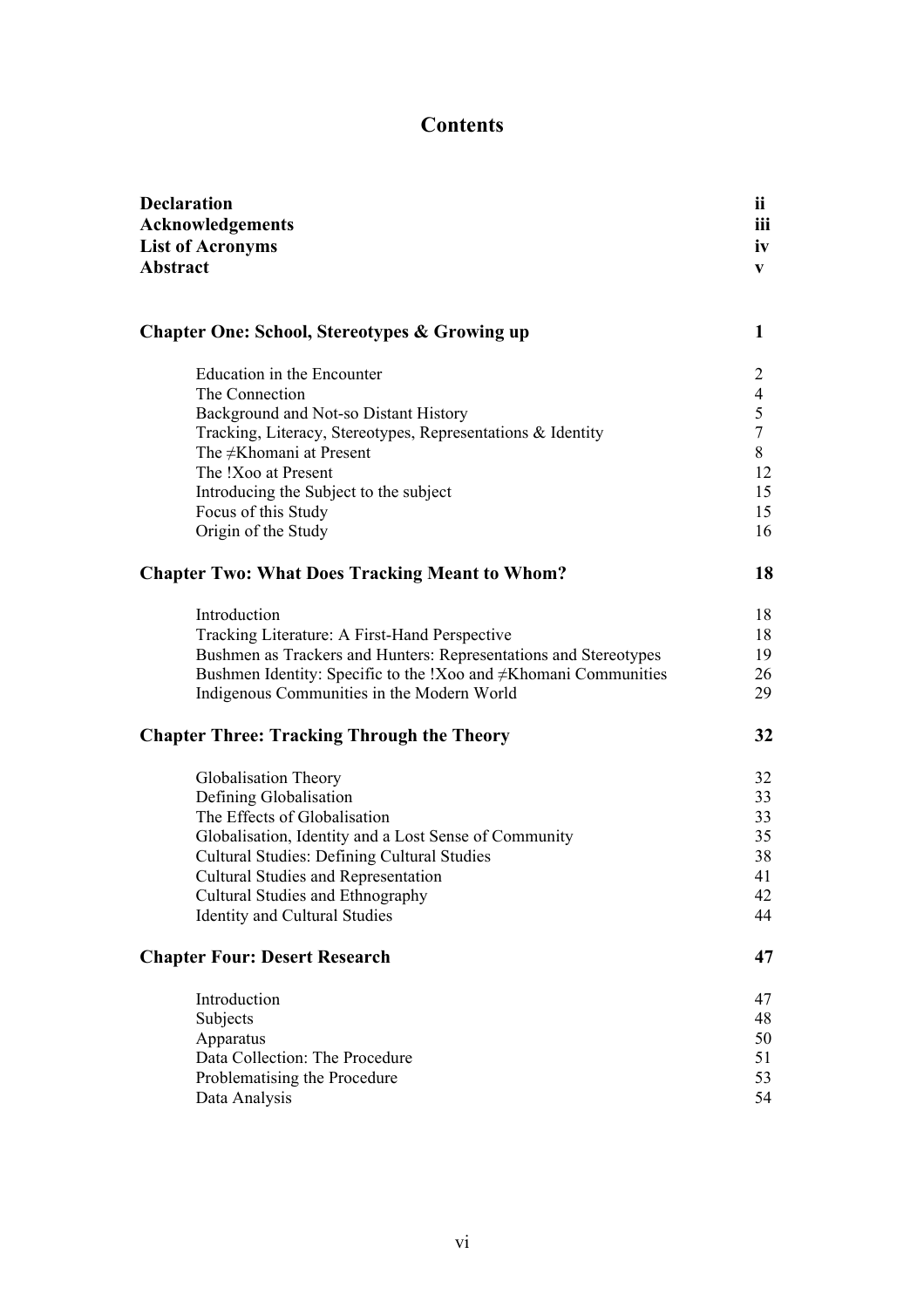# **Chapter Five: Meeting the Trackers 57**

| <b>Chapter Seven: Where is Tracking Going?</b><br><b>References</b> |    |
|---------------------------------------------------------------------|----|
|                                                                     |    |
| Literacy and Tracking                                               | 87 |
| Globalisation's Part in Identity Construction                       | 86 |
| How Tracking is Represented by the !Xoo                             | 84 |
| The $\neq$ Khomani and Identity                                     | 82 |
| How Tracking is Represented by the $\neq$ Khomani and the !Xoo      | 81 |
| The !Xoo's Economies of Tracking                                    | 75 |
| The $\neq$ Khomani's Economies of Tracking                          | 69 |
| How Tracking is used in the $\neq$ Khomani and the !Xoo Communities | 68 |
| <b>Chapter Six: Where Has Tracking Come From?</b>                   |    |
| The !Xoo Trackers: 2007                                             | 65 |
| The !Xoo Trackers: 2005                                             |    |
| <b>Blade Witbooi</b>                                                | 61 |
| Silikat van Wyk                                                     | 60 |
| Adam Bok                                                            |    |
| Toppies Kruiper                                                     |    |
| The Khomani Trackers                                                | 57 |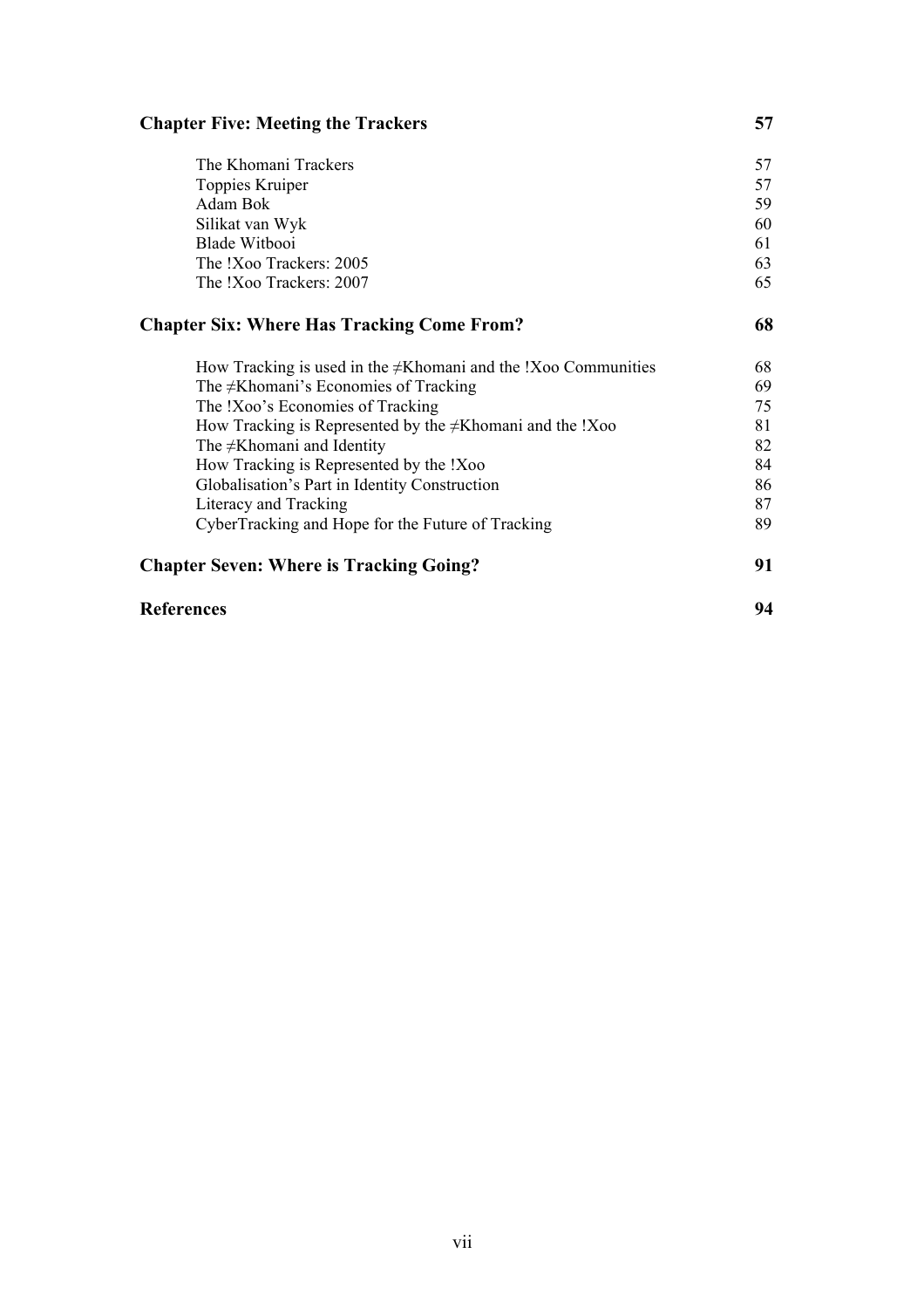### **Chapter 1: School, Stereotypes & Growing Up**

When I was in primary school in South Africa, between 1989 and 1994, I remember being taught about the Bushmen in history class. These were some of the most memorable lessons, because, as a young lad, the adventurous activities of hunting wild animals with bows and poisoned arrows whilst living amongst the fiercest of predators in the desert seemed as exciting as they were romantic. I sat glued to my teacher's words as she explained how the Bushmen carried ostrich eggs filled with water and lived a nomadic lifestyle, eating seasonal berries, roots and, when possible, meat by tracking and hunting animals which they followed, for weeks after being shot, waiting for them to die through poisons gathered from the earth. The Bushmen: People of the Earth. Such memories serve as a reference point for many people who do not learn more about the topic later on in life. These are some of the stereotypes taught when I was a boy. Another memory, within the same timeframe, is sitting at home with my brother, two years older than me, when Jamie Uys' *The Gods Must Be Crazy* (1980) came on the TV screen. To which he exclaimed, "The Gods Must Be Crazy! I love this film!" We sat and watched, with great amusement, the tribe, which thought that a Coca-Cola bottle thrown from an airplane was sent by an angry god. I was enthralled by the way that the Bushmen used tricks to outsmart animals, such as the hyena<sup>1</sup>. What this film also did, for most of my early life, was confirm the stereotype of Bushmen as the quintessential 'other' that my teacher had taught me.

I advanced to high school where I learnt a new and far grimmer history of the Bushmen and their part in the history in the South Western Cape of South Africa. I was taught that the Bushmen were indigenous to the Karoo desert, where many rock paintings still exist. This type of education led to several confusing dissimilarities to what I had learnt previously; for one – the Bushmen were now referred to as the San and sometimes the Hottentots, distinctions that remained as unclear in my memory as they are to many people today. My teacher explained that the San were not the idyllic, romanticised individuals that I was taught about in primary school; neither did they live the romanticised existence, which I had thought that they did. The San were hostile adversaries to the Huguenots who settled in and around the Cape Town region, poaching their livestock (usually sheep) and often killing interfering settlers in the process. This, I was told, led to the bloody extermination or enslavery of the San people. Those who escaped went north to the Kalahari Desert in Northern South Africa, Namibia and Botswana. Those who were captured gradually interbred until it became

 $\frac{1}{1}$ <sup>1</sup> One of the central characters in the film explained that a hyena would not attack anything that was taller than it. A character thus held a piece of wood above his head to make up for his height deficiency and thus kept the hyena at bay.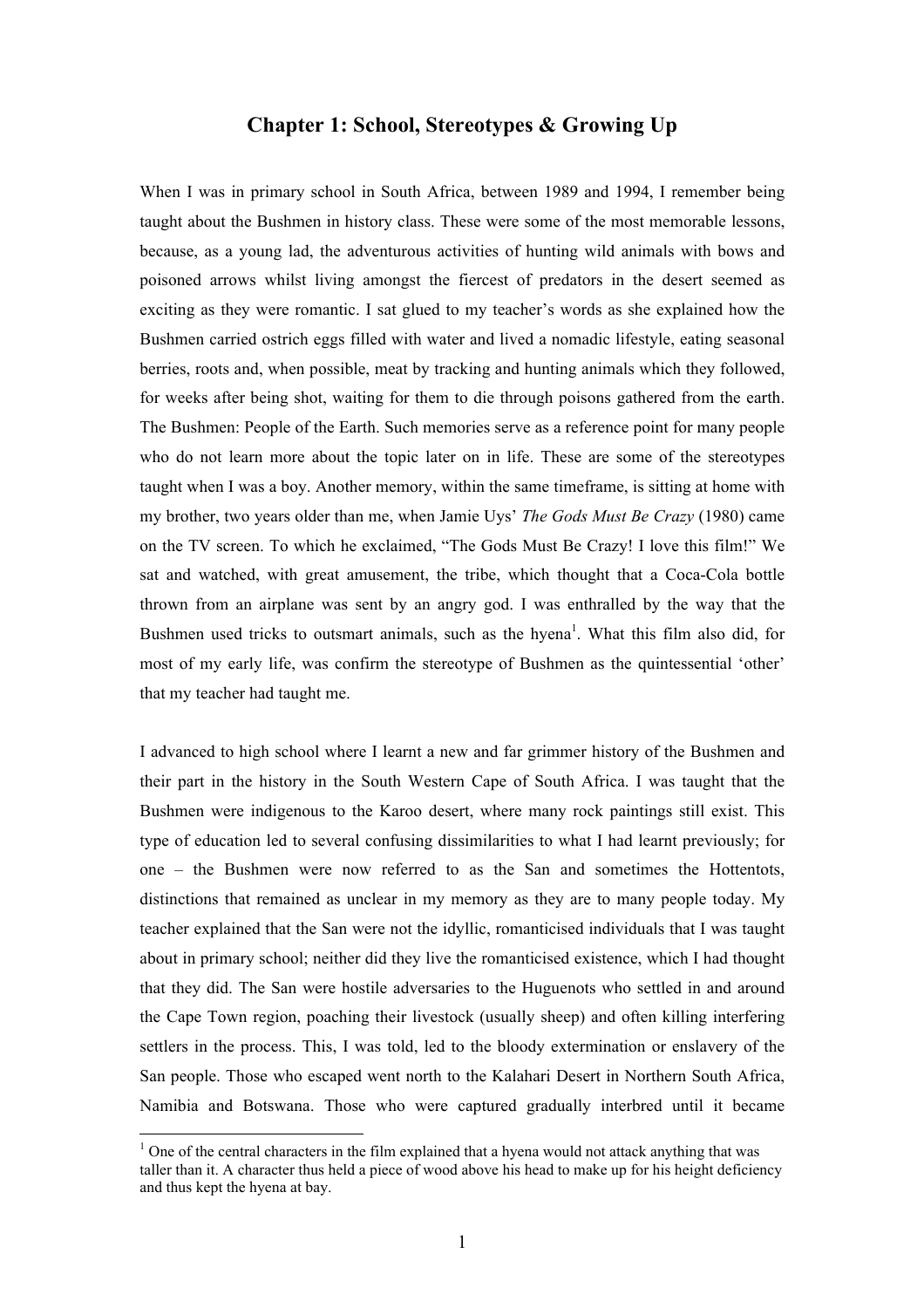indistinguishable whether a person had San heritage. On further enquiry, my teacher explained that the remaining Bushmen in South Africa were alcoholics, who were "unable to cope with the pressures of modern society".

The next sequence of events I recall, after the 1994 elections, was when the Bushmen sought to regain the land of their ancestors<sup>2</sup>. My then teacher explained that this was to become a reality of South Africa and that the Bushmen "didn't even come from the place where they were claiming the land". These were well-publicised hearings and the government was quick to explain that it was making amends for the atrocities caused by the Apartheid government and that this was a step towards transformation, and was making amends for the past, through giving some overdue respect to the dishonoured, newly tagged, 'First People'. There were some writers who drew a connection to Nelson Mandela, claiming that he had San heritage and that this was the reason for the claims being granted. These hearings also led to Dawid Kruiper, the leader of the ≠Khomani Bushmen, becoming a well-known public figure. There were other sceptics, such as my teacher, who believed that the rest of the land would follow suit in similar land claims to be lodged by the numerous peoples of South Africa; needless to say that there has in fact been very little land re-constitution up until now.

These are my first recollections of the Bushmen of the Kalahari, which may explain some of the varying degrees of ignorance displayed by individuals without first hand experience. Their experiences and learning may have come from a similarly misguided, misinformed, ignorant educators or the entire education system.

These are not claims to fact; they are simply childhood memories.

#### **Education in the Encounter**

My participation in the *Rethinking Indigeneity* project<sup>3</sup> began in October 2005. I embarked on my first field trip with Professor Keyan Tomaselli and a group of post-graduate students to meet members of the Ngwatle !Xoo community in Southern Botswana. My interest in tracking and the Bushmen began as a flight of fancy from an early age, however, little could prepare me for what I would encounter in our field research. Furthermore, field research

 $\frac{1}{2}$ <sup>2</sup> Research for this dissertation revealed that the land claim hearings began in August 1995 and were granted in 1999 (Tomaselli 2005: 3).

The project is headed by Professor Keyan Tomaselli from CCMS at UKZN in Durban (See Tomaselli 1999, 2005, 2008).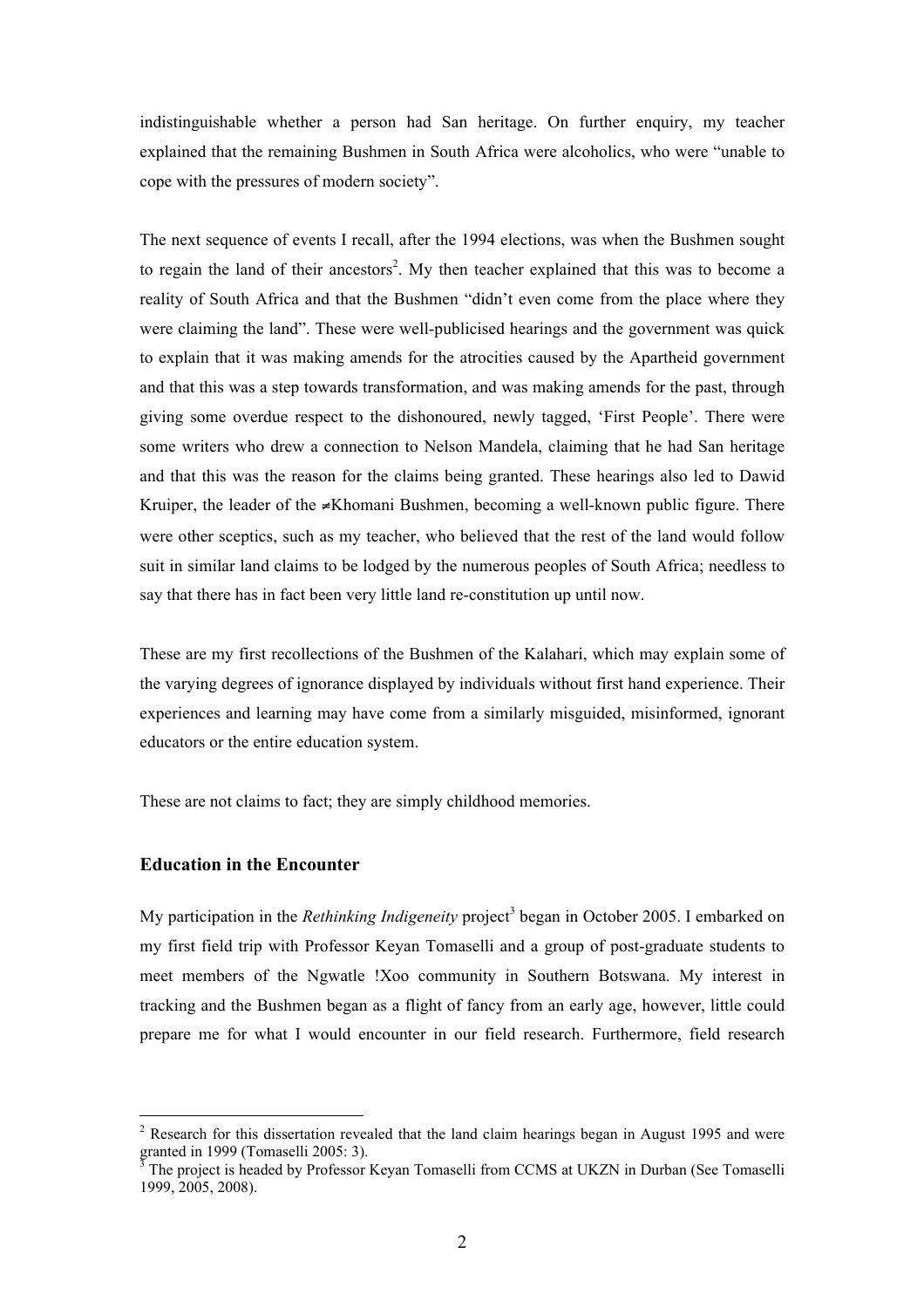confirmed my understanding and belief of Paulo Freire's<sup>4</sup> argument that theory alone is far less effective as a tool for learning in comparison to theory compounded with practical experience of a subject (Freire 1972). On this first field trip, I still had definite expectations about what my first encounter with Bushmen would be like, which was in turn connected to the representations/stereotypes of pre-modern Bushmen.

My focus on this first field trip, academically, was to write an autoethnograhy<sup>5</sup> and make an autoethnographic, reflexive documentary. However, I also wanted to 'see for myself' what the Bushmen were like. Stereotypes<sup>6</sup>, of Bushmen, which had been with me since childhood, were challenged in several ways. Firstly the !Xoo do not wear skins as clothing, they wear the same clothes as you or I, only more threadbare. They did not when I met them live in circularshaped huts in villages, around a fire, although they do place vast emphasis on fire itself. The traditional settlement was dismantled in the late 1990s for reasons that are unclear. The 280+ villagers now lived in scattered abodes across a dusty plan divided by a sandy crossroads. They do not necessarily marvel at modern inventions and are not scared of Coca-Cola bottles<sup>7</sup>. They experience media access in the form of radio and some cell phone reception<sup>8</sup>.

The !Xoo still hunt and track and have extensive knowledge of local flora and fauna. These skills are disappearing from the community we visited as the Botswana government seeks to limit and regulate hunting (Fieldnotes 2005). Even in the remoteness of Ngwatle the youth seek cash-based employment and fewer hunt on a regular basis each year. The pinnacle of the 2005 trip was going tracking with Kort Jan, Vista Jan and Pedrus, three of the senior and most gifted trackers of the community. They explained how they tracked in comparison to how they used to track, discussed below. We visited their old hunting grounds around the Masetleng Pan where we scouted tracks, which served as a nostalgic bridge between the past and present for our guides. When we returned to camp my emotions were somewhere between disappointment and awe. I was disappointed that our experience was so limited by

 $\frac{1}{4}$ <sup>4</sup> Paolo Freire's theory of education explains that more effective learning comes through applying theoretical knowledge in practice. (Freire 1972).

 ${}^5$ Autoethnography is the reflexive ethnographic documentation where, through reflection of experiences, one learns about social issues/dynamics (cf. Ellis & Bochner 2000, Tomaselli, Dyll & Francis, 2008.

<sup>&</sup>lt;sup>6</sup> A stereotype refers to a preconceived notion, idea or understanding of an object, person or thing (cf. Holt 1998)

<sup>7</sup> This refers to the previously mentioned *The Gods Must Be Crazy* (Uys 1980), where a coke bottle falls from the sky causing fear and panic amongst the Bushmen community in the film, who believe the bottle is from the 'gods'.

<sup>&</sup>lt;sup>8</sup> Vodacom, during their June 2007 advertising campaign for Rugby World Cup, depicted the ≠Khomani Bushmen of the Northern Cape in the stereotypical manner, wearing skins and living in huts surrounded by open expanses of the desert. This advertisement is a somewhat satirical treatment of *The Gods Must Be Crazy* (Uys 1980). The advertisement is available on YouTube (See Vodacom, 2007)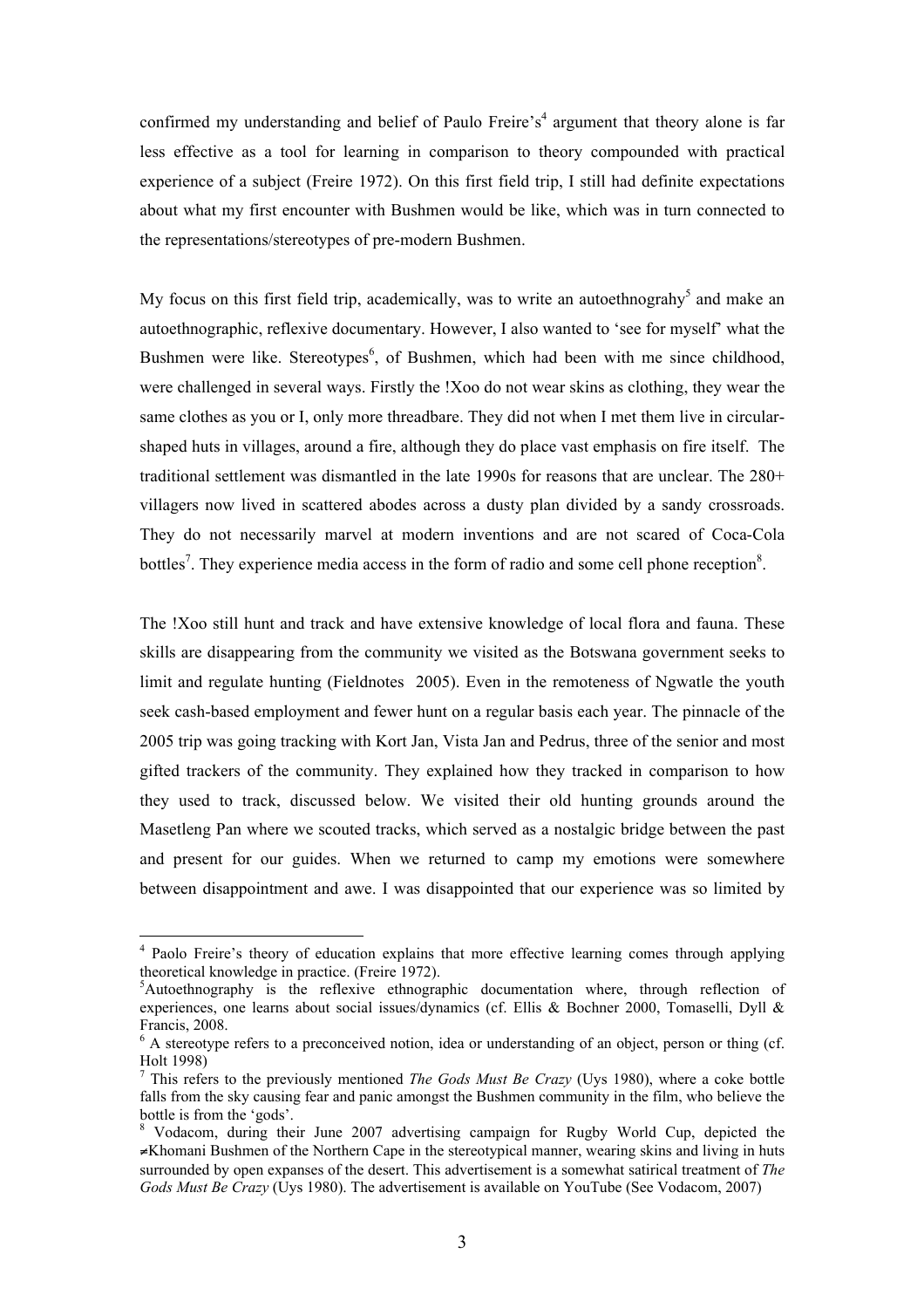the constraints of the government and authorities in the area. I was in awe of the depth of knowledge the !Xoo possess and their tracking ability, despite the aforementioned limitations.

#### **The Connection**

Through my experiences, the first trip served to dispel stereotypes learnt through my upbringing and education. A vast difference exists between commonplace/media stereotypes and lived reality. There are traces of truth in these myths and prehistoric representations, however; these traces are often exaggerated and blown out of proportion, which lead one to the romanticised images.

My first knowledge of the Bushmen began a modern day romance for me with the Kalahari Desert. Childhood memories imprinted in my mind, what I 'knew' was washed away and replaced with a less romanticised and more thorough and real understanding of Bushmen through first hand experience. As Belinda Kruiper, wife of the late Vet-Kat Regopstaan Kruiper<sup>9</sup>, said to us when sitting around our campfire "Once you get the desert sand in your shoes, you will never be apart, but always be returning to the Kalahari" (Fieldnotes 2005).

The Kalahari haunted me in the following years. During this time I was constantly coming into contact with media connected to the Bushmen of the Kalahari. I also retained my interest in tracking, through which I found a few books on the topic. Louis Liebenberg is an author who has published extensively on tracking in Southern Africa. *The Art of Tracking* (1990) presented the scientific components of this activity and how tracking is practiced and/or how it has evolved, all in relation to the Bushmen of the Kalahari. Through his book I recognised slight deviations from my own understanding and I realised these come from different academic backgrounds. I felt that some of his concepts could be expanded upon from the perspective of cultural studies. Nevertheless I retained my enthusiasm for the subject and on returning to the University of KwaZulu-Natal (UKZN), after a student exchange to University of Oslo, Norway, I spoke to Keyan Tomaselli about my ideas pertaining to what I had read. He offered to lend me J. Edward Chamberlin's *If This is Your Land, Where are Your Stories?* (2004), which served to expand on my ideas and increase my enthusiasm on the subject.

 <sup>9</sup> Vet-Kat Regopstaan Kruiper was a well respected ≠Khomani elder, artist, musician and cultural figure, who has had considerable influence in Cultural studies in the CCMS department at the University of Kwazulu-Natal.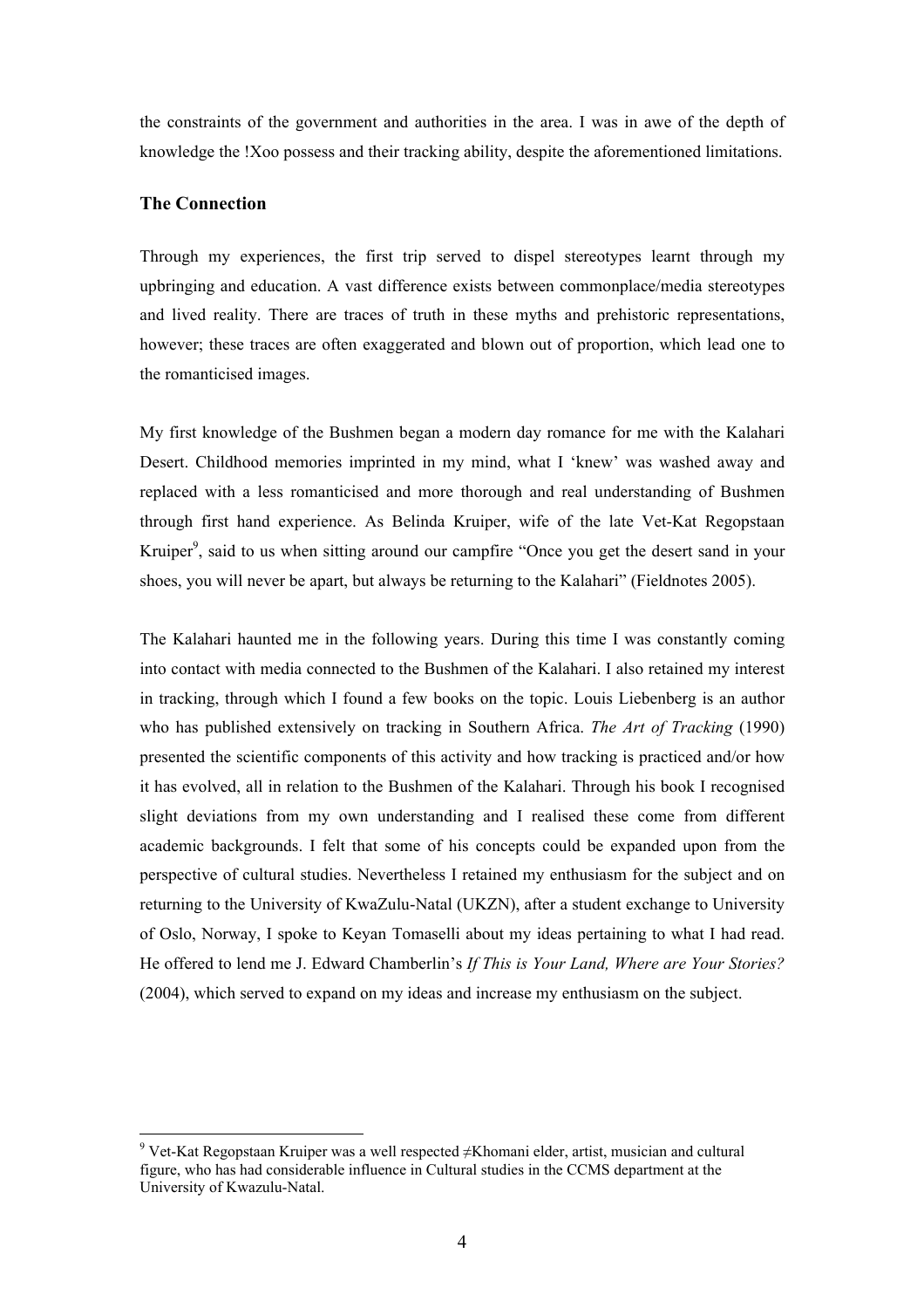#### **Background and Not-So Distant History**

Historically, 'Bushmen' were hunter-gatherer communities who lived a nomadic lifestyle, whose movements can be followed extensively throughout Southern Africa and via archaeological findings, such as rock paintings and remains (Barnard 1992). Nourishment came from gathering 'bush' foods and hunting game, which meant that the Bushmen became proficient hunters and experts at understanding their habitats. The process whereby hunters follow animals by their tracks and trace evidence (such as dung, hair and other indicators) is known as tracking. The Bushmen are amongst the earliest and most famous hunters and trackers in the world with their techniques widely publicised in books such as Liebenberg's *The Art of Tracking* (1990) amongst others. However, the prowess of the Bushmen as hunters and trackers has declined due to hunting legislation and new food sources; a point that is less publicised and widely ignored by the public, who prefer the Bushman's romanticised image (cf. Durington 2009).

These romanticised images feed into the very naming process of the Bushmen/San. Some academics prefer to use the term San (cf. Wilmsen 1989), some, Bushmen (cf. Gordon 1982; Tomaselli 1999, 2001, 2003 a/b; Steyn 1981), and others Khoi San (Widlok 2004: 220), though these academics do not use the preferences exclusively. "The indigenous people at the centre of this concept (book) do not see themselves as a single integrated unit, nor do they call themselves by a single name; it follows thus that the notion and image of the "Bushmen" must be a European or settler concept" (Gordon 1992: 4). I make liberal use of the term Bushman because elder representatives from the !Xoo and ≠Khomani in the Northern Cape communities, the subjects of my research, explained that they would prefer to be named as Bushmen. I do not argue that all Bushmen have shared experiences or the same cultures, but for the purpose of consistency 'Bushman' is the most applicable and globally recognised name. These various names often still cue one to certain tropes and romanticised ideas about these peoples as hunter-gatherers. Yet, "it is self defeating to study 'the last remnants of true hunters and gatherers' tucked away somewhere in the Kalahari" (Widlok 2004: 220, cf. Robins 2001). What may be more useful is to identify credible research to be done in the field, such as identifying and researching the trajectories of culture in a constant state of flux in these communities or question why some identify with the term Bushmen, though the latter will not be dealt with in this chapter.

There are sceptics who deny the existence of the Bushmen, because they do not find the same people that are depicted in early ethnographies or do not fit into their sphere of reference. The arguments are that "there are practically no San in South Africa today; those that were not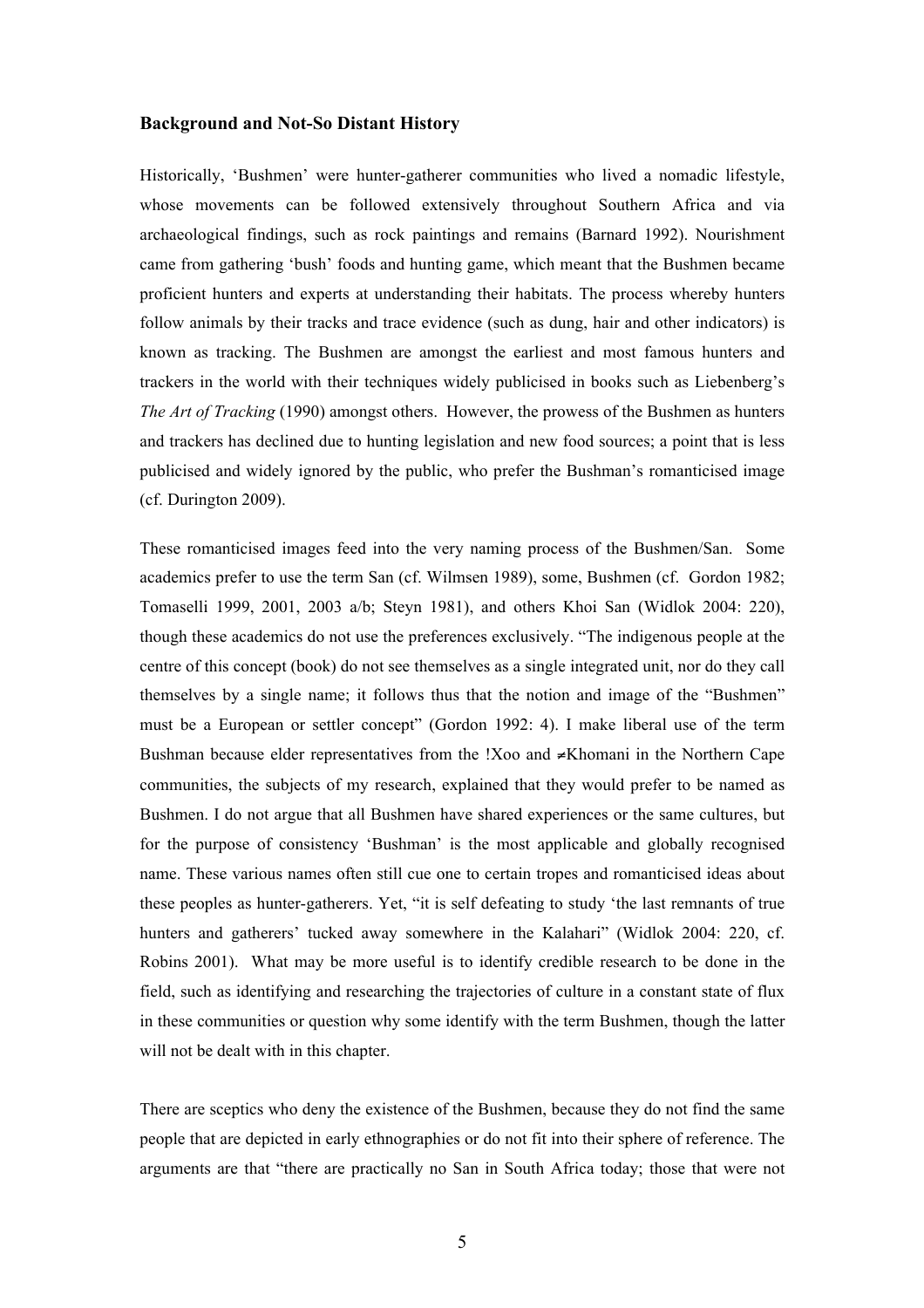killed have become assimilated racially and culturally to the non-European population of that country. Some had moved north-eastward into the Kalahari wastelands; that is to Namibia and Botswana where most of today's San are still found" (Lee & DeVore 1976: 78). The undertones of disappointment, similar to my initial experience, make reference to the false or romanticised explanations of Bushmen. "This is the idea that Bushmen have always lived in the splendidly bracing isolation of the Kalahari Desert, where, in uncontaminated purity, they live in a state of 'primitive affluence' as one of the last living representatives of how our Palaeolithic forebears lived" (Gordon 1992: 3). Certain ethnographic work on the Bushmen has been arguably irresponsible by supporting the mystification created by earlier ethnographic representations as the San as an isolated or separate peoples from all other Africans. Current social problems are linked to the supposed decline of their isolation but "are not a result of isolation but are rather the product of the texture of the Bushmen's ties with the wider society. Intellectuals, writers and academics played a crucial role in underclass formation by engaging in mystification" (Gordon 1992: 12).

Thus, "Bushmen emerged in the major ethnographies as relics of the past, trapped in a fastmoving present frame that supports the notion that they have, until a few years ago, been traditional hunters and gatherers" (Gordon 1992: 10). However, no text is as guilty of perpetuating stereotypes and pre-modern representations of the Bushmen as Jamie Uys' film *The Gods Must Be Crazy* (1980; cf. Buntman 1996; Bester & Buntman 1999; cf. also Tomaselli 1996; McLennan-Dodd and Tomaselli 2003). In some ways Uys does a similar thing with his film that academics have done with their ethnographies, albeit through a more extreme, obvious and less credible medium than many jargoned academic articles or documentary films (cf. Marshall 1958, 1980).

Gordon quite aptly explains that, "apart from emphasising the casual processes of land dispossession and techniques of labour coercion, any analysis must also include a discussion on the realm of meaning, of culture… almost universally writers and academics played an important role in developing the ideology justifying settler expansion, be they mystifications as "vermin" or "beautiful people." Ironically *The Gods Must Be Crazy* represents an accurate caricature of the Bushman scholarly enterprise" (1992: 12).

Perhaps "the only way in which the vexatious gap between theory and practice may be closed is by restoring to anthropology some overtly moral concerns" (Robertson 1984: 301). One moral concern that speaks directly to the concept of social responsibility, which may be more applicable and important than the 'naming conundrum', is recognising and portraying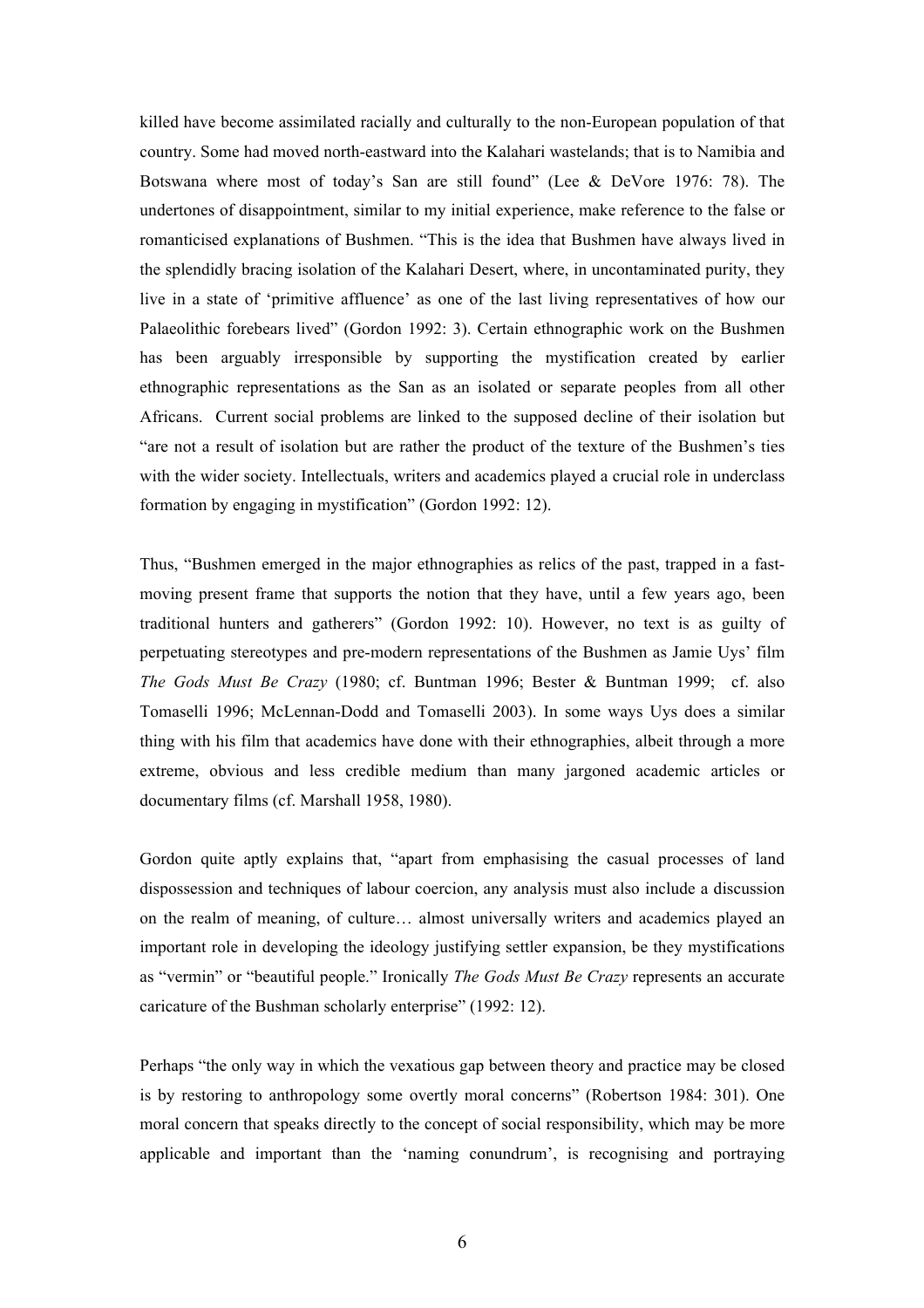subjects as they are without the romanticism exhibited by some academics, photographers and filmmakers.

The above points link to representations of Bushmen and their cultural practices, which are widely misrepresented. The popular image of the Bushman, which derives its history largely from (a selective reading of) the scientific discourse, was used by various parties to reflect their own purposes, including the justification of ethnocide or genocide of those people commonly labelled 'Bushmen'. Far from being beautiful people living in primeval paradise, they are in reality the most victimised and brutalised people in the bloody history of Southern Africa (Gordon 1992: 10).

Gordon (1992) and Robertson (1984) explain that victimisation of the Bushmen is or was a common occurrence, without exception in Southern Africa, where they were hunted, hung and enslaved by European Colonies in Namibia, South Africa and Botswana. Although direct oppression has abated, in some cases, latent oppression stemming from misrepresentation lives on. Society still expect the Bushman to wear skins, carry around ostrich eggs and track their lunch – when they do not they vent their disappointment by denying the Bushman's authenticity (cf. Gordon 1992). This is just one reaction of many.

Another important fact to note is that "hunter-gatherers have faced numerous challenges in the twentieth century. They have struggled for survival in the face of expansion of state systems, multinational corporations, and individuals who were anxious to exploit their lands, labour and resources" (Biesele & Hitchcock 2000: 305). As a post hunter-gatherer culture, the Bushmen epitomise the above statement. Irrelevant of where different Bushmen communities are situated - all tribes seem to suffer from a similar set of constraints. Furthermore, the communities mentioned have a somewhat shared heritage of existence as post-hunter gatherers of similar distinctions and language.

#### **Tracking, Literacy, Stereotypes, Representation and Identity**

Tracking is an initial practice in the process of hunting. Tracking involves following the spoor, tracks and other identifying elements that may have been left in the environment by an animal. These elements can also be behavioural signs, such as scratches on trees or scattered leaves or more obviously dung, hair or other tangible remains. A tracker can interpret the signs and identifying characteristics through having detailed knowledge of animals and their behaviour. This allows them to accurately predict the whereabouts of the quarry or avoid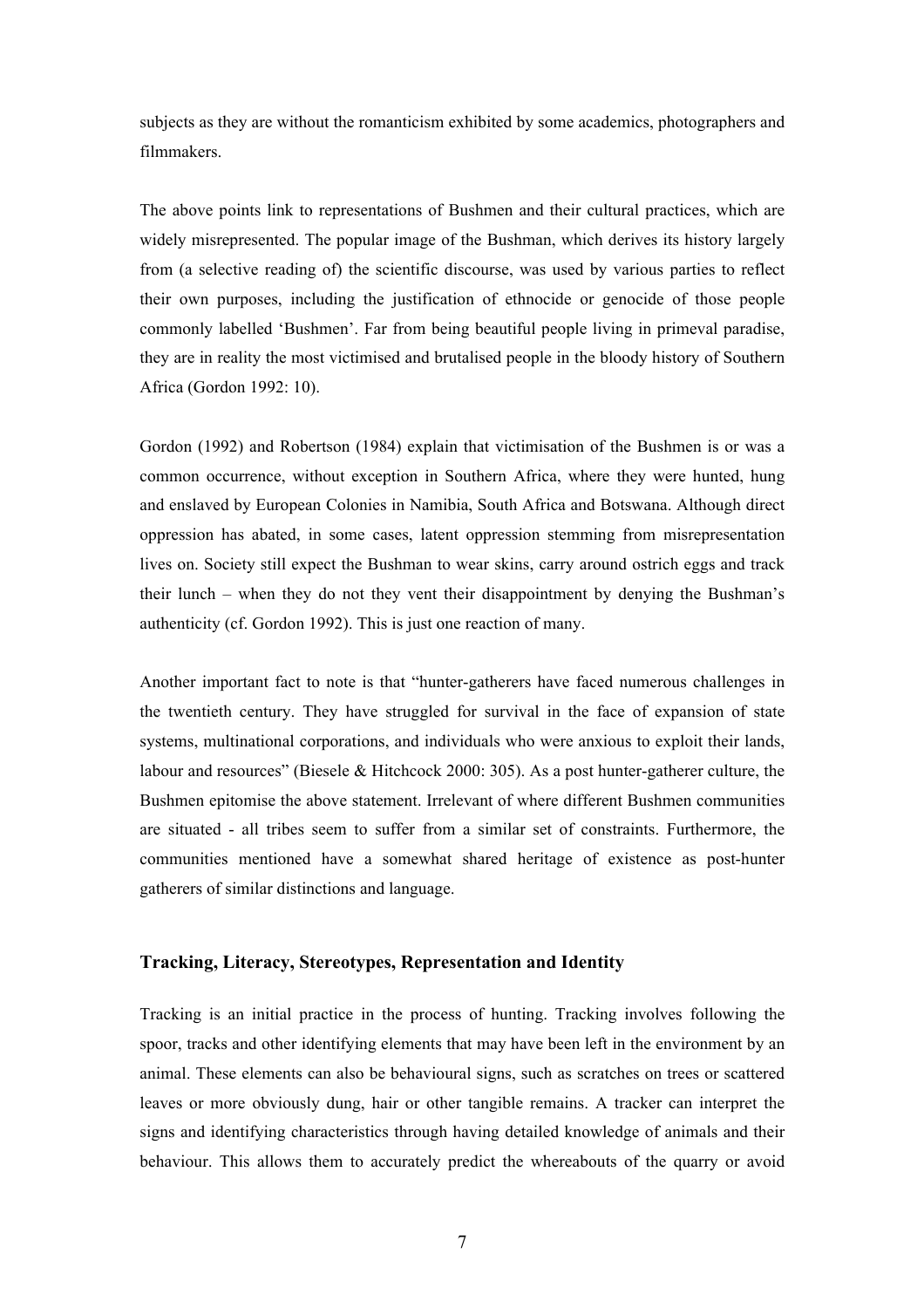dangerous encounters with predators (cf. Liebenberg 1990). Therefore, trackers use the signs left by animals in order to make sense of their environment. 'Signs' left by animals serve as indicators for the Bushmen, in a similar way to how people navigate streets and public places by reading human-made signs (Fieldnotes 2005).

Metaphorically one can compare tracking to literacy. The first phase of literacy is writing, which allows for signs to be encoded. The second phase of literacy is reading, which allows for what has been written to be decoded (cf. Tomaselli 1999). What I seek to understand is the 'literacy' of tracking. The process follows a serious of steps based on the understanding of small signs (letters) that allow one to decipher the larger 'text'.

Historically, Bushmen were regarded as some of the most gifted trackers in the world, along with other indigenous tribes around the world, such as the Australian aborigines and Native Americans (Chamberlin 2004). The South African Defence Forces (SADF) employed Bushmen as trackers and counterintelligence, because they subscribed to the notion that all Bushmen were naturally gifted trackers (cf. Gordon 1992; Tomaselli 1999). These stereotypes have been perpetuated and encouraged by modern media and governments of Southern Africa, through advertisements depicting the Bushmen dressed in skins and carrying ostrich eggs. By working with these people on hunting and tracking I explore how the representation and stereotypes have impacted or even changed the identity of the two communities through the growing interconnectedness of media and remote communities, which can be seen as a direct off-spin of globalisation (cf. Tomlinson 1999; Robertson 1990; Thompson 1995).

#### **The** ≠**Khomani at Present**

For people visiting the Northern Cape for the first time, particularly a restituted farm called Witdraai, the experience comes as a shock. The inhabitants are far from the stereotypes associated with the Bushmen. The ≠Khomani are divided into two groups. Firstly the nicknamed 'Westerese mense' (Western Bushmen) who have followed an agricultural development route and secondly, the self named traditionalists who embark on cultural tourism as development (Tomaselli 2005, 2007). The ≠Khomani require a new and critical approach rather than academic musings, because there is a strong possibility that members of the community will react towards outsiders in two ways; Either, attempt to feed the would-be academic with a reading of the Bushmen; the preferred reading being the stereotypical premodern hunter-gatherer representation, which validates their authenticity and in turn makes them more marketable as a subject or 'attraction'. Or alternatively, if an academic or tourist is unprepared to buy artwork or curios, they are unprepared to take part in any conversation,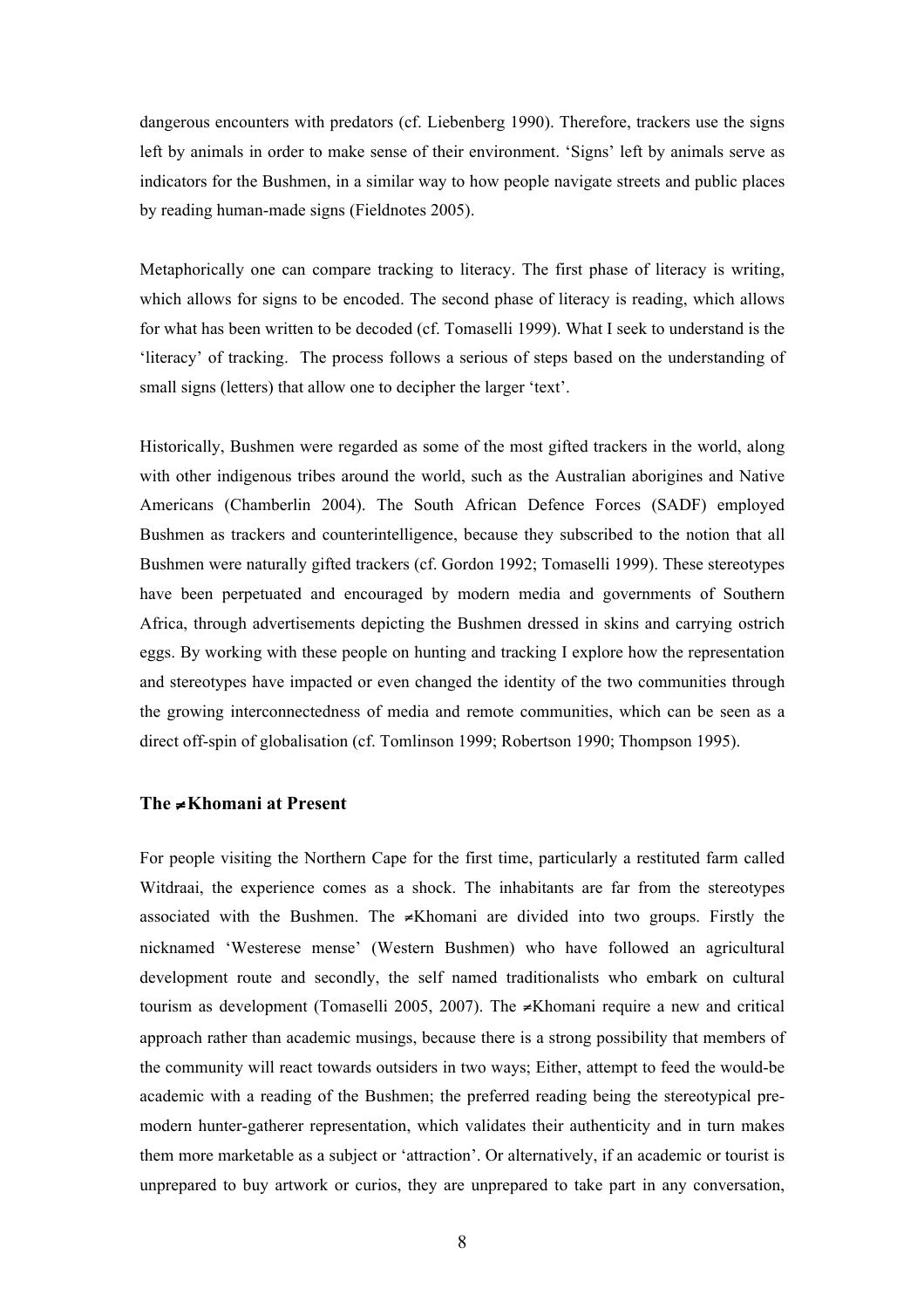interview or any interaction whatsoever. Therefore, academic investigation becomes a 'dance' of give and take until such time that a sufficient level of familiarity has been reached, such as when the community members talk to Professor Keyan Tomaselli who has been leading field trips to the area since 2000.

In 1991, after years of dislocation, dispossession and degradation exerted by the Apartheid regime, Lauren Dyll explains that, "the core surviving Hanseb Bushmen led by !Gam!gaub Regopstaan Kruiper settled at the tourist resort of Kagga Kamma near Ceres in the Western Cape" (Dyll 2004). Roger Chennells, a human rights lawyer, explained that the Bushmen were a marginalised community who fitted the description for land restitution, which they were dispossessed from since 1913. The  $19<sup>th</sup>$  of June 1913 is a significant date because land claims and restitution was only recognised from this date forward (cf. Crawhall 2001; Yanou 2006: 1). After several years of negotiation with the post-apartheid South African government an agreement was finally reached in 1999 (Grossman & Holden 2002). A ceremony attended by the ≠Khomani and global media was structured as an exhibition of the potential of the 'Rainbow Nation' to make amends for previous oppression. President Thabo Mbeki signed a land claim settlement for six Kalahari farms, approximately 36 000 hectares and 25 000 hectares within the Kgalagadi Transfrontier Park (KTP), in conjunction with 25 000 hectares awarded to the neighbouring Mier<sup>10</sup> community (!Ae! Hai Kalahari Heritage Agreement 2002: 166). The additional funding was used to create a joint tourism venture in the form of !Xaus Lodge, situated within the adjacent 25 000 hectare plots (within the KTP) owned by the ≠Khomani and neighbouring Mier communities (cf. Dyll 2004; Finlay 2009).

Another tourism venture offered by the ≠Khomani in correlation with the South African San Institute<sup>11</sup> (SASI) is the //Uruke Traditional Tracking Experience (UTTE). One of the six Kalahari farms, called Witdraai, tenured by the ≠Khomani Bushmen in 1999 is the area where the tracking takes place. Several ≠Khomani trackers are involved in this venture with the assistance of SASI. They earn part of the profits whilst performing an explanatory tracking experience. I participated in a UTTE activity on the 2007 field trip, discussed below. There is

 $\overline{a}$ 

<sup>&</sup>lt;sup>10</sup> "The Mier community of the Kalahari mainly originated from the people of Captain Vilander who, more than 150 years ago settled themselves across an extended area that reached from Rietfontein as the central point to the Orange River and into the German West Africa (Later South West Africa and presently Namibia) and Bechuanaland (Presently Botswana). They mainly farmed with sheep, goats and cattle in the hardveld south of the Kalahari dunes" (Jan Kriel 2004).

<sup>&</sup>lt;sup>11</sup> "The South African San Institute is an independent, non-government organization that mobilizes resources for the benefit of the San peoples of Southern Africa. This we do in partnership with the Kuru Family of Organisations-KFO and the Working Group of Indigenous Minorities in Southern Africa-WIMSA, and other San Organisations. (SASI 2010)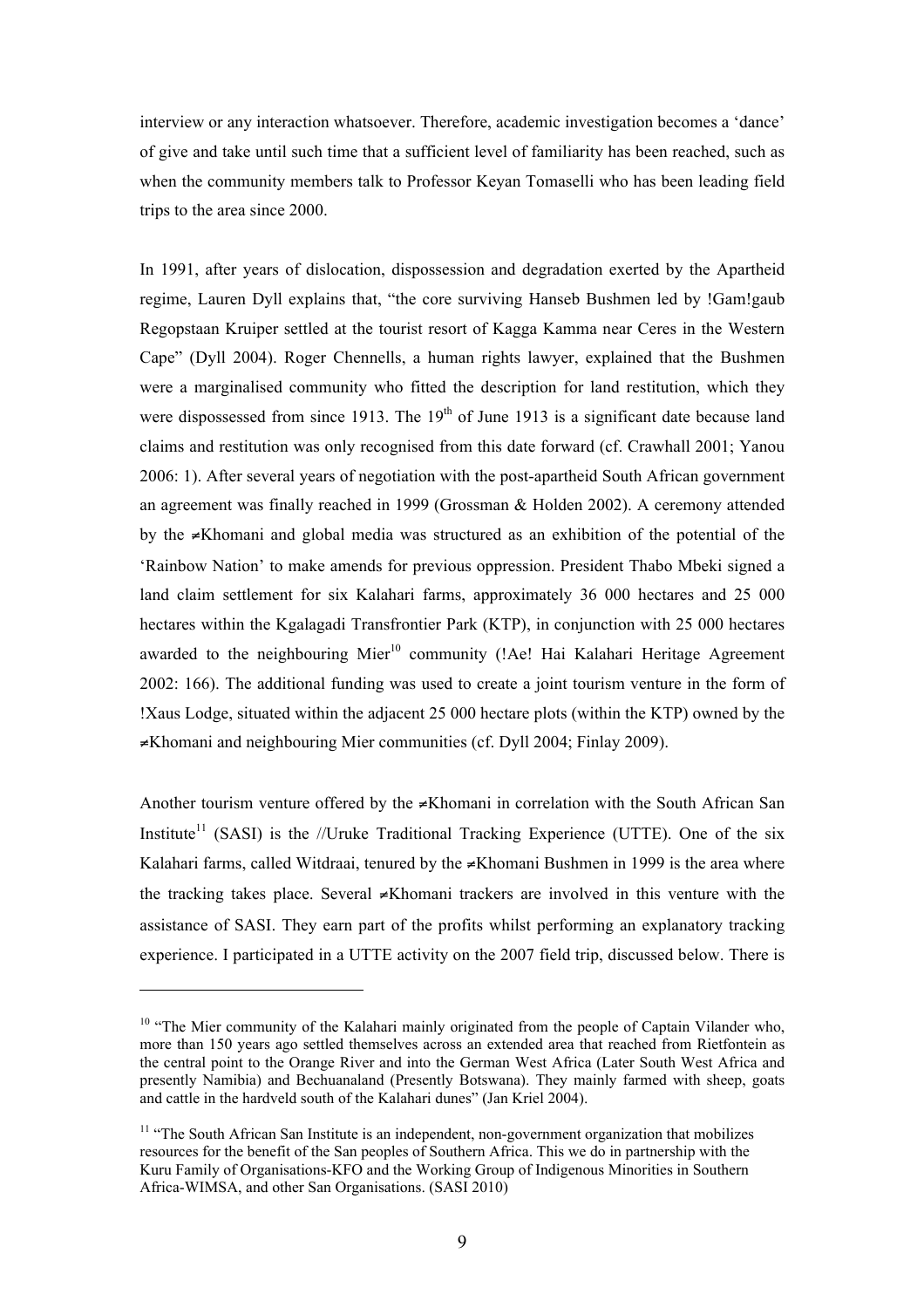very little wildlife in this particular area, because the wildlife has all but been decimated by over hunting by the ≠Khomani or the land has been converted into agricultural land. Correspondingly, the tracking experience forms part of a dramatised version of a traditional practice, usually consumed by tourists who are more preoccupied with their expectations (Fieldnotes 2005), or presupposed reality of the Bushmen being satisfied, rather than experiencing actual reality. Tracking and hunting as a means of survival has largely declined due to pressures of modernisation indicated by South African government legislation on hunting (Hitchcock 1998, 2002; Flyman 2001; Mikalsen 2006). The ≠Khomani, however, still practice tracking as a form of cultural tourism; they track for [financial] survival in a 21<sup>st</sup> century context.

SASI played a significant role in the ≠Khomani's land claim when they "located and coordinated the unification of dislocated Bushmen, who speak the indigenous languages in South Africa as part of a Cultural Resources Audit" (Crawhall 2001). This rallying of people claiming Bushman heritage was undoubtedly a factor in the gazetting of the land claims. SASI provides assistance and administrative expertise to those who wish to take part in the UTTE or to sell crafts. They also provide a base from which their products (tracking and goods) are more accessible and available to visiting tourists. They now operate out of a building across the road from Witdraai in an area called Andriesvale and are thus readily available to assist the ≠Khomani.

Despite the successful land claim and funding received from other donors and media, there is division between the self-named 'traditionalists' and 'westerse mense' (Robins 2001). The 'traditionalist's are concerned with retaining the 'Bushman way of life', whereas the 'Westerse mense $12$ ' are concerned with adapting to modern ways of life and pastoralism. The community conflict has exacerbated official grievances and consequent enquiry into victimisation, lack of education, harassment and continuing poverty in the community (SAHRC 2004). This is discussed at more length in the chapter dedicated to findings.

Witdraai may be best described as a rural area and does not fit into the romanticised images of the 'pre-modern Bushman village'. The ≠Khomani wear western clothes, except when they sell crafts to tourists on the roadside or act in movies. They carry mobile phones, drink wine, smoke tobacco, wear shoes and want sunglasses, as I observed during our 2007 trip. For instance, Silikat Van Wyk, a member of the 'traditionalist' group sat explaining the nuances of Bushman spirituality and lifestyle (cf. Robins 2001, White 1995). Almost immediately

<sup>&</sup>lt;sup>12</sup> 'Westerse mense' directly translated from Afrikaans means: western people.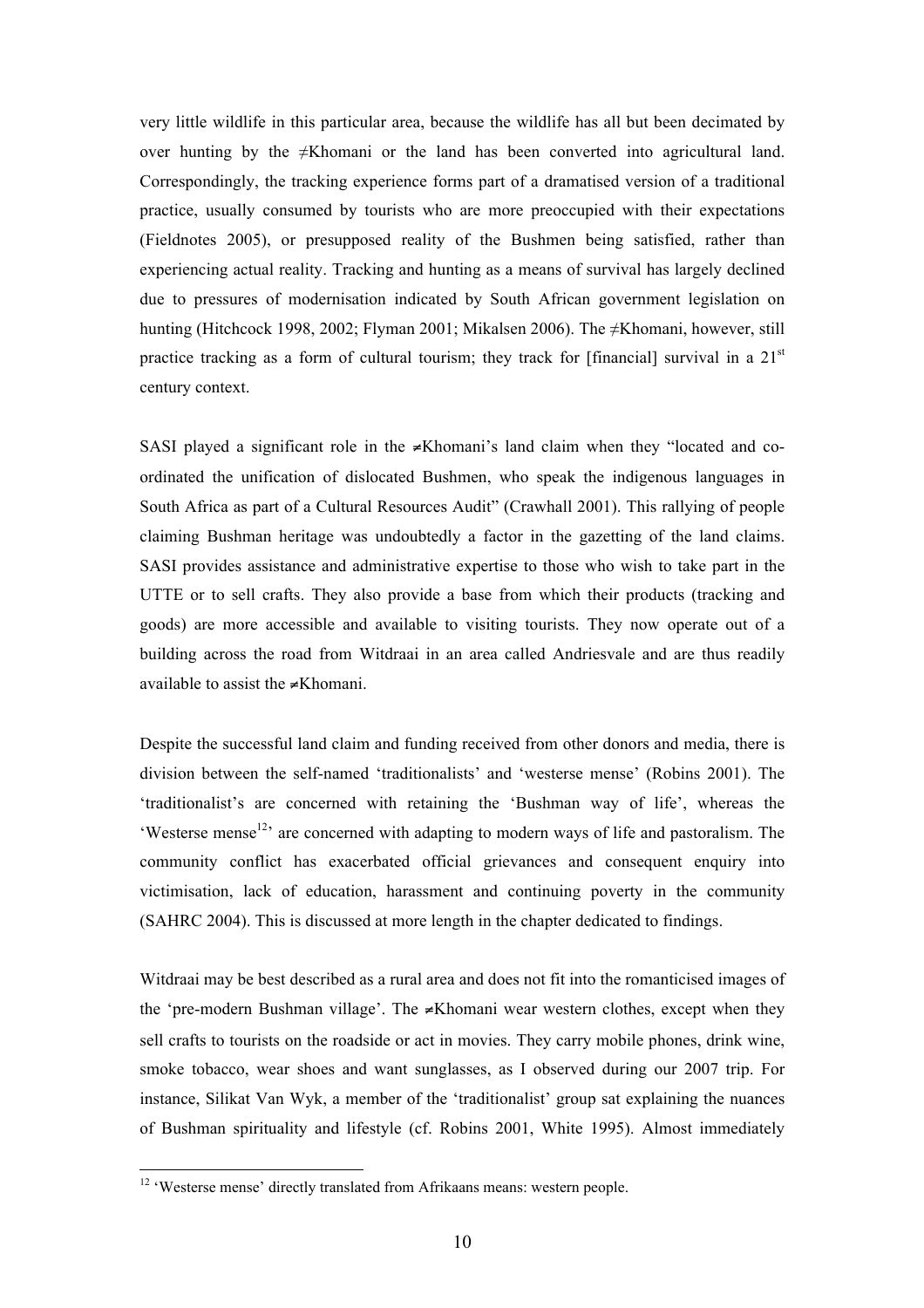after this extremely sentimental interaction he begins to criticise the fact that I have sunglasses and he has none or that I have better shoes than him, which he deserves (Fieldnotes 2005). This was a counteraction of the sentiments of minimalism and humble spirituality that he claimed to support in our initial discussions. This is not always the case and serves merely as an example. They do retain their heritage in segments of their life. They speak a pidgin<sup>13</sup> of a Bushman dialect, tell stories passed on through generations and enjoy partaking in activities associated with Bushmen, such as hunting - tracking, dancing, painting and storytelling. The ≠Khomani are keenly aware of the stereotypes and representations of Bushmen and frequently make use of these stereotypes in order to support the expectations of the unsuspecting tourist or expecting academic in return for donor-ship (Fieldnotes 2005). However, this also lays the ground for much problematic research, largely because you need to know the subject well enough so that they allow you into the 'inner circle' so to speak. The Culture Communication and Media Studies (CCMS) team had visited Witdraai several times and are well known by the traditional ≠Khomani, which meant that the process of reaching the 'inner circle' was less arduous. Linking to the previous argument about misrepresented research which perpetuates stereotypes, is the fact that, "until recently, little research has been done on the conditions of life among the dispossessed San, many of whom work as ill-paid labourers on European or African farms, or live as squatters in rural or urban slums" (Biesele & Hitchcock 2000: 307). This is largely due to the fact that many anthropologists in the past appeared to focus on researching the 'primitive', as opposed to the 'pertinent' (Biesele  $\&$ Hitchcock 2000).

Louis Liebenberg, a tracking expert who provides integral literature for this dissertation, has been closely connected with SASI and the ≠Khomani. He facilitates a tracking 'workshop' for Bushman children to gain tracking knowledge from their more experienced elders. This is an initiative run in part by SASI, but also greatly encouraged by the elders, in order to pass on knowledge that would otherwise be lost. The pressures exerted by modern society means that tracking could not be practiced in the same capacity for many reasons, such as; environmental changes and legislation surrounding nature conservation, nature reserves and border control. Therefore, the manner in which communities learn how to track is far removed from the traditional learning model. In light of this fact, the fast shifting environment, spurned on by globalisation has led to alternative strategies of learning being employed. Hence, "[t]he fundamental issue is how economy is projected against culture. Culture and its conservative quality is an attribute of inertia to change. Social institutions and political structures might

<sup>&</sup>lt;sup>13</sup> A pidgin is a mixed tongue which develops between neighbours or trading partners speaking different languages (cf. Singh, 1995).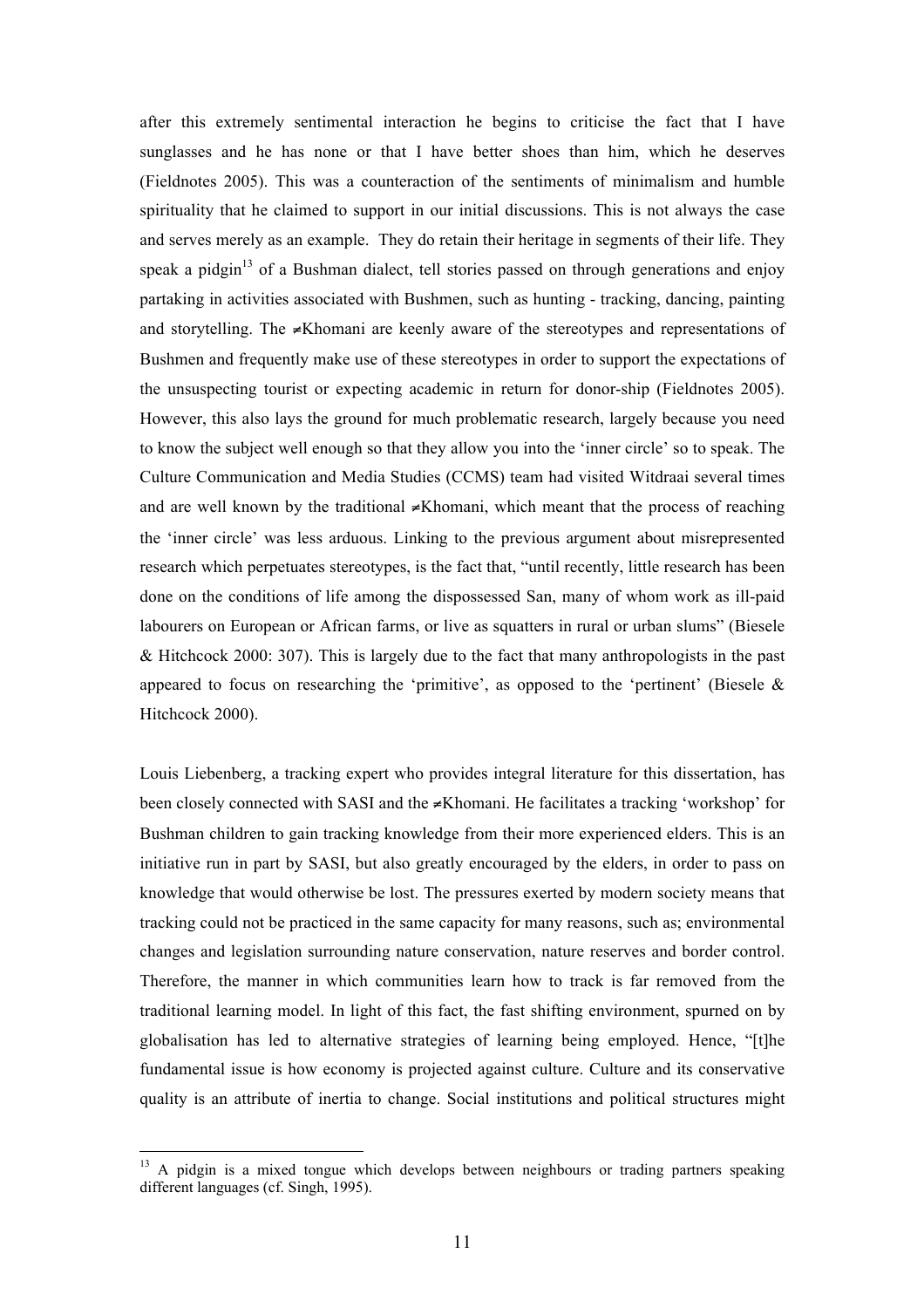change through economic transformations and/or revolutions, but the source of change is seldom if ever realised in culture" (Yengoyan 2004: 65).

### **The !Xoo in the Present**

The !Xoo reside in the South Central Botswana Kalahari. They live in a rural settlement named Ngwatle. Unlike the ≠Khomani, the !Xoo are far less studied and publicised, partly because their settlement is extremely remote (Barnard 1994). Ngwatle is close to an area used for hunting by Safari Botswana Bound (SBB).

The !Xoo were the picture of a community facing severe political and legislative pressure to assimilate to a more modern lifestyle. This is largely because Botswana classifies its population on the basis of a "socio-economic criteria", as opposed to "ethnicity" (Saugestad 2001: 31). Socio-economic classification becomes problematic when one recognises how small and vulnerable the minority ethnic group (the !Xoo) is in comparison to other ethnic groups (cf. Njagi 2005). Until early 2008, pressure for the population of Ngwatle to move into the larger towns, situated on major transport routes, as well as larger Rural Area Dweller Settlements such as Ukhwi was exerted by government, however, Ngwatle was granted Rural Area Development RAD status in 2008. This has dire implications on a population which wishes to remain closer to where their ancestors lived. Sidsel Saugestad (2001 31) proposes that "a different, but equally relevant approach would be to stress the fact that the people in question belong to a marginalised ethnic minority, making up the indigenous people of Botswana" and should thus be treated in a distinct and separate manner to other ethnic groups when it comes to financial support and relocation (cf. also Kuper 2003; Suzman 2000).

An interview with Kort Jan Nai<sup>14</sup> on my first field trip to Ngwatle in October 2005 revealed some interesting information about their settlement patterns. Previously the !Xoo had resided close to the Masetleng Pan, which is situated about 30 kilometres from Ngwatle and is a plentiful hunting ground frequented by much game. For a period of time this area was under mineral speculation. PetroCanada, a Canadian oil company, had been doing exploratory drilling. They had dug a well for their use and they had installed a pump, which was used for the duration of their speculation in the surrounding area. The !Xoo relocated in the immediate vicinity of the water source and lived in peaceful co-existence with the oil company's employees, sharing the water resource. During this time the men of the !Xoo community used to hunt fairly frequently. According to Kort Jan (Fieldnotes 2005), this was the area and time

<sup>&</sup>lt;sup>14</sup> Kort Jan an elder of the !Xoo at Ngwatle.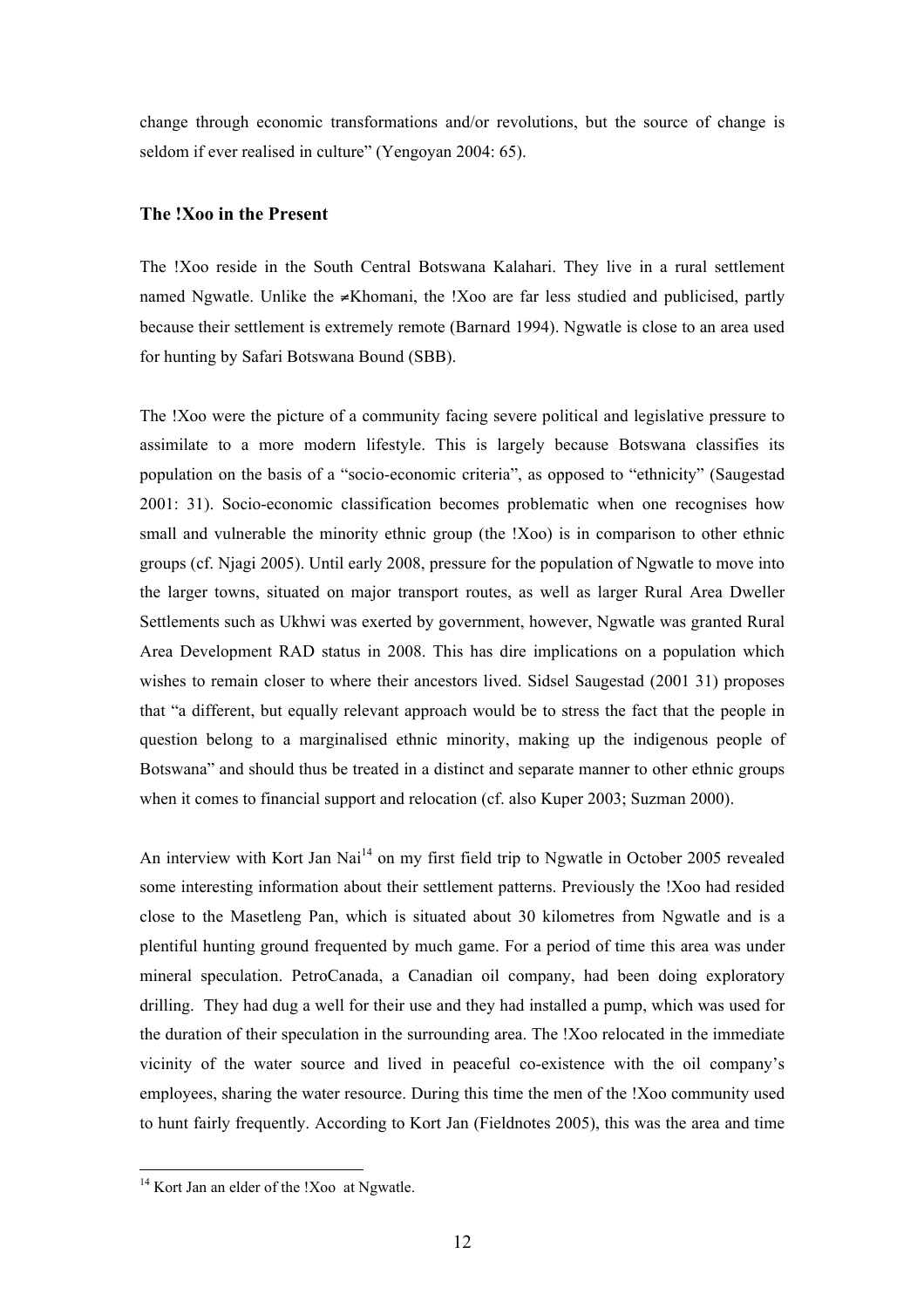of their fondest memories. However, when the company did not find any mineral deposits or oil they removed the pump and welded a metal cap over the pipe of the borehole, meaning that they had no longer access to water. They relocated again to Ngwatle to access water, which was a limited resource supplied once a month in large plastic drums. Hunting was also problematic, given the distance to the hunting grounds was far greater.

Tomaselli interviewed Paul Myburgh, author of *People of the Great Sandface* (1989), who "talked about the wind as some kind of existential and elemental force, listening to the desert speak" (Myburgh 1989; cf. Gordon 1990). Tomaselli uses metaphor to differentiate between Ngwatle and the Masetleng Pan, which is quite appropriate given the spiritual significance that the !Xoo associate with wind (2003: 2). "The wind at the Pan was described as warm and friendly, not cold and unforgiving. "*Die wind is die Here se asem*" ("The wind is the Lord's breath"), Johannes explained. Metonymically, the wind is the [!Xoo] community's sign for freedom, for mobility, for life. Were it not for the stolen borehole pump, they'd come back here to Masetleng Pan" (Tomaselli 2003b: 2). Whereas the wind at Ngwatle is described as "cold and cutting, "its Satan speaking," observed Johannes. Ngwatle is where Satan's wind rules. "Cattle, goats, and firewood collections have denuded the foliage, creating open spaces through which the wind sweeps the sand" (Tomaselli 2003b: 2). Therefore, "Ngwatle is associated with fixity, helplessness, in the face of greater, unseen, structural, evil forces impacting their independence. The cold wind blows away everything that Masetleng Pan stood for. Ngwatle is cold; Masetleng is warm" (Tomaselli, 2003: 3). This problem of relocation is a recurring challenge for the !Xoo, who experience pressure of a similar nature from the Botswana government (cf. Saugestad 2001; Hitchcock 1998, 2002).

Botswana's government designated the area that encompasses Ngwatle and two other settlements, Ukhwi and Ncaang, as a hunting concession called Kgalagadi District 1 (KD1) and desired the removal of the people within the area. These developments led to a steady reregulation of hunting in and around the Ngwatle. The remotely located !Xoo sell their hunting quotas to a Safari Botswana Bound (SBB), which has the government-allocated safari/hunting concession in the area. The 800 people in three villages who comprise the !Xoo are intended to benefit from these payments via the Nqwaa Khobee Xeya Trust (NKXT), a state-linked body on which representatives from the three villages sit. For instance, carcasses of antelope shot by safari hunters are supposed to be delivered by the hunting company to each of the three villages in the district. The !Xoo were issued with individual hunting permits until 1999 and hunting was a regular occurrence. They are not, however, permitted to hunt any longer. The !Xoo still engage in tracking: i) for hunters being hosted by the safari company; ii) and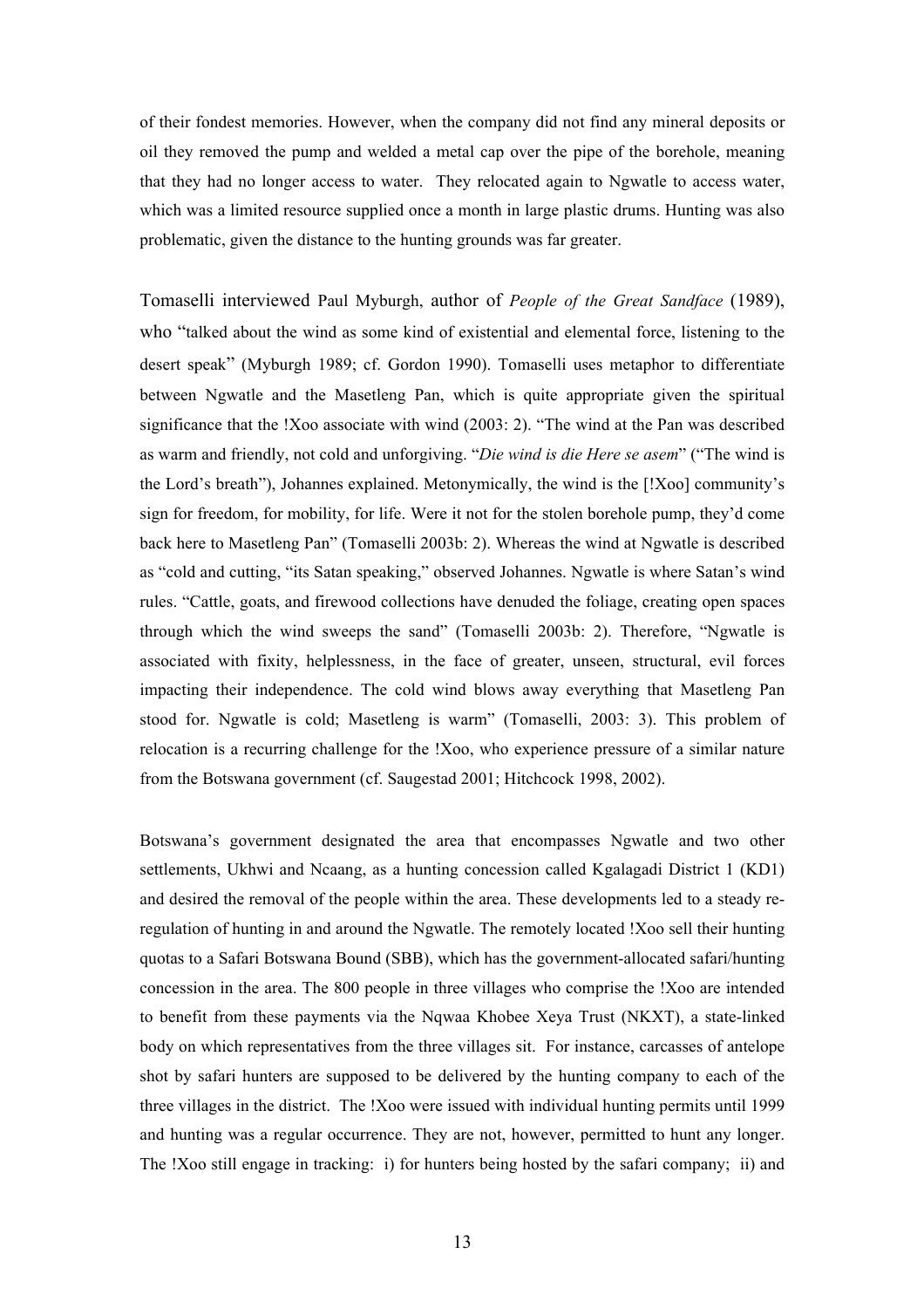for tourists who pass through KD1. The CCMS research teams' visits since 2000 have also involved hunting and tracking studies (Durington 2009). For the ex-!Xoo hunters, tracking is also undertaken in the researchers' company for nostalgic purposes (Tomaselli 2005: 55-59), and for the making of a video, *A Hunter's Redux* (Durington, footage).

Liebenberg (1990: 52) refers to research<sup>15</sup> of the !Xoo community which began in the 1950's and extended until the 1970's. He discusses his own experiences of the !Xoo communities and their hunting as an active and frequent practice in 1985. From this information it is possible to deduct; that until at least 1985, this community practiced tracking, in the process of hunting, predominantly as a means for survival.

The !Xoo do not represent themselves in the same way as do the ≠Khomani, largely because they are less aware of the stereotypes associated with Bushmen. This became clear through several casual interviews pertaining to Bushman stereotypes and representation in the !Xoo community. They wear western clothes and live in traditional Bushmen huts and tin shacks on the outskirts of Ngwatle. The inhabitants of this area practice pastoral farming keeping flocks of goats, donkeys, horses and chickens. The inhabitants and all the livestock receive their water<sup>16</sup> from the government deliveries once a month. Ngwatle was the only village that was not provided with saline water as nourishment for their livestock (Tomaselli 2007). This is due largely because Ngwatle is deemed too small and therefore have to share their rations. Horses and donkeys are used as transport as pack animals to deliver water and also to a certain extent for hunting. In the three year break between our 2005 and 2007 field trips I noticed that the intermittent rain and increase of animals has led to overgrazing and steady desertification of the immediate area of Ngwatle spreading outwards. A growing need to keep animals, as a source of nutrition, is heightened by the strict laws guiding the practice of hunting and meagre rations delivered by the government on a monthly basis. These deliveries are unbalanced nutritional packs delivered to families within the isolated settlement. These packs include maize-meal, small amounts of coffee/tea, sugar, tinned food, powdered milk and Vaseline for the aged. There are very few possibilities of employment within the area and inhabitants seem to survive on these donations and by livestock farming. Arable farming is impossible due to the lack of water and low soil quality (cf. Njagi 2005) although some people plant wild plants such as melons in patches (Fieldnotes 2007).

The !Xoo do not wish to relocate due to the ill-treatment of Bushmen by other indigenous populations in different regions (Fieldnotes 2005). The ill-treatment is symptomatic of the

<sup>&</sup>lt;sup>15</sup> Liebenberg explains that he conducted tracking research at this time.

<sup>&</sup>lt;sup>16</sup> The livestock and the community drink from the same water supply.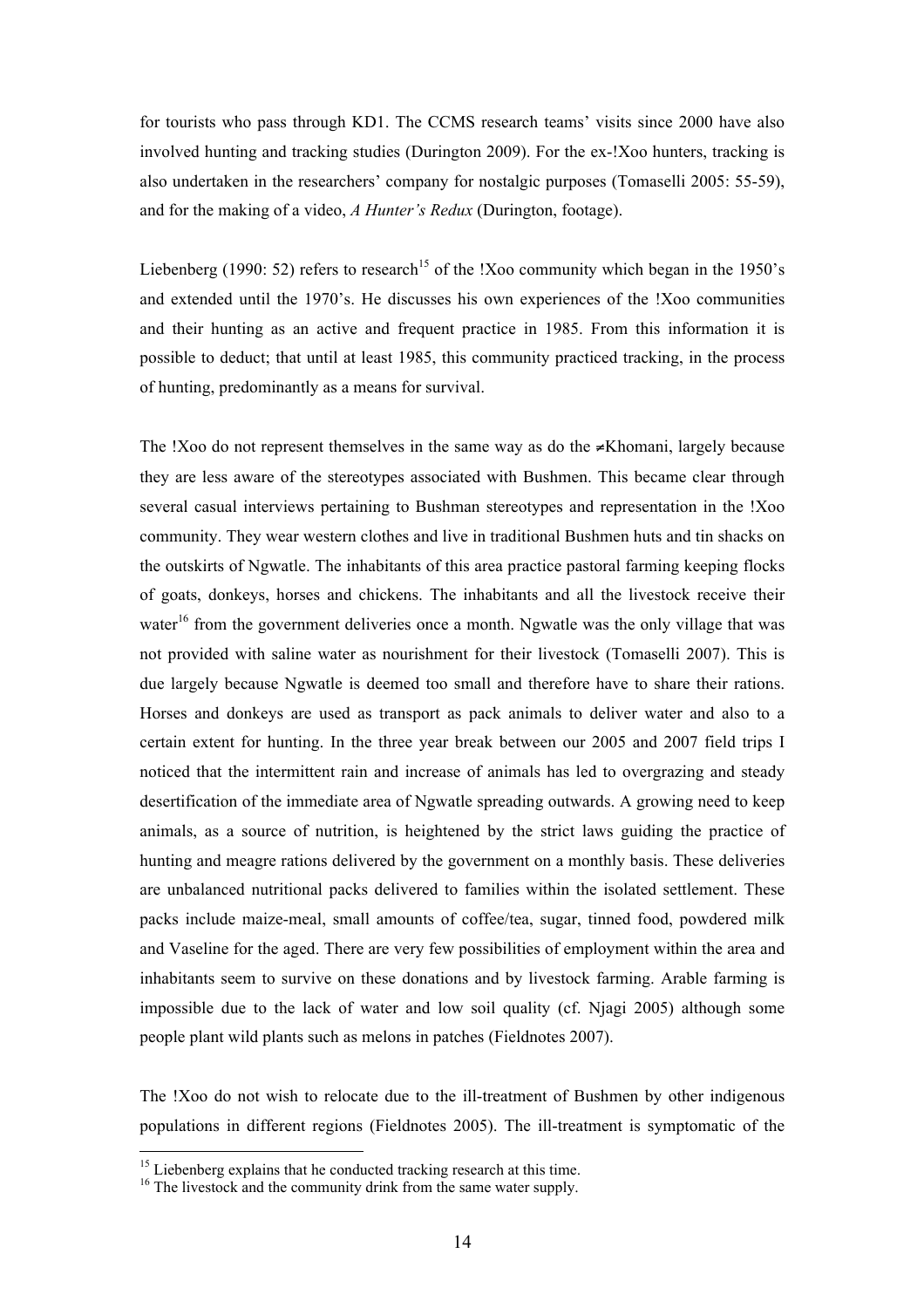passive-aggressive tactics are used to stifle the traditional lifestyles of the Bushmen, which is echoed by past Botswana's president, Festus Mogae, who said that the Bushmen are, "Stone Age creatures that must change or otherwise, like the dodo, they will perish" (Mazower 1997). Firstly, the creation of national parks on a huge scale meant that any through fare or hunting in much of the area which the !Xoo previously inhabited became no-go zones. This meant that the !Xoo could neither practice hunting nor move/settle freely. Thus, two of the largest facets of their culture and hunting and nomadic movement) were limited. The Botswana government offer several reasons, which will be explained further in the following chapter.

What is apparent, as Gordon so aptly sums up, is that the situation of remote communities, such as the !Xoo, exhibits a " current relative powerlessness of people practicing a peripatetic or foraging mode of existence. History as generally constructed is concerned with success stories or with those who wield power or have the loudest voices" (1992: 8).

#### **Introducing the Subject to the subject**

Technology has provided a platform for mediated forms to penetrate places where it was never before thought possible. It is in light of this technological and mediated environment, once remote communities can now be more easily accessed and in turn have easier access to modern ways of life.

Representations of the Bushmen, specifically in the South African popular media, have emerged in the past, with none recognised more so than Jamie Uys' films, the internationally popular, *The Gods Must Be Crazy* (1980). In more recent times Vodacom<sup>17</sup> launched a series of advertisements that cast pre-modern representations of the Bushmen, whilst promoting rugby (See Footnote 11). These mediated representations have direct bearing on how the public understand/identify the Bushmen. Additionally, these mediations have also defined how the Bushmen represent themselves, their cultural idiosyncrasies and also have had a profound effect on shaping their identity (cf. Suzman 2000; Kuper 2003; Saugestad 2001).

#### **Focus of this study**

Over the years Bushmen communities have been forced, due to a number of factors, to transform their everyday practices of living – one of which is tracking (Fieldnotes 2005).

<sup>&</sup>lt;sup>17</sup> A large South Africa cellular telecommunication company. Their advertisements were broadcast on South African televisions in 2007.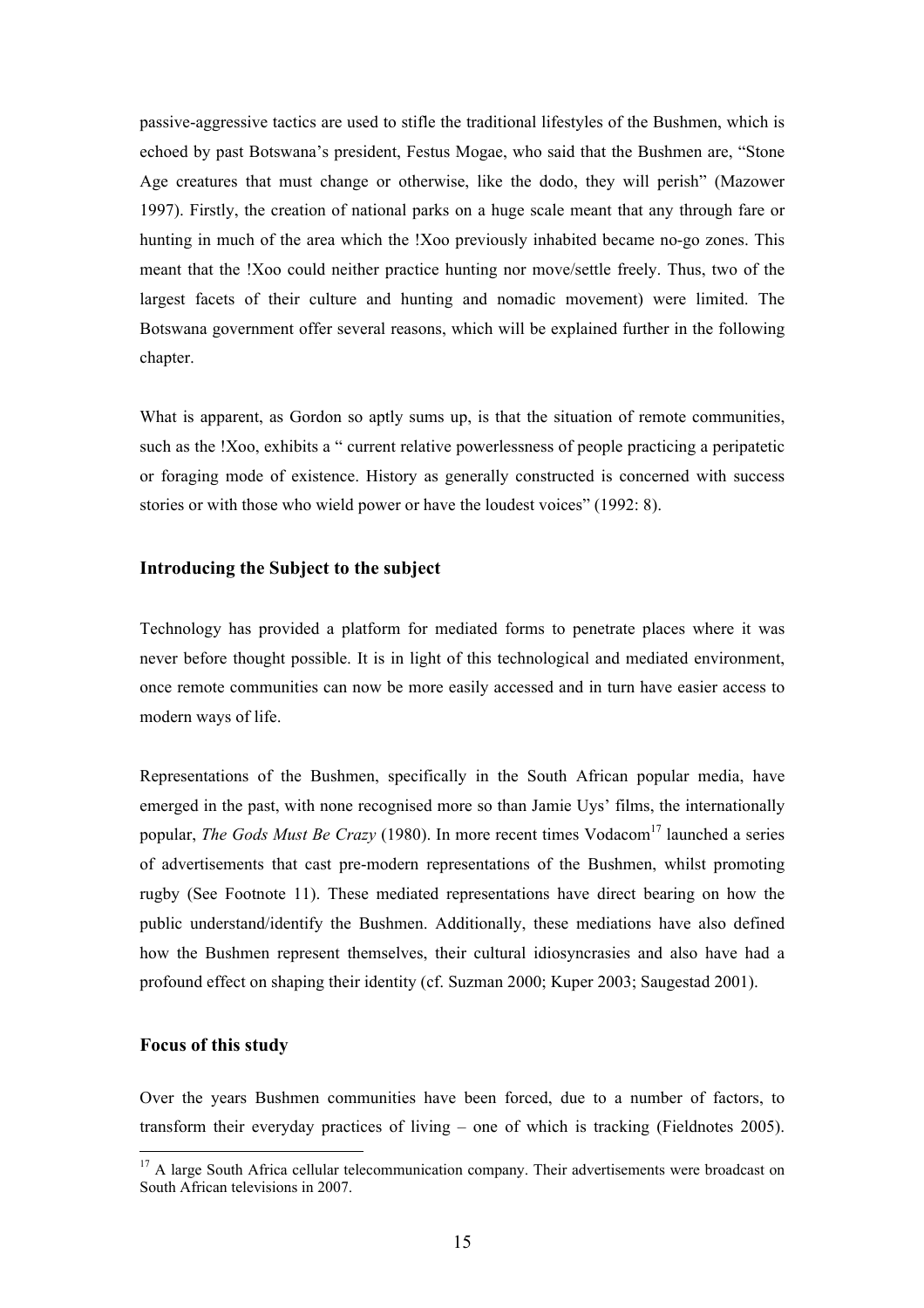Accordingly, I wish to investigate how tracking is practised in two communities, namely the !Xoo and ≠Khomani, how it is represented by themselves, and how they construct their identity through these representations.

Numerous works of literature have been utilised to understand and examine tracking in the past and as it is viewed today. For instance, Louis Liebenberg's (1990) first-hand perspective on tracking provides a unique vantage point on understanding the practice of tracking. Matthew Durington's (2009) work on the Bushmen and hunting provides a base from which to analyse the existing romanticised representations that exist of the Bushmen. Anthea Simões (2001) examines identity and the Bushmen, interrogating the modern influences and their affect on the communities. J. Edward Chamberlin (2004) provides further useful literature in introducing tracking in an alternative light, which is able to aid the discussion.

#### **Origin of the study**

This dissertation arises out of an ongoing National Research Foundation funded project, entitled *Rethinking Indigeneity* that involves the study of representation, identity and development issues in both the Kalahari Desert and KwaZulu-Natal (cf. Tomaselli 1999, 2005, 2007). Dissertations within this project by Simões (2001) and Lauren Dyll (2004), amongst others, offer a useful contextual and methodological background. However, my topic was formed through reading Chamberlin's (2004) ethnography/autoethnograhy on displaced aboriginal peoples, and Liebenberg's (1990) detailed account of tracking and its history, as well as via watching documentary films on tracking and the Bushmen (cf. Foster & Foster 2000; Marshall 1958, 1980; Reinhardt & Sætre 2002; Sætre 2002).

Chamberlin's *If This Is Your Land, Where Are Your Stories?* (2004) offers an autoethnographic account of various indigenous people, including the ≠Khomani Bushmen, who have been displaced or oppressed through colonisation. His framework is a philosophical/abstract discussion of what has happened to the indigenous cultures and how they have coped with these pressures. Chamberlin makes sense of tracking through his interactions with indigenous people and their memories. He derives meaning from these interactions, but makes no reference to first-hand knowledge of tracking. Liebenberg's *The Art of Tracking* (1990) offers a scientific approach and a specific analysis of tracking, tracking's idiosyncrasies and its place within the lives of modern day trackers. He draws his knowledge from a lifetime of experience of tracking and extensive work with the Bushmen. Liebenberg, however, makes little or no reference to its place in culture or representation. He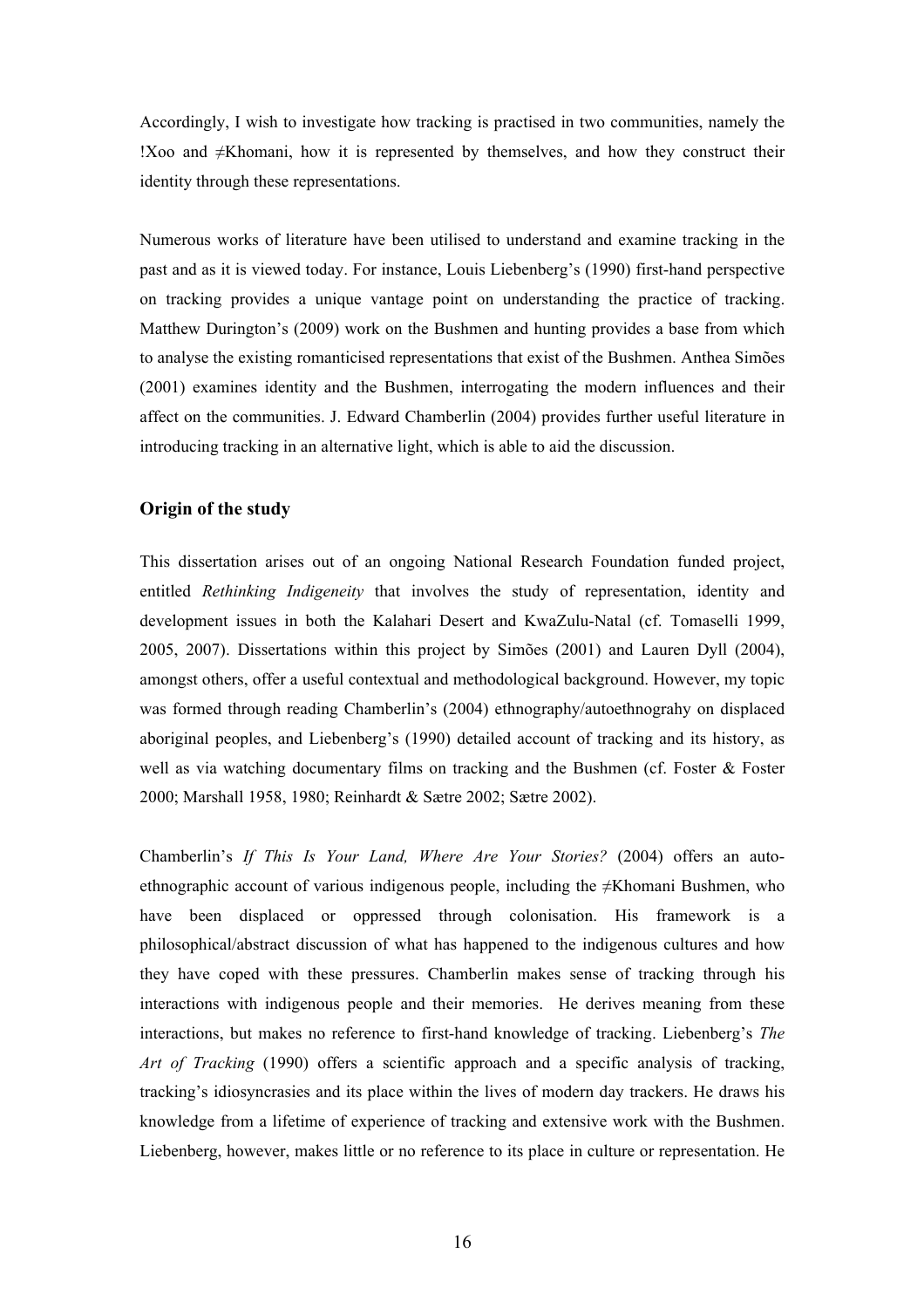highlights tracking as reading; but does not link this understanding directly to concepts of literacy.

Liebenberg and Chamberlin's texts are central to this dissertation and serve as a base for *Chapter Two: What Does Tracking Mean to Whom?* The review documents and analyses content pertaining to representation, stereotypes and the identity of Bushmen, offering a point of entry into the theme of tracking in a globalising world, which is a focus in *Chapter Three: Tracking through the Theory*.

*Chapter Three* introduces Globalisation and elements of Cultural Studies such as representation, identity and tracking as a cultural practice. The theories are precursors that tend to define what methodologies are used to perform the research. *Chapter Four: Desert Research* details the process of undertaking and problematising the research and seeks to explain the procedures used for data collection and analysis.

A detailed account of the findings is offered in *Chapter Five: Meeting the Trackers* and introduces the data that is used in conjunction with theories of globalisation, representation and identity, which form the basis of *Chapter Six: Where Has Tracking Come From?.* 

*Chapter Seven: Where is Tracking Going?* offers a summary of the dissertation and findings, followed by references.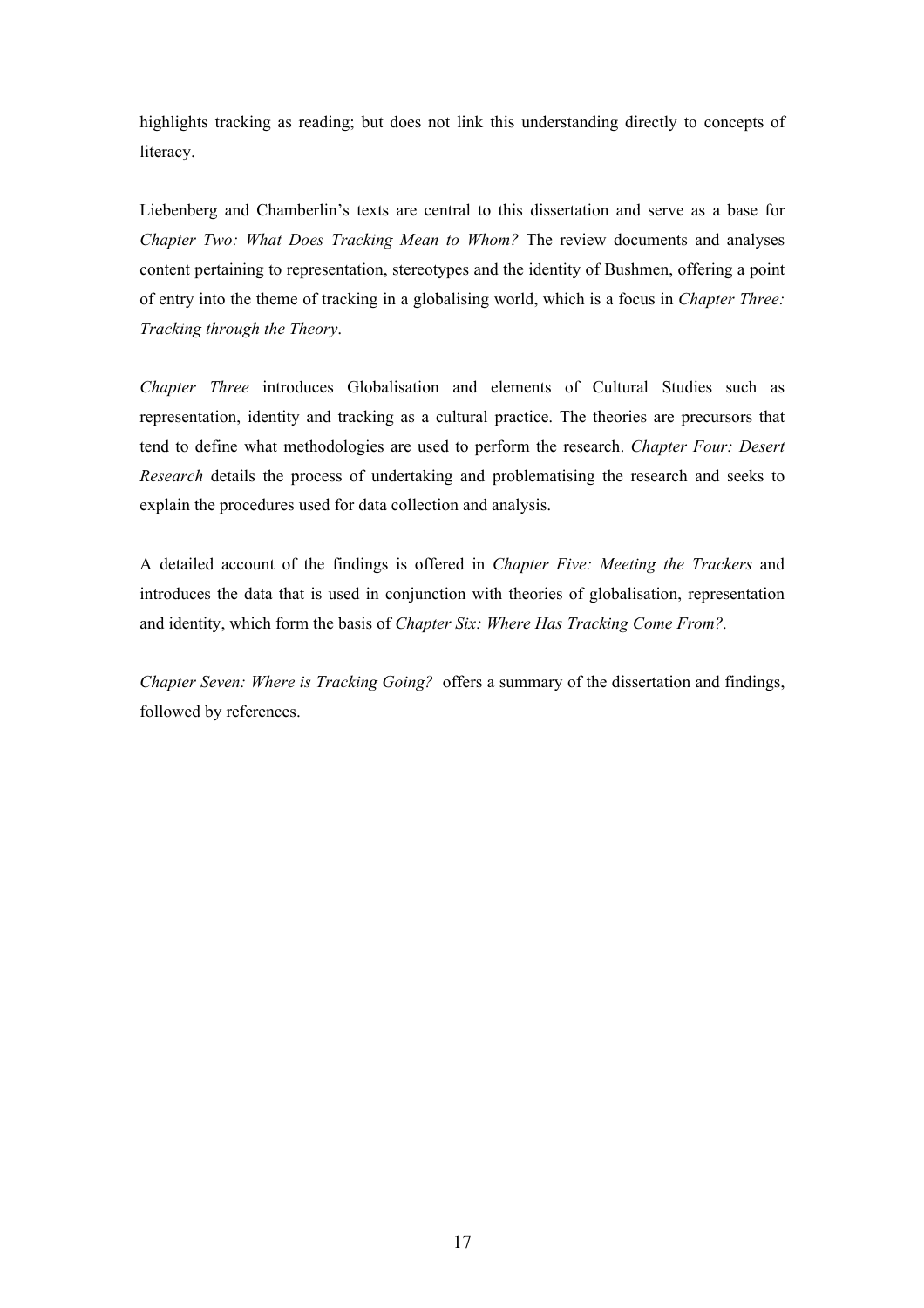# **Chapter Two: What Does Tracking Mean to Whom?**

### **Introduction**

There is an array of literature available about the Bushmen in general – in films (Marshall Uys 1980; Sætre 2003) books (Liebenberg 1990; Chamberlin 2004) articles (Dyll 2004; Tomaselli 1999) academic sources such as dissertations and theses (Simões 2001; Dyll 2004) as well as references in the popular media (Vodacom 2007). This dissertation has a specific focus on *tracking* and the *Bushmen*. This will be supported by the literature below on representation and stereotyping of the Bushmen in general as well as related specifically to the Bushmen as trackers and hunters (Dyll 2004; Durington 2009; Liebenberg 1990). The discussion will also cover Bushmen identity (Simões 2001; Hall 1990) as well as understanding the Bushmen in terms of their position as an indigenous community within the globalising world (Chamberlin 2004). However, my study builds on the available texts by looking at a specific cultural activity – tracking.

#### **Tracking Literature: A First-Hand Perspective**

Louis Liebenberg's<sup>18</sup> book "*The Art of Tracking*" (1990), a central text to my dissertation, documents tracking from an experienced first-hand perspective, a unique perspective when compared to other literature on tracking (See Chamberlin 2004). Some texts that document tracking are written from a hypothetical vantage point, which has various implications on the representation of tracking and those who practice it. Liebenberg, on the other hand, exhibits a dynamic relationship as a researcher 'within the field', being both an outsider who is also included to a certain extent within the Bushman communities (especially the trackers). This presents an analytical insight into tracking from autonomous (white outsider) and inclusive (experienced, expert tracker) perspective. This experiential approach is similar to my experiences working with trackers on the field. However, my cultural studies approach led me to ask questions about the greater implications and meanings of tracking beyond technical details or specific cultural skill sets.

 <sup>18</sup> Liebenberg is the forerunner of tracking research in Southern Africa. He has published titles like *<sup>A</sup> Concise Guide to the Animal Tracks of Southern Africa* (1992) and *The Art of Tracking (*2001) on the subject ranging from historical, evolutionary trajectories of tracking as a cultural practice to documented explanations of animal tracks in Southern Africa. In recent years he has made commendable progress in the field of cyber-tracking and its part in ecological conservation. Over and above these achievements, Liebenberg has extensive practical tracking experience and is recognised as an expert tracker by and large.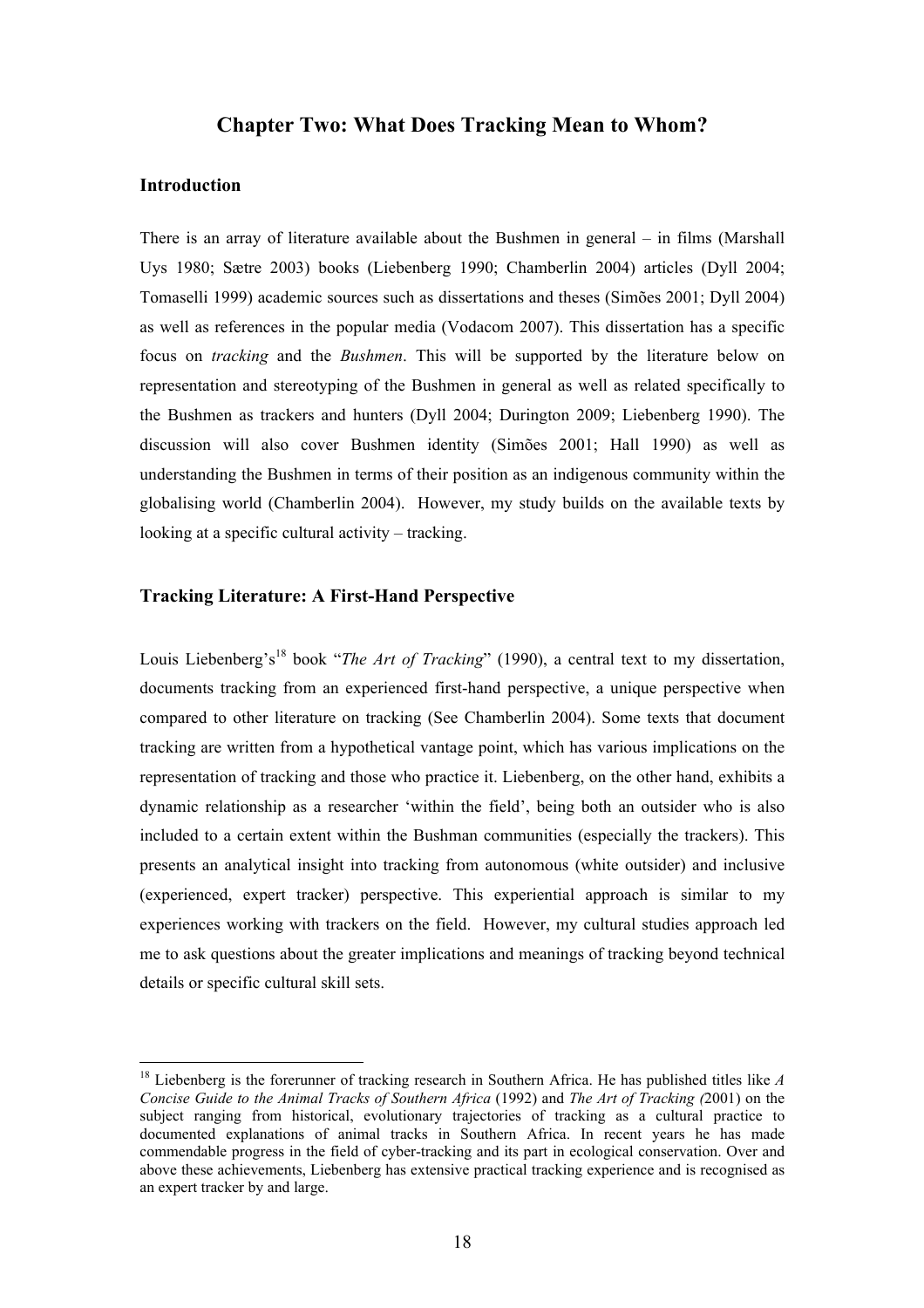*The Art of Tracking* (1990) offers a systematic approach and a specific analysis of tracking and its place within the lives of modern day trackers. Liebenberg does not live with the Bushmen and similarly does not live a dependent, subsistence, hunter-gatherer or herding lifestyle. Yet he is an expert tracker, whose experience and expertise rivals the best in the field. Therefore, Liebenberg uses tracking in a different way to either the !Xoo or ≠Khomani communities. This serves as an important comparison but more so a unique lens to investigate tracking through.

Liebenberg explains that, "According to popular misconception, nature is 'like an open book' to the expert tracker and such a tracker needs only enough skill to 'read everything that is written in the sand'. A more appropriate analogy would be that the expert tracker must be 'able to read between the lines' (1990: 3). Liebenberg's status, within the field of tracking, underscores his capacity to make these base judgements, which generates a resonance that is lost or distorted in analyses written by solely observational theorists/researchers. My use of the literacy comparison is based on the assumption that those from within the cultural community in question would be able to read the greater implications as he states.

Liebenberg conducted research between in the early 1950's until 1970's of !Xoo communities residing in the Middle, Western and Southern Botswana (Liebenberg 1990: 52). It is unclear whether the !Xoo community located in Ngwatle are one and the same. His own experiences of the !Xoo community is that they included hunting as an active and frequent practice in their everyday lives even up until 1985. The Botswana government eventually designated the area that encompasses Ngwatle and two other settlements, Ukhwi and Ncaang, as a hunting concession and desired the removal of the people within the allocated area. These developments lead to a steady de-regulation of hunting in and around the Ngwatle area. This highlights the fact that common representations of the Bushmen as hunter-gatherers are not always valid as will be discussed in more detail below.

#### **Bushmen as Trackers and Hunters: Representations and Stereotypes**

The concept of representation within dominant discourse is central to the concept of a stereotype. David Hamilton and Tina Trolier define stereotype as "a cognitive structure containing the perceivers knowledge, beliefs and expectancies about some human social group" (1986: 133). This definition implies that the expectations surrounding a subject informs an individual's understanding and sense making of the subject itself. In other words,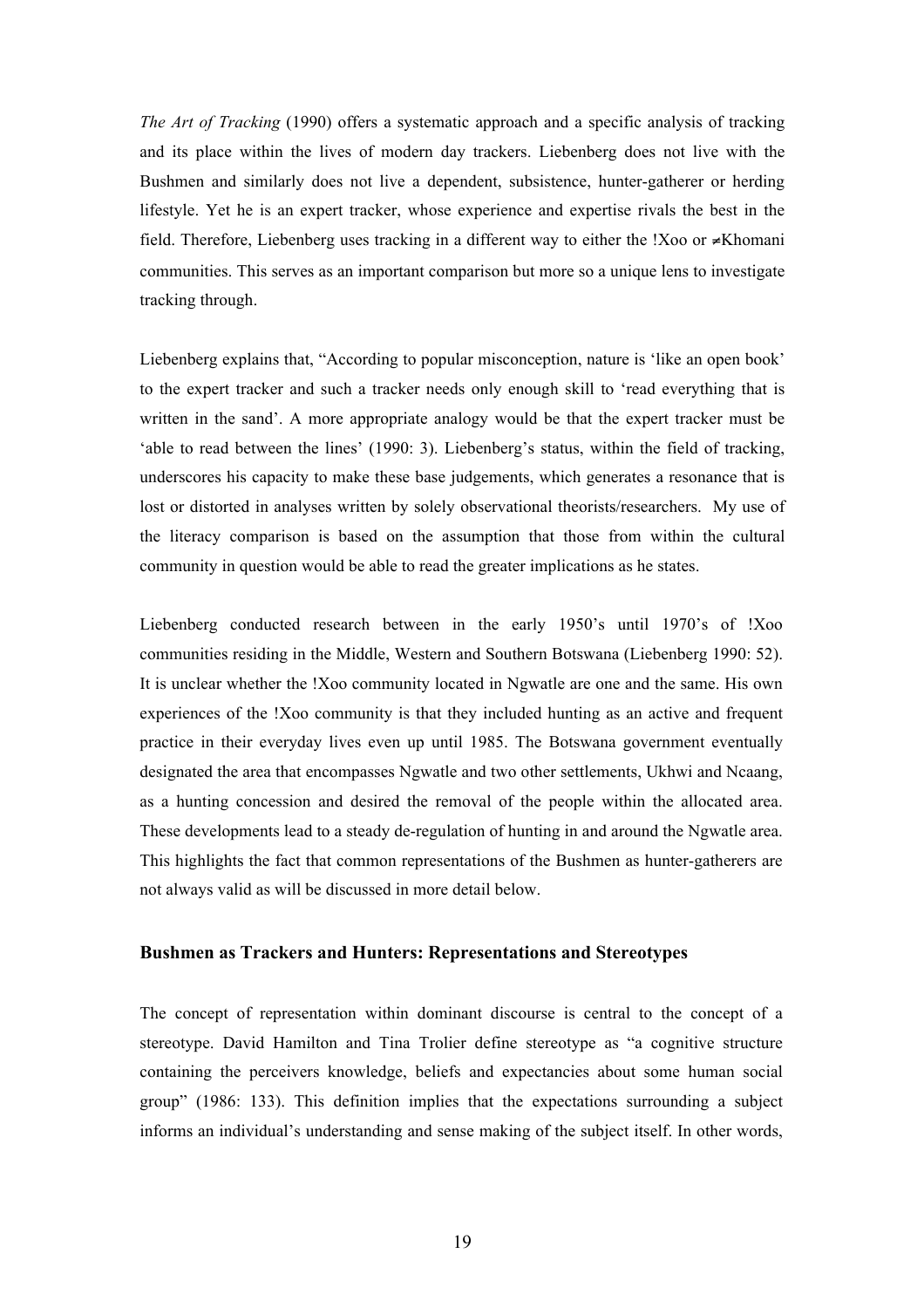one usually has expectations of a subject, usually via dominant discourse, without having a first-hand experience. This concept has resonance in the case of the Bushmen of the Kalahari.

#### *Stereotypes and Representations of Bushmen Appearance*

Descriptions of Bushmen usually include the following words – nomadic, hunter-gatherer, short, skin-wearing, native and wrinkled. For instance Alan Barnard (1992) writes, "some of them are pastoralists, others are hunter-gatherers or hunter-gatherer-fishermen" (Barnard 1992: 3). Other anthropologists, in older documents, write about them even more simply, "diminutive proportions, slight habit, light yellowish skin, steatopygia, and hair in sparse peppercorn tufts" (Schapera 1939: 69). These books speak about the Bushmen's ethnic classification, their origins and history, and tend to look at them from a distance – the researcher and the researched.

#### *Stereotypes and Representations of the Bushmen as Innate Trackers*

Despite these stereotypes of the physical appearance of Bushmen, there are also the sociobiological assumptions, linked to common-day myth, that Bushmen are *innate* trackers. This myth is challenged by Liebenberg in a chapter where he deals with the "learning process of tracking and scientific knowledge of spoor and animal behaviour" within Bushman communities (Liebenberg 1990: 69). He explains that tracking a skill taught in childhood and then nurtured until is becomes a 'natural' practice of living.

Nicolas Blurton Jones and Melvin J. Konner (1976) too explore the process of teaching and learning how to track. Their study, based in Canada, forms part of a comparative analysis spurred on by similar stereotypes attached to how post-hunter communities in Canada learn to track in comparison to the !Kung Bushmen of Southern Africa. Their study "concerns! Kung knowledge of animal behaviour (ethnoethology) and their methods of acquiring this knowledge" (Blurton Jones & Konner 1976: 326).

Stereotypes appear to remain the same internationally and differ only in context where Blurton Jones and Konner foreground previous academic work in the field of anthropology of post-hunter-gatherer communities. William Laughlin (1968) and others have argued that the lengthy time in human evolution when man lived as a hunter and gatherer may have been expected to have included a selection pressure on the human brain, such that man became interested in animal behaviour and competent at finding out about it (Blurton Jones & Konner 1976: 326). One may assume that society has become more critical of such stereotypes concerning post-hunter-gatherer society, however it becomes clear through the writings in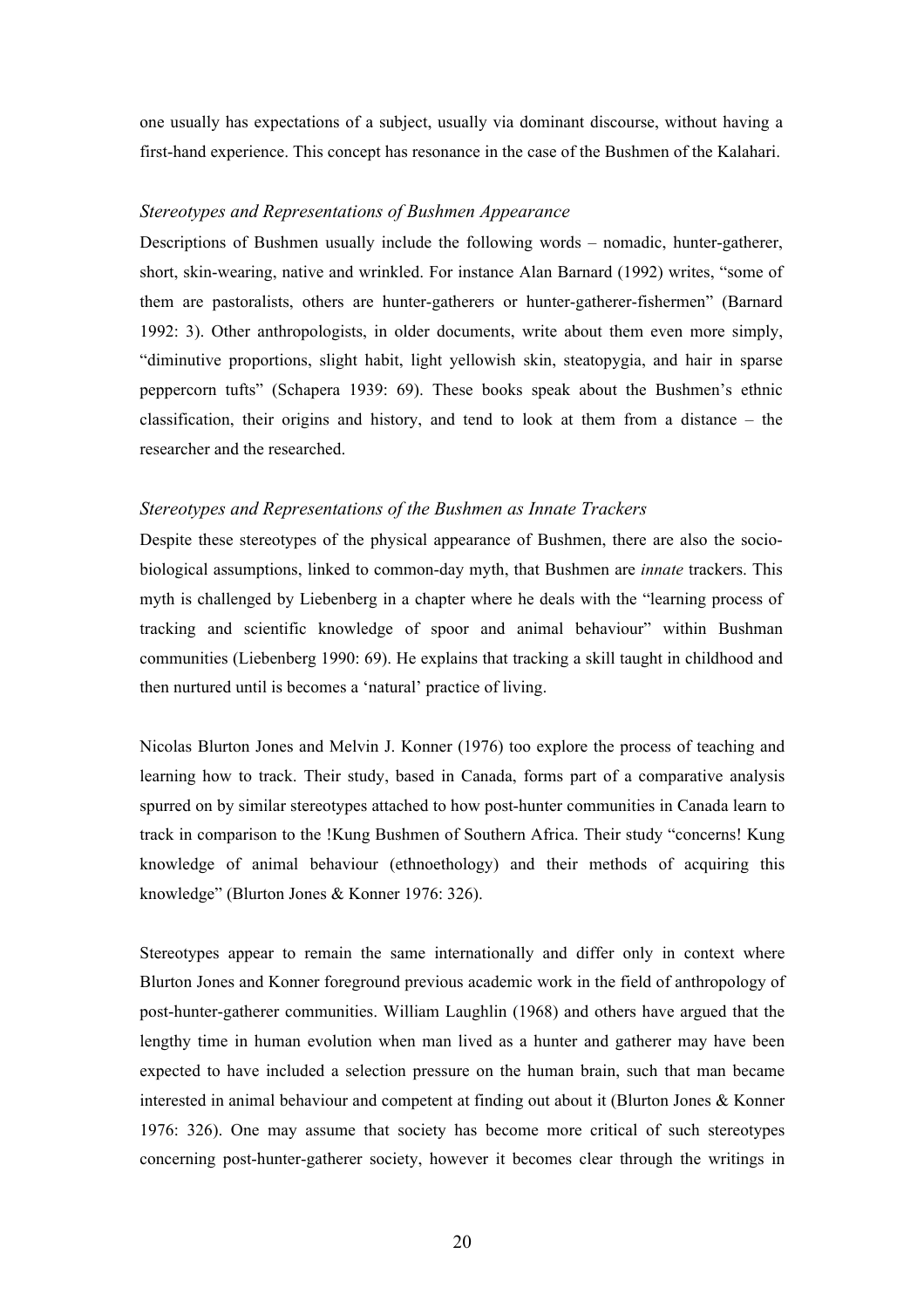contemporary literature that society generally is more familiar with the Stone Age archetypes studied by archaeologists than true contemporary studies on the topic. This demonstrates a somewhat jaded knowledge or apprehension of how culture has changed in negotiates modernity.

#### *Romanticised Notions of Tracking and Hunting as a Cultural Practice*

Matthew Durington's study entitled *The Hunters Redux: Participatory and Applied Visual Anthropology with the Botswana San* (2009), offers a textual and visual counter-argument to romanticised representations of the Bushmen through literature and film. My interest in his discussion is the candid and brutally honest references to representation as well as a concise summary of the !Xoo's contextual predicament. Durington's work is useful because very little is written about the !Xoo of Botswana in comparison to the extensive literature and discussion surrounding the ≠Khomani of South Africa, who were well publicised in the media during their land claims in 1999. Chamberlin discusses several 'aboriginal' cultures through the world and quite aptly describes the ≠Khomani's history as, "a story of loss of life, of language and land and of the most unspeakable suffering" (2004: 107).

Durington expresses that, "Despite the attention that anthropologists and others have devoted to these issues (social issues as explained by several authors), the predominant representations of San in popular culture continue to place them in a romantic position that bolsters illadvised development schemes, racist ideology and continued exploitation. Thus, the ethical representational burden given to anyone attempting to 'represent' the San, either textually or visually, requires that one must contextualise these social realities and, as will be argued here, attempt to develop applied strategies to make ethnographic visual documentation work toward social change rather reinforcing damaging stereotypes," (2009: 192). This sentiment has resonance through my dissertation.

Pre-modern representation of the Bushmen has become so commonplace that it has governed not only how our (the outsiders) perspective and expectation, but in some cases also that of the Bushmen (insiders) themselves. To explain; some of the ≠Khomani clan in the Northern Cape represent themselves in a pre-modern way, wearing skins in order to carry out tourism ventures, when in fact they wear a pair of jeans and a jacket at home. The bombardment of inaccurate/romanticised representations, by the media and authors, has direct side effects on these communities.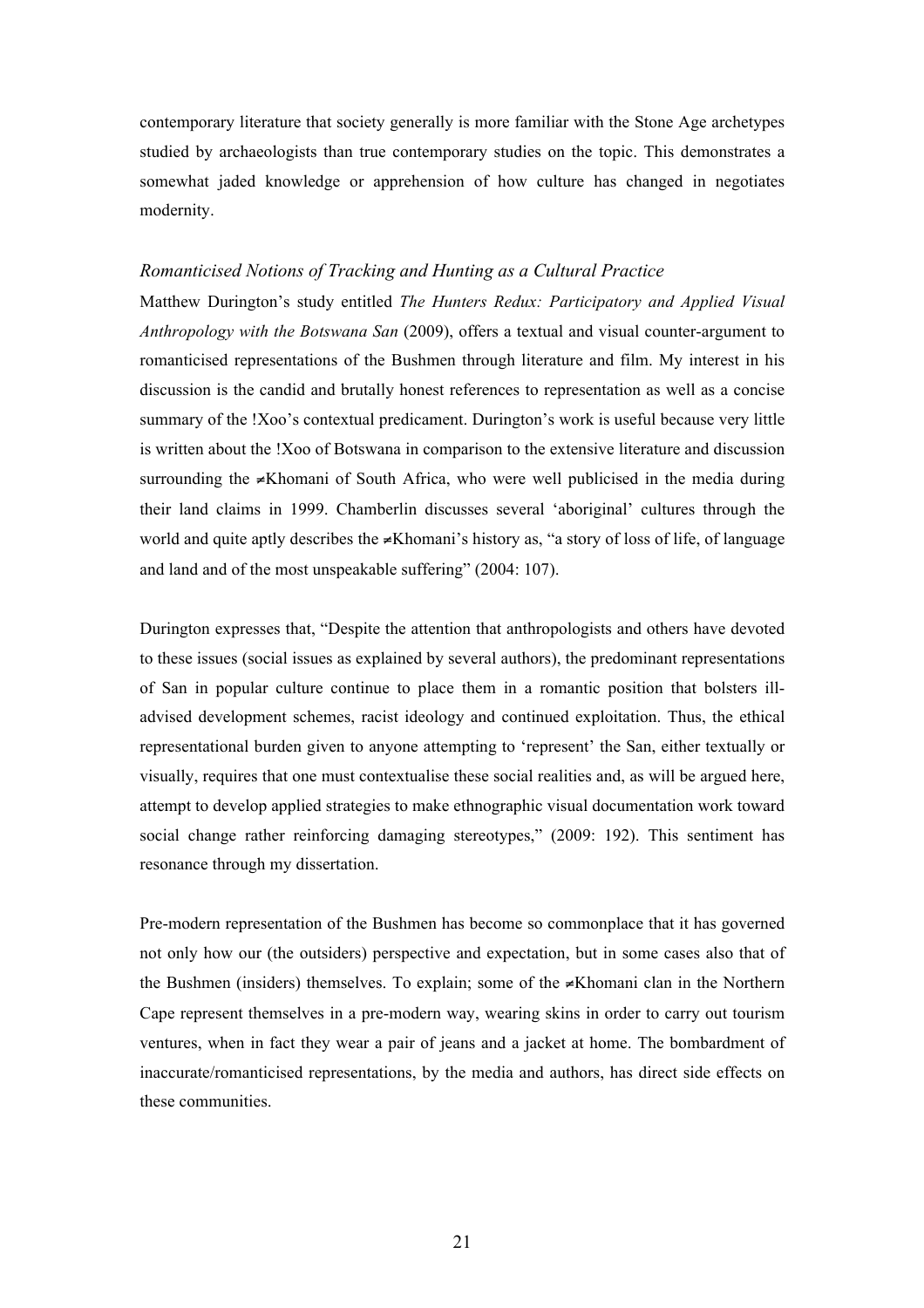Representation, in the case of the !Xoo, is more complex. Unlike South Africa, Botswana do not practice liberal acceptance of all cultures and thus minority groups such as the !Xoo Bushmen often suffer at the hand of more 'educated' and powerful political and/or cultural adversaries. John Simpson notes that Festus Mogae, President of Botswana between 1998 and 2008, has called the San 'Stone Age creatures' and has labelled the removal of the Bushmen for their homeland as necessary for nature conservation (2006). These suggestions coincide with considerable natural resources and tourism ventures, which have considerable financial potential. One such venture is the Nqaa Khobee Xeya Trust, a Community-Based Natural Resource Management (CBNRM) incentive (cf. Njagi 2005).

Robert Hitchcock, who has written a comprehensive account of the Bushman's struggle entitled *We Are the Owners of the Land':The San Struggle for the Kalahari and Its Resources*, explains that "The Nqwaa Khobee Xeya Trust, which was established on June 10, 1998 in western Kgalagadi District … is located in one of the Wildlife Management Areas of Kgalagadi District, KD 1 [and manages] some of the activities in the area, [which] include ecotourism, safari hunting, craft production and sale. The Trust has a lease agreement with a safari operator" (Hitchcock 2006: 244). However, Botswana's government issued a statement in 2000 that "trusts involved in CBNRM would no longer have the right to make their own decisions on natural resources or to retain their own funds generated from those resources, the benefits of the resources instead being, as one government official put it, a national resource, like diamonds" (Hitchcock 2006: 244).

Several reasons were cited, such as the "government and the district councils saw the sizable economic returns going to communities and wanted to capture some of those returns for themselves. Another reason [was] that San, who represented the majority of the trust members in some areas 'did not know how to manage their own organisations and funds'. A third reason given was that the CBNRM program could potentially result in user rights being transformed into ownership rights, something that government officials were concerned about" (Hitchcock 2006: 244). These reasons appear to be financially and economically motivated and did not recognise the capacity for the project to conserve and retain the !Xoo's culture.

Cultural conservation does not have the same financial potential. It is under the auspice of nature conservation and wildlife management that the government finds a suitable excuse to make life for the !Xoo more difficult and thus, increases the dependence of Bushman communities' living within Botswana's borders. The government's desire to modernise the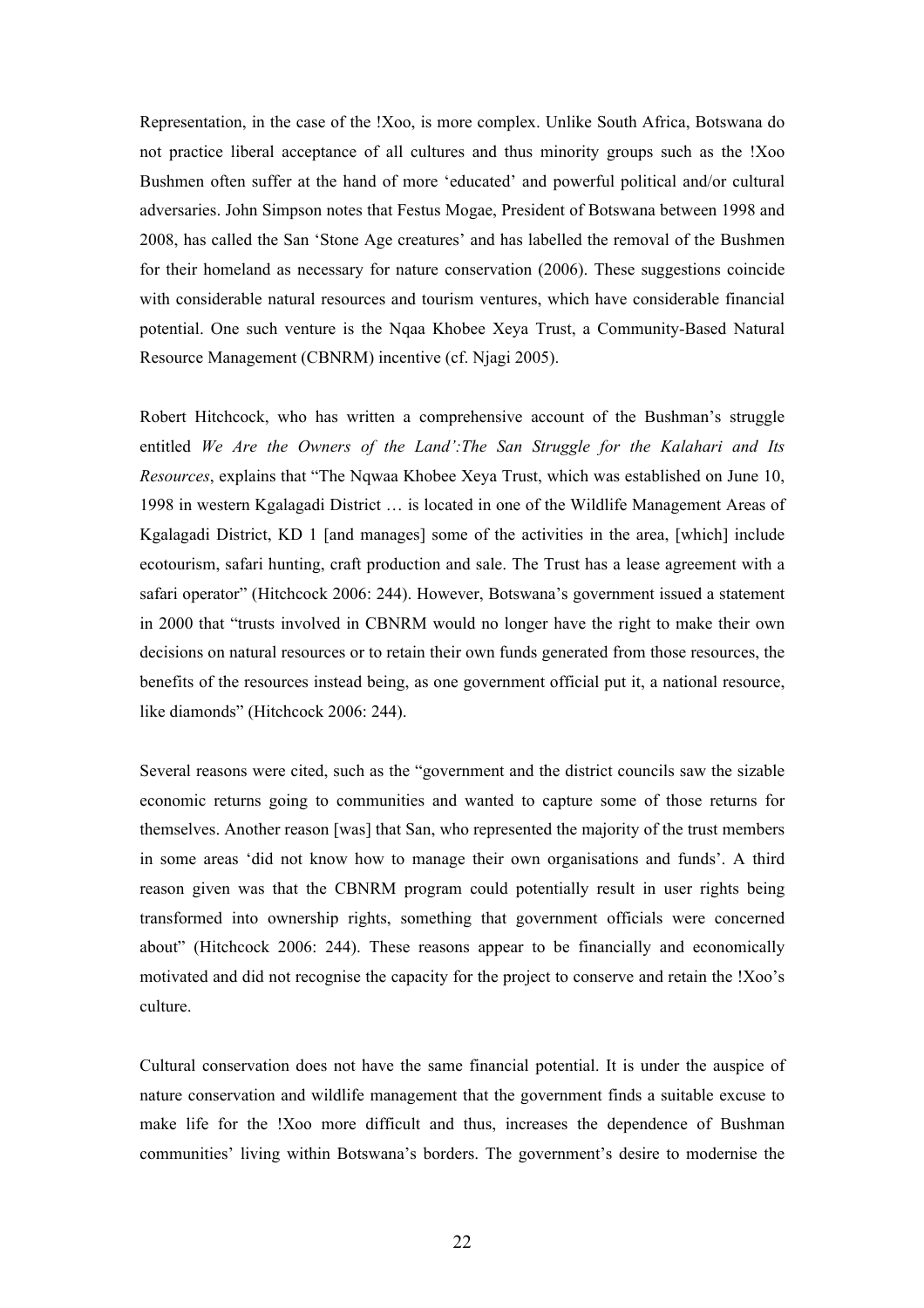bushmen is contrasted by rations they deliver to these remote outer lying areas, where hunting is still a viable option.

Hunting is Durington's (2009) focus, which has specific importance to the practice of tracking, especially with the !Xoo in Ngwatle. His research reveals the historical, political and legislative issues at play in this community. The common representation of Bushmen is that they live a nomadic lifestyle, gathering fruit, roots and vegetables and hunting for meat or skins. Their use of poisoned arrows to kill prey is also another widely publicised idea (Lee & DeVore 1976). This is not to say that they do not hunt, gather or alternatively track, because they do. Cultural practices have evolved and been altered in the face of modernisation, or more accurately westernisation.

When talking to the head trackers/hunters of the !Xoo community, they are quick to deny practicing hunting. This is not surprising considering their treatment by local authorities<sup>19</sup>. Hunting in these communities takes place with snares, firearms, dogs and their trusty donkey steeds and horses. They do still track the animals, however, not always in the process of hunting, which will be analysed in more detail later.

The government has designated the area that encompasses Ngwatle and two other settlements, Ukhwi and Ncaang, as a hunting concession and desires the removal of the people. The !Xoo and other individuals in Ngwatle claim an ancestral right to the land. Simultaneously, the government prohibits individuals to hunt for their own subsistence and enforces the mandate with wildlife management officials. The community is not recognised officially by the government, although the state is responsible for sporadic food and water deliveries and seeks to register voters at election time. A private safari company that manages the hunting concession also wants people removed from Ngwatle and the surrounding area in order to retain 'pristine' conditions for hunters. They actively police individuals by plane and car with dire consequences if they are caught. Yet those in charge of the hunting concession want 'authentic Bushman' crafts to sell to these same hunters and their families (Durington 2009). Verification of these claims is a sensitive issue, because further investigation could lead to increased persecution for the !Xoo community. Following Durington's investigation, Ngwatle was formally recognised as a settlement in 2008, whilst the community suffers a similar predicament in the same conditions.

 $19$ <sup>ct</sup> If employees of the hunting concession or wildlife management saw them on the former hunting ground now appropriated by the hunting concession, the men would be arrested, their dogs shot on site and their donkey and saddle sold off. If the men were actually caught hunting, they also faced jail time in Gaborone" (Durington 2009).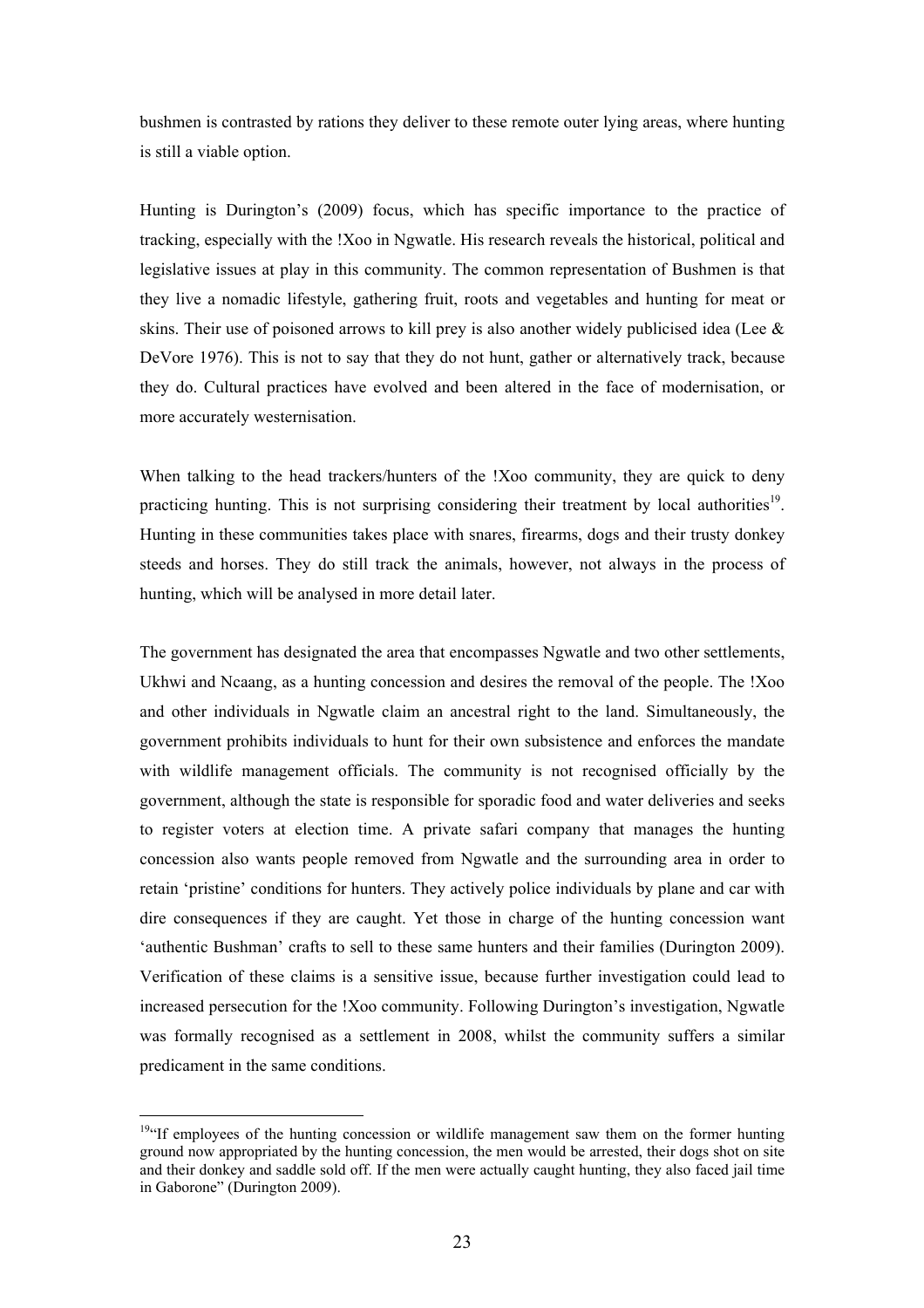Through Durington's article it becomes clear that the !Xoo are facing two sets of problems. The first is that the Bushmen of the Kalahari have the same problems as those faced by many marginalised communities situated within an underdeveloped third world context; such as land dispossession, hunger and thirst, alcoholism, domestic violence and the rapidly escalating HIV/AIDS infection rate "on top of the almost omnipresent tuberculosis that exists in different communities" (2009: 199). These are realities faced by the !Xoo community.

The second set relates to problems created through social and political pressure, such as racial oppression, cultural discrimination and financial pressure and are exhibited by forced inclusion, opposed to the traditional exclusion. !Xoo community members live on the land redesignated by the government as part of a hunting concession and yet they are expected to be part of the ecotourism in the area, by means of selling crafts, under the auspice of being an ancient civilisation. Furthermore, the "largest contradiction is in terms of hunting, for it is the Bushman as a skilled hunter that is the predominant myth portrayed through ecotourism, NGO and development agendas. Yet, free hunting for subsistence without quotas has now been taken away. Thus, one is caught in a semantic dilemma that has real life consequences" (Durington 2009: 199). These are then challenges and "what actually happens when stereotypes run into reality" (Durington 2009: 204).

Dyll explains that, "although the Ngwatle community evidences more social cohesion, a clearer identity and cultural stability than do the ≠Khomani at Witdraai (Simões 2001), Botswana's resistance to acknowledge the rights of the Ngwatle Bushmen threatens a loss of cultural stability, pride and access to a rich diversity of resources. On the other hand, South Africa's recognition of the rights associated with anybody who was displaced from their land has fortunately resulted in a return of land to the ≠Khomani. This land restitution also doubles as a sign of respect for their traditional knowledge and heritage of the Bushmen. However, there is danger in that the land claim may be a purely symbolic return of rights as SASI's focus on cultural tourism may limit their ability to optimise use of the reclaimed land by farming (2004: 75).

#### *Stereotypes Dispelled: Alternative ways of viewing tracking*

When considering tracking as a cultural practice, it is natural for one to assume that the quarry is an animal. However, Liebenberg (1990: 72) introduces other uses of tracking – such as human spoor interpretation, which is often overlooked when examining tracking as a whole. Modern-day society relies on mobile phone technology to locate/'track' individuals by means of a phone call, criminal investigation or more recently through purpose built mobile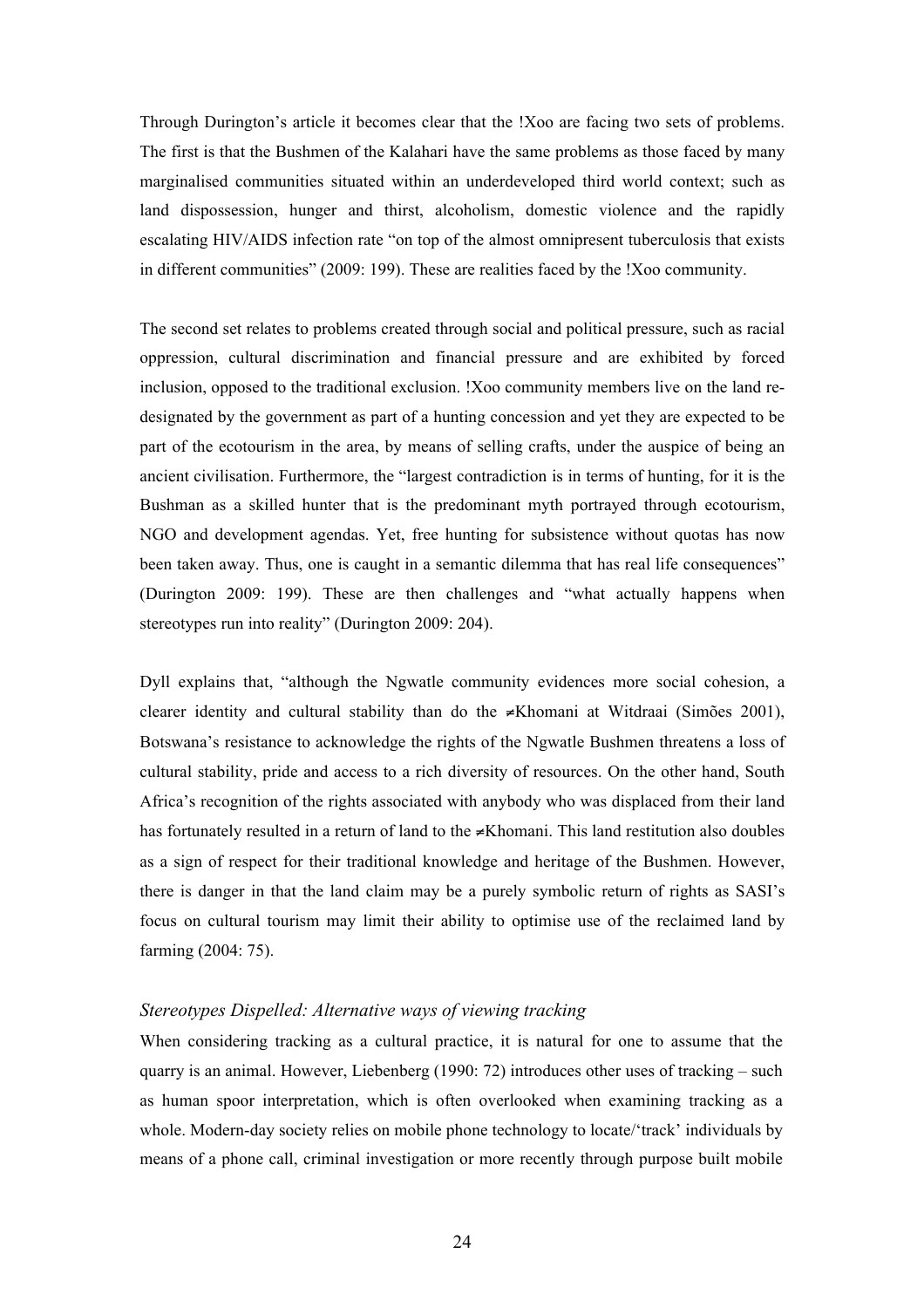applications. How is this possible in rural areas where little or no cellular reception exists, or people do not have the funds to make frequent, somewhat 'unnecessary' phone calls? This is not a question that many people, who are situated within a modern society, need to consider or question. However, tracking is a viable solution to this problem in the remotest areas where this phenomenon is still a reality. Another aspect that we do not usually associate with tracking is the hunting of human beings – the tracking down of fugitives/criminals. How is it possible to find unidentified individuals who do not wish to be found? Liebenberg documents some cases where tracking is used to locate and capture poachers or other criminals. The SADF, in the late 1970s (Mill 1987), recruited Bushmen into its ranks in order to track and locate enemy forces.

Liebenberg, despite his contribution of extensive literature on first-hand tracking as well as tracking in other contexts, makes little or no reference to tracking's representation or stereotypes. "Cultural evolution" (1990: 29) is a concept that he mentions, however he fails to explore in its  $21<sup>st</sup>$  century context, which is a slight departure from my focus. Cultural evolution, which I define as culture in a constant state of flux, and adaptation to an everchanging environment is frequently exhibited in a modernisation context. The ≠Khomani and !Xoo are ideal candidates as micro examples, within the sphere of modernisation, the effects of which are more visible in lesser developed communities, such as the aforementioned.

#### *Stereotypes Dispelled: Tracking as Literacy*

Another characteristic mentioned (in the form or reading), but not explored in great detail by Liebenberg, is tracking as a form of literacy. The omission of the idea of tracking as literacy is not a limitation of Liebenberg's work. However, the concept serves as an extension and link to Chamberlin's publication *If This is Your Land, Where are Your Stories* (2004) and is used as a source in another particularly relevant article entitled *Hunting, Tracking and Reading* (2001).

Chamberlin refers to certain colonial stereotypes of aboriginal cultures; no written culture implies no civilisation existed and illiteracy means that a culture is underdeveloped (Chamberlin 2001: 2). Although "Reading and Writing are fundamental skills in civilised society, it wasn't always so" (Chamberlin 2001: 8). Proficient tracking is spoken about as if it were a romanticised skill, which almost makes the practice seem somewhat trivial. Chamberlin links tracking and reading through the imaginary world of semiotics<sup>20</sup>. A mark in the sand is just a mark in the sand if one does not have the knowledge to identify it. "The one

 $20$  The study of signs, which create meaning when read in relation to one another (Tomaselli 1996).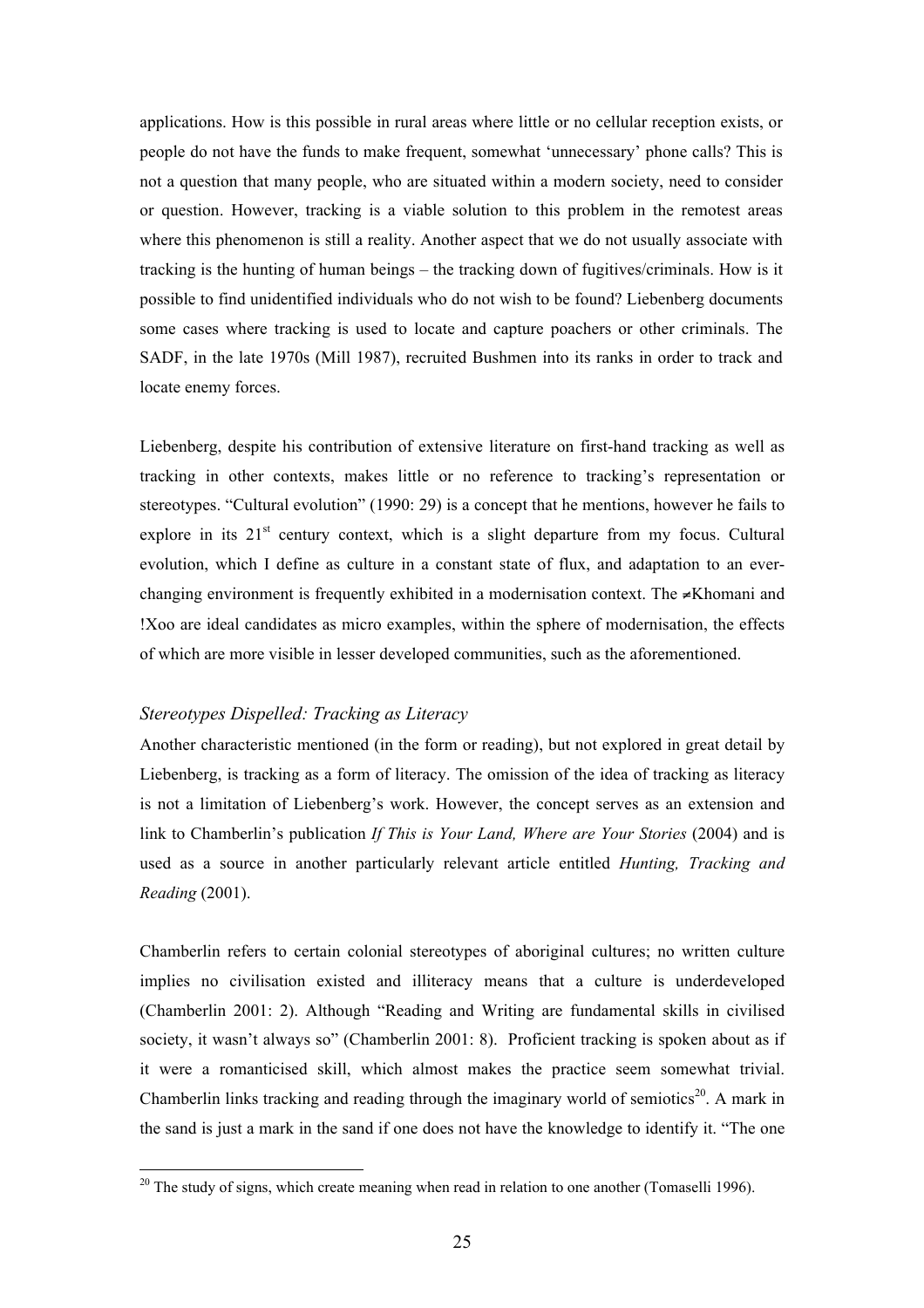thing hunters know when they see the track of an animal is that the animal isn't there. That's all they know. And they know that's all they know" (Chamberlin 2001: 1).

Tracking involves a complex understanding about representation. Chamberlin draws a link through the process of learning. "Learning about representation, learning about the contradiction of signification, which is also what we do when we learn to read" (Chamberlin 2001: 2). This contradiction refers to the process whereby we learn that a word is just the representation of the object and not the object itself. In a similar manner, trackers need to learn the representational relationship between the track and the animal. Pressure towards traditional literacy (reading and writing) stems from the need to learn at school and work in particular occupations. Balancing ledgers, writing literature and refinement are directed towards financial gain or fame through financial gain. However, what happens in societies where these goals are not prevalent? There will still be development, but in the applicable contextual trend. Chamberlin explains the phenomenon of tracking from an abstract philosophical perspective along this vein of thought, however, his writing raises and important question that I will seek to answer; how can tracking be comparable to literacy?

What became clear through my research is that stereotypes and misinformed representations abound in Bushmen literature – with regards to the physical appearance of the Bushmen, the innate tracking ability of Bushmen, romanticised notions of tracking and hunting as well as alternative uses for tracking within the everyday lives of the Bushmen. Correspondingly, the relationship between representation, stereotypes and varying facets of culture, such as identity, in the !Xoo and ≠Khomani communities provides an interesting point of discussion.

#### **Bushman Identity: Specific to the !Xoo and ≠Khomani Communities**

Anthea Simões' Masters dissertation*, Issues of identity in relation to the Kalahari Bushmen of Southern Africa: A Comparative Analysis of Two Different Bushmen Groups During the Late 1990's and into 2001* (2001), deals with issues of identity and representation of the !Xoo and ≠Khomani communities. These issues are of direct importance, because identity often defines how cultures exist and, in the case of my dissertation, how cultural practices are practiced. Norman Pachler, John Cook and Ben Bachmair define cultural practices as "routines, which are typical for a particular culture and type of situation" (2010: 221). In this sense it is possible to understand that certain cultures act in particular ways (practice) depending on what circumstance (situation) they are in. Very often cultural practices inform a culture's identity or lead to the development of stereotypes, something that shall be interrogated in relation to the ≠Khomani and !Xoo communities.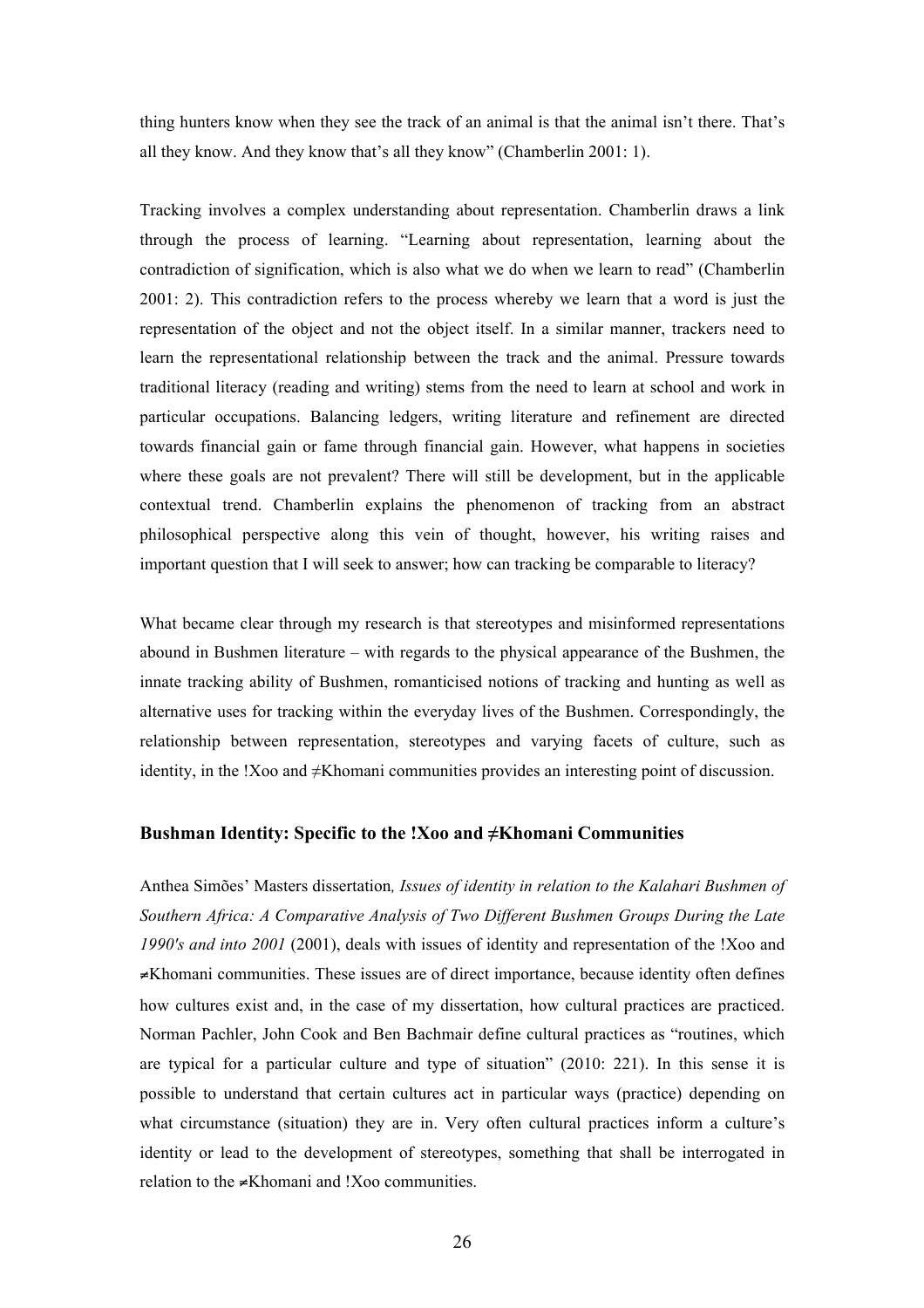Land rights, for both the ≠Khomani and !Xoo, are a highly political issue in relation to "interethnic competition and survival" (Simões 2001: 124). The ≠Khomani live within a "political framework where authentication of a particular mythical, traditional Bushman image is essential for 'bargaining' power and ties in with Hall's first model of identity as a 'fixed essence'" (Hall 1990; Simões 2001: 124). The ≠Khomani represent themselves in the image of the pre-modern Bushmen, whereas the !Xoo have "not yet reached this level of reconstruction or invention" (Simões 2001: 124). This is arguably because Ngwatle receives less tourist or media interaction and "media and tourist discursive practices… constitute Bushmen in terms of the first model of identity" (Simões 2001: 122). 'Adopting' this constructed identity, by certain members of the ≠Khomani community, allows them to gain donations, sponsorship and bargaining power. Botswana, however, does not recognise the rights of Bushmen, and supports the Bushmen's ability to join mainstream society. In comparison, to the South African context, validating ones authenticity, as a Bushman, does not hold any 'bargaining' power for members of the !Xoo community in Botswana to lay claim to land or funding.

The aforementioned issues pertaining to Bushman identity have particular relevance to tracking. Stereotypes about Bushmen as world-renowned hunters and trackers are amongst the most publicised. Again, this does not mean that the !Xoo or ≠Khomani are incapable hunters or trackers; however, there is the possibility that may represent themselves in a different capacity because of their awareness of Bushman stereotypes. It is in this vein that the ≠Khomani wear skins and carry bows and arrows to present themselves within popular media representation of Bushmen, when in reality they wear modern clothes and use dogs, donkeys and firearms to hunt. They do still practice tracking, however the cultural practice is not as narrow as the media depict it.

Simões' dissertation with her focus on representation and identity informs my own work on different level. Her comparative analysis focuses on the two aforementioned Bushmen communities and serves as an ideal point of entry into my own work. Simões explains the connection of the two groups as, "two completely different Bushmen (ethnic) groups whose only common characteristic appears to be their claim to Bushmen identity" (Simões 2001: 5). This may be evident when analysing the groups from a representation perspective, however there are definite links in the spheres of cultural practice and a shared history of persecution. To explain in more detail, Simões extends her explanations with reference to Stuart Hall's (1990) models of essentialist and non-essentialist identity.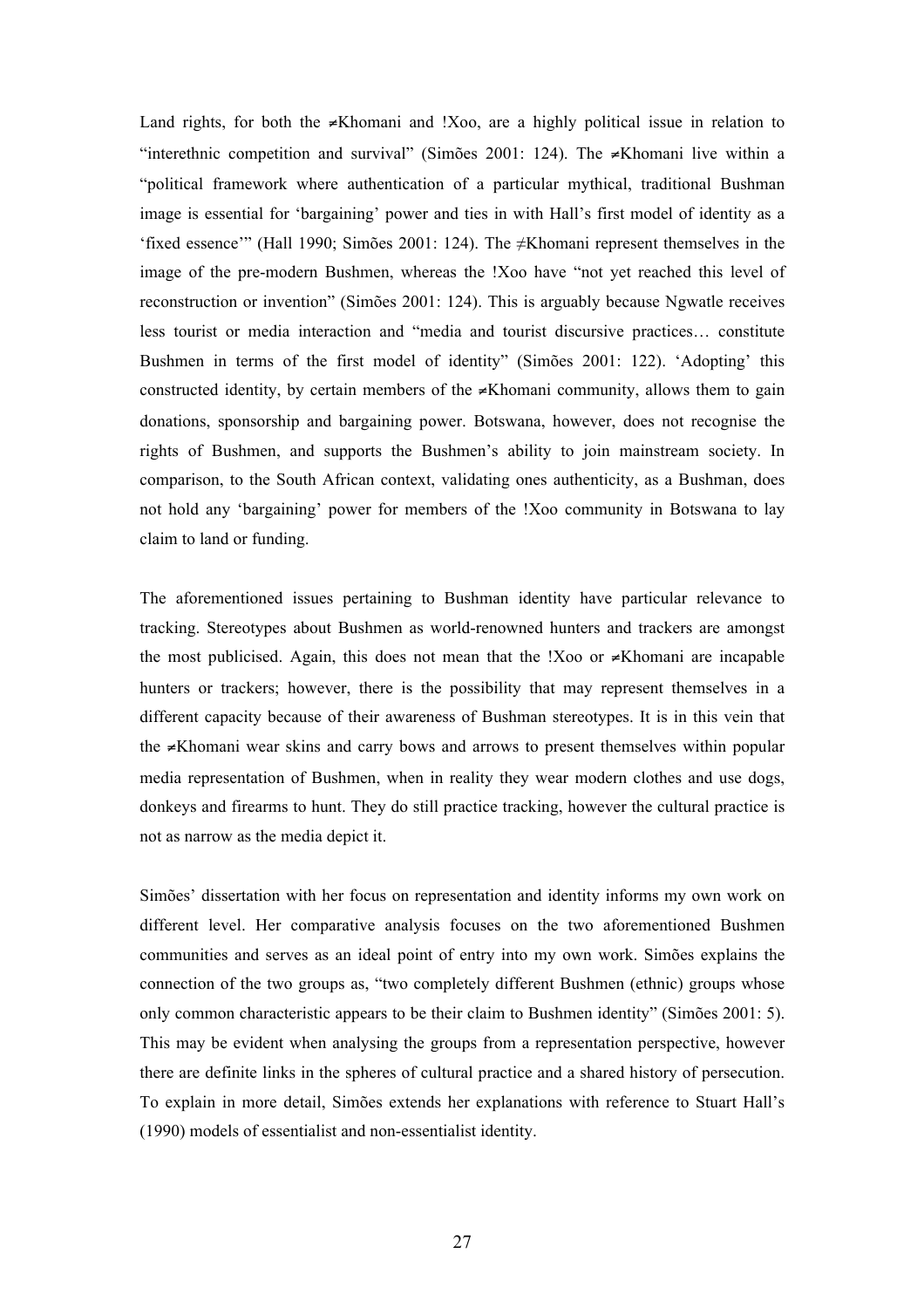Hall explains that the essentialist model "reflects the common experiences and shared cultural codes which provide us, as 'one people', with stable, unchanging and continuous frames of reference and meaning beneath the shifting divisions and vicissitudes of our actual history" (1990: 223). The essentialism refers to the traditional and presupposed shared culture that is exhibited by people in similar cultural groups and "emphasis is therefore placed on the unified identity that can be rediscovered by excavating a common, historical culture" (Simões 2001: 2). Conceptually, essentialism relates to stereotypes and representation of Bushmen in their pre-modern make-up, because "cultural identity is seen as a fixed origin to which we can make a final and absolute return… a universal and transcendental spirit inside us on which history has made no fundamental mark" (Hall 1990: 226).

Simões explains, in relation to the ≠Khomani and !Xoo that "the struggle over representations of identity here takes the form of a contesting negative image with a positive one and of trying to discover the 'authentic' and 'original' content of the identity" (2001: 2). Considering the aforementioned stereotypes, associated with Bushmen, what becomes apparent is the media and mythical representation that fit in with the essentialist notions of identity.

On the other hand, the non-essentialist model of identity "defines cultural identity as a matter of 'becoming' as well as of 'being' (Simões 2001: 2). Thus, "Far from being eternally fixed in some essentialised past, they (cultural identities), are subject to the continuous 'play' of history, culture and power. Far from being grounded in a mere 'recovery' of the past, which is waiting to be found, and which, when found, will secure our sense of ourselves into eternity, identifies are the name we give the different way we are positioned by, and position ourselves within, the narratives of the past" (Hall 1990: 225).

Similar to notions of objectivity, which can never be complete, are representations that oppose reality. "Simply put, fully constituted, separate and distinct identities are perceived to be impossible and are always relational and incomplete in process… formulations about the fragmentation of the unified, modern subject as evidenced by the progression from the first to the second model, occur within the context of the processes of globalisation" (Simões 2001: 2). Simões uses globalisation as a central cause; however, within the sphere of globalisation there are also elements of westernisation and modernisation that play an equally large and immeasurable effect on both culture and identity within culture.

The essentialist and non-essentialist models serve as reference points for identity and representation in the !Xoo and ≠Khomani communities. However, my interest in these modes of identity and representation are linked to cultural practice as part of the greater 'culture'.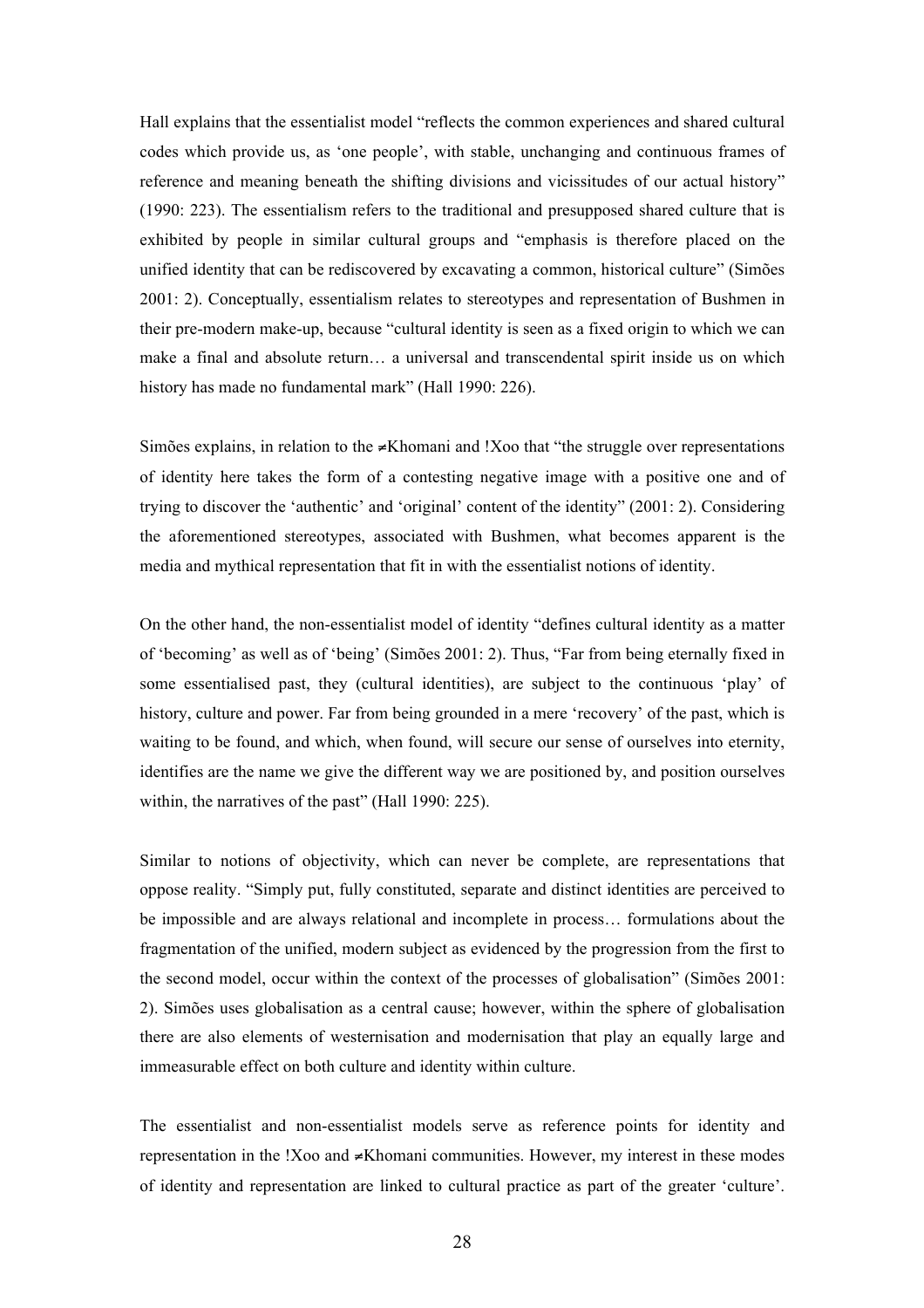The ≠Khomani Bushmen are aware of the stereotype of Bushmen as hunters and trackers; they foreground this aspect in their self-representation. This facet implies that they (the ≠Khomani) may choose to represent themselves in the essentialist 'Bushman' mould, however with closer inspection; it is evident that they also have unintentional tendencies towards the non-essentialist paradigms. Therefore their identity, as trackers, falls within the blurred overlapping frames of the essentialist and non- essentialist models.

The !Xoo, on the other hand, do not appear to represent themselves in the pre-modern way like their counterparts in South Africa. They are aware of society's interest in their ability as trackers; however, do not draw the essence of their identity or represent themselves in light of this. This lack of representation was visible because the !Xoo have been interviewed by CCMS academics on topics pertaining to tracking on a number of occasions, but do not appear to claim their knowledge as special or different (Fieldnotes 2005).

Identity is important, because in the sphere of globalisation and modernisation, the way a culture is depicted often defines how the culture is understood. Furthermore, in a country as diverse as South Africa, many individuals within a culture would seek to confirm these stereotypes as a way of remaining a distinct culture. This is only one possibility, but in the example of the ≠Khomani identity means of survival; in the sense that they live on land issued to them and sell trinkets that have value because of their culture, because they are Bushmen. Neither Dyll, Hall nor Simões deal with cultural practice or the concept of cultural shifts. However, my use of the term refers to the concept of 'culture in a constant state of flux'.

The concept of representation, stereotype and identity present a great point of entry into key questions that I will be seeking to answer. Firstly, how do the Khomani and !Xoo represent tracking? In other words, what does tracking mean to the ≠Khomani and !Xoo? Correspondingly, what are their respective economies of tracking and how do the  $\neq$ Khomani and !Xoo use tracking as a means of survival within a modernising world?

#### **Indigenous Communities in the Modern World**

Chamberlin's (2004) auto-ethnographic account of various indigenous people (who he refers to as aboriginal people) includes the ≠Khomani, who have been displaced or oppressed by colonisation. His framework is a philosophical/abstract discussion of indigenous cultures and how they have coped with various pressures exerted by colonisation. In such contexts, colonisation is a starting point for modernisation, since modern culture, technology and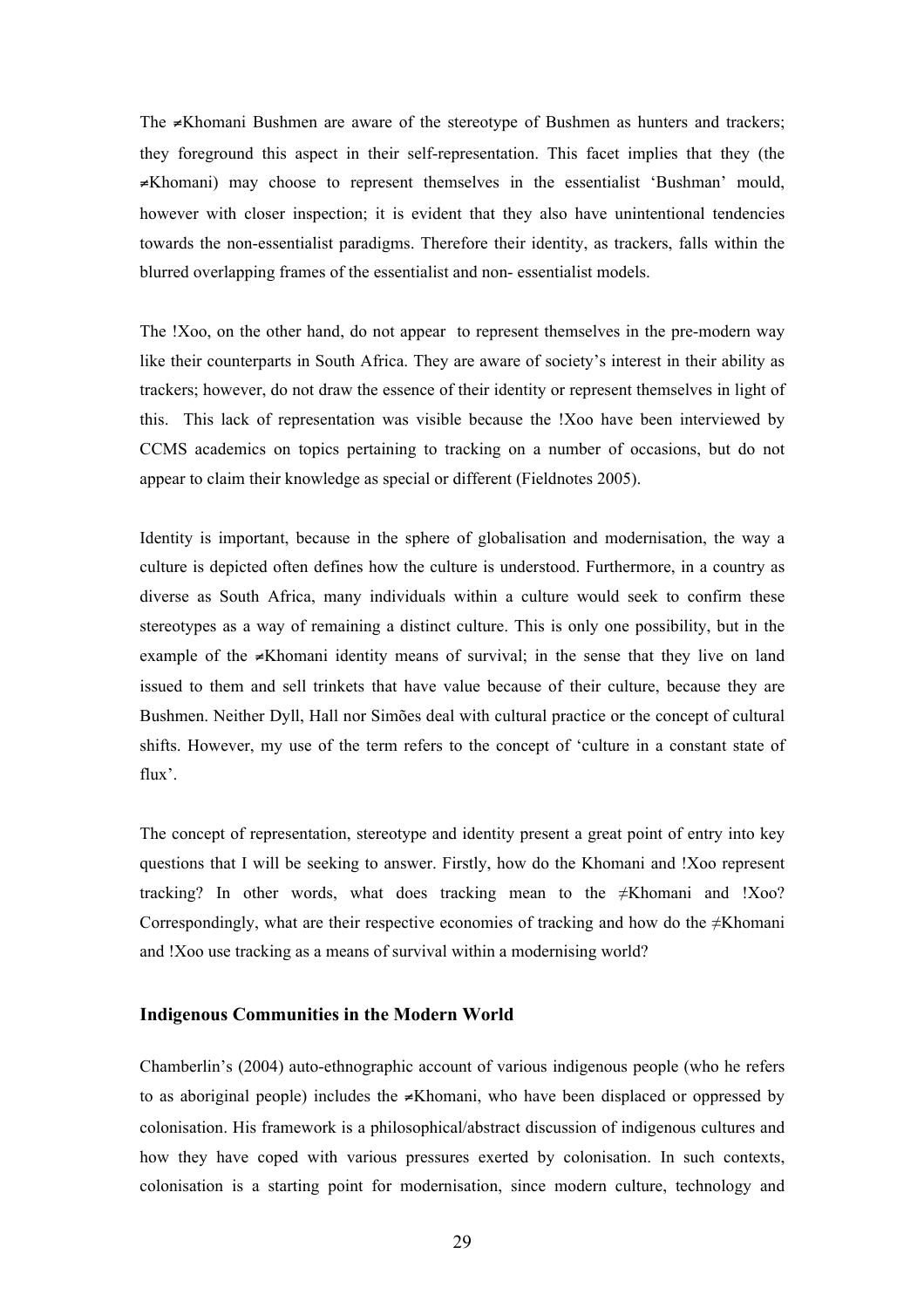politics were introduced to communities that had previously lived a far different existence. Chamberlin makes sense of tracking from interaction with indigenous people and their memories and derives meaning through these interactions; he does not reference first-hand knowledge of tracking.

The main focus of Chamberlin's book is culture, or more specifically the loss thereof. In order for a culture to diminish, be threatened or become extinct does not necessarily have to be connected with a loss of the original tribe/culture; there could be a link between this traditionalist approach and an extension of what Liebenberg calls cultural evolution. Chamberlin (2004: 93) deals with the loss of language and the effects this has on culture; there is a direct reference to the  $\neq$ Khomani of the Northern Cape and what the challenges they face in post-apartheid South Africa. A distinct possibility is that a certain 'people' may lose elements or traditions that have, defined their people, in popular discourse, as a distinct culture.

Another important point, is Chamberlin's account of the land claims and the criteria whereby the Government re-constituted some land to ≠Khomani. The criterion of language was the most poignant and somewhat the most distinguishing element of cultural classification, during these hearings. In the case of different ethnic groups, originating from San culture, there are well-known stereotypes that are permeated through the media and popular representation. Language is a one of the most recognised stereotypes, which is echoed where Chamberlin notes, "They were the ≠Khomani, and a small group of so-called Bushmen, and the language they spoke was strange, even to the linguist who was me" (2004: 107). Chamberlin (2004: 103) notes that during the time of the land claim hearings there was much consternation about language and there was a question as to whether any member of the ≠Khomani 'family' could still speak the language fluently, which the answer was yes, one person - Elsie Vaalbooi. This finding sped up the process of the land claims and was eventually the trump card in the hearing. The lack of written evidence alluding to the history of the reconstituted clan, synonymous with their claim to the land, was overlooked due to the power of an indigenous language (Chamberlin 2004: 107).

There is the false assumption that all San speak the same language, or speak the language at all. Each ethnic group speaks a different language, which to the untrained ear sounds the same. In this sense, language is both a cultural and ethnic determinant, which if not retrained and retained will lead to a relative redundancy of a culture. Harry Triandis defines culture as "a set of human-made objective and subjective elements that in the past have increased the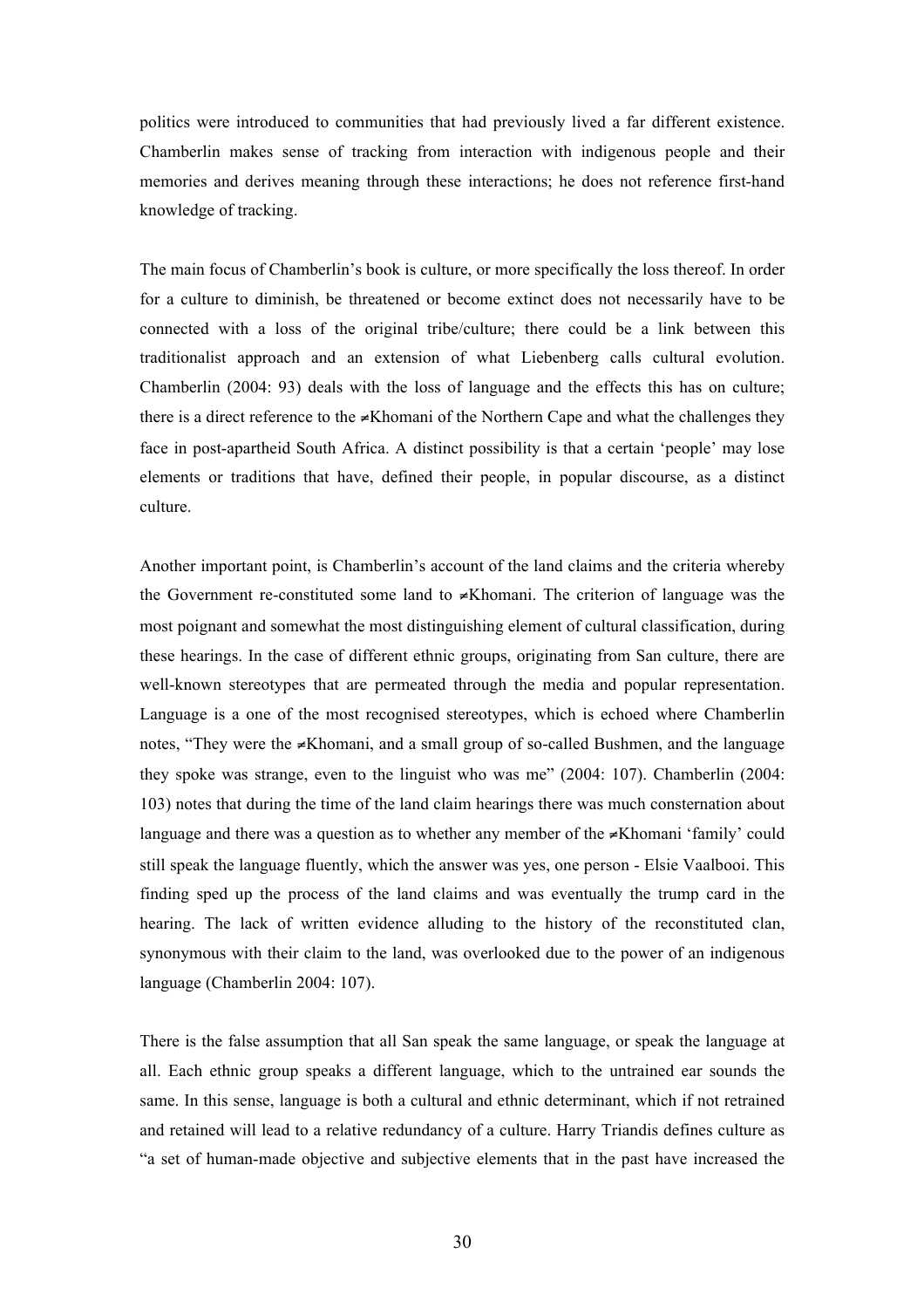probability of survival and resulted in satisfaction for the participants in an ecological niche, and thus became shared among those who could communicate with each other because they had a common language and they lived in the same time and place" (1994: 23). Therefore the ability to 'communicate' and having a 'common language' is part of a much broader set of social side effects that arise when existing within an 'ecological niche'. Language, however, is not the only determinant of culture and does not determine the whole of the culture. You can still tell and re-tell age old stories in tongues other to the one it was initially told in. Correspondingly, language acts as a symbolic force in a globalising world and the loss thereof acts as visible or more audible loss of culture to those external to the ethnic culture.

Dyll explains that it is important to avoid viewing different ethnic groups of Bushmen as one homogenous group" (2004: 14), whereas Simões points to the occasions where "a single term is required to describe common experiences between certain groups in southern Africa" (2001:11). Both opinions can hold some weight, however it is a difficult task to interpret when and when not to use the particular tags. Gordon points out the possibility that words obtain their meaning from the social context in which they are used and it should be possible to recast the same term and infuse it with new meaning (1992). As rational as this third and more abstract solution may sound, it is arguable that the foreseeable future will see the continued use of the term Bushmen, simply because it has a recognisable classification that has more meaning on the international front. When asking both the ≠Khomani and !Xoo, they concurred saying that they would prefer to be called simply *Boesman* (Bushmen), because that's what they have been called for years (Fieldnotes 2007). They are either impartial or slightly insulted by the term San and very few people would recognise their clan names of !Xoo or ≠Khomani (Fieldnotes 2005, 2007).

The literature reviewed above aimed to introduce stereotypes, representations and myths around the Bushmen with regards to their identity and culture, but also in relation to tracking and hunting. It was also important to highlight the context that the Bushmen find themselves within today wherein cultural practices and usual ways of living everyday life are being transformed due to globalising forces and modern ways of living being infiltrated to even the remotest community.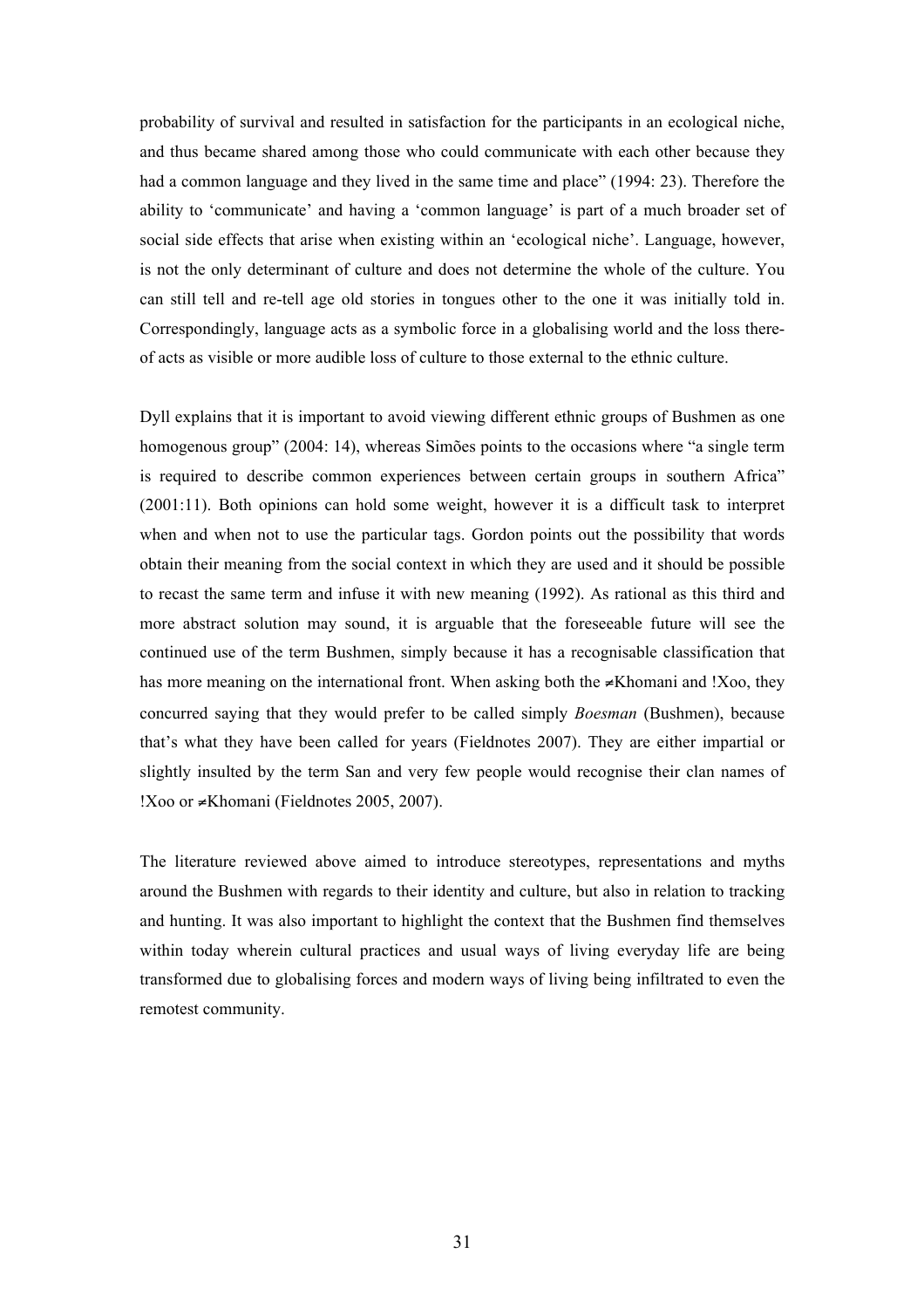# **Chapter Three: Tracking Through the Theory**

In this chapter, theories that are relevant to the construction of this dissertation will be introduced, namely the Globalisation thesis (cf. Giddens 1990; Thompson 1995; Rantanen 2005) and theories of Cultural Studies, particularly identity construction and representation (cf. Hall 1990; Simões 2001). These theories will direct the analysis of the collected data as well as serve as a lens with which to read into the phenomenon for tracking within two Bushmen communities in contemporary society.

#### **Globalisation Theory**

Globalisation is a 'buzz-word' in many academic disciplines. Theorists and academics are quick to connect different phenomena with globalisation. Tracey Skelton and Tim Allen explain how Global has become a popular adjective in recent years. There are three main reasons for this. The first is simply the lack of an alternative way of indicating the whole world ... The second reason is that there is a generally recognised need to describe worldwide events and processes… The third relates to the need to explain these characteristics in relation to the growing immigration and internationalisation of populations and 'culture' (1999: 1).

Anthony Giddens (1990) separates the theorisation of globalisation into three 'phases'. The *first* phase was when academics debated whether globalisation existed. The *second* phase heralded the acknowledgment that globalisation existed and theorists debated on what its effects are. The *third* phase is where theorists hypothesised about how we can combat the negative effects of globalisation. Following on from this distinction and consistent with the third phase, this dissertation is concerned with raising awareness about globalisation effects opposed to merely documenting what the effects of globalisation are.

However, not all theorists are in agreement about what globalisation is or what its effects are. David Held and Anthony McGrew (2000) separate globalisation theorists into three groups: the 'hyperglobalisers, sceptics and transformalists'. Hyperglobalisers, he explains, believe that globalisation will lead to the end of the nation states. The sceptics believe that globalisation is just a myth or hoax and is actually just heightened economic activity. Lastly, the transformalists believe that globalisation is the single driving force behind the rapidly changing modern-world and society. Hence, it is clear that there is much debate surrounding globalisation, but what is it?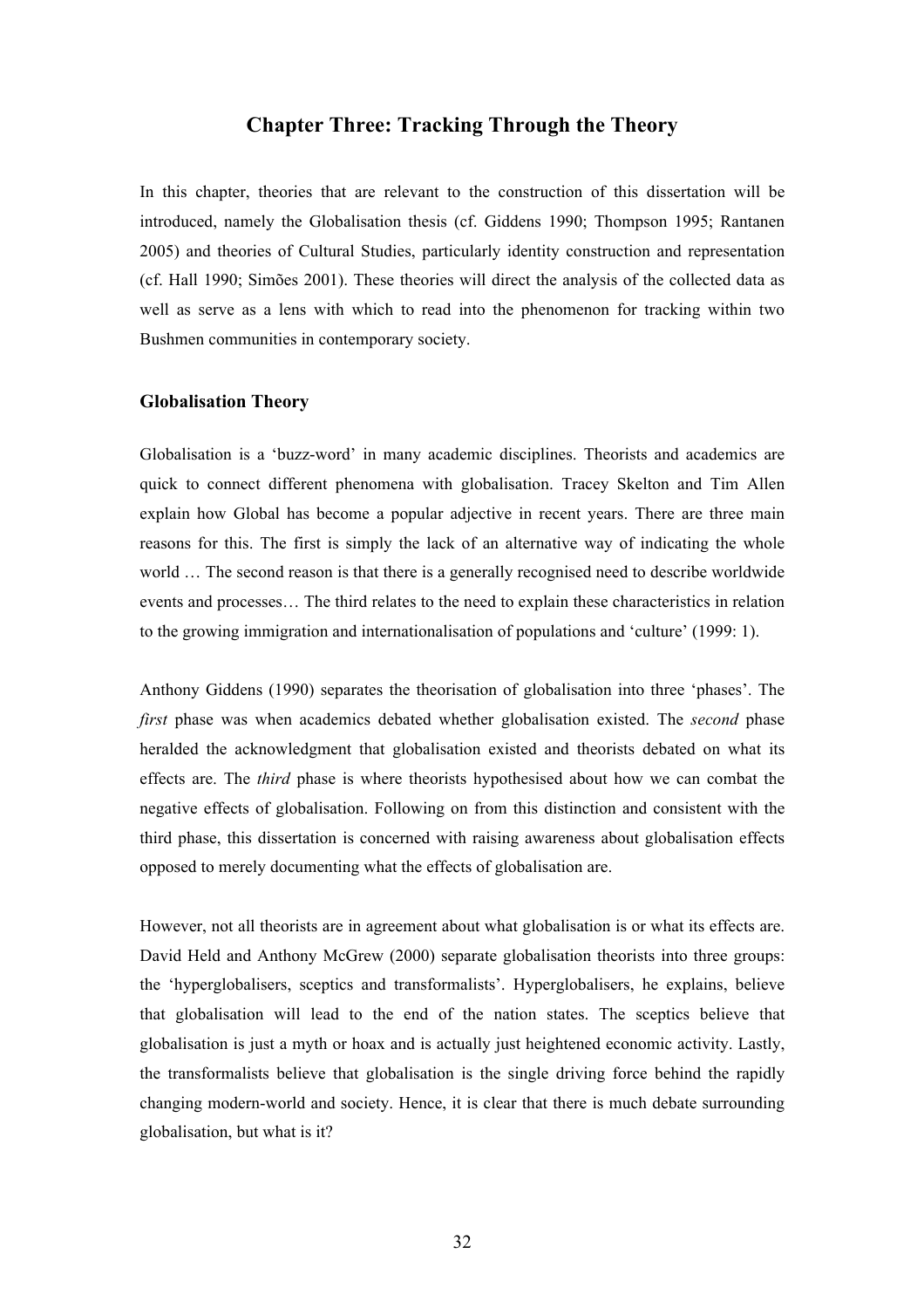## **Defining Globalisation**

There are several definitions for globalisation. Giddens (1990) defines globalisation as "the intensification of world-wide social relations, which link distant localities in such a way that local happenings are shaped by events occurring many miles away and visa versa (1990: 64). This definition speaks to the idea that international communication and interaction has become easier and more frequent. Moreover it points out how foreign events can have a profound effect on the local elsewhere. Roland Robertson explains how "globalisation as a concept refers both to the compression of the world and the intensification of consciousness of the world as a whole" (1992: 8). This points out how the world is made to seem 'smaller', due to the increased global interconnectedness. Robertson acknowledges the increase in consciousness or 'awareness' in society in general, which is important, because many theorists choose to focus on the mechanical/tangible effects; opposed to the more abstract notions such as identity etc. Chris Barker outlines that, "of course, globalisation is neither experienced nor to be understood solely in economic terms for it also concerns questions of cultural meaning and the intensification of global consciousness" (Barker 1999: 36).

Terhi Rantanen offers a more contemporary definition of globalisation as "a process in which worldwide economic, political, cultural and social relations have become increasingly mediated across time and space" (2005: 8). In the past, theorists have acknowledged the effects of the media, but have not made it a central focus of their study. Linking her explanation of globalisation, whether economic/political/cultural, directly to mediation, Rantanen offers us a cause and effect of globalisation. Through these definitions it is possible to outline the features that characterise globalisation and are important in light of this dissertation.

### **The Effects of Globalisation**

There are several implications or consequences of globalisation, however only three, which are relevant to this study are introduced, namely homogenisation, heterogenisation and timespace compression.

*Homogenisation* refers to the way that elements of societies are becoming more similar to other societies. It is referred to in cultural, political and economic terms. The convergence of cultures is often related to other theories which depict a trend of homogenisation, such as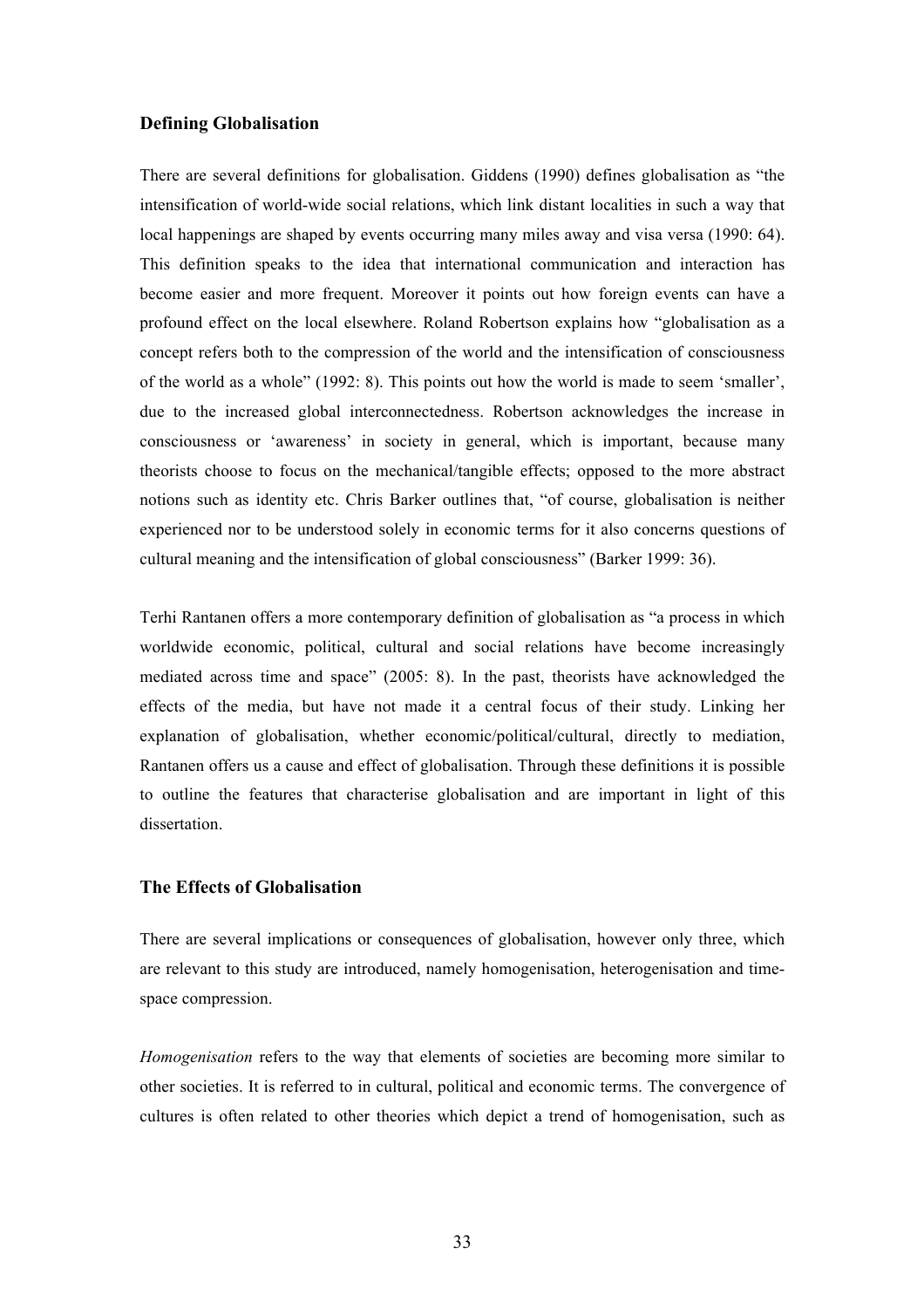Americanisation<sup>21</sup> and internationalisation. Theodore Levitt describes the processes of homogenisation as "everywhere everything gets more and more like everything else as the world's preference structure is relentlessly homogenised" (1983: 93). Therefore, there is a flow of influence (towards homogenisation) from more powerful to less powerful countries. This effect can be seen in the way that in African countries many people dress and adopt the styles of African-American hip-hop artists.

*Heterogenisation*, on the other hand, refers to the counter-ability of globalisation to proliferate culture and promote cultural diversity (cf. Castells 1996; Robertson 1990, 1995). In this sense, citizens gain a new and fuller sense of identity and cultural distinction by being aware of how their cultures are unique. This effect is created through the wider reach that the media and culture has in the globalisation context. This concept also speaks to ideas of hybridisation and the fractured nature of post-modernity, which refers to the ability for people to choose different parts of culture that appeal to them and incorporate it into their own bricolage of identity/culture/personality (cf. Castells 1996; Robertson 1990, 1995).

*Time-space compression* refers to effect of mobile electronic media, whereby one has the ability to transcend time and space and communicate, interact and exist in the virtual realm. One has the ability to have an impact on several continents simultaneously through the network of the World Wide Web. In this sense, globalisation has broken the restraint that time and space once caused in society, which is extremely relevant in relation to communication and media technology. Fiona Allon (2004) explains that "the growth of global information networks, the wide-spread adoption of personal computers and their related networks of everyday communication, along with the pervasive reach of digital technologies in general, have led to further spatial and temporal dislocations and to significant realignments of social life and social space" (2004: 253). Communication is easier than it has ever been with the inception of modern technology. However, time-space compression also has social implications, because one has potential to interact with anyone across the globe – provided they have access to the Internet or other communication technology such as mobile phones, which are becoming ever more available (cf. Giddens 1990; Held & McGrew 1999; Rantanen 2005). Media and communications technology and its effect on time and space are making the world appear a great deal 'smaller'.

 $21$  Americanisation refers to the adoption of American specific culture by non Americans, such as; fast food chains that were made popular in America and distributed worldwide e.g.MacDonalds. (cf. Marling 2006) Macdonalds is recognised as quintessentially American.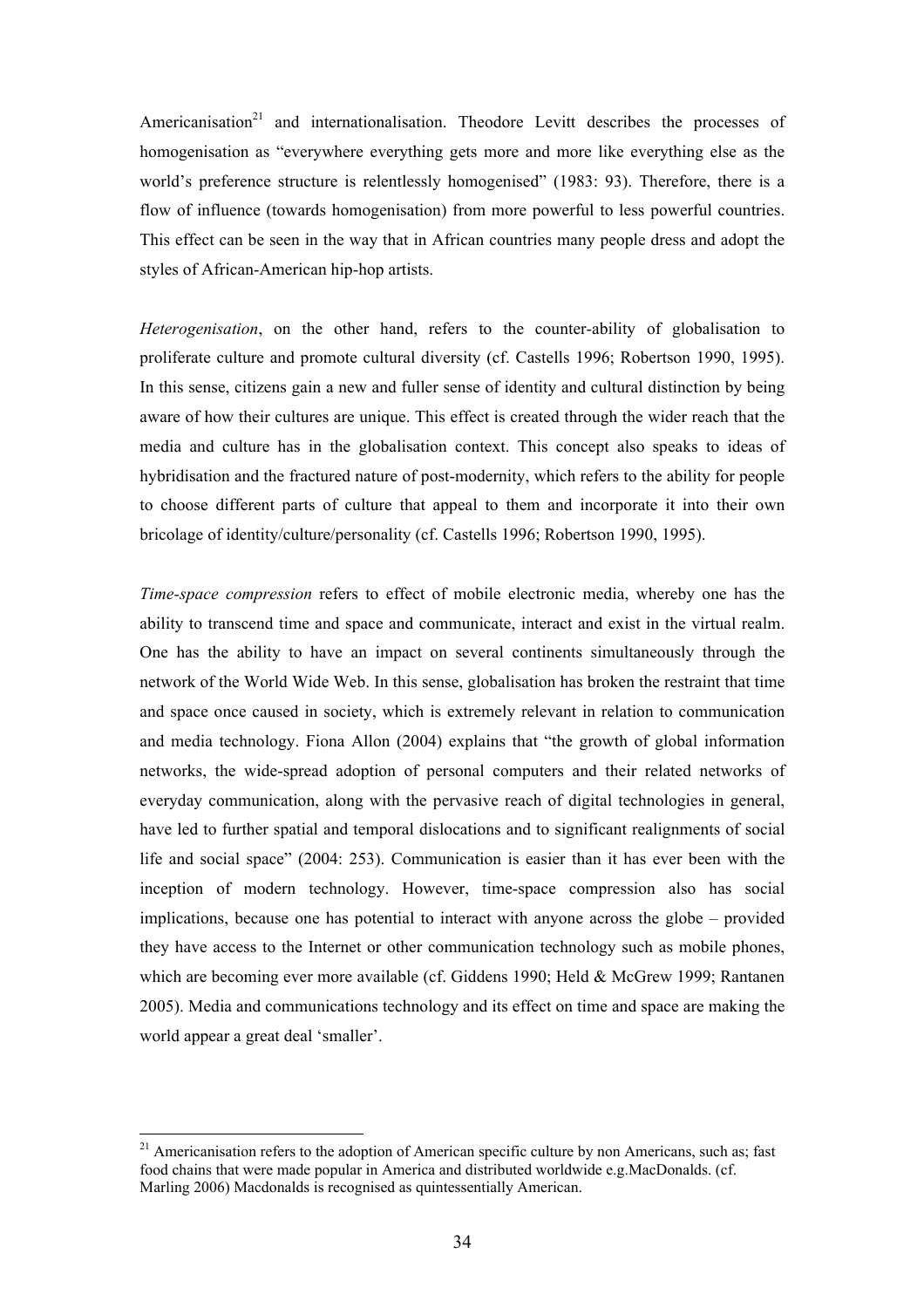Through these criteria it is possible to understand what the effects of globalisation are and what globalisation is. The importance of globalisation, in relation to this dissertation, relates to its effects are on concepts such as cultural identity, stereotypes, representation, cultural practices and general cultural convergence (cf. Giddens 1990; Thompson 1995; Rantanen 2005). The two Bushman communities focused upon live in extremely remote areas and are thus presumably somewhat less affected by the processes of globalisation. The following summary will present prevalent globalisation theories and interrogate how they connect with this dissertation.

#### **Globalisation, Identity and a Lost Sense of Community**

Thompson defines globalisation as "the growing interconnectedness of different parts of the world, a process which gives rise to complex forms of interaction and interdependency" (1995: 149). Identity and representation, in the cultural context, have become a great deal more complex due to influences imposed by globalisation. These elements, which were once defined or controlled to a large degree by the context, are now part of a much more mobile and dynamic cultural flow. The increased mobility is largely due to the ever increasingly mobile mass communications technology cf. Barker 1999; Giddens 1990; Held & McGrew 1999; Thompson 1995; Tomlinson 1999; Schirato and Webb 2006). However, Tony Shirato and Jen Webb's book *Understanding Globalisation* poses the question of "for who is globalisation real and in what ways?" (2006: 9). This question raises a more critical stance towards globalisation, which is applicable in the context of the two subject communities of this dissertation.

As mentioned above, "technology is one of the most prominent of the many areas used to characterise globalisation, and the new communication technologies in particular are seen to by many people as having radically changed the way the world works" (Schirato and Webb 2006:47). Technology may herald the end of the 'information age', where all have a somewhat equal chance to find and utilise information (cf. Giddens 1990; Rantanen 2005; Thompson 1995). However technology also has a definite effect on identity, cultural and otherwise, because more people are introduced to stereotypes and western norms. Globalisation is pinpointed to be the central link between "technology and cultural convergence" (Schirato and Webb 2006: 56). The alteration of cultural identity stems from the aforementioned characteristics of global homogenisation and increased westernisation. However, these characteristics are more often than not assumed and connected only to fashion/clothing and consumption patterns. The effects of globalisation are becoming more deeply entrenched than the mere superficial external effects.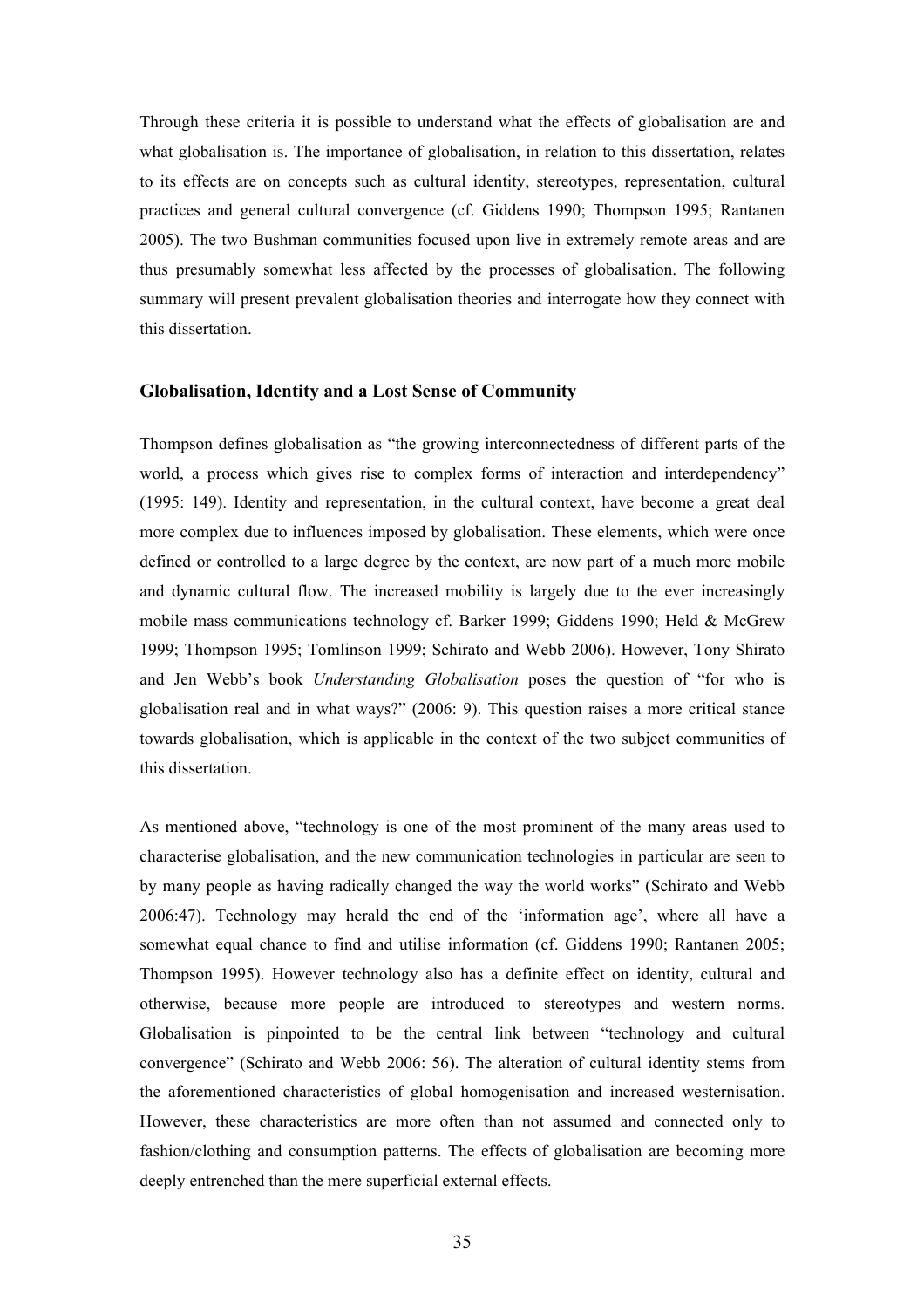Therefore globalisation may have some homogenising as illustrated below effects in a global society, hence its connection with concepts words and concepts such as internationalisation, westernisation and Americanisation. 'Macro'<sup>22</sup> effects can be seen in the way that fashion and media are globally popular at one time. There are some theorists, such as John Tomlinson, who contend that this argument is fundamentally flawed and that globalisation is 'the most significant force in creating and proliferating cultural identity' (1999: np). Another point of entry into globalisation "is to identify the social role of technology, the ways in which it is accommodated by the social, political and economic fields and the limits on its effects" (Schirato and Webb 2006: 51). It is quite possible to understand the negative effects of technology in this sense, however there are also highly positive implications too. For instance, "communication technology brings cultures together. "It allows us to ignore the limitations of our bodies and keeps us alert to the constant flow of the world to us" (Schirato and Webb 2006: 57). It also allows society to be within 'closer' proximity of other cultures, thus having the potential to raise awareness and highlight the diversity of our globe. Furthermore, Ien Ang observes that "in the increasingly integrated world system there is no such thing possible as an independent cultural identity; every identity must define and position itself in relation to the cultural frames affirmed by the world system" (1996: 45).

Identity, as Manuel Castells defines it, is "the construction of meaning, the meaning of actions by social actors on the basis of social attributes" and is "made material with the works of history and experience" (1996: 115). Ethnicity and proximity to a particular culture were central distinguishing factors in distinguishing one's identity; however, the processes of globalisation have contributed greatly to the complexity of identity. In the past (prior to the internet and highly mobile communications technology) culture (and identity) was substantially more stable (or less rapidly in a state of flux) than what is found in society today. This is largely because "traditional cultural formations and community identity are now mediated by technologies and discourses, and particularly the role of the… communications technologies – the increased mobility of ideas, capital and people - in transforming cultural fields" (Schirato and Webb 2006: 131). Correspondingly, it is possible to understand how "identities are constituted in (and through) cultural representations (including those produced by television) with which 'we' identify" (Barker 1999: 33). Through this explanation, it is no surprise that "globalisation is frequently claimed to be destructive of cultural identity" (Held & McGrew 2000: 236).

 $22$  Macro refers to processes on a global level (cf. Giddens 1999).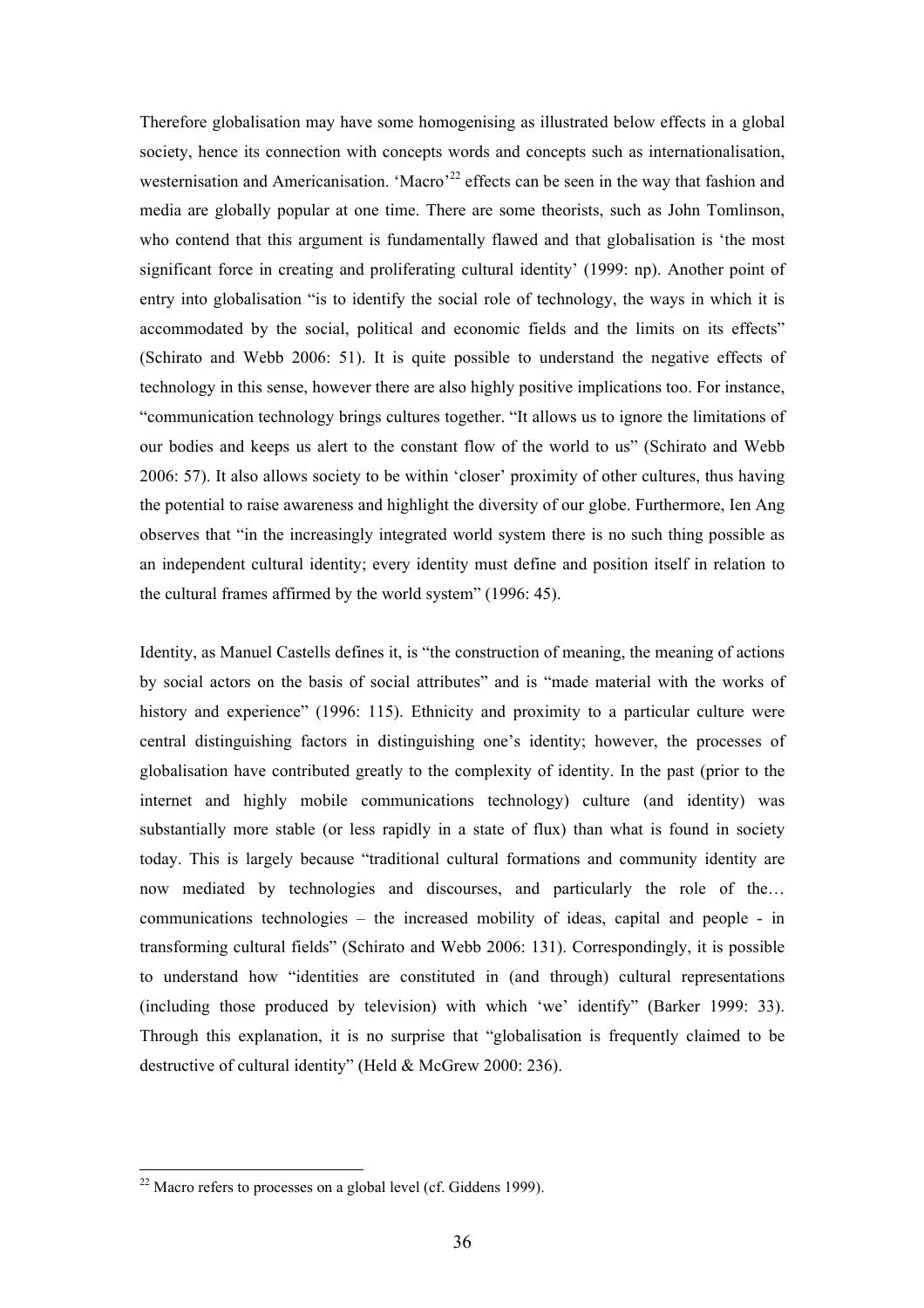In order to analyse what effects globalisation has had on identity and culture, then one must also interrogate how ethnicity has changed, because the two are interrelated. The formation of "ethnic groups relies on shared cultural signifiers which have developed under specific historical, social and political contexts and which encourage a sense of belonging often based, or at least in part, on a common mythological ancestry" (Barker 1999: 62). The 'sense of belonging' that Barker refers to also has resonance in terms of identity. Stuart Hall (1996) recognised that ethnicity also acknowledged 'the place of history, language and culture', which are all important in the 'construction of identity'. However, he also identifies the fact that all discourse is "placed, positioned, situated and all knowledge is contextual" (Hall 1996: 446). Ethnicity was once connected to context and situation, in the sense that different ethnicities/cultures inhabited a particular area, region or country. In other words, "[to] a very large extent the subject has always been a territorial identity: *in place* as a member of a kinship group; *in place* as part of an ethnic collectivity; and definitely *in place* under the national principle of territoriality" (Schirato and Webb 2006: 148).

However, globalisation "changes the connection between (identity) and context, because it transforms social understanding of time and place, the limitations on the body, and the wider question of being" (Schirato and Webb 2006: 142). This concept speaks to the fractured nature of contemporary identity that many individuals represent, resulting from the multiple identities that individuals assume in modern society (through the internet, cellphone networks etc). In contrast it is argued that "globalisation has problematised 'identity' in many parts of the world, where previously the routines of everyday life were such that identity was not a central concern" (Held & McGrew 2000: 237).

Ethnicity also remains one of the areas of identity where individuals might assume within a collective identity. In this way, "'Identity' develops out of a particular combination of social contexts, personal experiences, and one's relation to objective structures (such as hospitals, schools and universities) (Schirato and Webb 2006: 139). Therefore, an individual acquires an identity through interaction with their 'community'. However, "these past conditions, or 'history', are forgotten in the interests of producing the fantasy of the subject as selfconstituted and autonomous" (Schirato and Webb 2006: 139). Younger generations with technological access are increasingly part of an online 'virtual community'. Technology, being one of the central driving forces of globalisation, has profound consequences on society and "transforms the 'identity', the idea of the subject, and the constituents of collective identity because it breaks down the natural connection being identity and the physical body, identity and place, identity and tradition" (Schirato and Webb 2006: 152).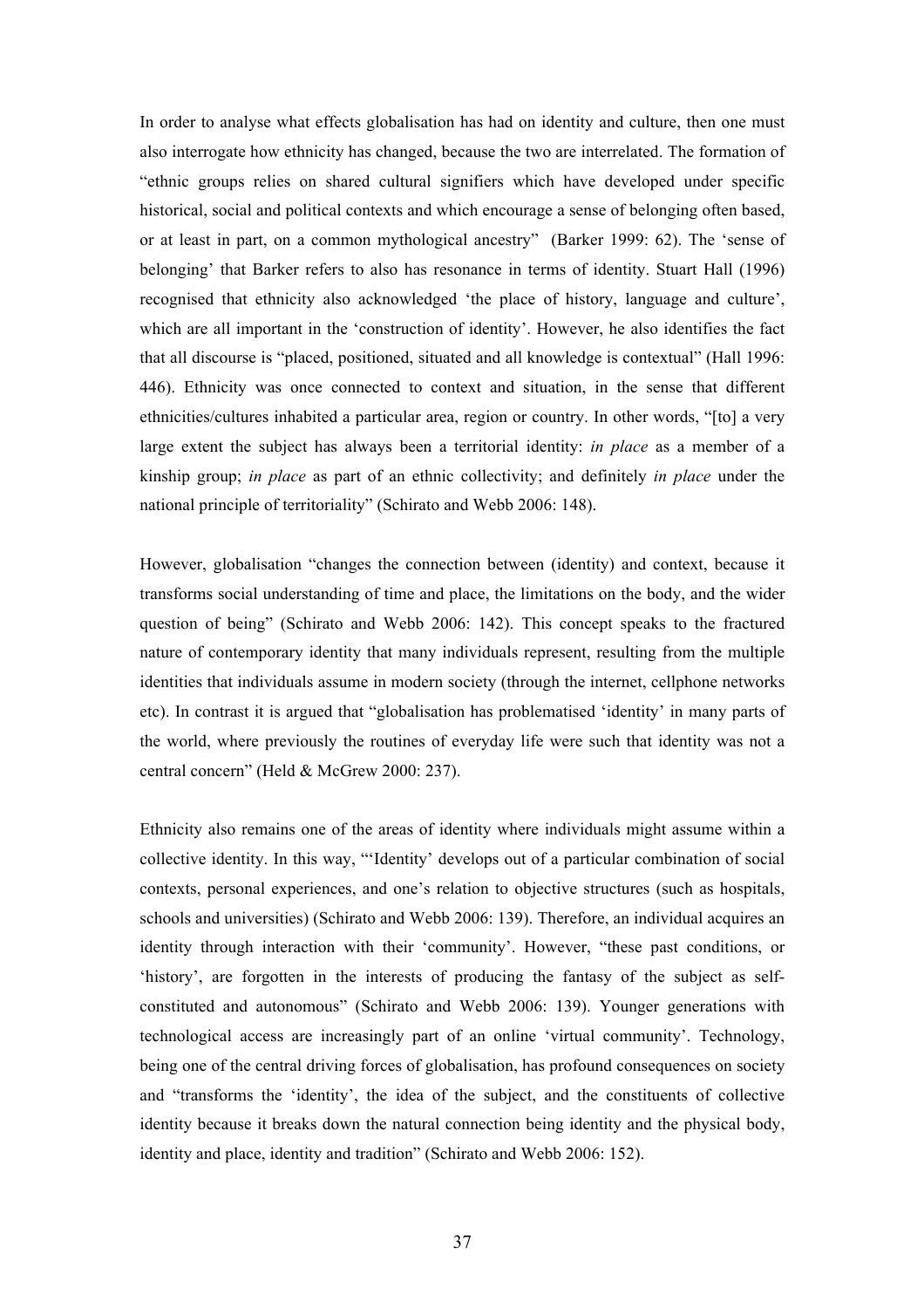Following from identity, another important concept to consider is stereotyping. "Stereotypes are regarded as vivid but simple representations which reduce persons to a set of exaggerated, usually negative character traits. Thus stereotyping reduces, essentialises, naturalises and fixes 'difference'" (Barker 1999: 36). The Bushmen are highly stereotyped through television, advertising and film etc. Growing audience numbers through increased access and growing technology worldwide accelerate the effects of globalisation; thus, more people have more access to the media's stereotyping. If one considers that the media shapes and constructs many peoples' understanding of the world, then the power of the stereotype is extremely relevant. The other side of the coin is that globalisation has an equally huge potential to make positive changes in society. This is not used as part of an argument for/about homogenisation, but more about the effects of "globalisation as a tool for creating awareness about representation and stereotypes of cultural identity" (Schirato and Webb 2006: 152).

Identity and stereotypes, or more specifically the !Xoo and ≠Khomani's knowledge thereof, is important because it will allow me to identify whether they represent tracking in a particular way, and if so, why is this the case? Additionally, it will also allow a point of entry into what tracking means to the ≠Khomani and !Xoo in a modern context. However, in order to do so it vital to comprehend tracking as a cultural practice.

#### **Cultural Studies: Defining Cultural Studies**

Richard Hoggart was responsible for the official formation of 'cultural studies' after founding the Birmingham Centre for Contemporary Cultural Studies (CCCS) in 1964. However, the CCCS gained more recognition since it was associated with Hoggart's successor, Stuart Hall (cf. Hartley 2003; During 1999; Morley 1996). Defining cultural studies (as an autonomous academic discipline) is difficult, largely because it has the capacity to include a massive range of foci. John Hartley explains that there are various off-shoots and sub disciplines of cultural studies such as: "cultural studies and literary criticism, cultural studies and art history, cultural studies and mass society theory, cultural studies and political economy, cultural studies and teaching, cultural studies and publishing; although this dissertation uses the approach of cultural studies and anthropology/sociology", which also explains why he loosely defines cultural studies as the 'philosophy of plenty' (Hartley 2003: 13).

Many theorists within the field of cultural studies characterise cultural studies with its interrogation and intellectual concerns about 'power, meaning, identity and subjectivity in modern societies' (cf. Williams 1995; Hall 1990; Simões 2001; Hartley 2003). One can locate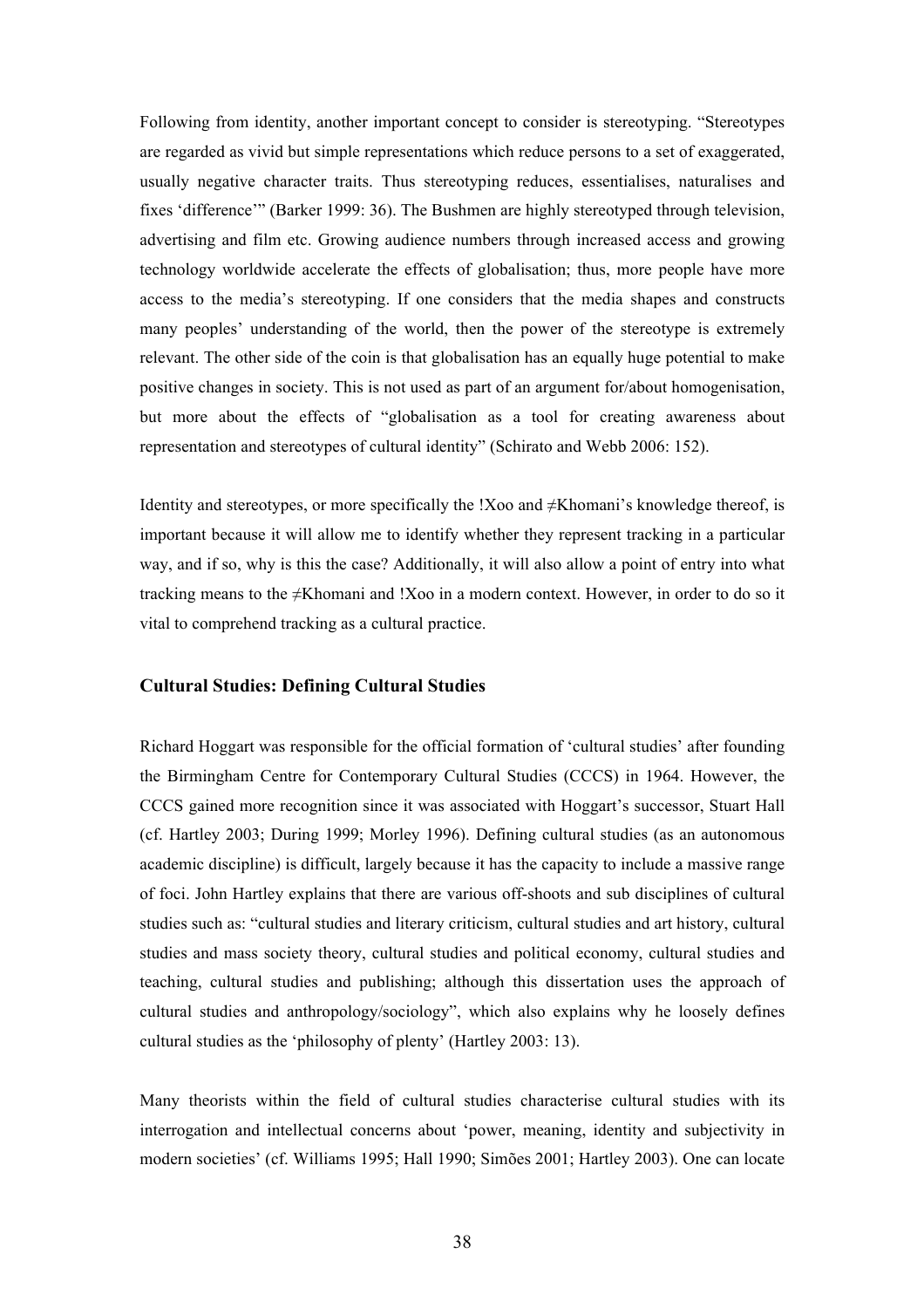one of cultural studies' characteristics in the way that it interrogates everyday life (cf. Williams 1995; Hall 1990; Simões 2001; Hartley 2003). Initially, theorists focused predominantly on "modern, urban and suburban societies" (Hartley 2003: 121), however there has been an expansion of scope into all aspects of culture – including even anthropological cultural studies in some of the most remote regions.

Hartley outlines several ways in which cultural studies was characterised:

- "[R]espect for ordinary life", which relates to the suggestion that much academic work has been preoccupied with the extraordinary or is somewhat 'sensationalist' opposed to focusing on the ordinary or 'everyday' (cf. Williams 1988; Hartley 2003).
- "[A] willingness to pursue culture into intermediate and otherwise despised or disregarded zones, the paradigm example of which was suburbia" (Hartley 2003: 13), which pertains to the argument between the worth of high and popular culture (cf. Hoggart 1958, Hall 1990).
- An "openness to textuality of everyday life, and the role of media, symbol and audiences within it" (Hartley 2003: 13). This point reflects the realisation of how entrenched the media has become in our lives as individuals and an audience; furthermore, the growing complexity of these relationships.
- Displays a direct "interest in entertainment and pop culture the modern (not to mention post-modern) aspects of everyday life" (Hartley 2003: 14).
- Cultural Studies exhibits "a propensity (following from above) to focus analysis on consumption, a neglected field in other intellectual paradigms" (Hartley 2003: 14). Where many disciplines had shown a focus on the production of messages as the chief, and in some cases, the only conveyor of meaning – cultural studies paid great attention to the consumption of messages and audience reception as a form of message dissemination (cf. Hall 1990; Tomaselli 1996; Simões 2001).
- Cultural Studies found "interest in how people negotiated the management of their everyday lives and bodies by corporate and state agencies" (Hartley 2003: 13). The last point reflects the growing awareness/consciousness of both academics and audiences towards mass media and communication.

These characteristics point to the way cultural studies is "dedicated to the study of expansion of difference in human affairs (during an era of increasing globalisation, corporate concentration and technological integration of those affairs) (Hartley 2003: 10). Raised intellectual concerns pertaining to power, meaning, identity and subjectivity in modern societies characterise cultural studies and connect with the aforementioned ideas concerning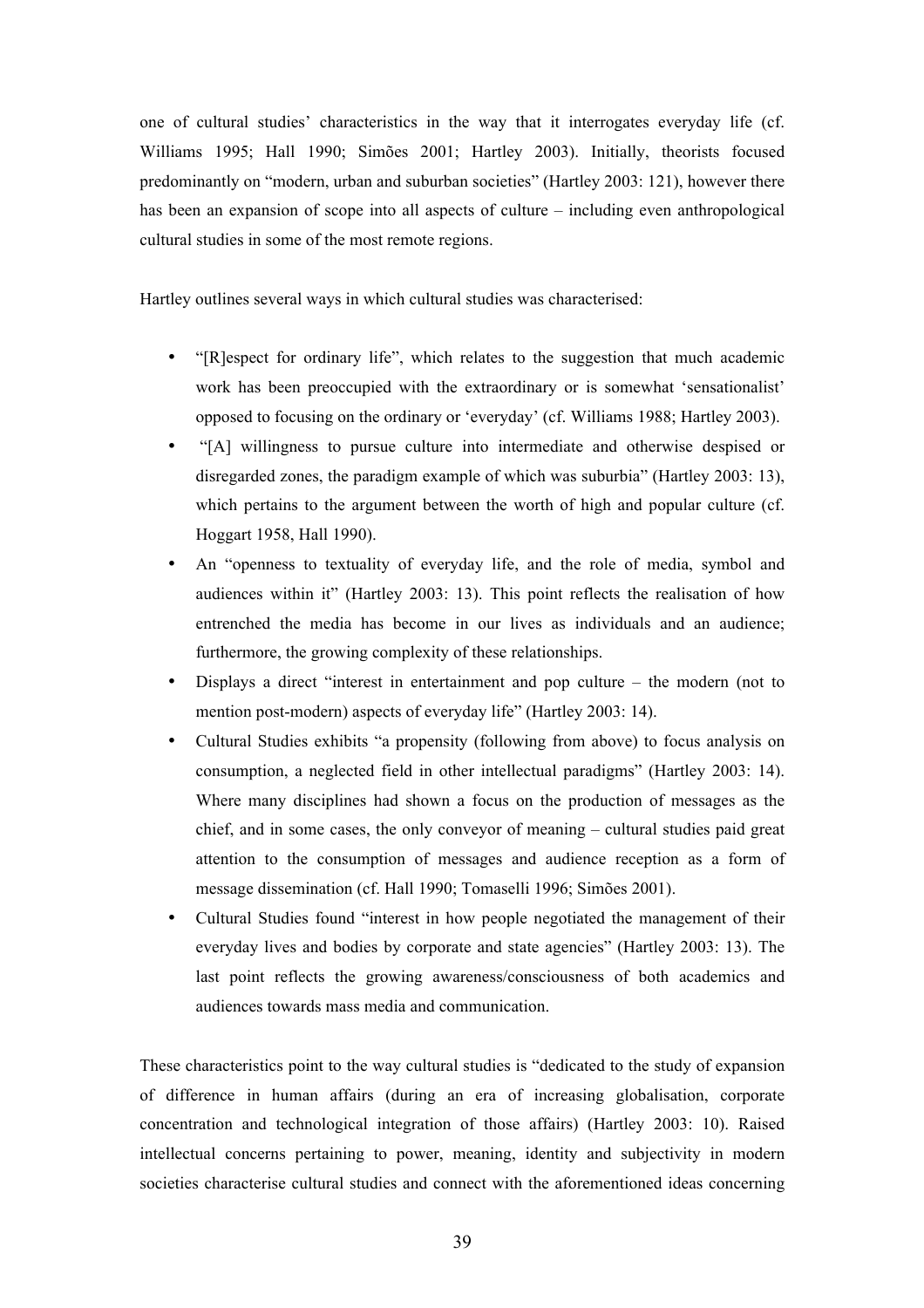consciousness towards media (cf. Hall 1990; Leistyna 2005; Morley 1996). Therefore cultural studies developed through an attempt to "recover and promote marginal, unworthy or despised regions, identities, practices and media" (Hartley 2003: 10). Therefore, in some ways, cultural studies became an 'activist' of sorts for the 'minority'; a critical enterprise devoted to 'displacing, decentring, demystifying and deconstructing 'the common sense of 'dominant discourses' (cf. Hall 1990; Morley 1996; Hartley 2003). "Cultural studies attempted to make sense of everyday life within the terms of its ongoing inquiry into meaning, power, ideology and subjectivity in contemporary societies. It undertook an anthropology of modern, mediated, managed, multicultural life" (Hartley 2003; 121).

Following from the previous concepts of interrogating representation and stereotypes was a very strong devotion to notions of difference (sex, class, ethnicity, region, age, nation, lifestyle, etc.) (cf. Hall 1990; Morley 1996; Hartley 2003). Instead of highlighting elements of pluralism in society as either problems or quirky elements of society; cultural studies celebrated cultural diversity. "Cultural diversity, ethnic diasporas and multiculturalism were seen as fundamental both to cultural studies itself and to communities in which it was interested, whether these were geographically located (by city or nation) or identified by some other marker ('the gay community' etc.)" (Hartley 2003: 122). Therefore, tracking can be displaced from the idea of a monolithic category. If the mass media was responsible for the creation of dominant discourses, hegemony and ideology present in society, then cultural studies was the tool whereby intellectuals attempted to place the audience on even ground by raising social consciousness. As Hartley (2003) states, "cultural studies was on the lookout for the workings of power, curious about the everyday as a symptom of something else – struggles, ideologies, oppressions, power structures" (Hartley 2003: 121). In this sense the everyday was not appropriated towards a generalised society, where there was a standardised everyday for everyman. Instead, "the everyday life brought into view by cultural studies was suffused with media, power, difference and modern administrative strategies, and was characterised by mixture, ambiguity, hybridity, commerce and democratisation" (Hartley 2003: 123).

If cultural studies incorporated and connected to so many disciplines, then how can it be realised as a distinct discipline itself? In other words: What separates and what does one stand to gain from participating in cultural studies in comparison to other disciplines? One aspect as mentioned before is the "positive contribution of cultural studies to the study of everyday life came from those distinctive features that differentiated it somewhat from its disciplinary, intellectual and political neighbours" (Hartley 2003: 122). Cultural studies was like sociology and anthropology in several ways. They all had interest in human behaviour, social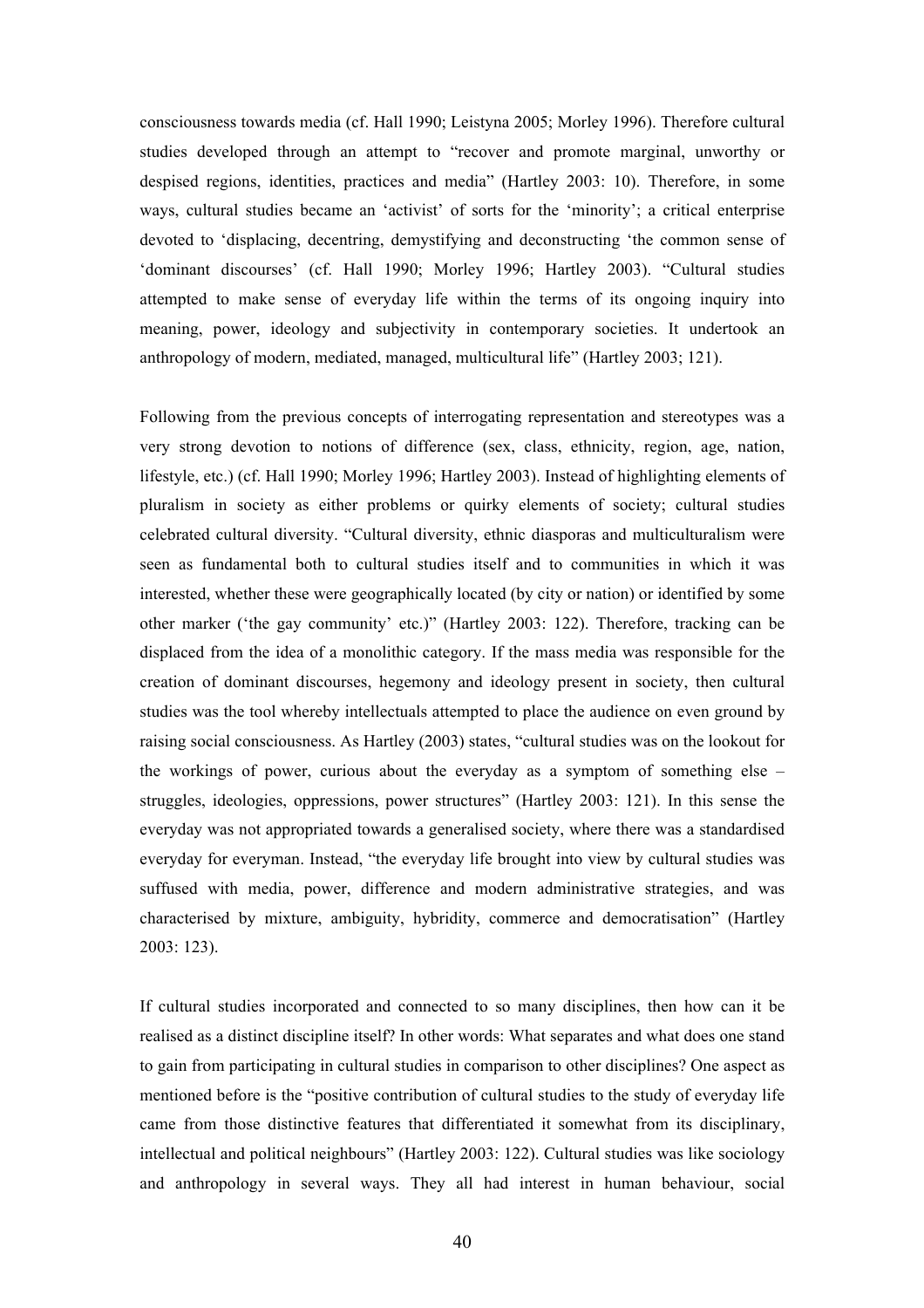conditions, representation and identity; however, they differed quite considerably in application. "Where sociology and anthropology were generalising, classifying and theorising disciplines, cultural studies retained some of its literary-critical mind-set, with a devotion to detailed and passionate engagement with the particular" (Hartley 2003: 124). In many ways the method of cultural studies was unlike sociology and anthropology, because, cultural studies' was relatively indifferent to the scale of those parts of everyday life that caught its analytical eye" (Hartley 2003: 123). Therefore, sociology and anthropology was somewhat preoccupied with the more obvious aspects of society and human behaviour and cultural studies attempted to be more aware of the 'microscopic' idiosyncrasies within these fields of interest. A contrast is noted in the scale of focus. Recognition was based on the particularity and accuracy of ones study opposed to how big/recognisable the project undertaken was.

Correspondingly, I wish to make sense of tracking as a cultural practice and position it within a framework of analysis as outlined above. Cultural Studies allows for a highly focused opposed to an extensive study, which in turn allows me to analyse tracking in more detail. Accordingly I will attempt to continue the tradition of cultural studies to recover, promote and demystify the practice of tracking.

## **Cultural Studies and Representation**

Representation is a concept close to the heart of cultural studies for many reasons. Stereotypes are created through an accepted representation of a culture, race, people etc. This raises questions pertaining to power, hegemony and ideology, because there is always the question of who is responsible for the representation in question and what the purpose of that representation is.

Representation is important in the context of the Bushmen as mentioned above. Many theorists have done much critical academic work focused on representation and stereotypes of Bushmen (cf. Gordon 1992; Tomaselli 1998; Simões 2001; Dyll 2004; Durington 2009). These issues relate to cultural studies as a discipline, though not entirely in the 'popular culture' context it originated within, because there is a distinct relevance towards the concepts of protecting/paying attention to marginalised communities (which is evident in the context of the Bushmen).

Representation of Bushmen in dominant discourse is steeped in a long tradition of othering (cf. Tomaselli 2007; Gordon 1992). One merely has to read any Western media that analyses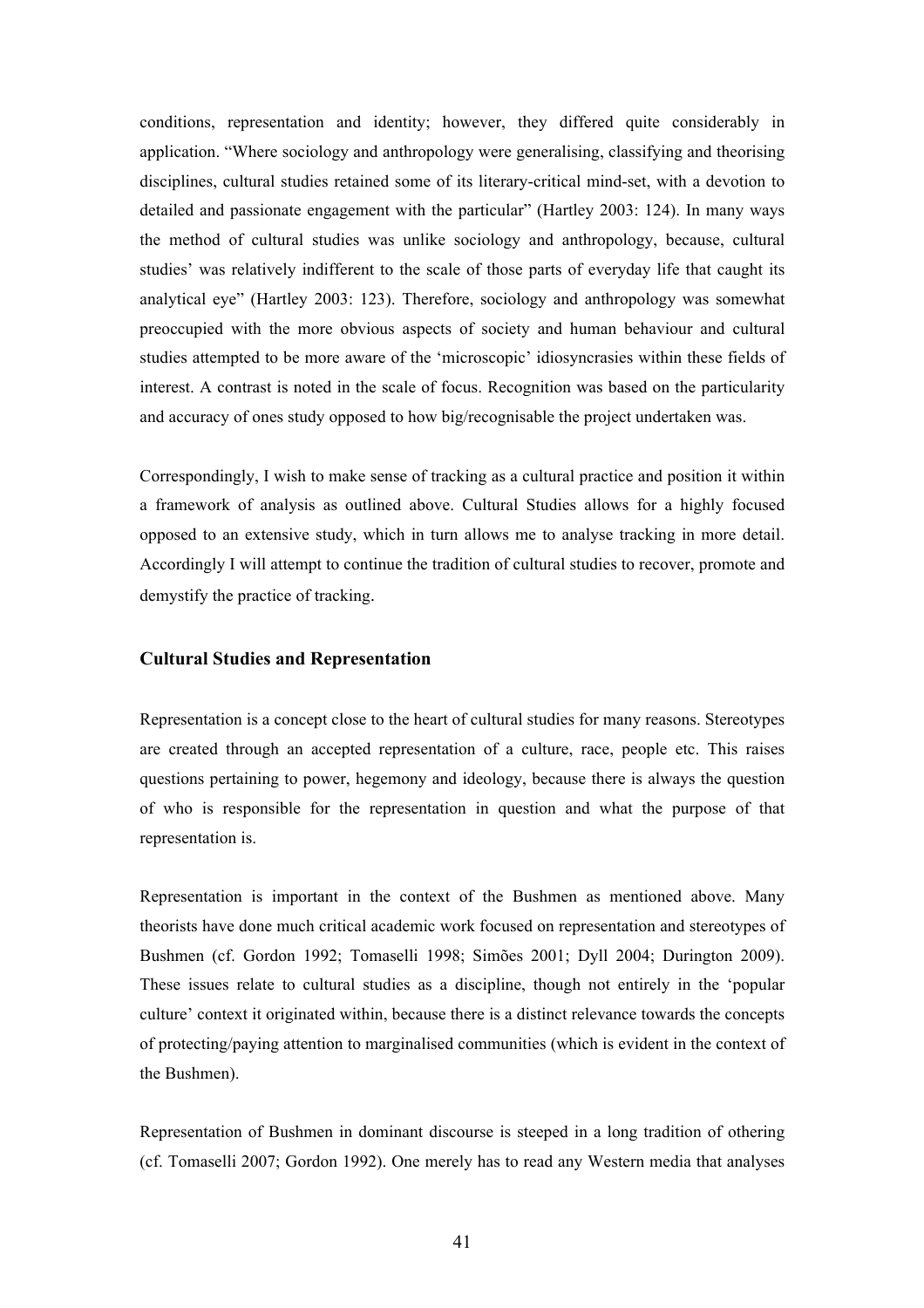or reports to understand the vast incorporation of negative stereotypes and representations of the African continent. Much of the Western media's treatment of Africa, on a whole, continues to perpetuate the stereotypes and myths (cf. Fru Doh 2009). Roland Barthes argued that "myths are form of ideological distortion of reality, and in particular, on that presents that which is a product of contingency as natural and therefore, eternal" (1972: 124). The idea of an 'ideological distortion of reality' feeds directly into concept of representation dominant discourse, to the extent that the representation/stereotype is normalised.

This normalisation is reaffirmed through novels, academic articles and films from the past (cf. Jung 1961; Van der Post 1958; Uys 1980). This phenomenon has direct implications on non-Africans, who do not have firsthand knowledge of Africa and believe that in representations of the 'Dark Continent'. Of course with every negative theorist there is a critical theorist doing good work against unjust stereotyping (cf. Tomaselli 1996; Simões 2001; Dyll 2004; Durington 2009). One fear is that dominant discourse through mass media, especially with the inception of electronic media, is more accessible to the general public and overhauls critical academic work.

Another element of cultural studies is that the phase of 'representation' relies on the art of description. Description is an extremely difficult concept to 'get right' largely because each person experiences, visualises and remembers each situation differently. As Geertz puts it

The descriptions are still the describer's descriptions and the 'dialogue' is still edited, constructed and presented by the ethnographer – the burden or critical responsibility is, in this sense, inescapable, whether the material is finally presented in monologic or dialogic form (1988: 87).

## **Cultural studies and Ethnography**

Cultural studies theorists have taken several steps in order to attempt more objective and less mediated descriptions/representations of their subject/ research area. One of these steps is the concept of self-reflexivity, where the theorist foregrounds his/her own subjectivities within their work, so that the reader has the ability to have a more complete understanding of the situational research. Another measure is foregrounding the informant's voice within the research, which leads to the research taking on a more passive role in relaying findings. However, as Ulin notes, the response of some contemporary ethnographers to this problem – to choose to foreground the informant's voice, 'does not settle the issue of authority, as these voices are not autonomous, but rather stand mediated by the social conditions of their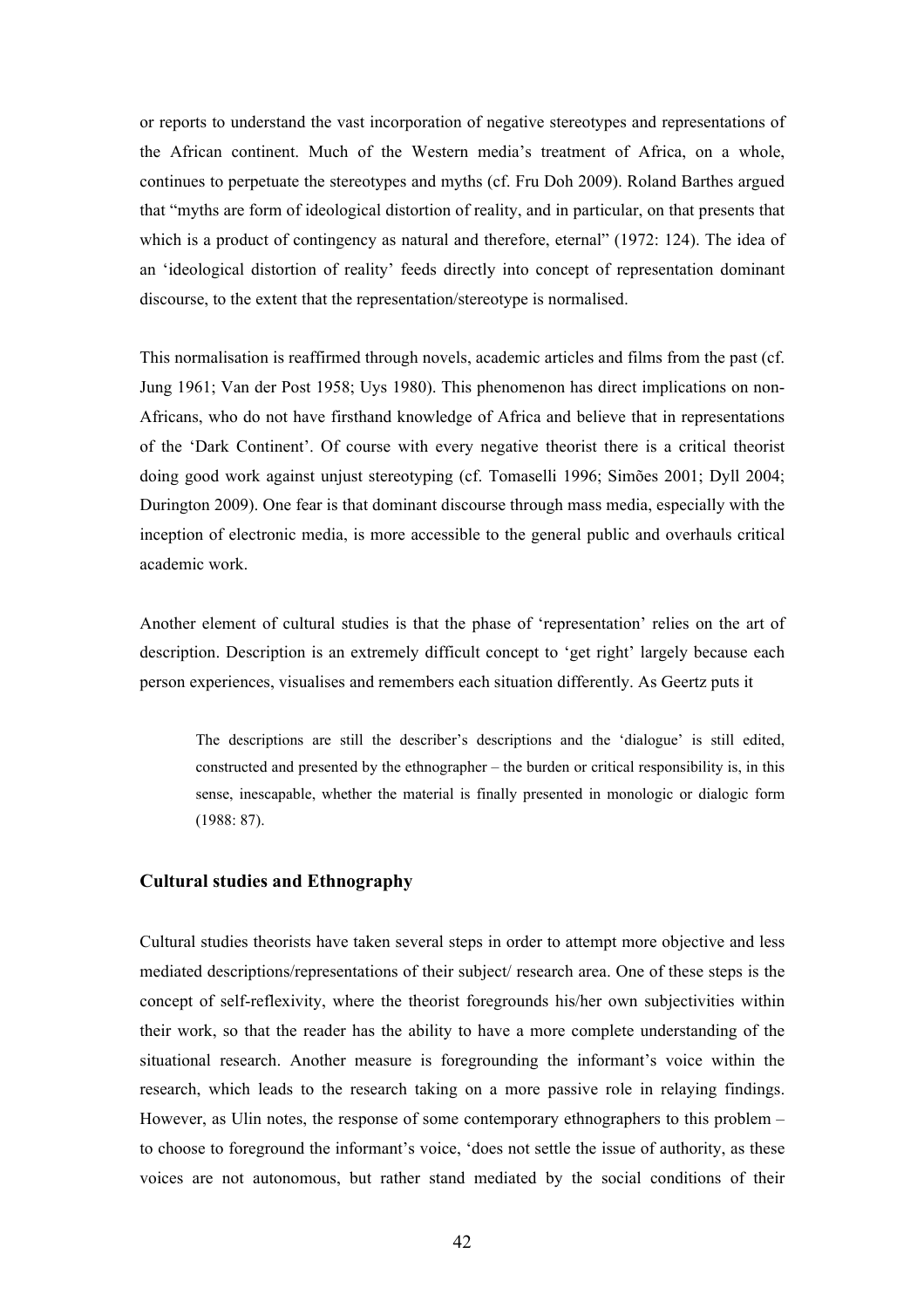production' (Ulin 2001: 81). This doesn't change the fact that it is still the ethnographer who chooses, edits and sequences the (often implicit) meta-narrative of the material presented (Morley 1996: 179).

Gordon has done much critical research within various 'Bushman' communities, although he does not agree on attaching such a general name/term to the various communities. His book - *The Bushman Myth: The Making of a Namibian Underclass* takes is a giant step as an account of the gross misrepresentation of Bushmen and offers an old realistic representation and explanation of these displaced people. He says in the opening paragraph:

Some films can kill. One such film was the blockbuster The *Gods Must Be Crazy*, which played to packed houses in the United States, South Africa and elsewhere. This film, with its pseudoscientific narrator describing Bushmen as living in a state of primitive affluence, without the worries of paying taxes, crime, police and hassles of urban alienisation, has had a disastrous impact on those people whom we label "Bushmen" (Gordon & Sholto Douglas 2000: 1).

This film also came at a time when Bushmen were frequently employed by the SADF as trackers, scouts and guides in counter insurgency war making against South West Africa People's Organisation (SWAPO) (cf. Gordon 1996; Tomaselli 1998). The representational stereotypes of Bushmen as natural trackers led to there increased employability, irrelevant of their actual skill levels. Gordon explains, "if one labels someone a Bushman, one does not simply give that person a distinctive identity, one also makes a value judgement about that person and indicates how that person is expected to behave" (Gordon & Sholto Douglas 2000: 151). This relates quite closely to representation or more appropriately misrepresentation in the past. Part of Gordon's research follows a detailed exploration into academic, media and government representation of the Bushmen from past to present. Stereotypes have been present from more distant histories; however they have changed quite little: "The Bushmen… have suffered severely from the beliefs of the man on the street. To most men the Bushmen are an extinct race, aboriginal to South Africa: very primitive and apelike; a product of the Kalahari Desert, which has forced them to develop a heavy protruding rump; whose average life is less than a century, but who are nevertheless unable to count above two" (Goodwin 1936: 41).

Ethnography is quite a difficult form of academic research to perform, because people are generally interested in remote communities that live in a 'pre-modern' way. It is not surprising that "Bushmen emerged in the major ethnographies as relics of the past, trapped in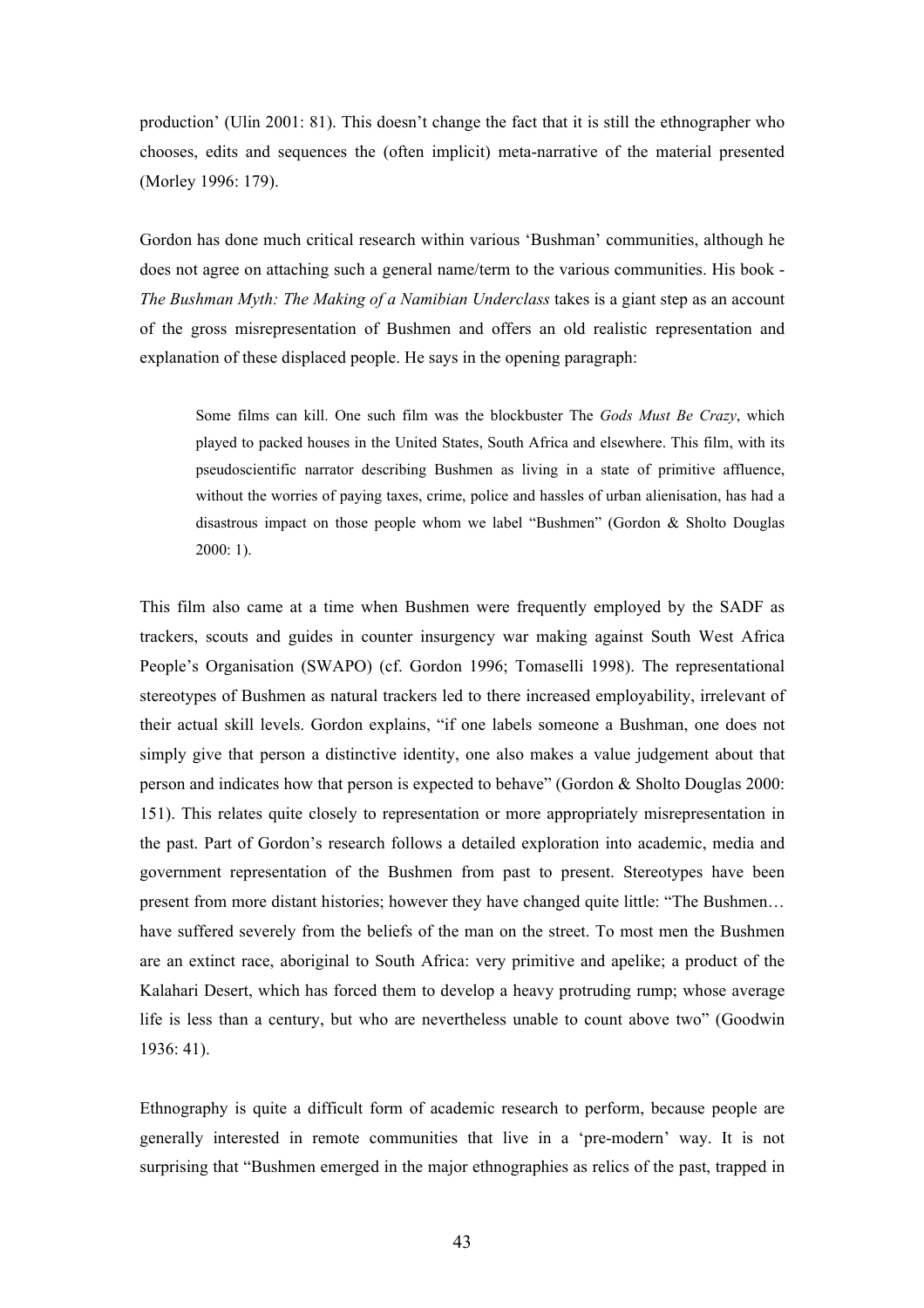a fast-moving present frame that supports the notion that they have, until a few years ago, been traditional hunters and gatherers" (Gordon & Sholto Douglas 2000: 11). In this way many academics using the approach of cultural studies and ethnography fell short when interrogating representation in Bushmen communities. Gordon points out that "ironically *The Gods Must Be Crazy* represents a crude but accurate caricature of the Bushman scholarly enterprise, although not surprisingly, most of the academics involved in protesting the film did not examine this issue" (2000: 12).

Cultural studies' approach to representation through interrogating a cultural facet/idiosyncrasy intensely and in great detail opposed to extensively is a central reason for my application of cultural studies to my research project.

### **Identity and Cultural Studies**

Various conceptions of identity have been identified. Barnard (1992) suggests it can refer to a sense of belonging whether self or collective. It can also be understood in terms of unconscious personal identities (by some contemporary anthropologists and psychologists) or as that sense of "selfhood, which is instilled by socialisation and is defined differently in different cultures" (by the 'culture and personality school) (Barnard 1992: 52). Identity plays a large role in our lives, because, in a sense, it situates us within society. If we know where we are situated within society, then there are fewer feelings of chaos and uncertainty in our environment. Simões explains that it may be "important to examine how an individual or group is represented from the outside (and whether they identify with or contest that representation) in order to understand their identity" (Simões 2001: 34). Identity is a contested theme in Bushman ethnographic research, which explains why concepts of identity, in cultural studies, are particularly relevant in the theoretical framework of this dissertation.

Notions of identity and cultural studies are strongly linked to globalisation. "Culture is central to the notion of collective 'identity', and the field of cultural production can be understood as being every bit as significant to, and inflected by, globalisation as the media, the economy or technology" (Schirato and Webb 2006: 149). Stuart Hall (1990) writes that "there are two possible ways of conceptualising cultural identity that have been discerned" (224). His essentialist and non-essentialist models of identity differentiate two stances that people may take on this issue.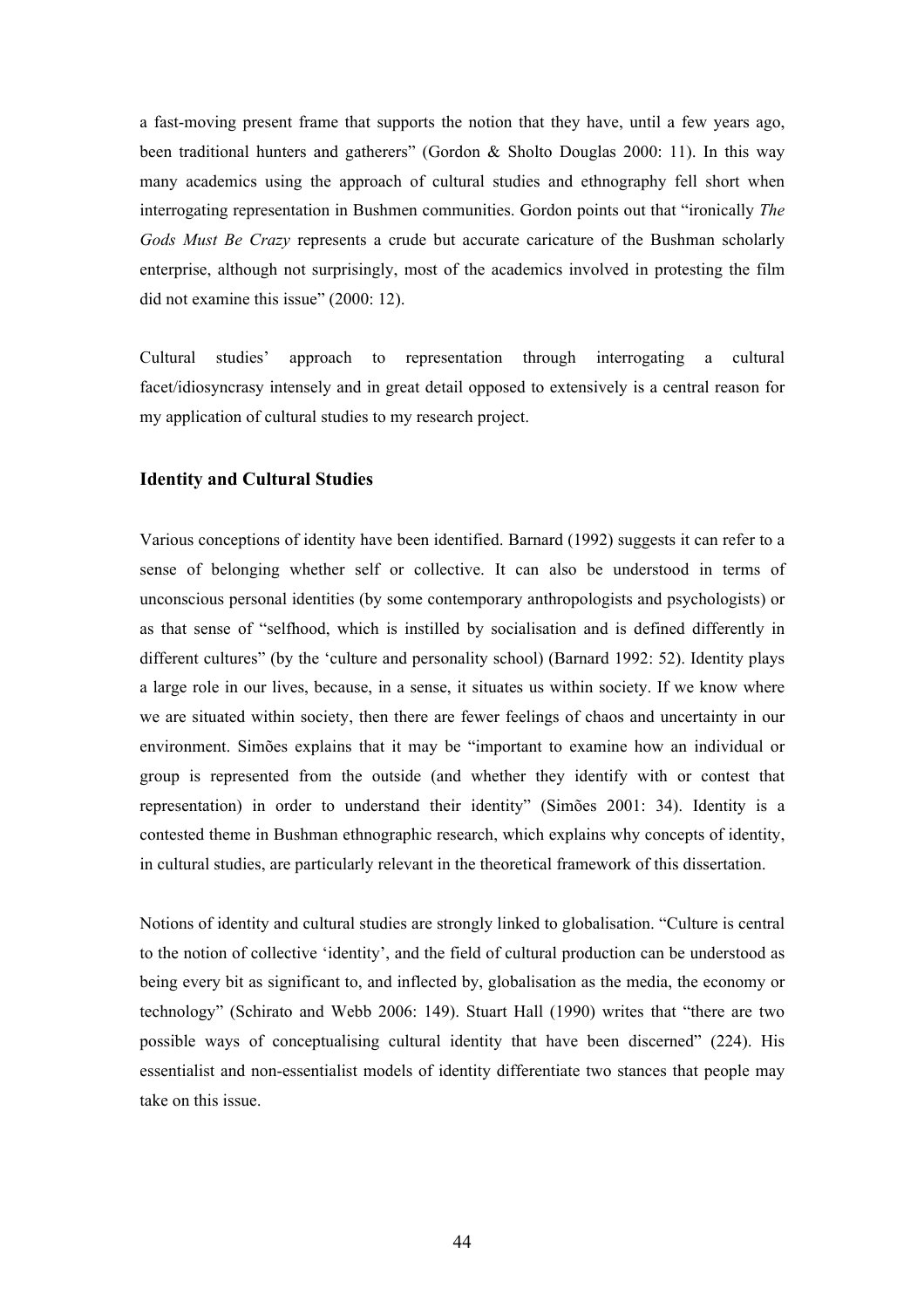The first is the essentialist, historic model of identity, where cultural identities are assumed to "reflect the common experiences and shared cultural codes which provide us, as 'one people', with stable, unchanging and continuous frames of reference and meaning, beneath the shifting divisions and vicissitudes of our actual history" (Simões 2001: 28). In this model the emphasis is placed on a cohesive and united identity, which can be realised by recovering a 'common, historical culture'. This model represents identity and culture as something that can still be found in its original 'format' and "cultural identity is seen as a "fixed origin to which we can make some final and absolute return", a "universal and transcendental spirit inside us on which history has made no fundamental mark" (Hall 1990: 226). Identifying this 'original culture/history' is problematic, at best, because recovering a history relies on finding disseminating and identifying important elements of that 'culture/history', which ultimately depends on ones subjectivities. As Larry Grossberg explains, "the struggle over representations of identity here takes the form of contesting negative images with positive ones, and of trying to discover the 'authentic' and 'original' content of the identity" (1996: 89). In this line of thinking, one is able to distinguish the close relationship between identity and representation.

The second model of identity is non essentialist and strategic. Simões explains that, within the paradigms of the non essentialist model, cultural identity is a matter of 'becoming' as well as of 'being'" (2001: 29). This more dynamic model displays a more realistic and less idealistic view on identity. Far from the single, whole identity that is expressed in the essentialist model, this model realises the possibility of a fractured and situational identity. As Hall explains that, "far from being the eternally fixed in some essentialised past, they (cultural identities) are subject to the continuous 'play' of history, culture and power. And is far from being grounded in the mere 'recovery' of the past, which is waiting to be found. And which, when found, will secure our sense of ourselves into eternity, identities are the names we give to the different ways we are positioned by, and position ourselves within, the narratives of the past" (1990: 225).

Cultural identity can definitely be recovered in part or fractionally. However Grossberg points out that "simply put 'fully constituted, separate and distinct identities' are perceived to be impossible… Identities are always relational and incomplete, in process" (Grossberg 1996: 89; see also Hall 1990; Simões 2001). In light of these suggestions it is possible to understand that the post-modern element of fractured and disjointed dynamics is also applicable to identity, which "is always in part a narrative, always in part a kind of representation' (Hall 1991: 47). The concept of fractured/partial identity is particularly relevant in the case of the Bushmen; because they are possibly the most mediated and stereotyped people in Sub-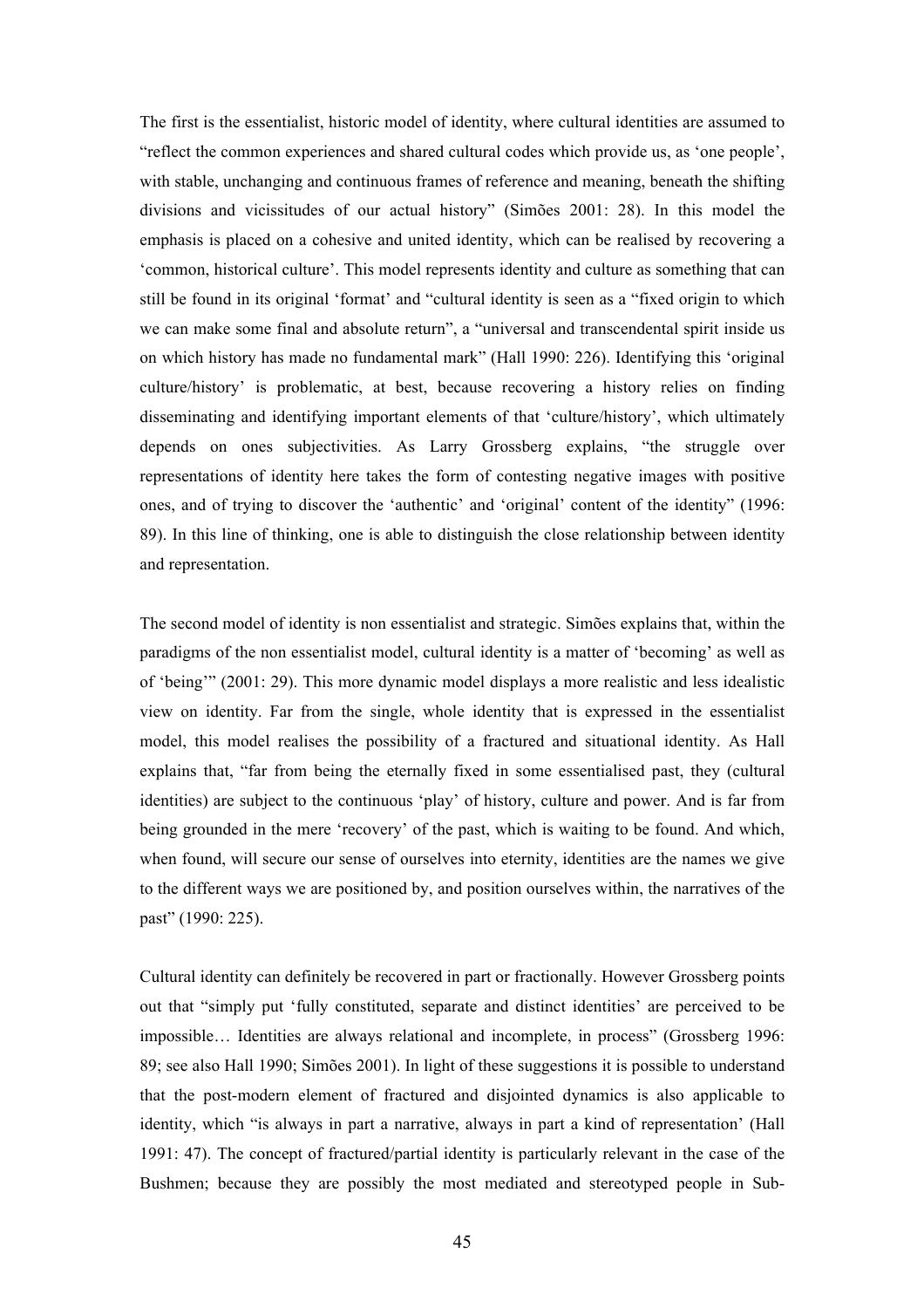Saharan Africa. Nancy Fraser explains "the usual approach to politics of recognition – what I shall call the 'identity model' – starts from the idea that identity is constructed dialogically, through a process of mutual recognition" (2000: 107). The idea of 'politics of recognition' speaks to the situation of the Bushmen, because they often define their identity depending on who is recognising them. In other words, they will sometimes depict themselves in a particular way to reach the particular 'audience' with whom they are communicating. This will be discussed in more detail in the findings and analysis chapter below.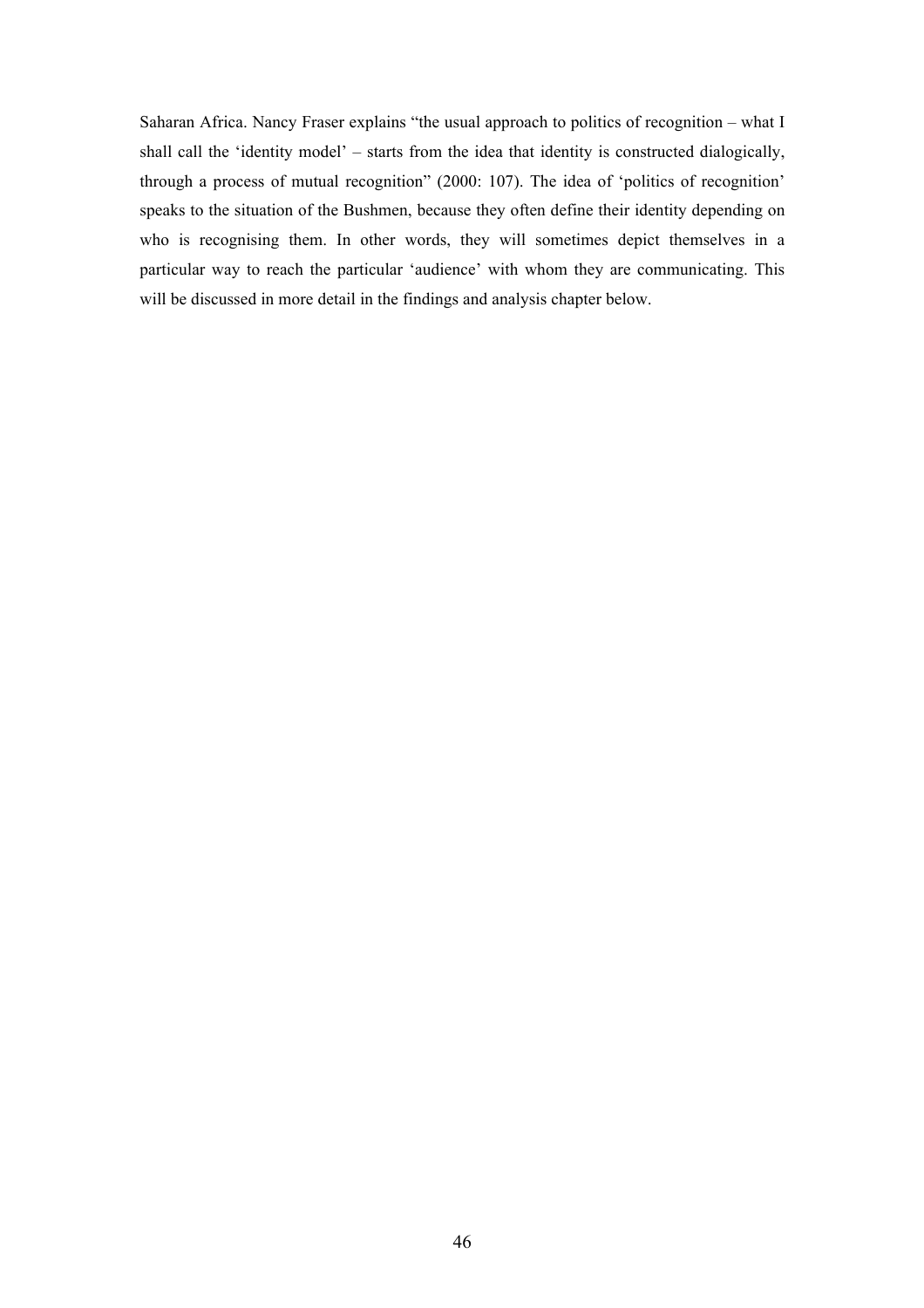# **Chapter Four: Taking Tracking Home**

## **Introduction**

This dissertation engages with two Bushmen communities, the ≠Khomani and the !Xoo, drawing on the methods of ethnographic research. Norman Denzin defines ethnography "in its broadest sense, as the science devoted to describing ways of life of humankind" (Denzin 2000: 40). On a more detailed level, ethnography refers to a social "scientific description of a people and the cultural basis of their peoplehood" (Denzin 2000: 40). Many academics are quick to criticise ethnography labelling it as "a-theoretical", since it is "solely concerned with description" (Denzin 2000: 40). However, few have been able to offer an alternative method for studying more remote cultures or for when the research falls within anthropological paradigms. There are many pitfalls in ethnography as a form of research; however, there are very few alternate methods that can be used in its place.

Another approach is that ethnography is principally defined by its subject matter, which is ethnos, or culture, and not by its methodology, which is often but not invariably qualitative (cf. Denzin 2000). This dissertation uses ethnography because it exhibits the "interiority" of "autobiography" while retaining the 'exteriority' of "cultural analysis" (Denzin 2000: 455). Accordingly, **"**Ethnography involves an ongoing attempt to place specific events, and understanding into a fuller, more meaningful context. It is not simply the production of new information or data, but rather the way in which such information or data are transformed into a written or visual form. As a result, it combines research design, fieldwork, and various methods of inquiry to produce historically, politically, and personally situated accounts, descriptions, interpretations, and representations of human lives" (Denzin 2000: 455).

However, Denzin draws attention to the fact that "the observations of the ethnographer are always guided by the world images" (Denzin 2000: 40). These images "determine which data are salient and which are not: an act of attention rather than another object reveals one dimension of the observers value commitment, as well as his or her value laden interests" (Denzin 2000: 40).

This chapter is structured into five parts. *Subjects* discusses those respondents included in the study; *Apparatus* introduces the methods of data collection; *Data Collection: The Procedure* details the process of data collection; *Problematising the Procedure* outlines the limits and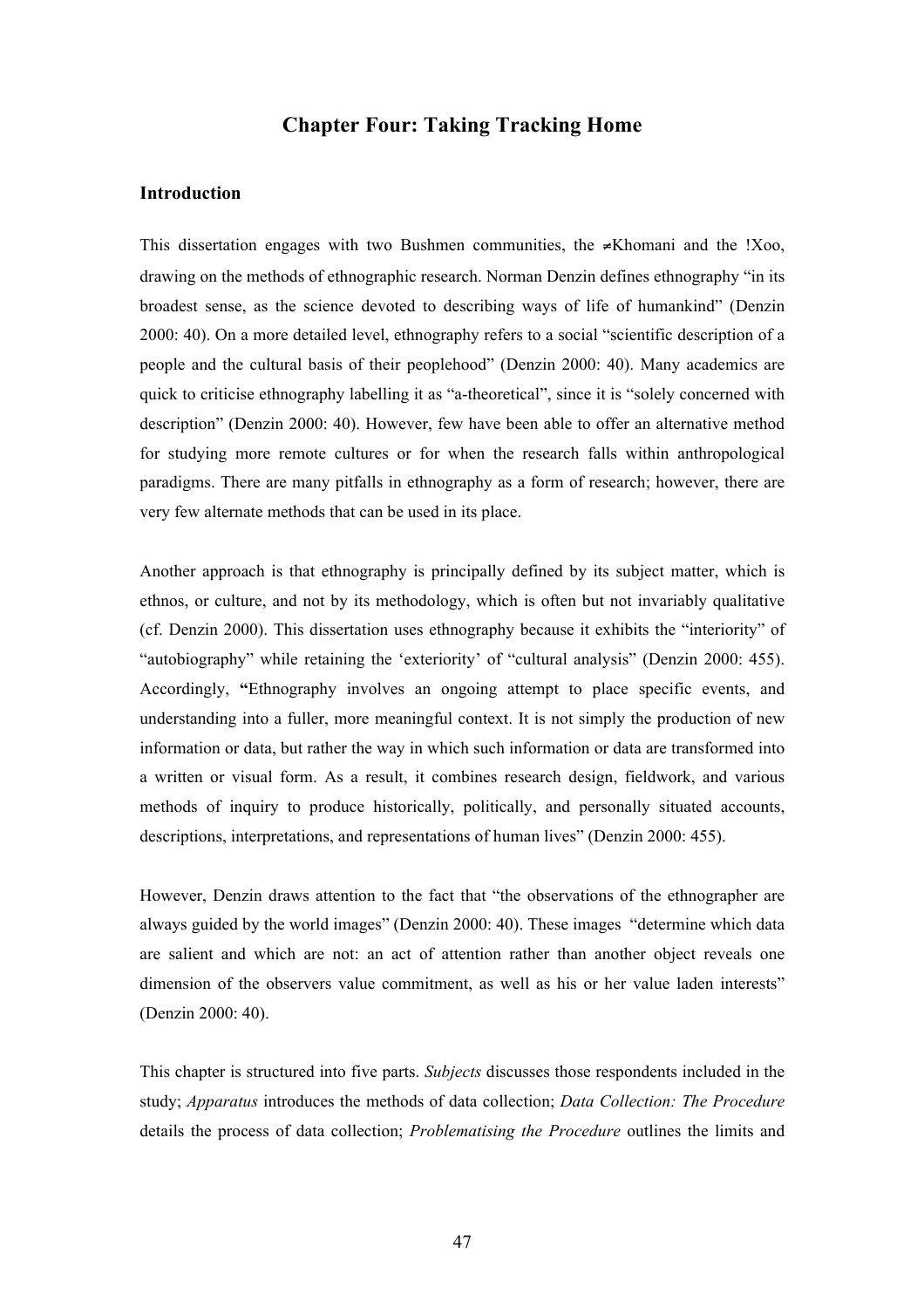problems encountered during data collection and lastly *Data Analysis* describes the methods of analysis,

# **Subjects**

The subjects for this research are members of the ≠Khomani<sup>23</sup> and !Xoo<sup>24</sup> communities. I visited both communities on a UKZN field trip in July  $2007^{25}$ . In order to troubleshoot the process of choosing representative samples, which often determines the outcome or results of the research, I identified suitable respondents using two major criteria. Firstly, the respondents chosen were recommended - by both communities respectively - as having extensive first-hand knowledge about tracking. This meant that although their current practice of tracking may be restricted, they had at least been tracking in the past. Secondly, they needed to be willing to participate in the dissertation, which I explained to them before the selection. Since I was not directly choosing the respondents, I was able to form a random sample of applicable respondents.

Aside from these two major criteria the following factors were taken into account for in identifying the respondents participating in the study:

- Respondents needed to be able to communicate in Afrikaans or via an Afrikaans, Khwe/Setswana translator.
- Respondents needed to be comfortable talking about their experiences, memories and thoughts/opinions with the interviewer.
- Respondents needed to be part of either the ≠Khomani or !Xoo and be located in either Ngwatle or Witdraai.

Factors not taken into account for respondents participating in the study:

- Age and gender of respondents were not taken into account, but were negligible since females are culturally forbidden to track or hunt (Fieldnotes 2005).
- Respondent's employment status or particular vocation was not taken into account, unless applicable to tracking.
- Respondent's education/qualification was not taken into account.

<sup>&</sup>lt;sup>23</sup> A Bushman community living in Witdraai, Northern Cape, South Africa. See Chapter One for more information on the community.

<sup>&</sup>lt;sup>24</sup> A Bushman community living in Ngwatle, Western Botswana. See Chapter One for more information on the community.

<sup>&</sup>lt;sup>25</sup> An earlier UKZN field trip in 2005, only afforded me the opportunity to visit the !Xoo community.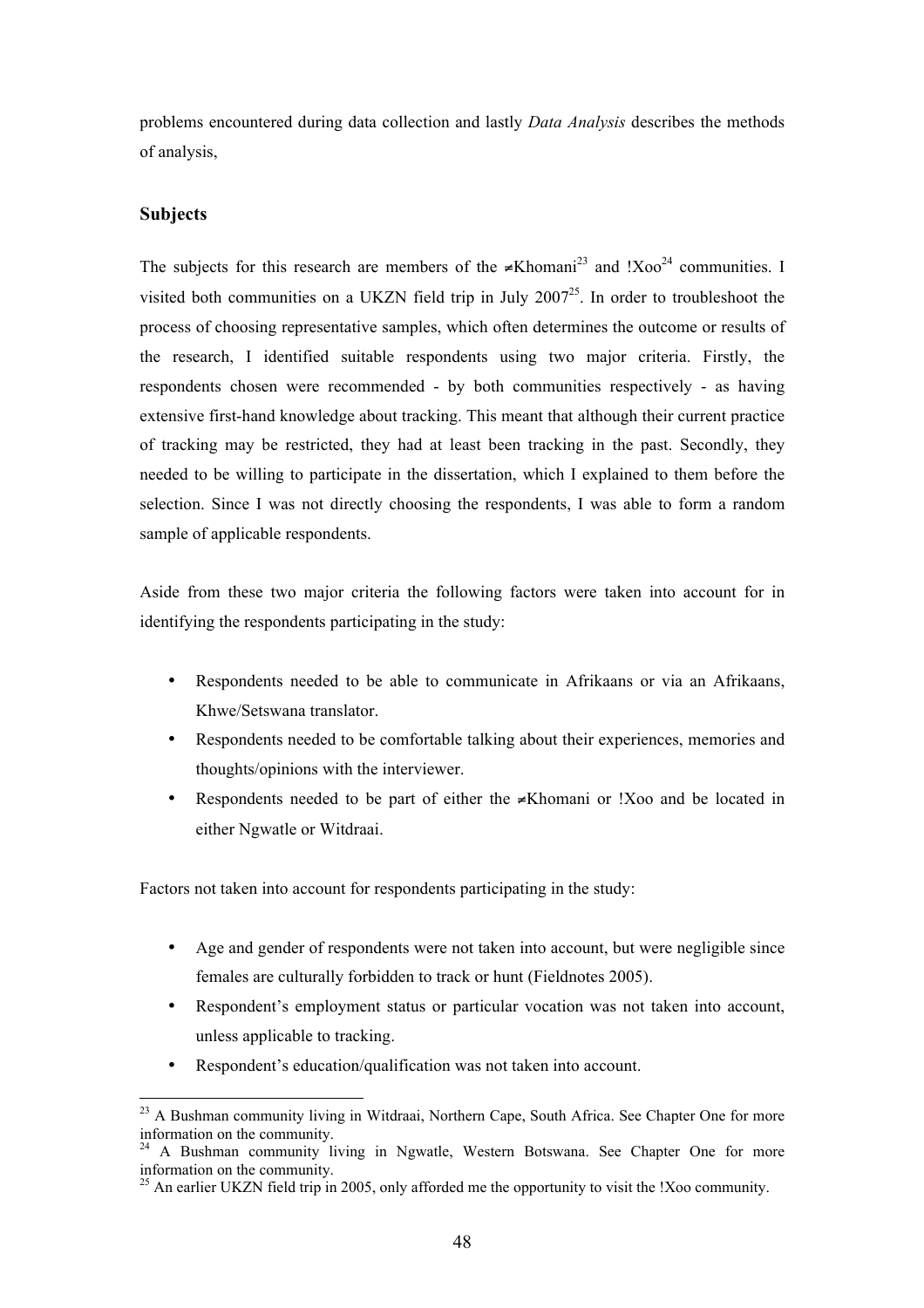In Witdraai, the home of the ≠Khomani community, representatives from SASI recommended suitable candidates, who are employed as guides for the //Uruke Tourism Tracking Experience (UTTE). The first candidate was Hendrik 'Pin' Kruiper, son of traditional leader Dawid Kruiper. Pin recommend Adam Bok, Blade Witbooi and Silikat Van Wyk all of who were other 'expert trackers' and available in Witdraai for interviews. All of these candidates fitted the criteria of having tracking knowledge, were able to speak fluent Afrikaans and were willing to partake in the interviews.

In Ngwatle, home of the !Xoo community, the process of selection was simpler, since I had already identified suitable candidates from my October 2005 field trip to the area. My initial selection was Kort Jan Nai, Sekhwande 'Viste Jan' Nai, Pedrus Motshabise and Tam Tam 'John-John' Nai, all of whom previously took me on a tracking experience to the Masetleng Pan. On arrival I faced some initial set-backs because Kort Jan, the leading elder of the !Xoo community was in hospital at another settlement. I did however have prior interviews with Kort Jan from 2005, which dealt quite explicitly with hunting and tracking. Viste Jan, son of Kort Jan located John-John and recommended Yee-Yee Lankman and Keatshaba Tsatsi as two other suitable candidates for the research. This effect is known as snowball sampling (cf. Terre Blanche, Durrheim & Painter 2006). Martin Terre Blanche *et al*, outline how a preidentified key informant, in this case being Viste Jan, may link a researcher to other informants of use in the research (2006). This form of opportunistic research is a frequent occurrence as I had experienced previously in the Kalahari Desert, while undergoing research for my Honours degree research project.

I decided upon working with small samples of interviewees for five reasons. Firstly I had limited time to spend with each respondent due to the remoteness of the Ngwatle and Witdraai areas. Secondly, my dissertation is limited by a word count, which means that just a sample of the two communities was necessary, instead of a complete community analysis. Thirdly, only certain members of the community are associated with tracking and hunting (particularly since women are not permitted to track and hunt). Fourthly, the !Xoo community is very small and makes up a slight proportion of the Ngwatle community, which meant that there is a limited population to work with. Fifthly, each trip was only a few days long, which allowed a small portion of time with each participant.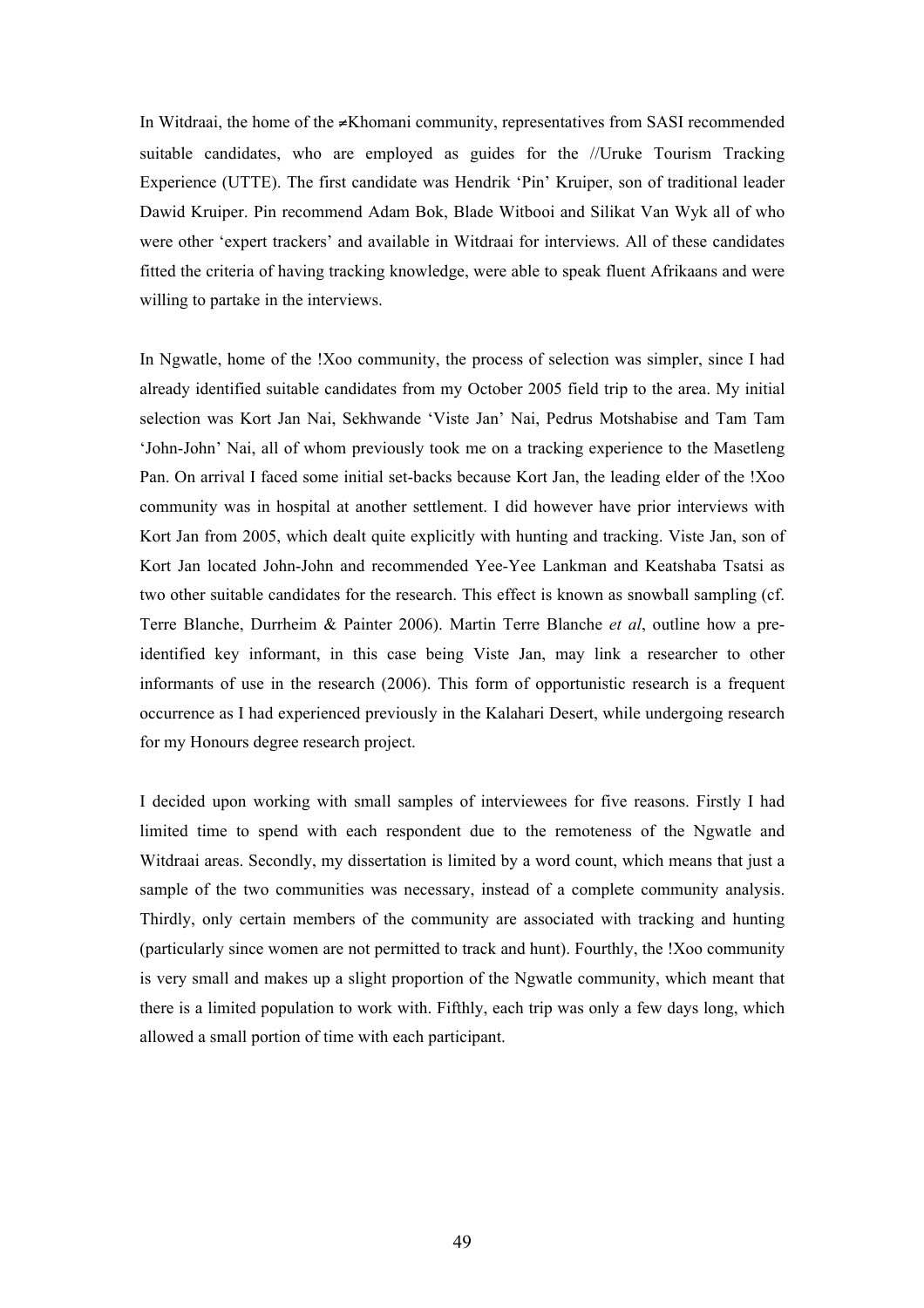### **Apparatus**

Qualitative research methods are the most commonly used methods when undertaking ethnographic research. There are hypothetical possibilities for quantitative ethnographic research, however this dissertation lends itself more naturally and successfully to qualitative research, a point compounded by the limited amount of respondents.

Qualitative research, including ethnography, is concerned with a rich, deep explanation of the subject. "The word *qualitative* implies an emphasis on the qualities of entities and on processes and meanings that are not experimentally examined or measured (if measured at all) in terms of quantity, amount, intensity, or frequency" (Denzin 2000: 8). The methods of qualitative research reflect the aforementioned qualities and are designed to best harness these explanations and detailed accounts of 'how social experience is created' and 'given meaning' (Denzin 2000). My research seeks to analyse and explain the cultural trajectory of tracking and how it may be related or comparable to the same practice in a different context.

I used participant observation research in the two contexts in the sense that I interacted/participated with individuals and accompanied them whilst they tracked in the two contexts. This dual-relationship as participant and researcher has both positive and negative effects on the research results. As an inclusive member the participation serves as a common ground between researcher and subject - a relationship that has little time to develop considering the time constraints of the field trip. This is important because participant observation methods stereotypically include an "ethnographer 'living' in a society for an extended period of time, 'learning' the local language, 'participating' in daily life and steadily 'observing' (Denzin 2000). This may be true in context when researchers are studying a culture as a whole or intending to make their research their life project. However, for the purpose of this project, the time allocated to tracking as a single cultural practice is quite sufficient due to the long term relationships between the communities and CCMS, which facilitates shorter term research by students. Keyan Tomaselli has created long-term relationships with the communities through annual trips to Ngwatle since 1995 and Witdraai since 2000 (See Tomaselli 2005, 2007 and extensive work done by graduate students over a 16 year period $^{26}$ ).

 <sup>26</sup> For a full list of outputs see CCMS (2007) online.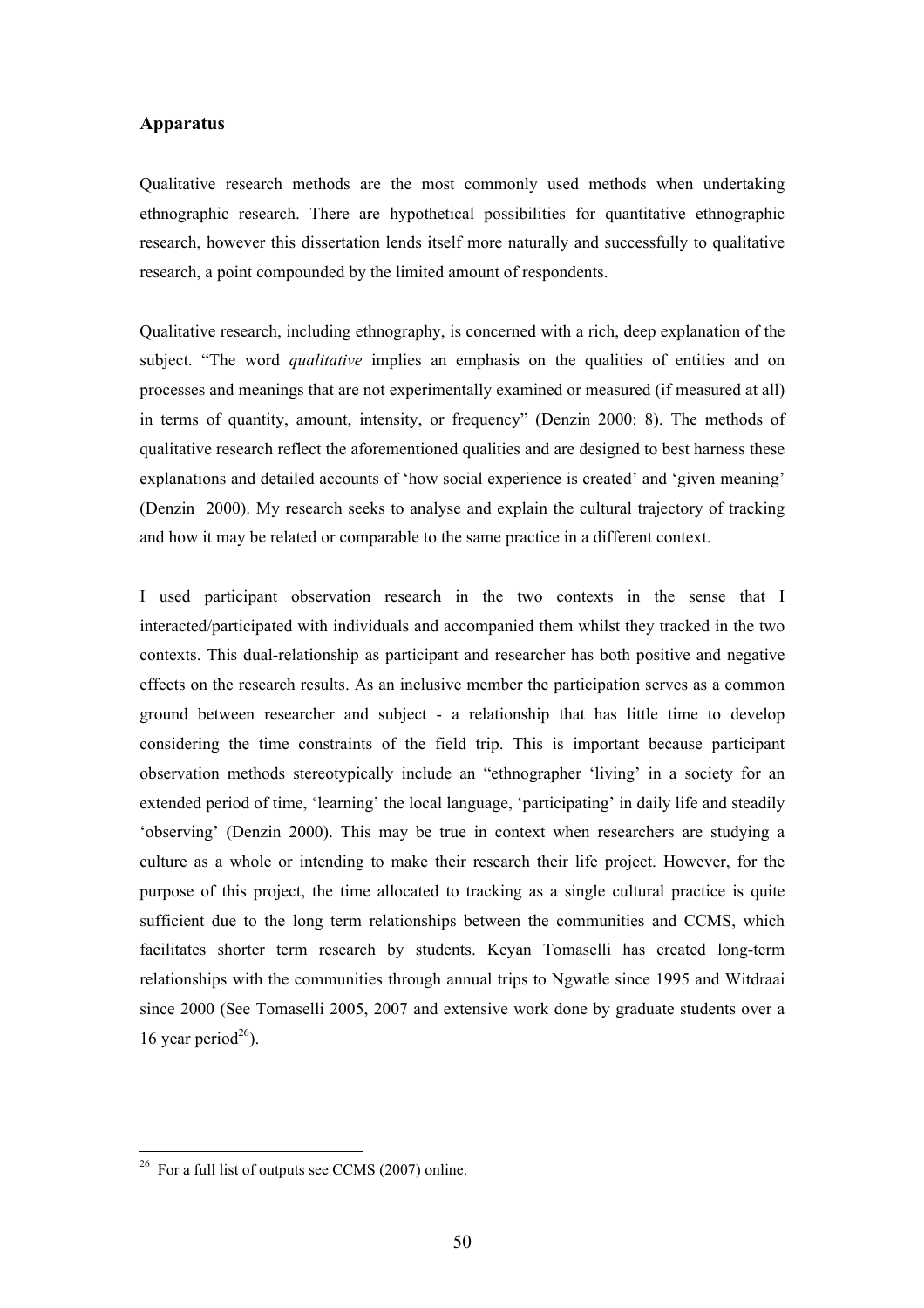Being a part of the greater project, *Rethinking Indigeneity*<sup>27</sup>, I have the luxury of having had several years of contextual explanation and access to many academic texts surrounding the ≠Khomani and !Xoo. One aspect that is of concern is the *participant observation* "oxymoron", which implies the simultaneous emotional involvement and objective detachment of the researcher (cf. Denzin 2000: 465). A logical solution to this 'problem' can be if the researcher remains conscious of their purpose in their research, whilst remaining aware of the 'human' aspects of ethnographic research. Furthermore, the "intimate relationship between the researcher and what is studied, and the situational constraints that shape inquiry" can be accounted for through the data analysis phase of the research (cf. Denzin 2000: 465).

# **Data Collection: The Procedure**

Ten main respondents were selected to participate in the research, six from the !Xoo community (Yee-Yee Lankman, Keatshaba Tsatsi, Kort Jan Nai, Sekhwande 'Viste Jan' Nai, Pedrus and Tam Tam 'John-John' Nai) and four from the ≠Khomani community (Hendrik 'Pin' Kruiper, Adam Bok, Blade Witbooi and Silikat van Wyk).

All of the respondents agreed to participate in informal, semi-structured interviews. They were assured that their responses were confidential and that they could adopt a pseudonym if they wanted. They were also informed that they were able to withdraw from the research at any point. Interviews were recorded on a dictaphone where possible, but as will be explained below, the Kalahari Desert provides a rough and unstructured environment for interviewing which restricts formal interviewing techniques at times.

Informal interviews were well suited to this research due to the environment of the Kalahari Desert being particularly unstructured and 'relaxed' - in the sense that time, space and place are not experienced in the same manner as they are in more densely populated and developed areas or cities. The subject communities 'rise and rest' earlier than our research team anticipated; therefore I needed to structure my interviews around the subjects 'schedule' and habits, which often meant interviewing key subjects in the cold of the morning, around a fire. Semi-structured interviews allowed the subject time and space to elaborate on their answers without feeling led or hindered by a structured, questionnaire or interview. In this way, "the trick is in eliciting information in terms of informants' own interpretations, their own frames of seeing, speaking and understanding, and the more the interview is similar to everyday talk

 <sup>27</sup> See Chapter One.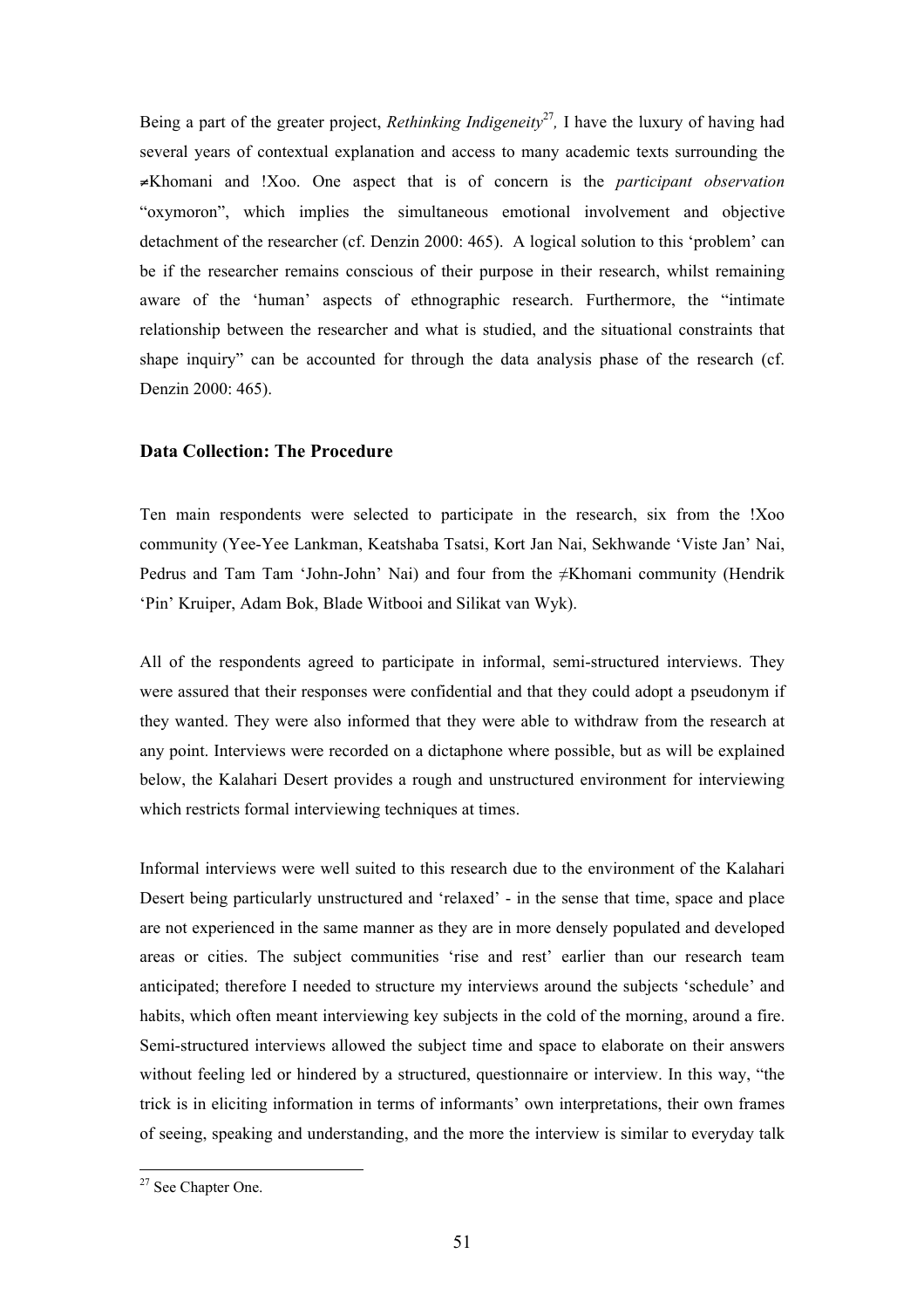the more this sort of information will be forthcoming" (Deacon et. al. 1999: 288). Thus, interviews were conversational in nature and often yielded much richer data; when the pretence of researcher and subject had been 'toned down' and the exchange resembled a conversation among acquaintances.

This conversational technique was far more useful when questioning the !Xoo, as they have experienced far less interaction with academics, thus they are less familiar with interview techniques and less adept at answering critical questions. Despite these difficulties the level of comfort between myself and the !Xoo trackers was alleviated by the level of familiarity which was achieved during the 2005 field trip.

On some occasions the interviews became informal focus groups, with groups of community members in the immediate vicinity huddling around a dictaphone debating, translating and answering the questions through group consensus. These focus groups allowed me to attain some input from members outside the original sample members, whilst still retaining the central informants' answers.

Interview questions were structured depending on the nature of a respondent's relationship with tracking; e.g. whether they were trackers, members of the community or members outside of the subject community. Therefore, the trackers were given a different set of questions than those given to a member of SASI, since the focus of the study is on posthunter-gatherer communities and not people affiliated with post-hunter-gatherers.

Combinations of open-ended and closed questions were used in the interviews. Open-ended questions alleviate pressure on the respondent and allow the respondent to answer in their own way without specific boundaries, allowing richer, more sensitive insights into their views and activities (Deacon et al. 1999: 79). This allowed the respondents to reflect on their cultural practices and how and why they may have changed. Their reactions would have allowed me to ascertain how introspective they are about their own culture and perhaps become a spectator of any personal revelations or re-lived experiences. As a researcher/ethnographer/academic the process used in the interviews is important both to gather and later disseminate data obtained from their subject.

The researcher must remain aware of what the informant is *not* saying/answering in order to re-direct their focus and 'extract' the necessary information. In a few instances it was necessary to re-word a question several times so that the respondents understood what they were being asked. The questions were also designed in light of the respondent's familiarity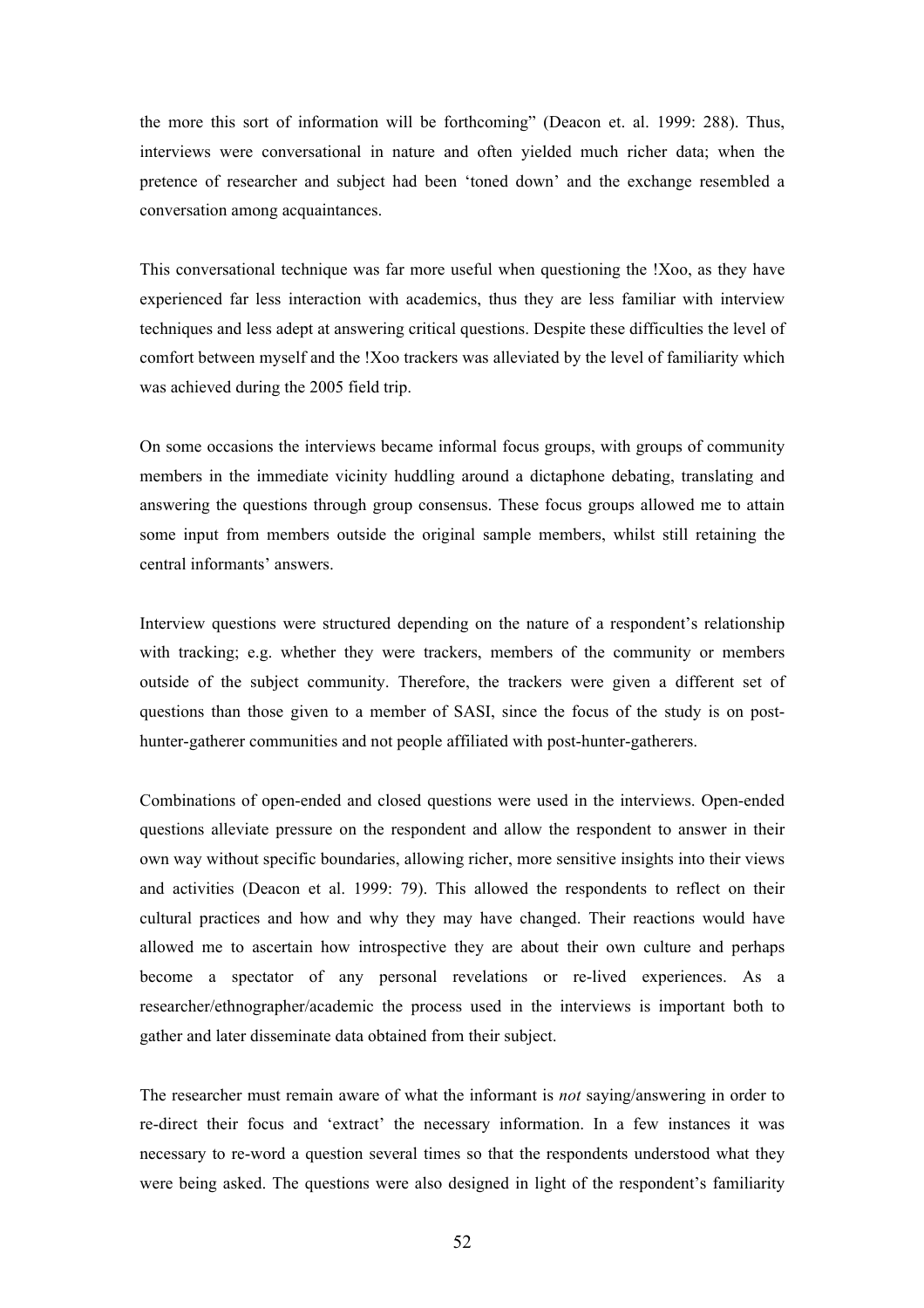with the topic of the research. Where it was possible for the ≠Khomani to answer complex and metaphorical questions with ease, the !Xoo struggled to answer questions that were not explicitly candid and straight-forward. Questions remained the same in nature, trying to draw the same information; however they needed to be somewhat re-worked in order to suit the contextual differences.

Thus, as has been highlighted, although I chose four participants from each community and aimed to ask them specific questions during structured interviews, the nature of the encounter required a less formal approach to be utilised in order to obtain data. This shall be expanded upon below.

#### **Problematising the Procedure**

Unlike many other projects, dissertations or theses, one of the most important factors of successful research in the Kalahari Desert is to remain flexible in terms of when, how and what is examined. As with all research, there are no guarantees that key informants will be willing to answer questions at all times, largely because they have their own problems and lives to lead. One has to be innovative and willing to compromise in order to find answers to questions. Procedures and research processes differ quite substantially between the two communities – largely because of the different time constraints experienced by both communities.

The ≠Khomani are an extremely difficult community to research. If one wishes to interview an informant, one may consider buying some of their wares. They believe that the time that is spent with them, conversing and asking questions, would otherwise be used to sell their crafts to passing tourists. This is quite understandable, since one receives their undivided attention during the 'trade'. However it also drew attention to some of my ethical concerns during the research, since I was suspicious that the informants were complying with my pre-conceived notions of the ≠Khomani culture. This problem relates to how "we have reached the point of interview as negotiated text. Ethnographers have realised for quite some time that researchers are not invisible neutral entities; rather, they are part of the interactions they seek to study and influence those interactions" (Denzin 2000: 663). Before interviewing the key informants, Silikat and Toppies, I was assured that the informants would be frank and honest with their replies and be 'honest to themselves'28 by answering my questions.

<sup>&</sup>lt;sup>28</sup> Translated quote from interviews with Toppies and Silikat 2007.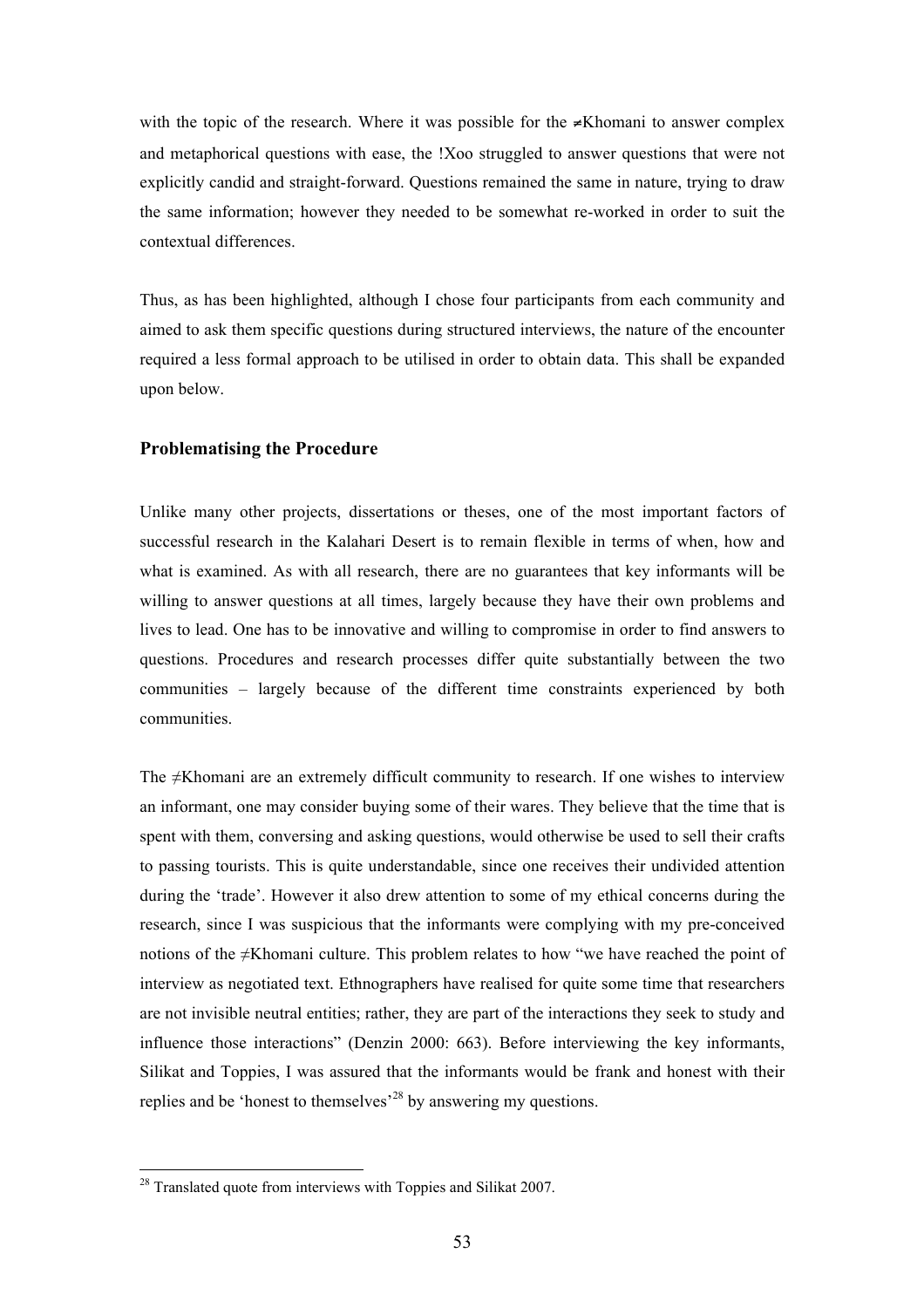Another difficulty that I experienced while researching within the  $\neq$ Khomani community is that the hours available to research in are quite limited. Firstly, as a characteristic of living within a harsh environment, the community members occupy much of their time according to what is required for and by that day. For instance, they either have to shield themselves during the harshly hot temperatures of the Kalahari day (which is most of the day) or gather firewood for the harshly cold nights. This takes a considerable portion out of the day.

Secondly, alcoholism is a common side effect of the semi-rural lifestyle in which the ≠Khomani live. Many of my key informants usually began drinking at roughly noon each day, at which time research becomes either extremely tedious or outright impossible, because they become belligerent or unwilling to answer simple questions.

Thirdly, the ≠Khomani are aware of their depiction as South Africa's 'first people', which has implications of how they view their importance above other cultures. This meant that some of the informants took a belittling attitude towards me and other researchers, which became frustrating. This was particularly evident when craft sellers knew that I was not a tourist who wanted to buy their crafts. I am not referring to the entire community, because many of the people I interacted with were neither inebriated nor belligerent, on the contrary they were quite amiable, but a number of my key informants did pose these difficulties.

Despite the aforementioned difficulties, applicable to researching remote communities, I concur that "ethnographers can reach a better understanding of the beliefs, motivations, and behaviours of their subjects than they can with any other method" (Denzin 2000: 470). Problematising the encounter with the subject is as much part of the research as the findings and analysis, because it allows the readers to better situate themselves within the research; thus understanding the findings from a fuller perspective. This links to how "qualitative researchers stress the socially constructed nature of reality, the intimate relationship between the researcher and what is studied, and the situational constraints that shape inquiry" (Denzin 2000: 8).

#### **Data Analysis**

As already indicated, much written and recorded information was obtained through my field trip to in the Kalahari Desert in July 2007. A great deal of data was collected and interpreted prior to these recordings in the form of background research. This research is imbedded in the aforementioned *Rethinking Indigeneity* project and also my prior experiences in the Kalahari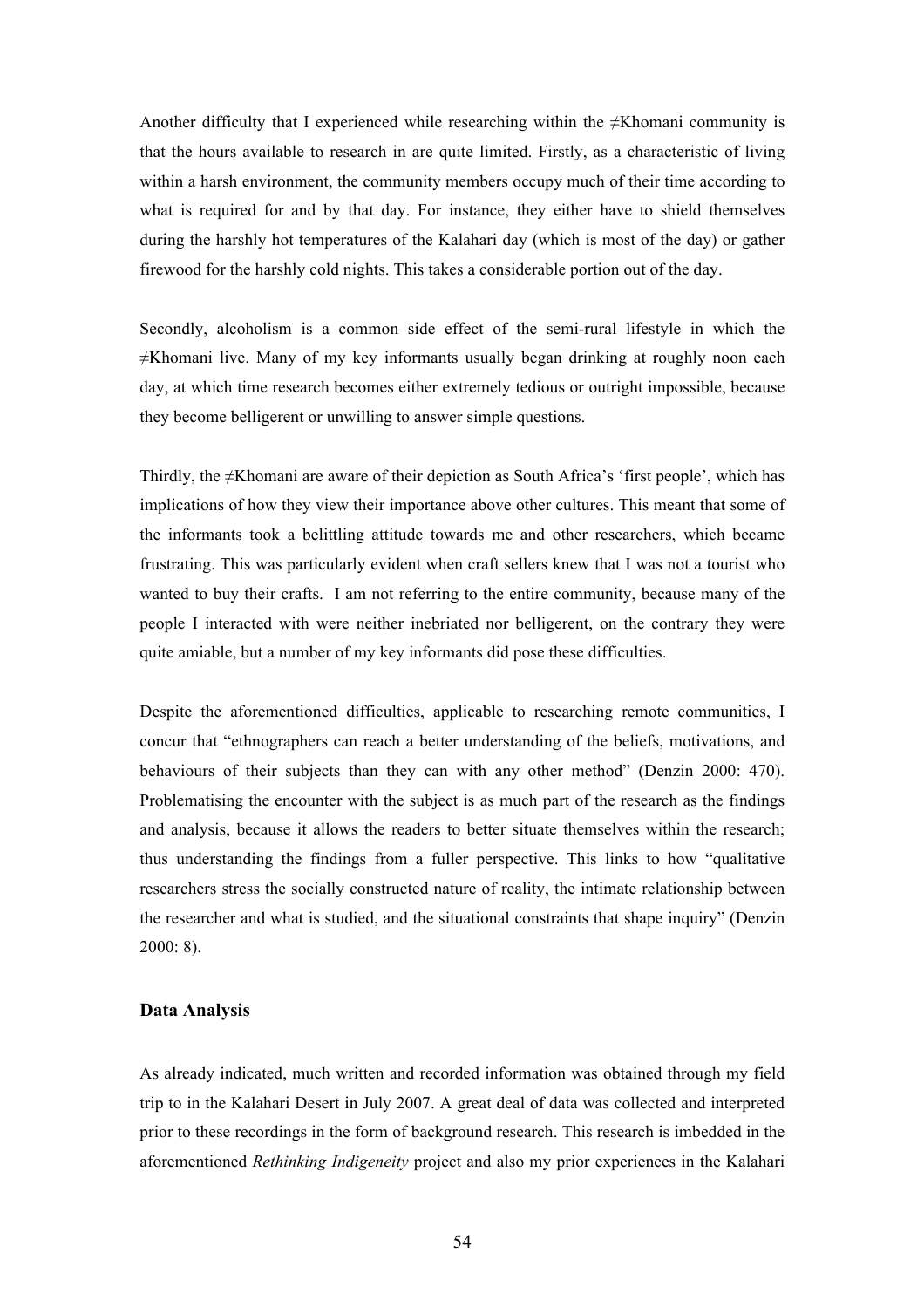Desert<sup>29</sup>, which meant that there were already aids to problematise and troubleshoot my process of analysis. Despite intentional objectivity in this dissertation I also acknowledge that "we cannot lift the results of interviews out of the contexts in which they were gathered and claim them as objective data with no strings attached" (Denzin 2000: 663).

Awareness of the difficulties associated with qualitative research methodologies serves to remind one of the subjective nature, which ethnography poses; furthermore providing an additional dimension to what Denzin describes as "intersubjective" (2000). This indicates a "shift from objectifying methodology to an intersubjective methodology entails a representational transformation" (Denzin 2000: 471). Raised awareness of subjectivity and of the partial identities present in all individuals allows one to garner more detailed data on representation, identity and particular cultural practices (in this case tracking) than before. It is therefore possible to understand that my subjects exhibit a multiplicity of identities, which is important to acknowledge in the encounter/experience, even if I am only concerned with them in terms of this project (as Bushmen, trackers and community members). Experience is intersubjective and embodied not individual and fixed, but social and processual. Intersubjectivity and dialogue involve situations where bodies marked by the social - that is, by difference (gender, ethnicity, race) may be presented as partial identities. The experience of being a woman, or being black, or being Muslim, can never be singular. It will always depend on a multiplicity of locations and positions that are socially constructed (Denzin 2000: 471).

I have found that 'finding themes' of commonality, within the comparative study, is the best way to analyse the data (Ryan & Bernard 2000: 781). In this sense, themes, such as identity, globalisation and representation etc. are identified prior to the data collection and then used as a basis of analysis. These themes were discovered or formulated through my prior experiences in the field, with the !Xoo Bushmen, and also through extensive reading on the subject of tracking, post-hunter communities and Bushmen. Alternatively, interaction with other researchers with experience in the same field or in similar topics gave me useful insight into what possible themes had already been identified, but not necessarily researched in the field. This facet of theme finding is quite common in ongoing research projects of a similar nature to *Rethinking Indigeneity*30, where researchers are informed to a certain degree through previous research.

 $29$  In October 2005.

<sup>&</sup>lt;sup>30</sup> Rethinking Indigeneity is one of the previous phases in the ongoing project in Ngwatle and Witdraai being conducted by CCMS.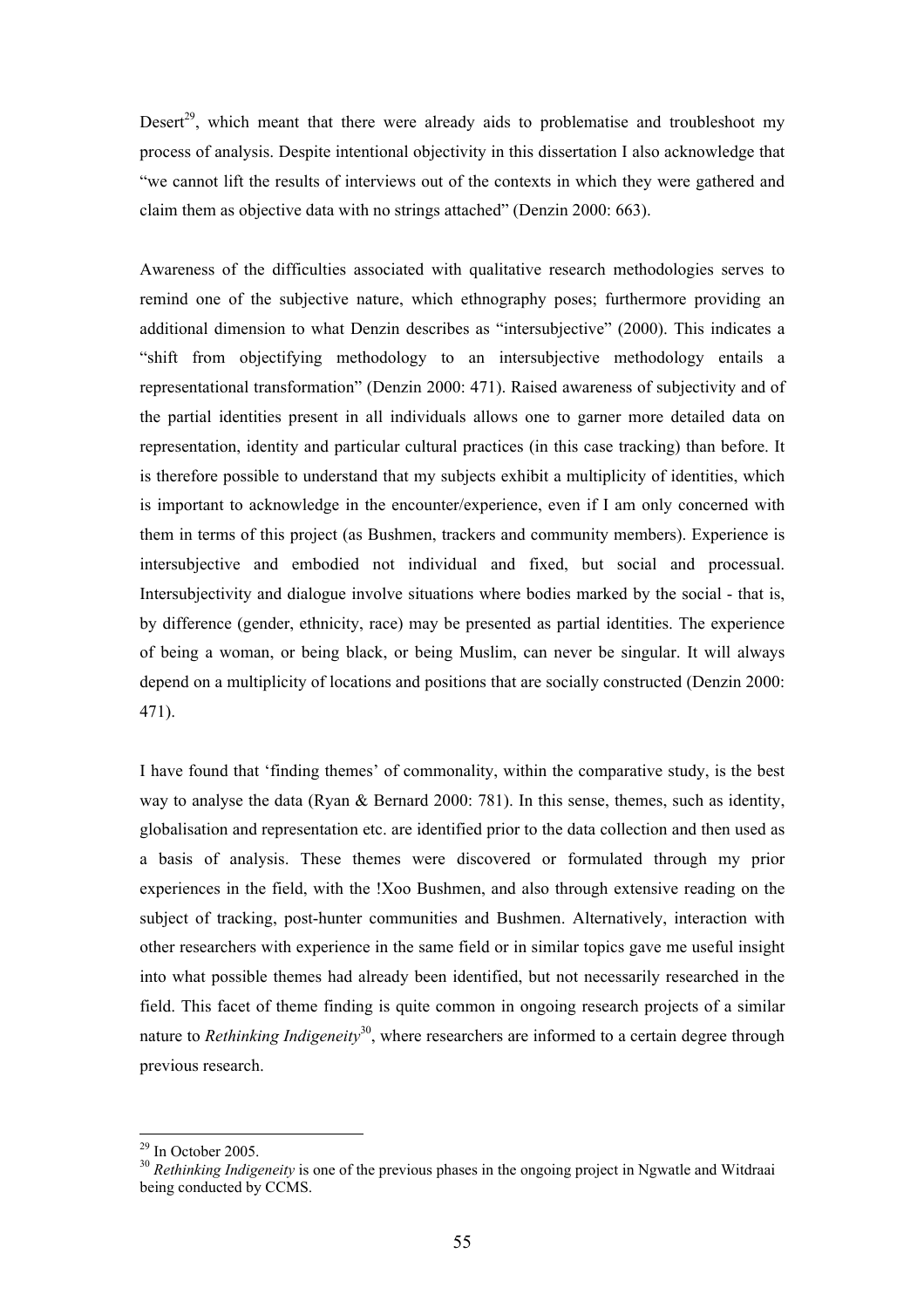There are several points of reference, that can be used to identify points of entry or themes in research (cf. Bulmer 1979). Bulmer explains that implementing a systematic approach and going through background topical information of a particular subject, in a 'line-by-line' manner often reveals themes to the researcher. He outlines literature reviews, professional definitions, local commonsense constructs, values and researchers prior experiences as fruitful places that can be used to identify and establish themes (Bulmer 1979). In this case, my literature review and research into the ongoing project will allow me to identify relevant themes. These themes will then be used to analyse the data garnered through interviews in the field.

The following chapter, *Meeting the Trackers*, will demonstrate the systematic approach used to record the findings into sailable data and then be analysed using the themes identified through the course of prior chapters, specifically the literature review.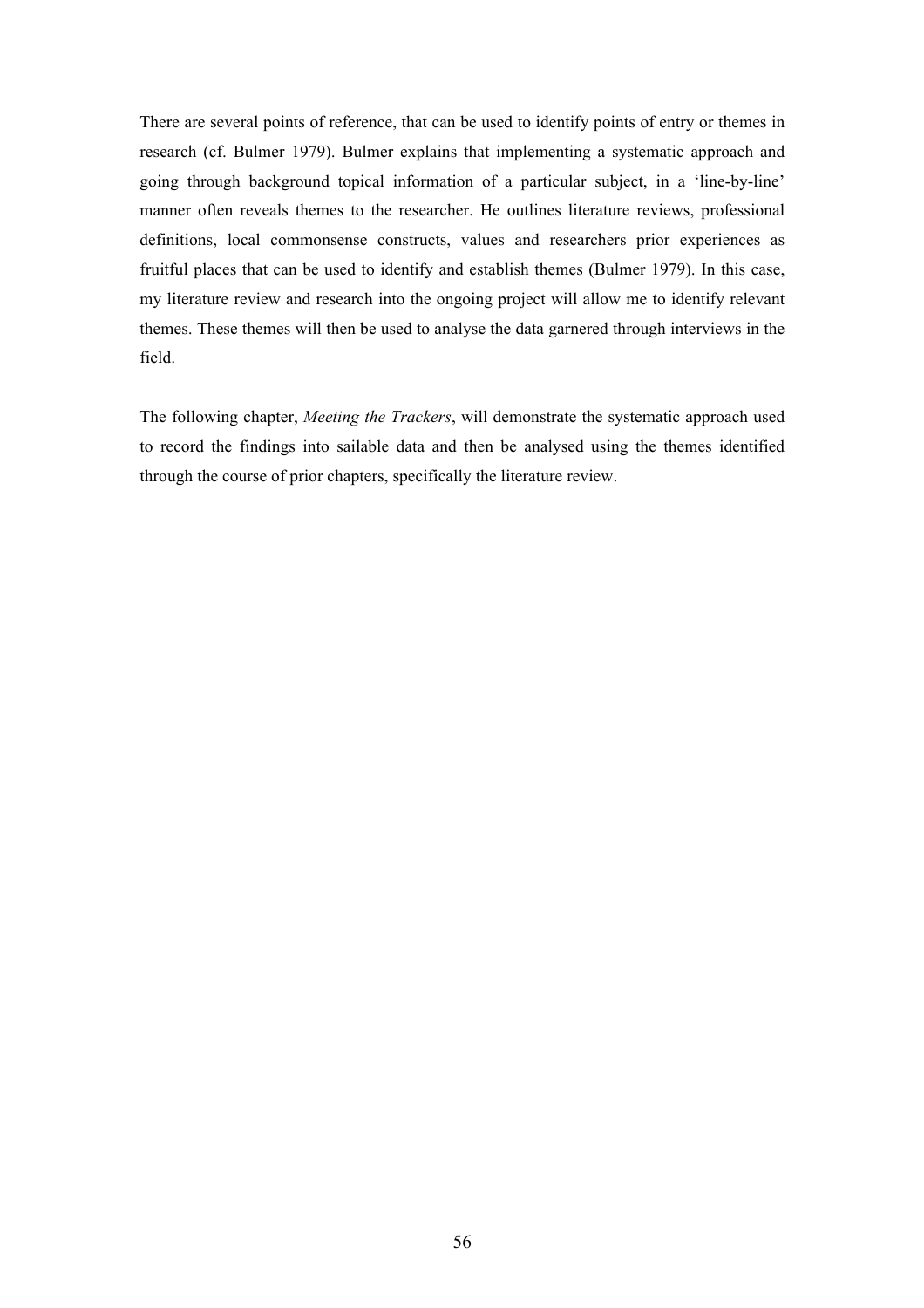# **Chapter Five: Meeting the Trackers**

The findings are presented in the form of descriptions, observations and memories of hunting, tracking and general cultural life obtained through interactions and interviews with each chosen community member. They highlight the differing perspectives held by members of the two communities. As mentioned in the methodology section, this dissertation utilises qualitative research techniques and ethnographic methods.

The findings are divided into two parts - firstly the trackers from the ≠Khomani community are individually introduced, followed by their unique perspectives on tracking. Secondly the trackers from the !Xoo community are communally introduced, followed by a combined explanation of their perspectives on tracking. The combined explanation of the !Xoo trackers is divided into two sections, illustrating perspectives from 2005 and 2007 respectively.

## **The** ≠**Khomani Trackers**

### **Toppies Kruiper**

Toppies Kruiper is the son of Dawid Kruiper, who was the self-styled traditional leader who played a large role in the ≠Khomani communities land claim. The research team and I met him in accordance with the UTTE, whereby his job was to take tourists tracking on one of the farms in Witdraai that were handed over to the ≠Khomani community during the land restitution claims. This allowed a lengthy informal face-to-face interview to take place of between two to three hours, during our tracking 'tour'.

#### *Perspective on Tracking*

Toppies displayed his tracking proficiency through the identification of different flora and explanations of the medicinal purposes of each plant. He offered in depth explanations as to how Bushmen once had to find *boes-medisyn*<sup>31</sup> in order to survive in the harsh environment. However, he was quick to explain that he still used much of the traditional medicine, which, in his opinion, worked better than much of the modern medicine he had tried.

Further on from the populated areas of Witdraai, which occupies a large portion of the reallocated land, tracks were evident on the road. During this time Toppies seemed to be in his

<sup>&</sup>lt;sup>31</sup> Translated from Afrikaans "bush medicine" (Fieldnotes 2007).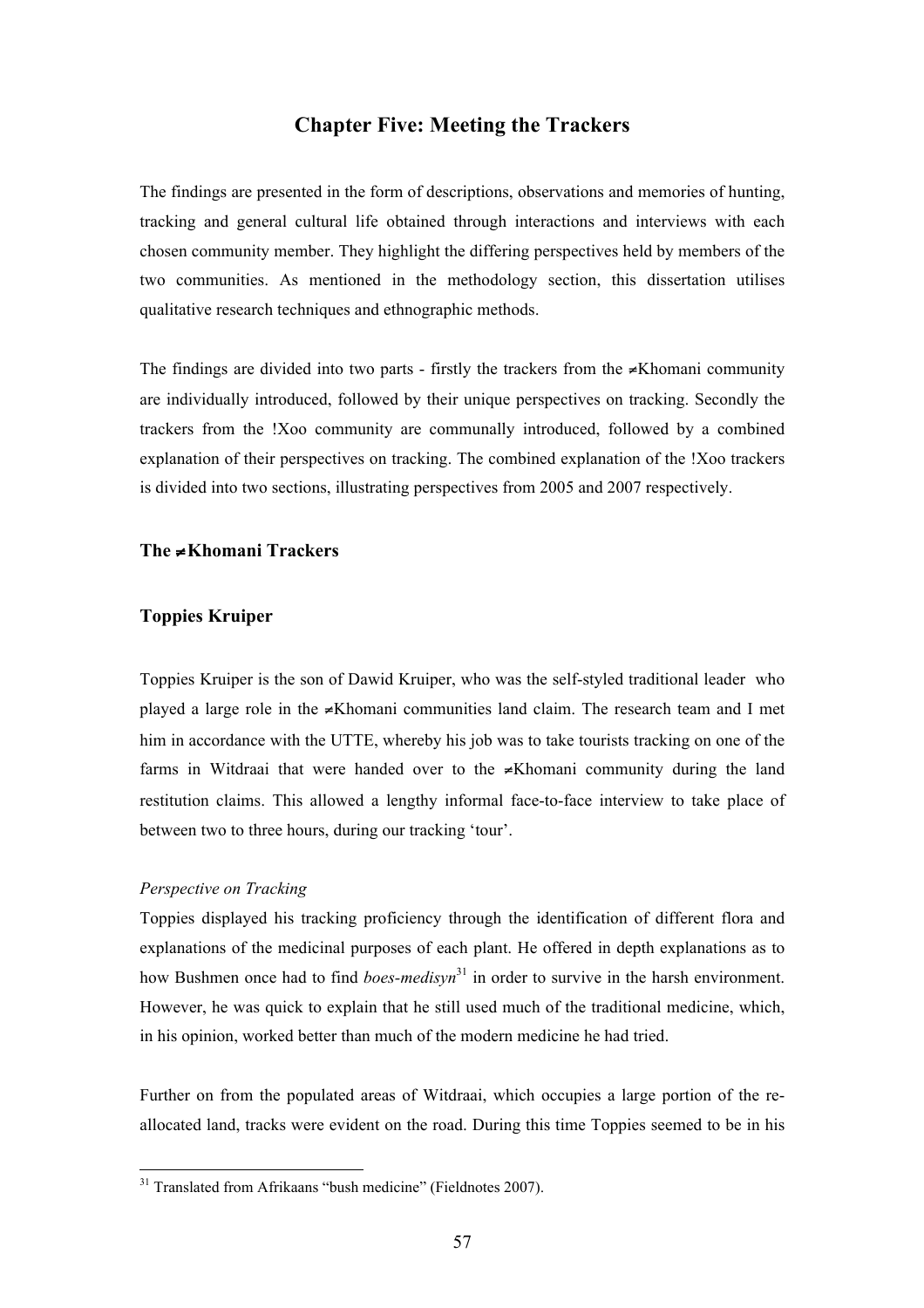element. "These are the tracks of a rat – you can tell how old they are in relation to the other tracks around it," he explained (Fieldnotes 2007). We came upon some hoof tracks and Toppies identified as donkey tracks. He explained that he was not going to try and trick us, but in the past he had falsely identified them on purpose as antelope tracks for some foreign tourist he had taken on the UTTE; the reason for this was to give the tourists '*wat hulle wil he*' (Fieldnotes 2007). This explanation seemed to open up a completely different critical level for our research team.

Toppies may have understood that we weren't particularly interested in the actual tracks, but more in himself and the Bushmen, since he opened up with an avalanche of folklore and 'Bushman' stereotypes. Toppies explained that he had a connection with the earth that had been passed to him from his ancestors. He knows how to track and hunt, because he is a Bushman. His connection with the earth means that if he left that area he would never be the same; he wouldn't know what to do, because this was all he knew. He wanted to be free to hunt traditionally anywhere he liked and live a traditional way of life. Tracking was part of his survival, firstly by bringing him food, but more recently as his form of employment. When I asked whether he could read, he explained that he could read a little, but he found no use for it where he was. He also agreed that tracking was the same as reading for him, because it was how he made sense of his world and it is what he got paid for.

Toppies proved adept at explaining complex issues and concepts associated with the Bushmen. He was also capable of providing different members of the research team what they needed for their research in the sense that he adapted and changed his lines of explanation in light of what the individual was interested in. I couldn't help but feel that he was feeding us what we wanted in a similar way to that he would give tourists what they want.

At the café, next to the administration building in which SASI is situated, we interacted with Toppies and his 'friends' at the same time. There was a stark contrast between 'Toppies the guide' and 'Toppies the community member'. Here he dropped all pretence of being a Bushman and did not once link any of the conversation to traditionalist explanations. In this makeshift group of community members I was told that there was a 'tracking school', which was used to pass on tracking knowledge to the younger members of the community. This incentive was run in part by Louis Liebenberg, who the Bushmen regarded as a 'great tracker'. 'Oom Liebenberg,' they explained 'would take them tracking with him, but he wouldn't let them joke around. If they went with him they had to explain the tracks in great detail. If they couldn't track on the same level as him then they couldn't go next time,' which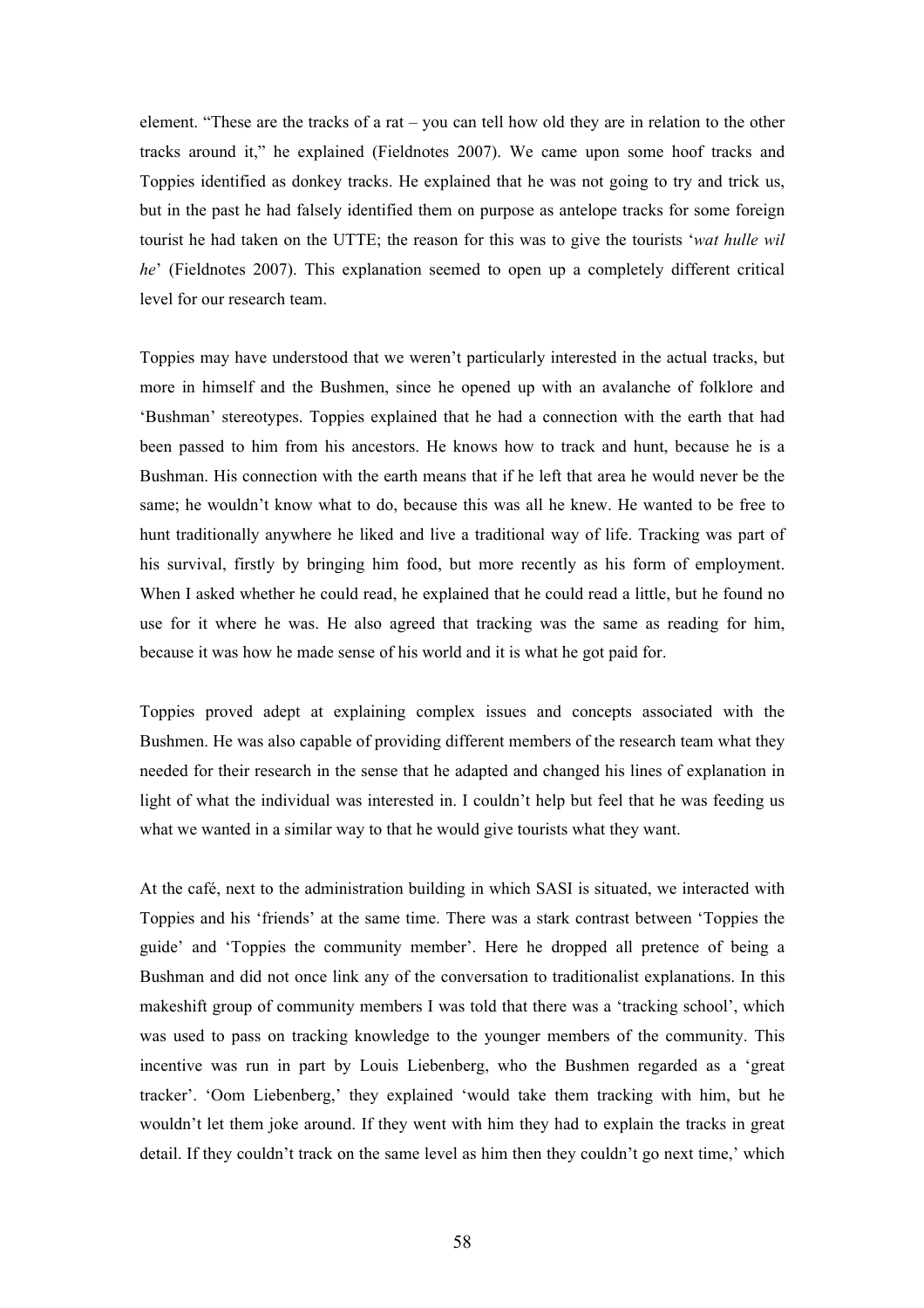was sad, because they all loved to go tracking properly in the 'Park.<sup>32</sup>' It was interesting to learn of the tracking school, in light of what Toppies explained earlier about Bushmen being 'innate trackers'.

#### **Adam Bok**

Adam Bok, another member of the ≠Khomani community, was introduced to myself whilst Professor Tomaselli was visiting a Canadian Linguist that just so happened to be researching in the area. A curator of sorts for SASI, Adam was in the process of constructing a campsite, which was designed as a point of interest for tourists, which SASI also recognised as a form of community upliftment. Adam was responsible for overseeing and assisting in the building of bungalows, an entertainment area and fences/walls, all of which were still in the initial stages of development. He also moonlights as a motor car mechanic and has often fixed Tomaselli's Sani when required.

#### *Perspective on Tracking*

Around the camp fire, Adam explained that, although he could track quite proficiently, he did not track much anymore. All the animals on the farms, which were given to the ≠Khomani by the government, were exhausted 'a long time ago' (Fieldnotes 2007). When the  $\neq$ Khomani had first arrived in Witdraai there were several animals, mostly small antelope like steenbok and duiker, which were hunted, eaten and used traditionally as bush medicine and clothing material; such as ointment. However, 'the other' ≠Khomani had long since killed off most of the animal population. Adam now practices tracking passively, looking at the ground for his interest to see what had passed. However, Adam explained that, in his opinion, there was little of interest (in the way of flora and fauna) in the area nowadays and he had little to see besides rat, mongoose and occasionally porcupine tracks. Porcupines were of particular interest, because 'Bushmen', (by which he meant himself) used the entire carcass after killing one. Particular attention was paid to the porcupine stomach since porcupines eat herbs with several medicinal properties, which Bushmen in turn dry and crush and use as medicine.

In addition, Adam told stories; such as the tale of how the leopard got its spots, and folklore about how the Bushmen came to be. Furthermore, Adam explained that he had a special connection with the earth and wished to lead a traditional lifestyle hunting with a bows and arrows and living off the land. When I enquired whether he had ever done so, he explained

 $32$  Through several inquiries, it remains unclear what Park they were referring to, however given the proximity it is most likely that they meant the Kgalagadi Transfrontier Park, which is approximately one hour away from Witdraai.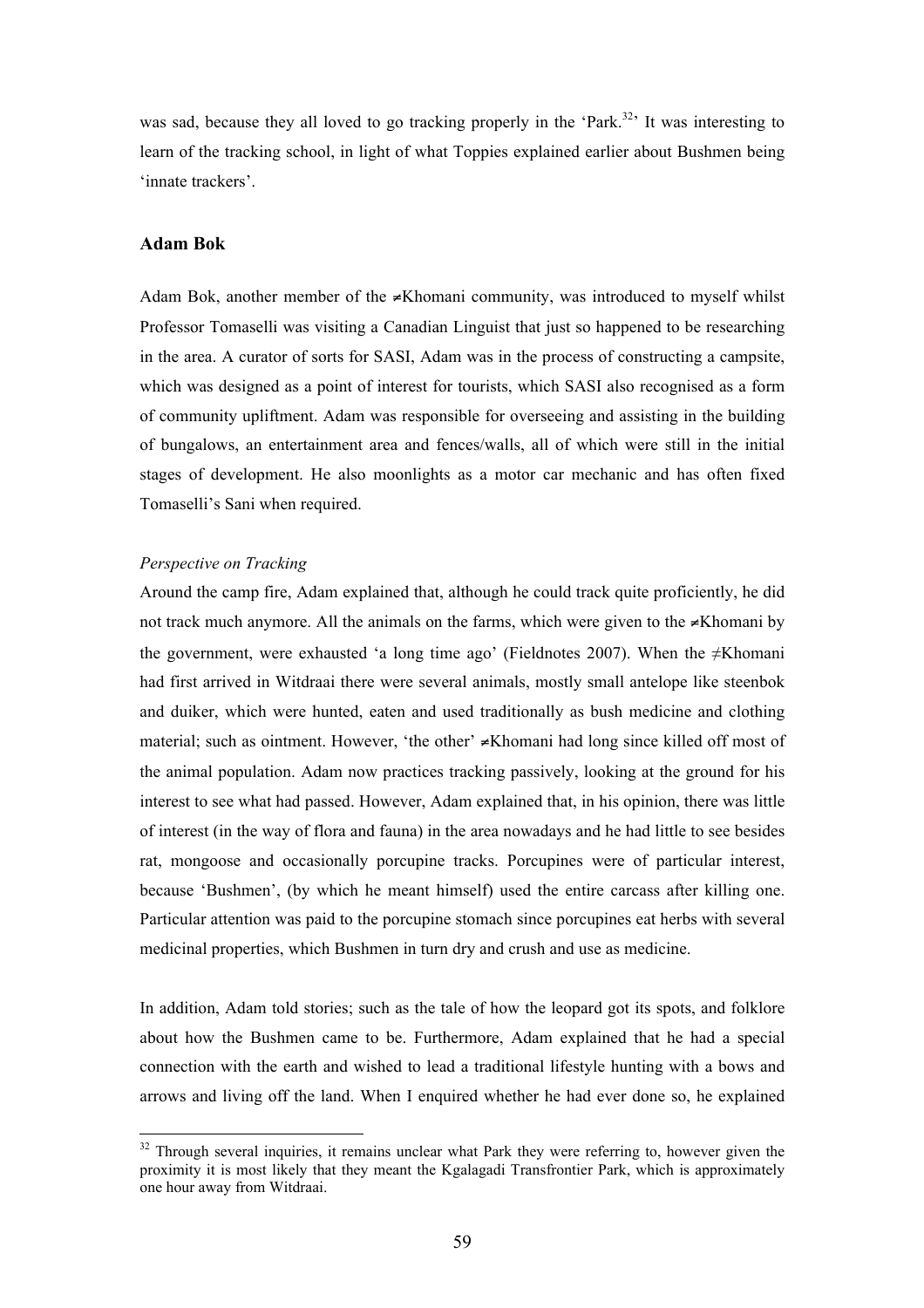that he *had* hunted and gathered food etc., but in a very small capacity due to the pressures of the government, the law and farmers. He also explained that it would be a very easy transition for him to make if it was made possible for him - all he needed to be given was free reign on the land. I requested that he take me hunting with him, but he explained that he was too old to hunt, which I found quite strange considering that he had just explained that it would be an easy transition for him to hunt and gather traditionally.

Later, it was mentioned to Adam that we had gone tracking with Toppies. Adam asked what we had paid him and whether we would want to do something similar with him for the same price. He explained that he was a better tracker than Toppies and could describe Bushman culture much better than Toppies as well; however, we did not have enough time or money to approach the UTTE again. Adam seemed to lose interest following this part of the discussion and eventually left.

### **Silikat van Wyk**

The road that separates Witdraai from Molopo Lodge has several vendors working on its side. They wear skins whilst making and selling arts and crafts to passers by and motorists, who are mostly tourists. These vendors sell a range of items from paintings and decorated crafts to leather bags, jewellery and decorative bows and arrows etc. On one occasion, a group of vendors saw us (white people/tourists) approaching, promptly removed their trousers and shirts and replaced them with leather outfits, thus solidifying their 'Bushmaness'.

Silikat, who died in 2009, worked as a vendor/artist, however, he did not wear traditional clothes and had a long-standing relationship with the UKZN researchers. This relationship is somewhat belligerent in nature, unless one is willing to buy his crafts. If not, Silikat refuses to talk, since he realises that his interaction has value to someone and can be assumed to have become commodified (See Dyll 2007). I was informed that interacting with Silikat would be fruitful for my dissertation, because a few previous researchers have included Silikat as a subject since he has the ability to answer critical and complex questions. After buying some of his wares he was willing to talk to me.

#### *Perspective on Tracking*

Silikat did not hunt/track often. He spent most of his time painting and making crafts. He explained that he felt exploited by all of those who pass. 'Everyone that goes here and talks to him drinks from him and leaves him feeling empty'. He 'wants to be a Bushman, but he also wants to live, but people come through Witdraai, talk to him and take his stories and he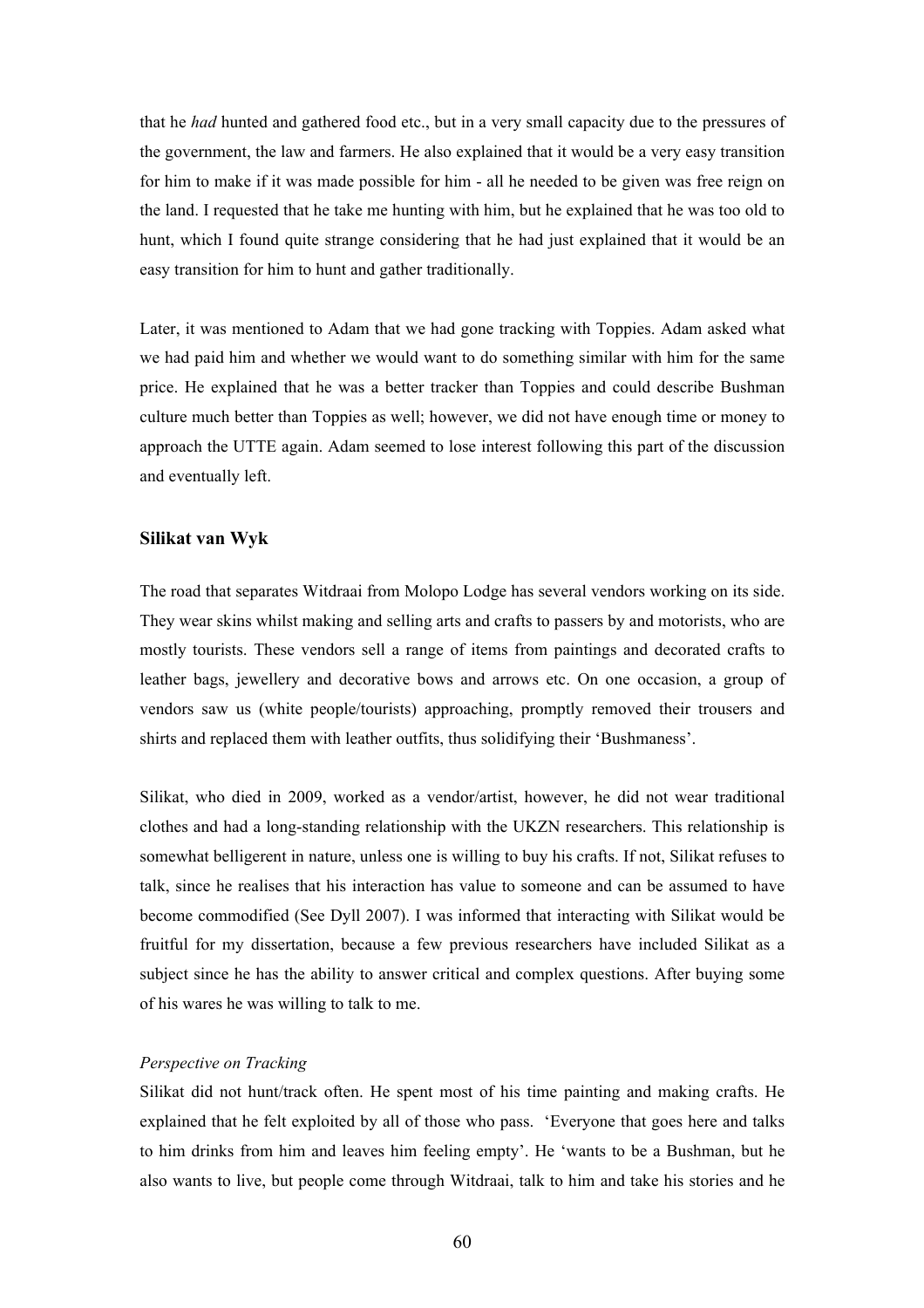doesn't get paid for them'. The stories he referred to were the tales of his life and his opinions. I commented that I didn't get paid for my stories or my opinions and asked why he thinks he should be paid for his to which he replied, because 'You don't stay here, you're not the same as me…' (Fieldnotes 2007).

Silikat interacted with numerous researchers visiting the Kalahari over the years. On their return, some brought their dissertations to show him and he 'saw books<sup>33</sup>.' There is a supposition that students are paid for the 'books that they write' and Silikat resents not receiving any monies for information/stories that he presented to past students. When we explain that we are doing research in order to raise awareness about the ≠Khomani community he says that we are telling lies. I explained my project and how I was attempting to raise awareness and explain, through my writing, what is happening to people like him in the world. When I told him this he settled down briefly and said he would answer any questions that I have.

He explained that people in the ≠Khomani community track for different reasons. They track to find out what is happening around them; for instance, he can tell if there is a snake close by that may bite him, simply by looking in the sand for its tracks. He mentioned that it is not the same where I live, since there is no sand to see any tracks. People from Witdraai track and hunt sometimes, but they use donkeys, dogs and guns, because hunting is much more difficult with pressure and laws created by the government. I asked Silikat whether he thought that tracks in his context are the same as signs on the roads in mine; he agreed completely saying there was no difference – they both help us to understand what is around us.

After our interview I asked Silikat whether he was referring to me as one of those that 'take his stories' and he said yes. I explained that if he did not want me to explain what he had told me to other people I would obey his wishes. He said that he did not mind because I was working with Professor Tomaselli, but that if I wanted to record his stories in writing he wanted my sunglasses. What struck me is the sense of entitlement, because he is a 'Bushman'. I gave him my sunglasses and left.

# **Blade Witbooi**

Blade, another roadside vendor and artist, differs quite drastically from Silikat. He was wearing a combination of traditional and contemporary dress when Lauren Dyll – a doctoral

 <sup>33</sup> For instance, in 2007 Lauren Dyll presented her Masters research to Silikat.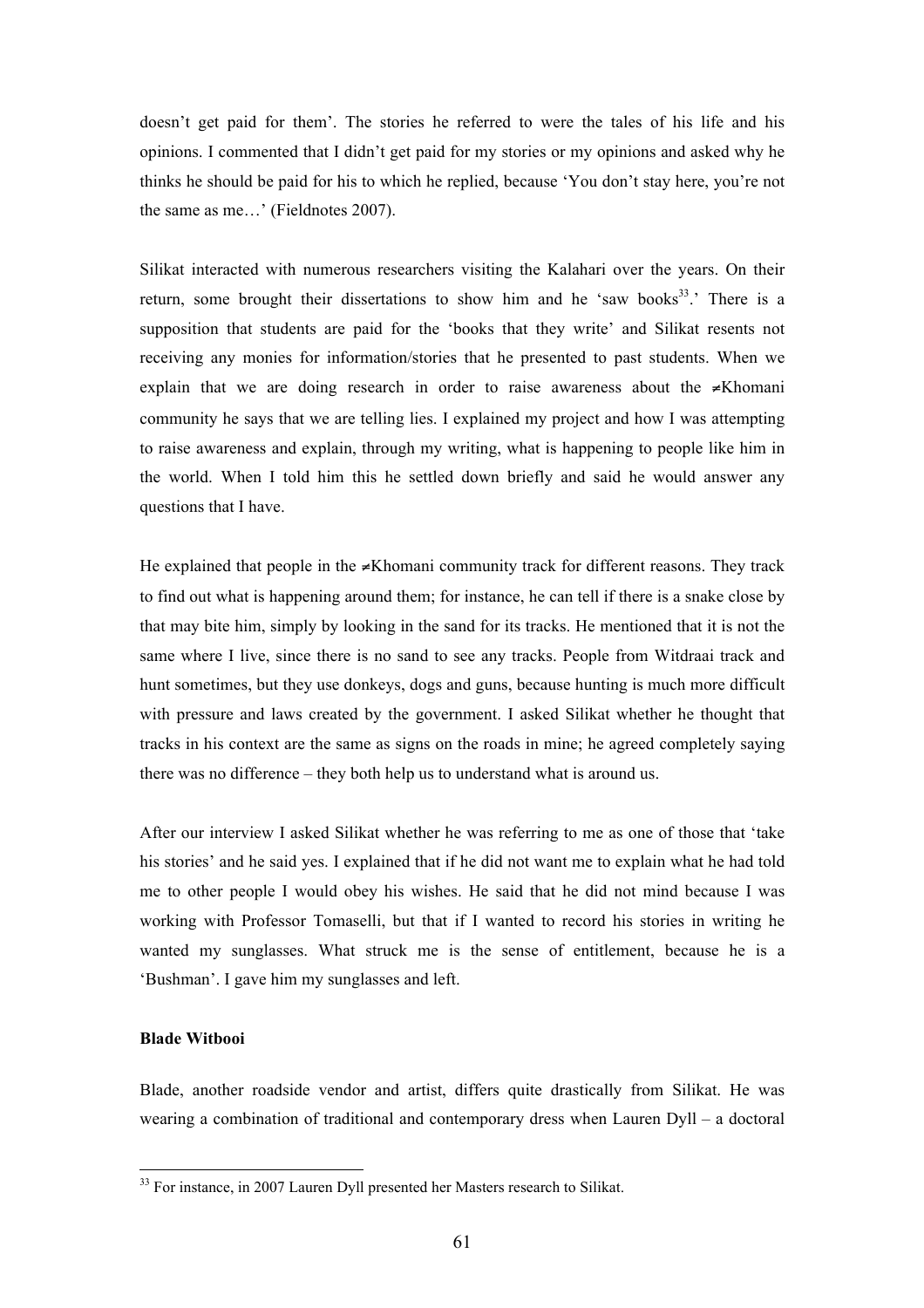student and lecturer at UKZN, introduced the two of us. Blade displayed a more placid disposition and was prepared to listen and take his time to understand and answer questions in a sincere manner.

#### *Perspective on Tracking*

The ≠Khomani community, according to Blade, is not the same as it once was. After the land restitution, great interest was shown in the community, which has since waned quite greatly. There are others who sell their wares on the road, but are too young to know what a Bushman is and how they once lived. A point in case is Elvis. Elvis was a young adolescent (13 years old), who sells his bows and arrows, leather garments and ostrich shell jewellery. A previous interview with Elvis revealed his deep wishes to live the traditional Bushman lifestyle; he explained that he hunts with bows and arrows and can track as well as any ≠Khomani. However, Blade could barely suppress his laughter when I asked who Elvis is, who his father was and who taught him to hunt with bows and arrows. He explained that Elvis was adopted by the community, is one of the younger participants in the 'tracking school' and cannot hunt traditionally. In fact, it became clear that Elvis only had the most basic tracking skills when the CCMS team went tracking at !Xaus lodge on subsequent trips. Many people, according to Blade, have joined the community, since it serves their interests to be part of it and make a living from tourism. The area is too dry to make a profit from growing crops. This serves to confirm/consolidate presuppositions about representation and living up to stereotypes.

Blade hunts on a very small scale setting traps and snares for small mammals like rabbits and hares. If he was afforded the opportunity to hunt a slightly larger quarry, such as a porcupine/steenbok he would gladly participate; however, he would use a firearm/spear after tracking them down. Therefore the manner in which he tracks is somewhat traditional, although the practice of hunting is not traditional in relation to the earlier stereotypical hunting methods; with poisoned arrows for example. Gathering<sup>34</sup>, on the other hand, is still practiced, though on a much smaller scale. In this process, he gathers medicinal herbs and plants or when he comes upon a rare root that is of particular interest/ importance.

Blade displays a complex understanding that their community will never be able to live the lives that their ancestors did, nor does he necessarily display a wish to. What is clear is that he wishes to retain Bushman culture in respect for his ancestors.

<sup>&</sup>lt;sup>34</sup> Gathering refers to the collection of flora used both for nourishment and medicinally. This pertains to the denomination of Bushmen as hunters and gatherers.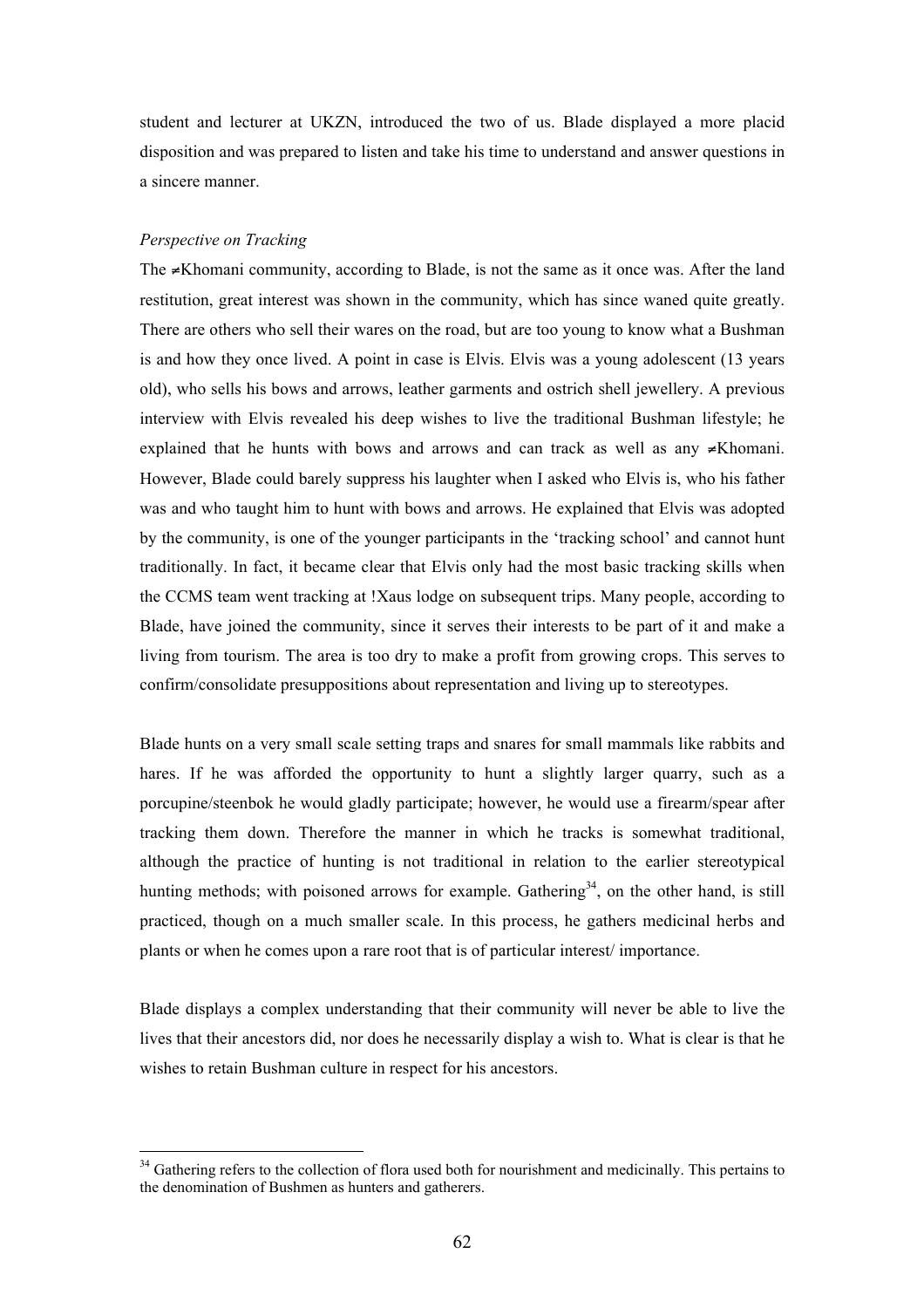One aspect of the ≠Khomani community is that nobody was prepared to communicate/talk or even be friendly without a motive. Individuals would approach me with a hand-shake and a smile, have a short conversation about the weather or another triviality and then say "Okay, now you need to give me ten rand<sup>35</sup> because I have spoken so nicely with you". There is no comprehension of being a student, local or foreigner, all they see is that we are outsiders and we have come to benefit somehow from their presence. This facet of research in Witdraai was particularly problematic, because they cannot differentiate between research/tourism/social interactions. The level of commodification in the community has become so deeply entrenched that there is no way communicating openly, because there is constantly the awareness of ≠Khomani and the other.

#### **The !Xoo Trackers at Ngwatle**

In contrast to the ≠Khomani community research, interviews pertaining to tracking with the !Xoo were conducted in groups. The group interviews took place after Kort Jan chose a group of trackers that he believed had the greatest knowledge of tracking in the community. The following observations and findings form part of two separate interviews that I conducted one in 2005 and the other in 2007. As explained earlier, in 2005 I went on my first research trip to the Kalahari Desert, where my focus was largely on hunting opposed to tracking. 2007 was my second research trip, which was undertaken in order to gather research material for my Masters dissertation.

# **2005: Kort Jan Nai, Sekhwande 'Viste Jan' Nai, Tam Tam 'John-John' Nai and Pedrus Motshabise**

#### *Introduction*

In 2005 Kort Jan, Viste Jan, John-John and Pedrus from the !Xoo community took the males from the research group on a hunting tour of Ngwatle. As a form of background information, it is important to note that Ngwatle (the settlement they inhabit) was a rural settlement formed by the government to centralise any dislocated communities situated within, or close to, the game farms in the area. This also allowed the government and officials to monitor the communities and their actions more closely. They had lived in Ngwatle for a short period of time until the community realised how difficult it was to commute between the hunting grounds and their homes, which is when the came upon the bore-hole dug by a Canadian oil

<sup>&</sup>lt;sup>35</sup> The 'Rand' is the currency used in South Africa.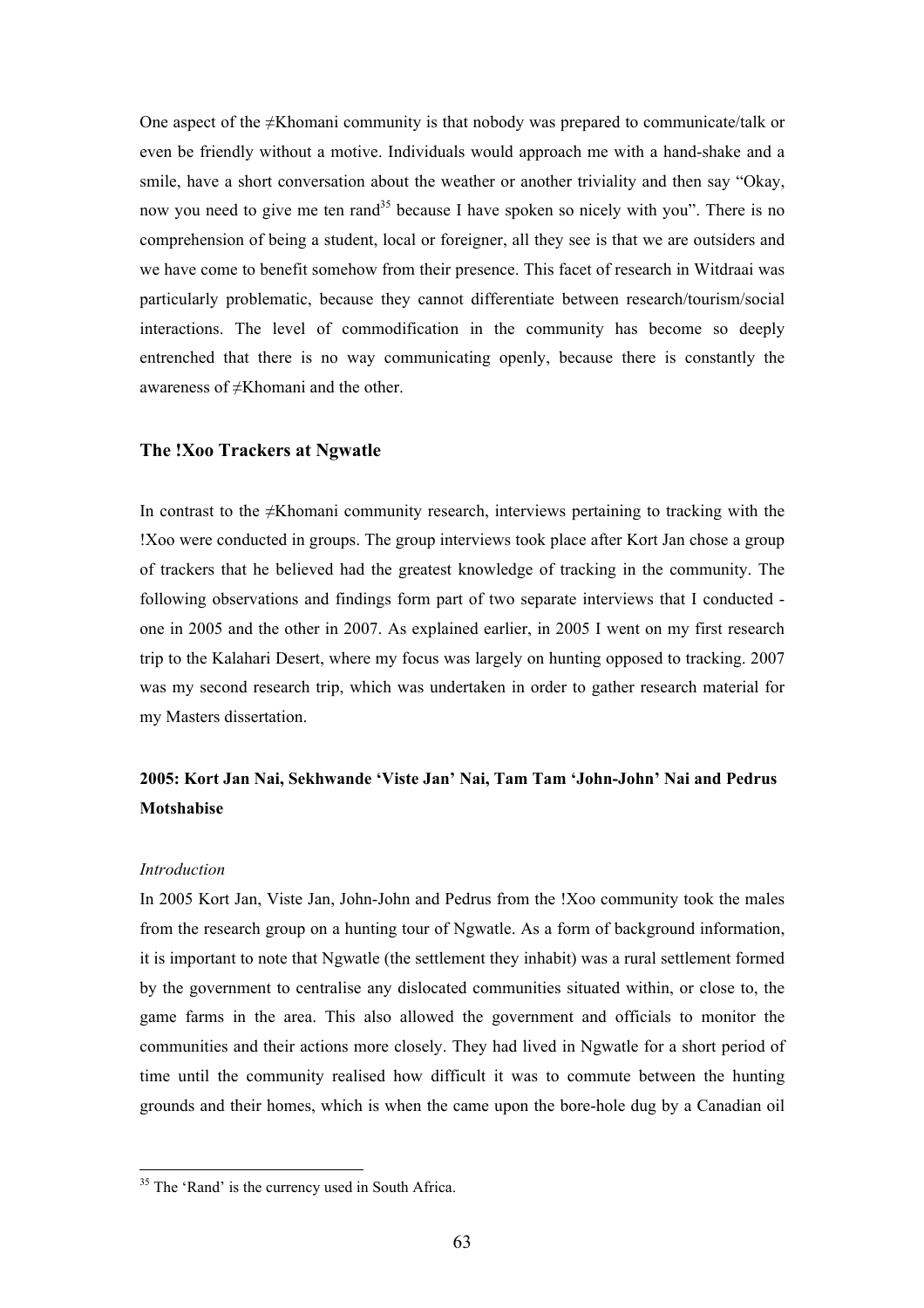company<sup>36</sup>, which appeared<sup>37</sup> to have shared water with the !Xoo community. They recalled their fondest memories of hunting and living a far closer life to that of their ancestors when living in Masetleng approximately a decade or so before 2005. Kort Jan enjoyed pointing out places in this area where he had tracked, hunted and killed a gemsbok and was evidently saddened that the future generations of his family would not have the same opportunity. He also expressed how he had tried to pass on knowledge to his children, which he had, though he was unsure if that knowledge would be passed on to the following generation. The community shared water with the prospectors and hunted in harmony for a number of years until the borehole had been welded shut and they were forced to relocate to Ngwatle at a crossroads about three hours drive east. However, on their return there were many more inhabitants and the !Xoo had become a minority, although they lived, and still do live, in relative harmony with their Basarwa neighbours.

## *Combined Perspectives on Tracking*

Following the tour of their former home, Kort Jan led our convoy to the Masetleng saltpan, where most of the hunting and tracking had occurred place in the past. Saltpans make for good tracking, because they are the only large open areas in-between the savannah and are also catchment areas for rain. The party of trackers led us around the pan, locating various tracks and discussing what had happened at each point of interest. Debates and arguments between the markings and tracks were undertaken with great fervour and after much consternation and finally agreement the winner of the argument/discussion (usually Kort Jan) would explain to us what animal had passed and what it had been doing. One such time Kort Jan relayed that two gemsbok had passed around the scrub and would enter the salt point in a few minutes. Not paying attention, due to the jaded sense of time in the dessert, we walked on. Approximately two minutes later - Kort Jan pointed - two gemsbok walked across the pan. The accuracy of the prediction was surely not a coincidence. All around the pan this continued, with each member of the party taking turns to point out interesting roots, plants, animals, spoor etc.

After the tracking outing was completed interviews were conducted. One aspect of the interviews, which contrast the interactions with the ≠Khomani, is that the !Xoo are as eager to enquire about our (the researchers) lives as we are to enquire about theirs. The interview/discussion/conversation went in circles. Each question that was asked by us was answered by the respondents and then reversed contextually and directed at us, which we

<sup>&</sup>lt;sup>36</sup> See Chapter Three for more information.

<sup>&</sup>lt;sup>37</sup> 'Appeared', since we only have the !Xoo's comments on the issue and there are no markings on the borehole in order for us to get a comment on the situation from the prospectors.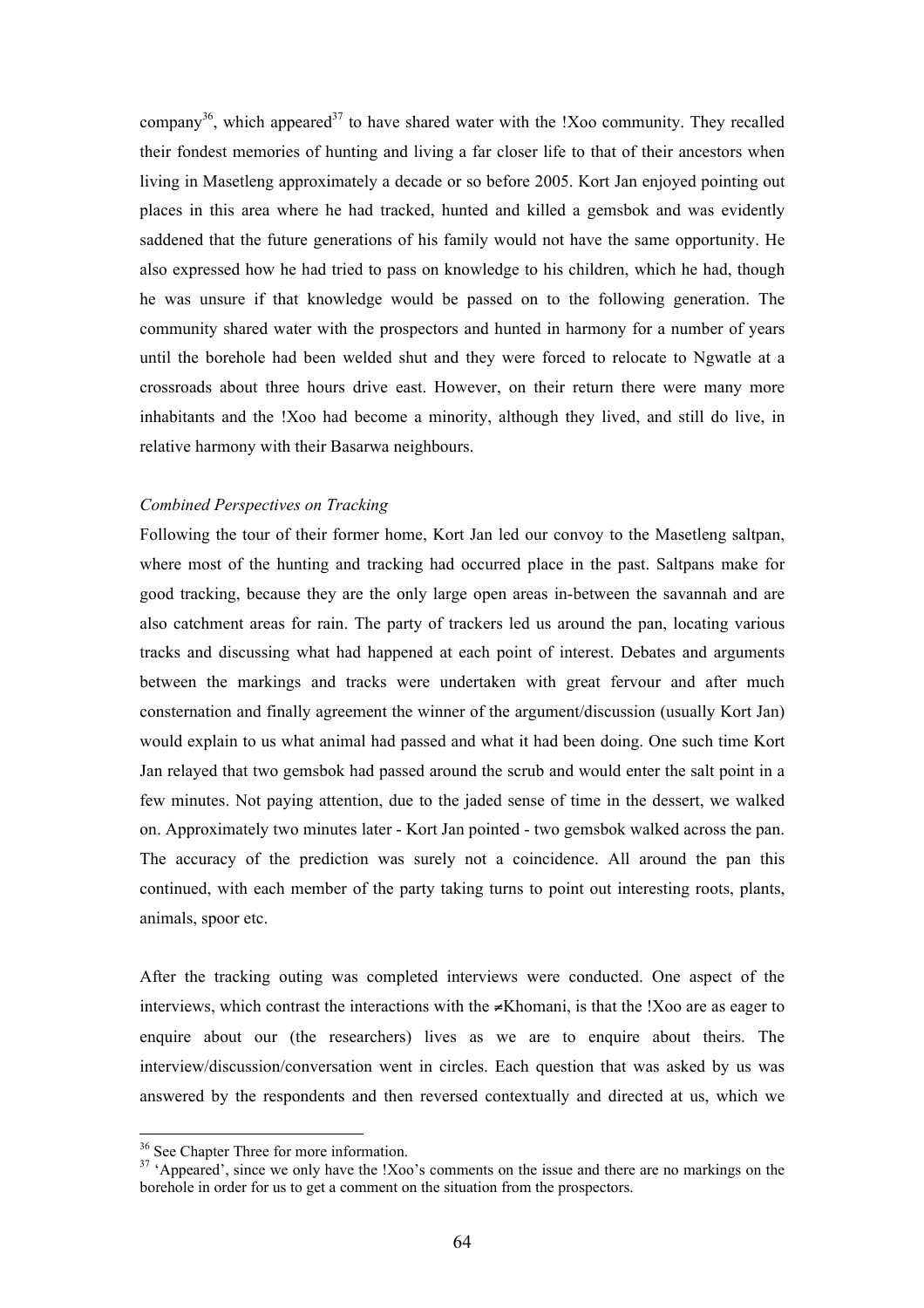answered. For instance, I enquired; why do you hunt/track? After a discussion they came up with a few answers. Firstly, they explained, for food, which was not very often anymore and secondly, because they enjoy tracking to 'remember' and also know what is happening around them. Thirdly, they explained that they do it to feel fear, fun and know that they are in danger. Correspondingly they asked – what do you do that is the same as hunting is for us? The !Xoo were very interested in our culture and did not exhibit expectations of us to treat them any differently, because they were Bushmen.

Before we left to return to our camp we asked the trackers if they felt they had a special connection with the earth or some kind of spirituality that linked them with animals and the earth etc. Irrespective of how many times we rephrased the question, even when slightly leading towards an expected answer, the respondents could not comprehend let alone answer us. It was the only question that they could not answer, even through much conversation. Professor Tomaselli recalls another trip when he brought Vetkat and Belinda Kruiper to meet the Ngwatle contingency. He explained the ≠Khomani were explaining some spiritual awakening that they had felt in relation to the the !Xoo. Correspondingly, the !Xoo had absolutely no idea what the Belinda or Vetkat were trying to say. With this said – it may be possible that either; the !Xoo do not have the critical ability needed to answer highly complex questions, or that they are less aware of representations of themselves and are thus unaware of 'how they are supposed to be'. Tomaselli concluded that life at Ngwatle was far harsher than at Witdraai and that romanticisation was not part of the !Xoo cultural repertoire. They had memories of a warm, nourishing wind at Masetleng Pan, but a cold, cutting experience, at Ngwatle Pan where they currently reside (Tomaselli 2007). They had little time to construct stories for tourists who at that stage were few and far between.

# **2007: Sekhwande 'Viste Jan' Nai, Yee-Yee Lankman, Tam Tam 'John-John' Nai & Keatshaba Tsatsi**

### *Introduction*

The most recent field trip to Ngwatle was slightly different to the previous trip. I had already formulated a set of questions to ask the trackers and thus had a more focused agenda. However in 2007, Kort Jan was not present<sup>38</sup>. In his absence, Viste Jan, Kort Jan's eldest son had assumed the role as head of the family. Yee-Yee, John-John and Keatshaba were requested to accompany us on the tracking trip to the saltpan. The following arguments are

<sup>&</sup>lt;sup>38</sup> Kort Jan was hospitalised due to a severe chest infection that was presumed to be Tuberculosis. A later trip revealed that it was a severe case of Pneumonia.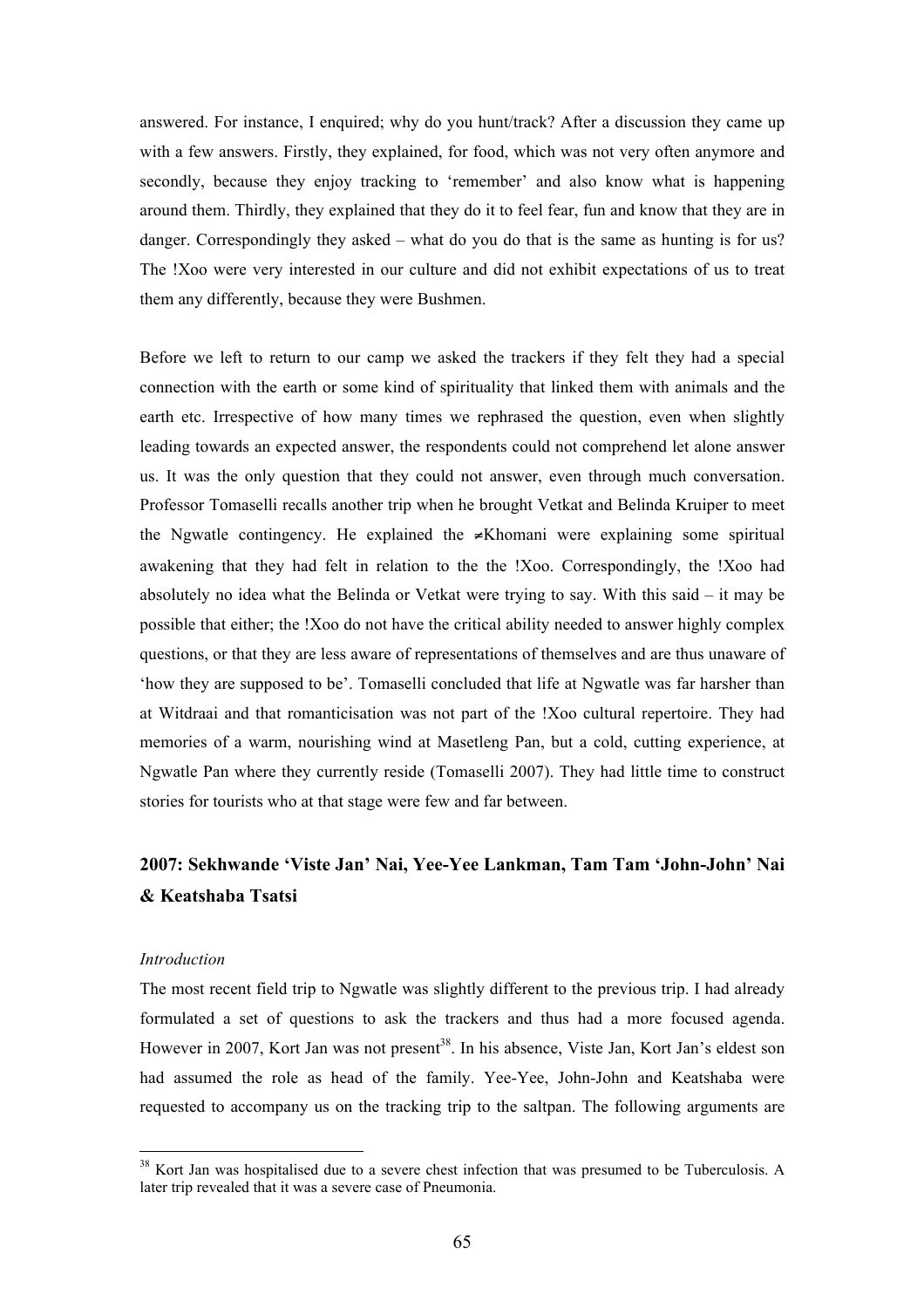explanations of the main themes dealt with in a discussion that took place after we had returned from tracking.

#### *Combined Perspectives on Tracking*

The !Xoo practice tracking in various ways, though not everyone utilises tracking in the same ways. Firstly they track in the process of hunting which is performed in both legal hunting and poaching. Secondly, they track to make sense of their environment. This point is slightly more complex, because the various trackers make sense of their environment in different ways. For instance, one person recognises the different shoe treads of various community members. In this way they ascertain who has come and gone around their abodes and in some cases has foiled burglaries and other crimes. Alternatively they are aware of what their children are doing, since they can see in which direction their tracks are going, who is accompanying them and even how long it has been since they have passed. These examples are in addition to the obvious use of tracking for finding animals. Tracking is further used to see what animals have passed, or more recently, where their flocks of goats and cows have gone during the day - allowing them to track down any strays that may be lost. On the other hand, if animals have been poached or killed by predators, they are able to work out or find their missing animals. Thirdly, they also track for nostalgia, to remember what they once did more frequently and for greater purposes (food). They speak of the past - a time when they tracked most fondly. Lastly they track for fun. When on the tracking trips the trackers explain that they love to track in groups and make it a competition of sorts.

They do not however hunt very often, because it is illegal and those that have been caught poaching were severely punished. The community survives with food parcels/donations from the government and pastoral farming, which is having a definite effect on the dessert environment (See Njagi 2005). It is quite difficult to understand what percentage of the community practice tracking and in what capacity. The elders of the !Xoo believe that tracking knowledge is dying with their generation, because there is no need for the younger generations to track, due to hunting being illegal, combined with the fact that animals are increasingly scarce. This is not to say that tracking is dying on the whole, but more that tracking pertaining to wild animals is becoming less pertinent. These facets of the economies of tracking in the !Xoo community display the complexity of cultural practices in small indigenous communities.

Furthermore, when asking the trackers about whether they think that tracking is the same as reading, they said that they think so. They explained that we (foreigners) read 'things' to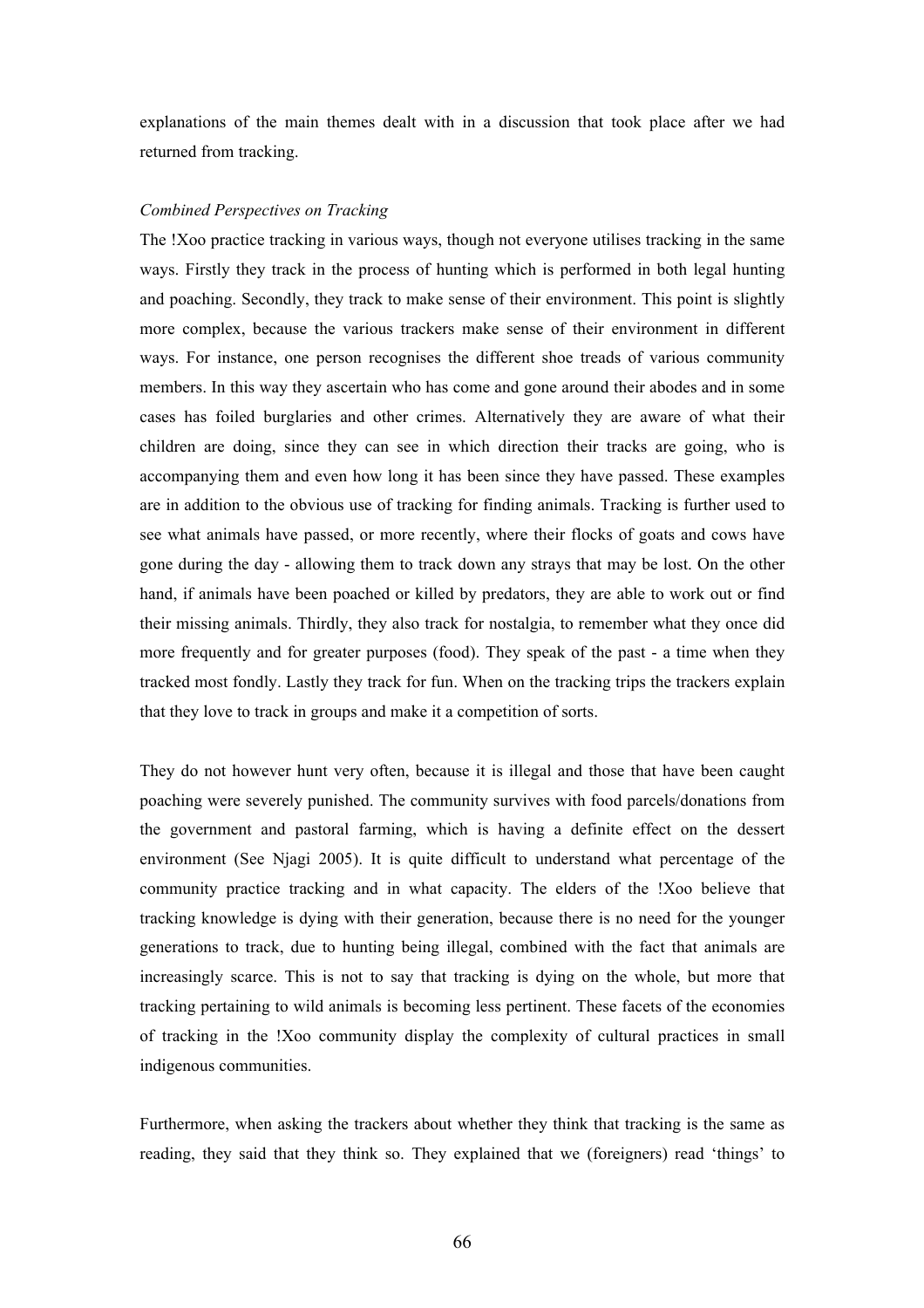understand where we are. They on the other hand read signs in the sand and veld<sup>39</sup> so that they understand what is happening in 'their world'.

<sup>&</sup>lt;sup>39</sup> Afrikaans word for Savannah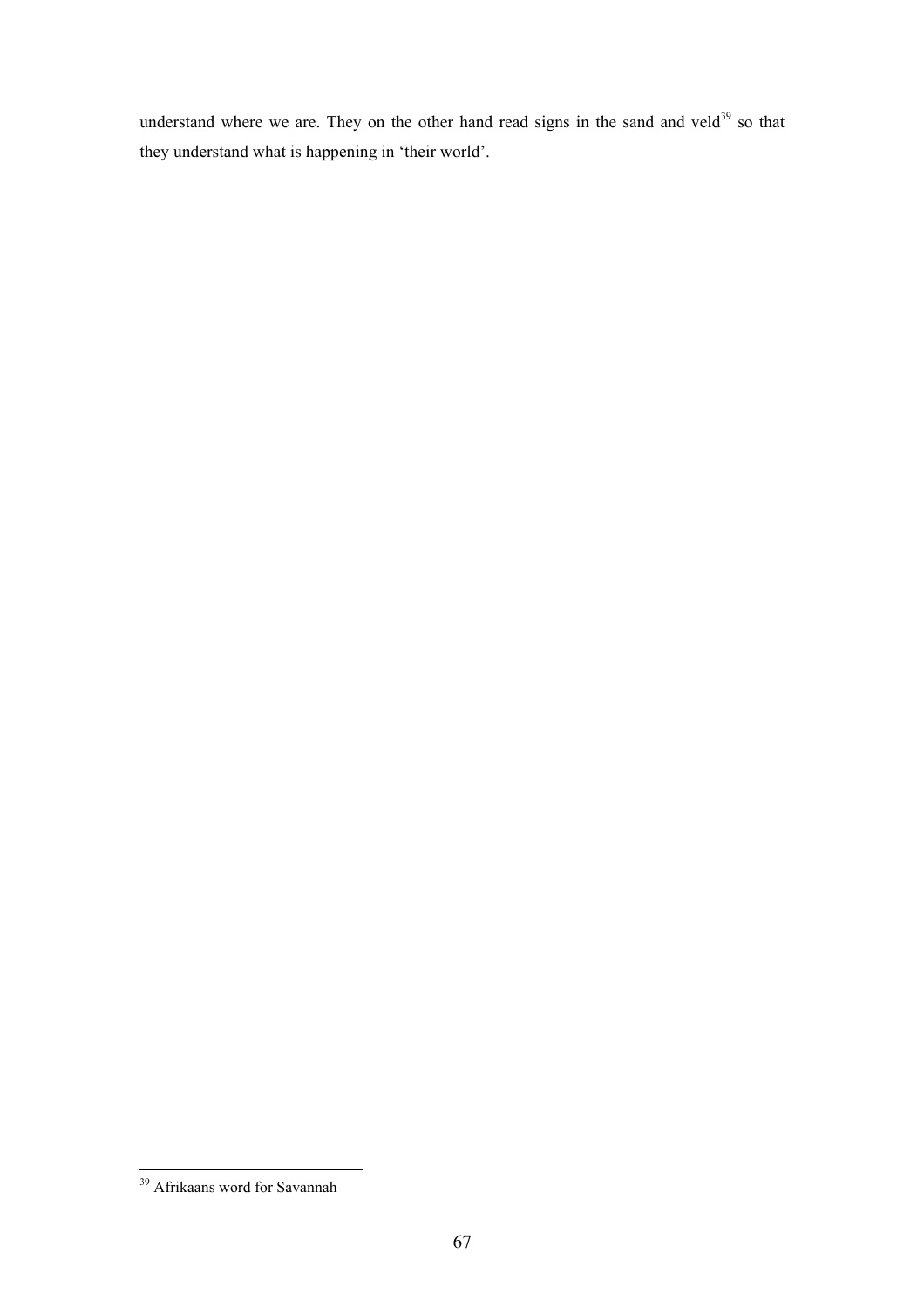## **Chapter Six: Where Has Tracking Come From?**

This dissertation is formed as a comparative analysis of two Bushmen communities and their use of tracking. There are several reasons for analysing these marginalised communities that exist as part of misguided history lessons, children's stories or more aptly 'myths' of premodern civilisations existing in modernity. One of the reasons for raising the questions within this dissertation was to dispel certain myths, which seem to prevail especially in the public sphere and among many who engage with the subject of Bushmen. This criticism does not apply to likes of Gordon, Wilmsen, Chamberlin, the CCMS team, Biesele, Hitchcock, Durington, Marshall etc. This analysis is consistent with the view of globalisation "as a tool for creating awareness about representation and stereotypes of cultural identity" (Schirato and Webb 2006: 152). This analysis is split into two sections, one dealing with how the two subject communities *use* tracking, how they *represent* tracking and how they construct their identity through these representations. It has been constructed in order to best answer the key questions raised in the introductory chapters and which form the basis of the comparative analysis of the  $\neq$ Khomani and !Xoo communities.

Through this comparative analysis several themes will be broached and unpacked, such as identity, representation, stereotypes, cultures in a constant state of flux and globalisation, in order to understand and explain how tracking is used today, and to ascertain whether stereotypes still apply among the Bushmen too. Additionally, the question will be raised of how tracking is comparable to literacy, which links to culture being in a constant state of flux and depends largely on the context in which a culture exists. This analysis is "dedicated to the study of expansion of difference in human affairs (during an era of increasing globalisation)" (Hartley 2003: 10).

#### **How Tracking is used in the ≠Khomani and the !Xoo Communities**

Commonplace understanding, which can be identified by stereotypes of Bushmen that the general public identify with, assumes that the two communities would use tracking for the same reason: to find and hunt animals as nourishment. However, in reality, both Bushman communities do not comply with the aforementioned stereotypes, though tracking is still part of their everyday lives. In this sense I will focus on the 'focusing on the ordinary or 'everyday'' opposed to the 'sensationalist' aspects of Bushmen culture in the modern paradigm (cf. Williams 1976; Hartley 2003). Tracking forms part of the ≠Khomani and !Xoo communities lives' in different forms and for different reasons/uses, which can be largely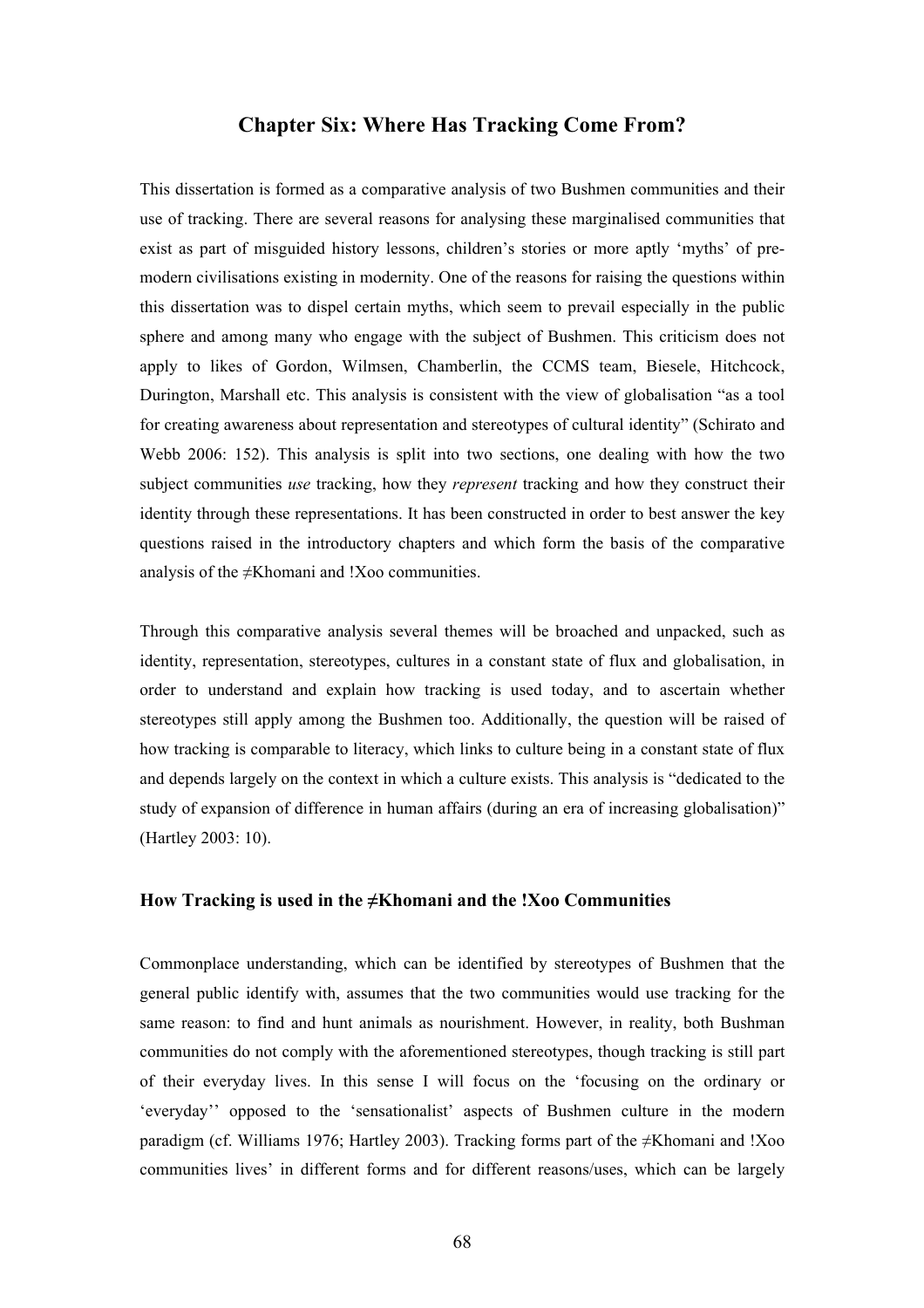attributed to their differing contexts and, similarly, the pressures connected with existence within the differing contexts. This analysis will be adopting an "openness to textuality of everyday life" in the context of the !Xoo and ≠Khomani and investigate, "the role of media audienced within (them)" (Hartley 2003: 13).

The following section will deal with how tracking is used within the two communities and the reasons for its continued existence in a rapidly modernising world. I will be addressing tracking in terms of the different economies of tracking that are evident in the two subject communities. One point of interest in this argument is "how people (in different contexts) 'have' negotiated the management of their everyday lives and bodies by corporate and state agencies" (Hartley 2003: 13).

#### **The ≠Khomani's Economies of Tracking**

## *'Actual' Tracking*

The ≠Khomani's economies of tracking range from somewhat traditional uses, such as hunting/poaching and making sense of their environment, to more advanced and modern uses, which are connected to tourism and sporadic film and advertising production. What is immediately evident is that their value of tracking stems as much from the stereotypes associated with Bushmen and tracking as the actual tangible uses of tracking. Therefore it is possible to separate the economies of tracking within the ≠Khomani community into 'actual' tracking and something that I will term as 'virtual' tracking.

The 'actual' uses of tracking are commonsensical and the assumed uses of tracking, which pertain to pre-modern uses and stereotypes; however, some elements are commonly overlooked.

Toppies and Adam explained that the ≠Khomani still track for hunting, although the population of animals in Witdraai have radically decreased and have almost ceased to exist. However, they explained that they do still practice tracking and hunting traditionally. Some members of the community were capable of hunting using a bow and arrow etc. These explanations continued until, through cross-examination and long conversations later, they both admitted that they had 'perhaps over-elaborated their descriptions' and that 'perhaps they still tracked, but didn't hunt traditionally<sup> $40$ </sup>. What was interesting about this interaction

<sup>&</sup>lt;sup>40</sup> These are not their actual words, but a translated meaning from information gained through interviews.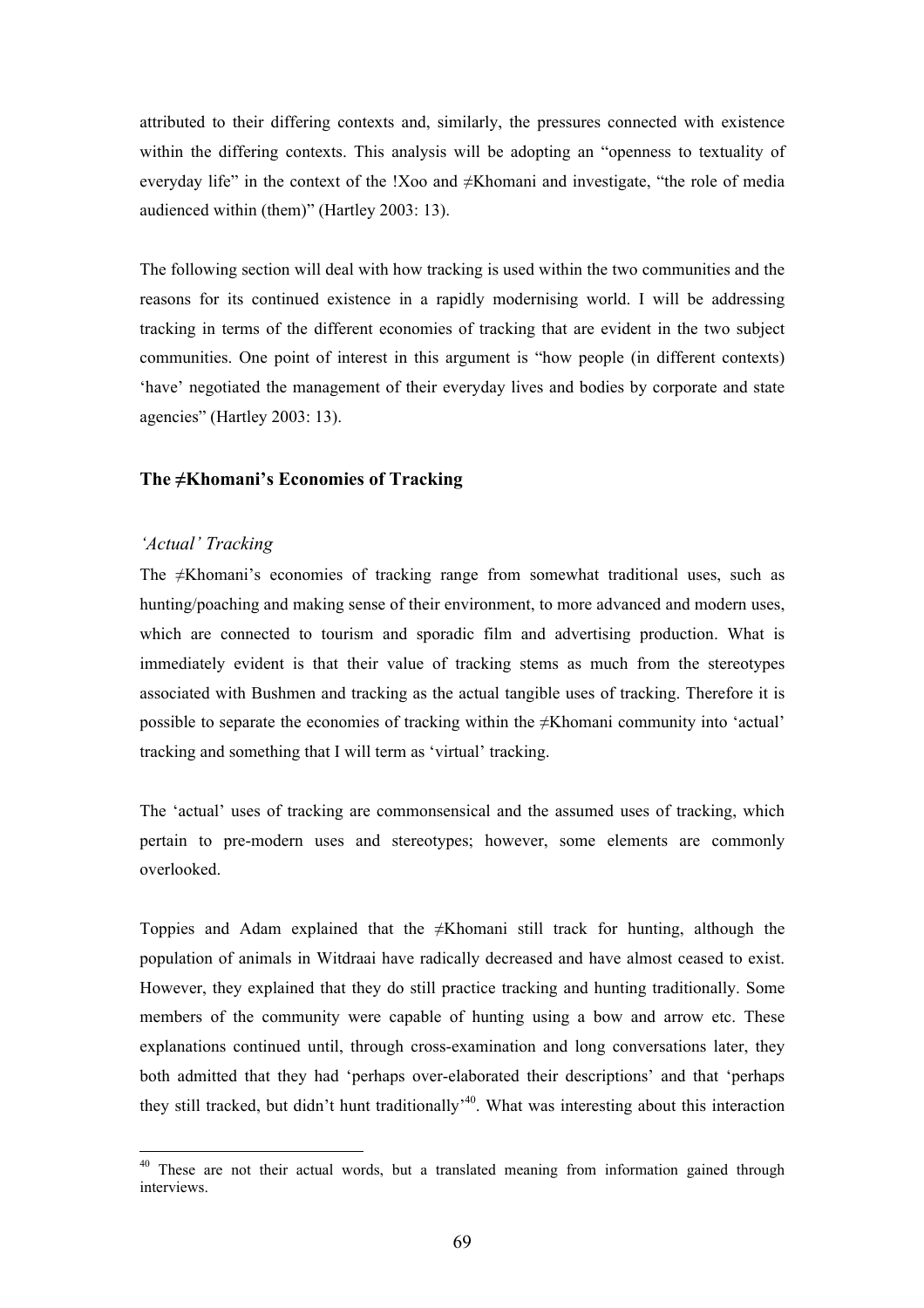was their presupposed necessity to represent themselves in a pre-modern way, which I will broach in more detail through the analysis of identity.

Therefore they hunt stray animals that pass through their land. Alternatively, they also hunt animals, such as porcupines, which move freely through their own and surrounding farms. However, tracking is not as necessary as it once was or practiced as regularly, because the  $\neq$ Khomani hunt using firearms and 'hunting dogs'<sup>41</sup> for small mammals and birds. Hence, many of the traditional aspects of tracking have been phased out simply because there is less need of them. There is also a probability that less hunting takes place than Adam and Toppies implied, which I deduced from a cross examination of hunting questions that I asked Blade. He explained that very little hunting took place, because there were few surviving animals in Witdraai at that time.

Another dynamic of tracking is how it is used by certain cultures as a means to make sense of the desert environment. This is more so the case in indigenous post-hunter communities that live in desertous regions, where the sand makes tracking substantially easier and more useful<sup>42</sup>. Tracking, as a part of everyday life, allows an individual to see what has happened, if anything has passed through or remains in the immediate vicinity. It is largely assumed that tracking involves following animals, which in actuality is only the initial form of tracking. Silikat explained that he used tracking to keep track of his friends and family, as well as detecting and finding 'enemies', which speaks to the concept of tracking as a sense making device.

#### *Virtual Tracking*

**'**Virtual' tracking, as I envisage it, pertains to the worth tracking is associated with, in relation to the indigenous post-hunter communities who are renowned for possessing tracking 'pedigree'. Therefore, the ≠Khomani have a worth/value attached to themselves by the public, which stems from their ancestors who possessed renowned tracking ability. Therefore, tracking is a valuable commodity, even if the ≠Khomani are not gifted trackers, because the stereotypes of the Bushmen as trackers are well known and correspondingly marketable. This value is measured in the income they receive through tourism and film, television and advertisement production.

<sup>&</sup>lt;sup>41</sup> The dogs are mixed breed canines, which are used as hunting dogs, though are not necessarily bred as such.

Tracking is easier and more effective in sandy/dessert conditions because the tracks, for the most part, are clearer and more distinguishable.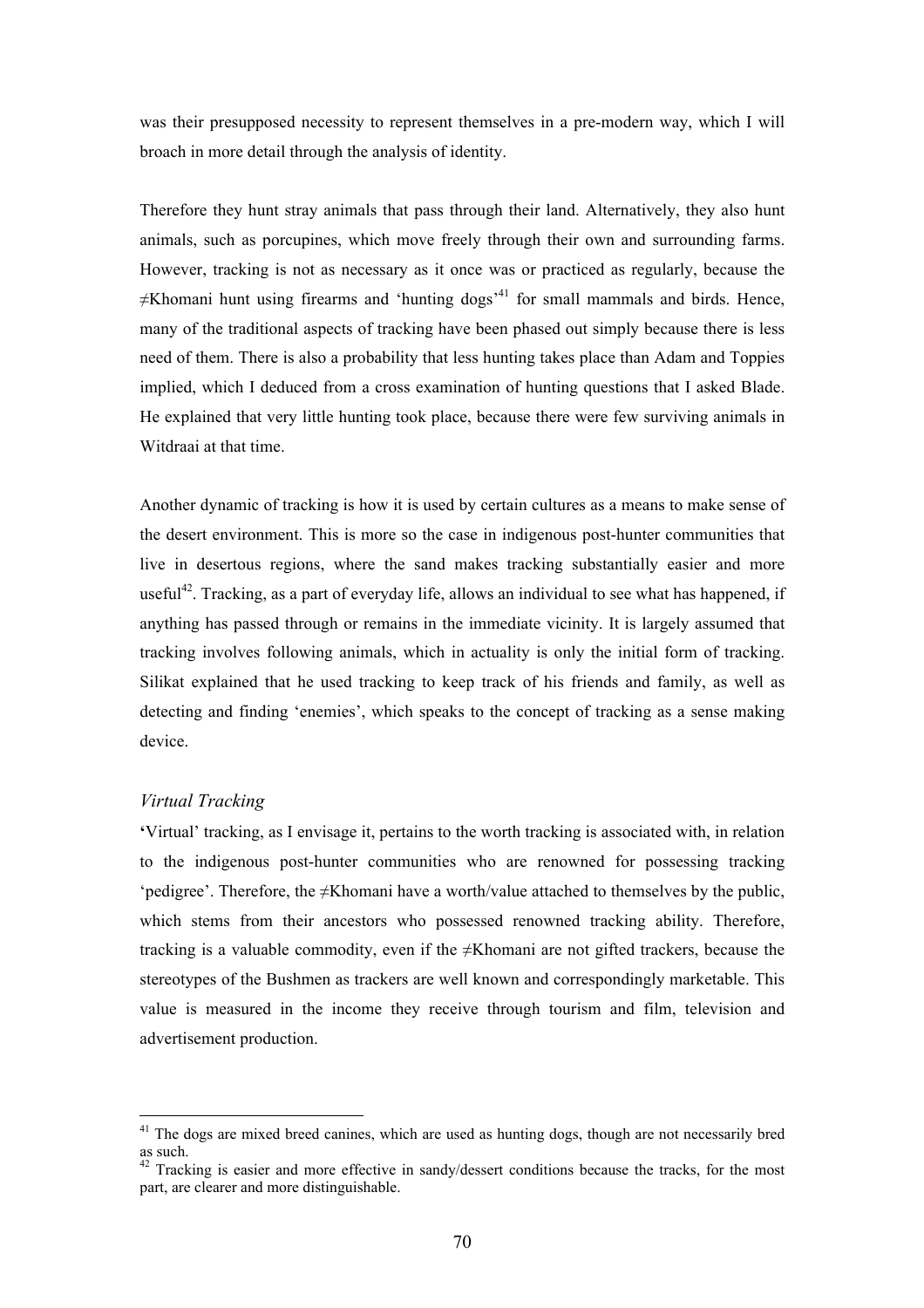The ≠Khomani receive their income through various types of tourism, however there are two definite forms. Firstly, some of the ≠Khomani dress in traditional clothes on the roadside and sell curios<sup>43</sup> and traditional artwork, which is made by families. The dress is an important factor, because as mentioned above, they hurry to change into traditional clothes when they see outsiders (i.e. tourists) approaching. They have attached a value to their representation as 'true Bushmen'.

Secondly, and directly connected to tracking, the ≠Khomani operate a tourist orientated UTTE, as well as make and sell the aforementioned goods, in coordination with SASI. Through this experience, tourists are able to partake in a tracking experience with the Bushmen, who arguably have a reputation as the world best trackers. The interesting part in these interactions is that tourists do not want to learn how to track; however, they attach great value to the experience of 'going tracking with the Bushmen'. Toppies recognises this fact, which is visible in the explanation that he falsely identified donkey tracks as zebra spoor, for some unknowing/ignorant tourists, which has different implications on how I understand the ≠Khomani, but more importantly how tracking is used in their everyday life.

"The Bushmen… have suffered severely from the beliefs of the man on the street. To most men the Bushmen are an extinct race, aboriginal to South Africa: very primitive and apelike; a product of the Kalahari Desert, which has forced them to develop a heavy protruding rump; whose average life is less than a century, but who are nevertheless unable to count above two" (Goodwin 1936: 41).

Considering this facet of Bushman stereotyping and representation, there are several conceivable reasons that Toppies would choose to misinform tourists in the past. One important concept that one can deduce from this knowledge is that Toppies can tell the difference and alter his 'self' depending on whether he is interacting with researcher and tourist, local and foreign. One common representation is the 'dumb and innocent' tags that are attached to the ≠Khomani Bushmen (cf. Uys 1980). However, in reality they are extremely aware of outsider representations of themselves<sup>44</sup>. Toppies understands the worth attached to tracking and being a Bushman, or more specifically a true, pre-modern Bushman. Therefore tracking becomes a skill that has worth in the virtual sense. Toppies is not tracking for food; however, he is tracking for survival, albeit in a modern, globalising world. Through this line of understanding it is possible to conceive that cultural shifts/changes have taken place, since the ≠Khomani have found an alternative way to use their skills (or more appropriately their

<sup>&</sup>lt;sup>43</sup> Such as decorative bows and arrows, jewellery, paintings, decorated ostrich eggs and leatherwear.

<sup>&</sup>lt;sup>44</sup> This idea will be broached in more detail in the section of this analysis dedicated to identity.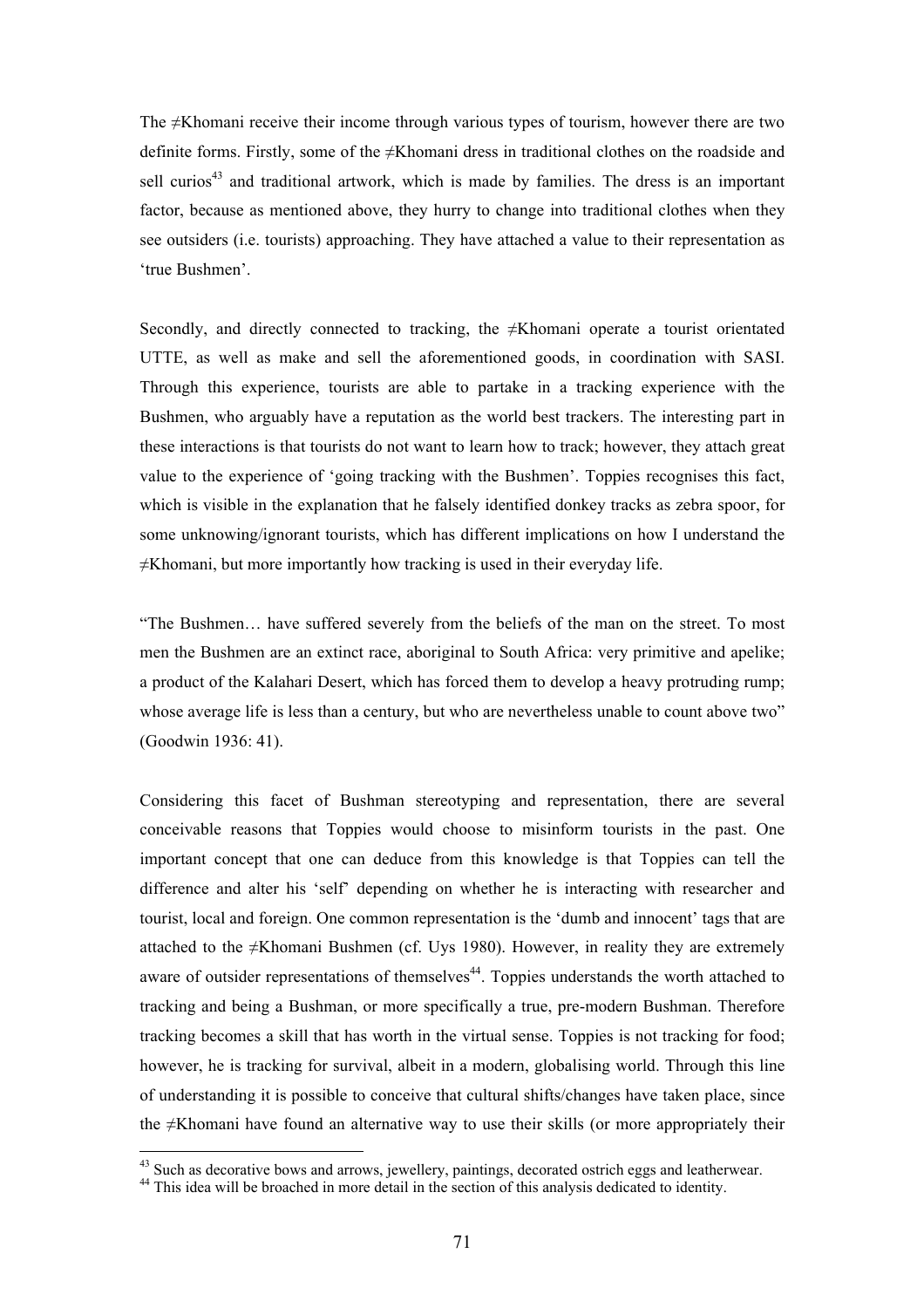ancestors' skills) in a context that is overwrought by effects of globalisation. This speaks at once to the concepts of heterogenisation and homogenisation.

#### *Tracking under the Influence of Globalisation*

In order to introduce this topic it is important to be aware that "if one labels someone a Bushman, one does not simply give that person a distinctive identity, one also makes a value judgement about that person and indicates how that person is expected to behave" (Gordon  $\&$ Sholto Douglas 2000: 151). The  $\neq$ Khomani have experienced globalisation and been living with the effects of globalisation for quite some time. However, globalisation has been less harshly felt due to the remoteness of their community. Hence they have acquired certain aspects of Western modes of being through growing interaction with western culture and norms, the homogenisation identified with globalisation. They dress in a modern 'fashion', when they are not enacting stereotypes for tourists, who are willing to part with their traveller's cheques. Additionally they are becoming accustomed to the pleasures of a globalised world where one has access to almost anything, at a price. More worryingly so, is an attachment by some to alcohol, which they buy from nearby bottle stores for their earnings, which appears to have caused rifts in their community and been a contributing factor to their negative portrayal by the media that offer the competing representations to the usual premodern descriptions. This is not to assume that they have the same modern day assumptions as many who believe that Bushmen have, "until a few years ago, been traditional hunters and gatherers" (Gordon & Sholto Douglas 2000: 11). It is clear however that the  $\neq$ Khomani have led a far more isolated existence than many could imagine living and thus are far less modernised than people growing up in overdeveloped metro poles around the world (White 1995; Simões 2001).

In comparison to some globalisation theorists who focus predominantly on either homogenisation and heterogenisation (cf. Levitt 1983) there are different possibilities depending on the contextual factors. This argument can be understood through the definitions of homogenisation and heterogenisation situated in the theoretical framework chapter<sup>45</sup>. In contrast to the aforementioned homogenisation paradigms, the traditional ≠Khomani are clearly adhering more closely to their re-constructed Bushman culture; furthermore, they are far more pro-active in their attempts to retain their 'Bushmaness'. This can be clearly seen literally and figuratively in their everyday lives. However, what is unclear is whether the ≠Khomani are attempting to retain their culture for cultural or financial reasons. This dialectical relationship is difficult to explain, but more so to judge, because each option is

<sup>&</sup>lt;sup>45</sup> See Effects of Globalisation in Chapter Three.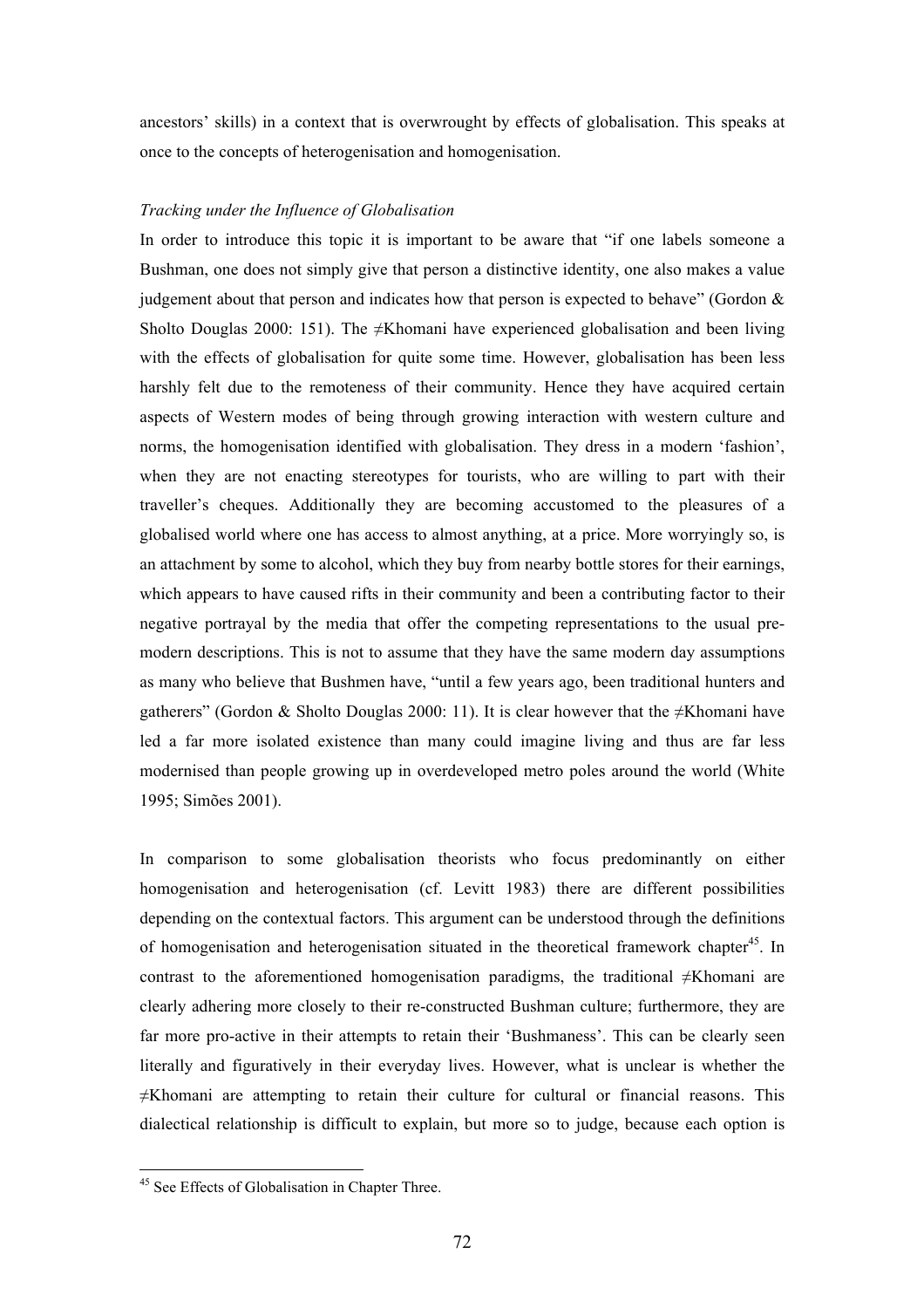equally plausible. The traditionalists in the community would argue that the reasons for their retention of a supposedly original Bushman culture in a rapidly modernising world, is exactly for that purpose. They wish to live the way they have lived for eons and have the choice to live a traditional life similar to that of their ancestors. However, sceptics such as Held and McGrew (1999) would argue that the reasons are predominantly financial and their traditional cultural lifestyles are preferable because the communities are more marketable in that way (See Finlay 2009). A more likely conclusion is that, opposed to one or another, a combination of the two deductions is closer to the truth.

Another aspect is that Toppies portrays himself as more of a performer than a tracker, because he can, in fact, create an imaginary land full of animals in order to give tourists what they want. This is not to say that this is always the case or even that the situation is ever as extreme. The argument is that Toppies needs to have an in depth understanding of tourist, tracking and their expectations in order to fulfil their expectations. More importantly is the concept that the traditionalist ≠Khomani need to have a substantial understanding of what representations of Bushmen and their culture are, in order to fit into the stereotypes and hence make them more marketable. Similarly, and disturbingly so, tourists want to be part of the aforementioned 'act' or what they see as an authentic, spiritual experience, opposed to identifying with the reality that the impoverished community are dealing with.

The  $\neq$ Khomani are equally adept at dealing with academics who travel to research the community. Academics without similar experiences are not familiar with such fieldwork, complex subjects and contexts would have a demanding research experience. I daresay that I would have been most caught up in the representations, which were perpetuated by the ≠Khomani, had I not read and interacted with the background and contextualising research material, whilst situating myself within the greater research project. In this sense, it is not surprising to find citizens who explain their experiences of a primitive people, being oppressed by aggressive government and encroaching modernity. They would not be wholly wrong either, besides the 'primitive' description. One 'acts' in accordance with how and what they are expected to. Toppies was not deceptive in a 'deceitful way', where he took pleasure out of fooling the unknowing tourist; he was operating out of necessity to earn money and survive, which he understands, from experience, stems from his denomination as a Bushman. This dynamic of representation and stereotype is further perpetuated through mass media that engage with the pre-modern representation of Bushmen in general. This brings me to tracking and representation of Bushmen in film, television and advertising production.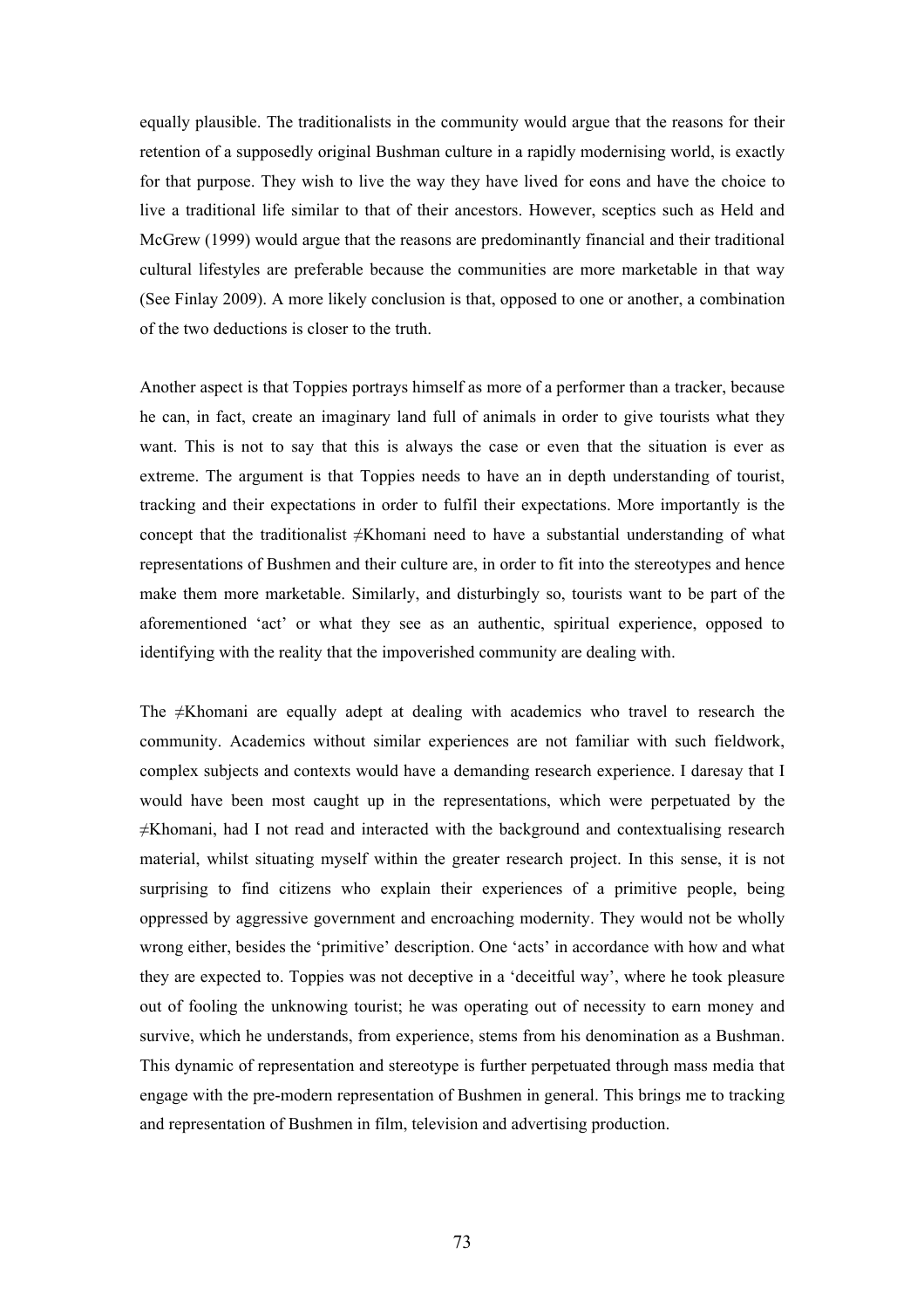As mentioned several times through the course of this dissertation, the Bushmen have been, in the recent times, represented as pre-modern characters out of a museum. Jamie Uys' film 'The Gods Must Be Crazy' (1980) is the holy grail of Bushman representation, but is also arguably the only reason that many people know that the Bushmen exist. When talking to foreigners about my research, it is their only point of entry into the topic, yet it is a point of entry nevertheless. Unfortunately, if a tourist's sole understanding rests on these representations, they would be sadly disappointed with their interaction with a 'true' Bushman, which can be likened to talking to a rural dwelling individual that faces the same problems many in underdeveloped poor communities. Instead, the ≠Khomani depict themselves as closely to tourist expectations as possible in order to consolidate their interests. Additionally, advertisements, such as the series of Vodacom advertisements in  $2007<sup>46</sup>$ , which made use of the ≠Khomani Bushmen, further establish the representation in younger generations and perpetuate stereotypes from *The Gods Must Be Crazy* in older generations.

The issue at hand, pertaining to the ≠Khomani Bushmen, is cultural commodification. In one sense, cultural commodification has negative implications, because a cultural group, such as the Bushmen, have different pressures on them to exist as their ancestors once did (or at least appear to do so in order to generate tourism interest). This effect also stems from the 'political' need be recognised as an autonomous culture. The public and media focus on these elements attaching words like dishonest, false and untrustworthy to Bushman stereotypes. However, very few recognise the pressures of modern society on remote cultures, or recognise difficulty some communities face in adapting to such unfamiliar surroundings. An alternative, positive effect of cultural commodification is that through this aforementioned self-representation, the ≠Khomani are retaining some cultural knowledge that would otherwise be lost in the echoing noise of this rapidly modernising world.

One would expect that academics pursuing knowledge and truth would attempt to address these stereotypes and offer a more succinct explanation of the Bushmen in order to correct those in the entertainment industry, however, representations have too been perpetuated through much academic discourse done in this field in the past (cf. Marshall 1958, 1980, 1992; Weinberg 2000). Although there is sterling work being done at present (cf. Tomaselli 2001; Simões 2001; Chamberlin 2004; Dyll 2004; Finlay 2009; Durington 2009) it cannot compete with the sheer extent of mass media broadcasting in the globalisation context and doubt that it ever will.

 <sup>46</sup> Explained in Chapter One.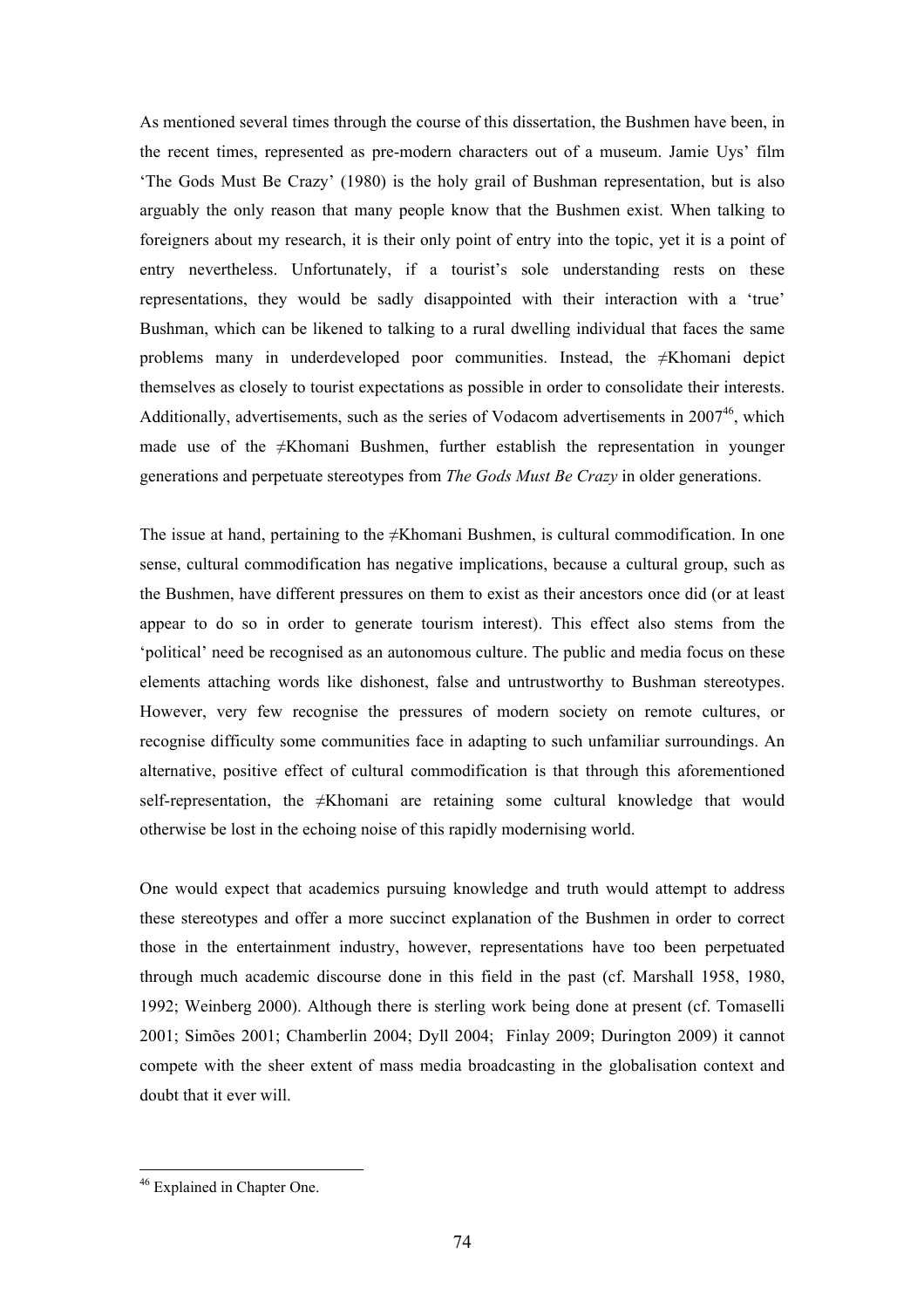The ≠Khomani exist in a context of South African post-Apartheid transformation, which had positive implications for all of those included in the 'extended' ≠Khomani clan. They were granted land in land-claims in 1999 and the government recognise them as the first people of South Africa. Therefore they achieved a level of respect, which has not been offered to many of the indigenous people around the world in various countries. This is important, because they have rights that are not afforded to many in other countries and to be specific, the !Xoo, who share similar Bushman origin, but not similar privileges.

#### **The !Xoo's Economies of Tracking**

Tracking is also widely used by the !Xoo, of Western Botswana, however, their economies of tracking starkly contrast those of the ≠Khomani. They too have actual and virtual uses of tracking, but in a drastically different context, which is where many of the differences are realised.

## *Actual Tracking in Everyday Life*

The !Xoo live in a community where they are a racial minority and have adapted somewhat to exist in 'harmony' with their Setswana neighbours in Ngwatle, a rural settlement in the KD1 concessional area. Tracking is part of their everyday life less than one may expect. They use tracking whilst hunting, when they hold permits to hunt, although permits are infrequent and limited. Hunting is not traditional. They use spears and follow their quarry on donkey back. Tracking is undertaken in a similar fashion as it always was and there is a wealth of knowledge amongst the elders and teenagers, who were keen to prove their ability to the research team.

Animals are plentiful in the !Xoo's immediate vicinity and especially at more distant pans, a day's donkey ride away. Over a period of a few days the field team came across various mammals, such as wildebeest, springbok, gemsbok, steenbok, bat-eared foxes and eland etc., which indicates that, given the opportunity, the community could possibly support themselves from hunting, unlike the ≠Khomani. They also use tracking when poaching small mammals, although economies of hunting and tracking have changed quite rapidly for the !Xoo. Professor Tomaselli observed on his trip to Ngwatle in 2001 that he "agreed to take Kort Jan and Johannes to the hunting grounds at Masetleng Pan, about three hours' drive away. But they did not hunt, their dogs were sick, and they did not have their *pampiere"* (Afrikaans, archaic, for paper/ permits), they said. Previously, they could hunt in terms of quotas. Now they had to have their papers as well; "*jag met pampiere*" ("hunting with papers") is how they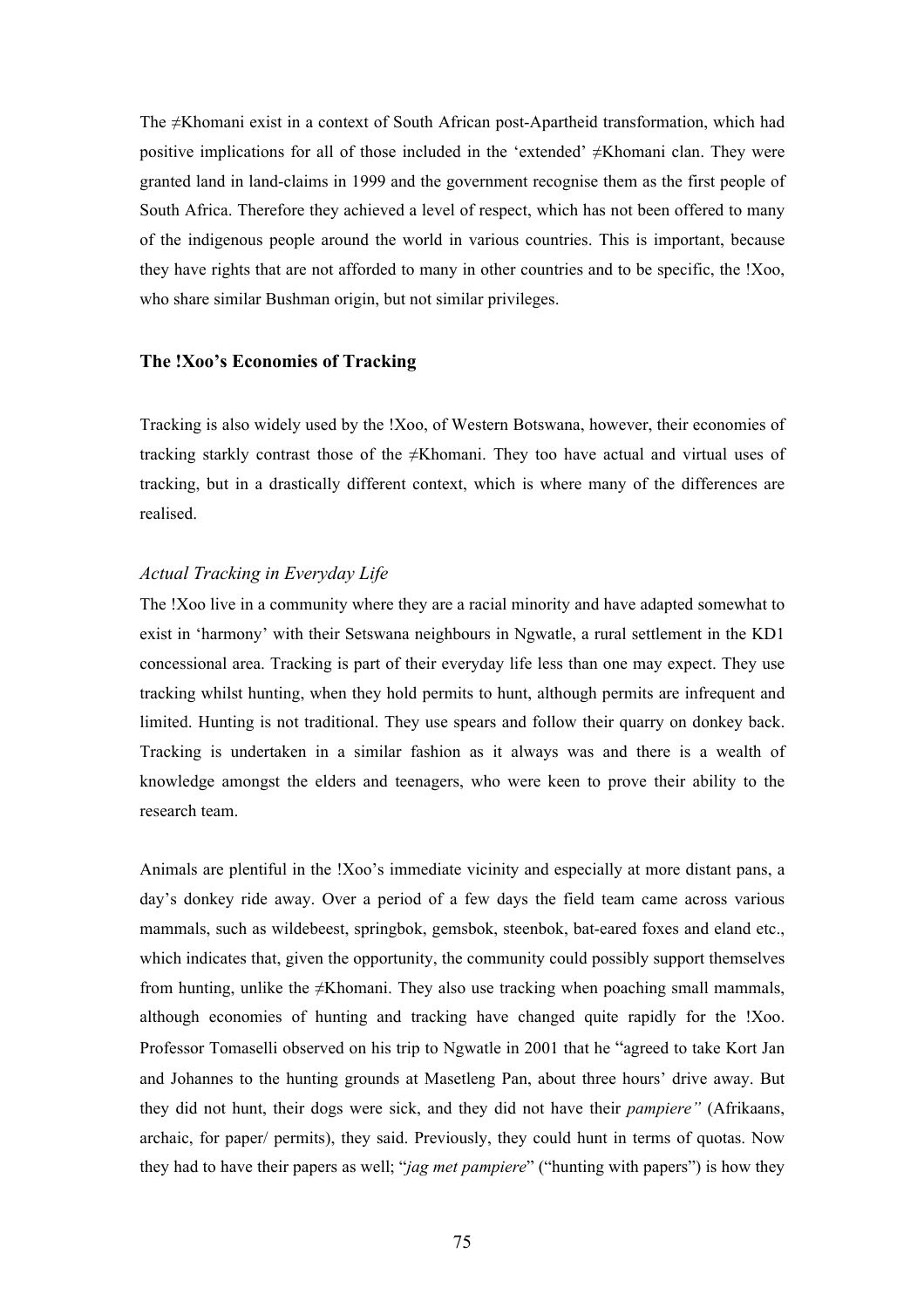referred to hunting after 2000. Paper is exchanged for meat. Both are in short supply due to the *pampiere* limitations on quotas, species, and seasons (Tomaselli 2003b: 2). Correspondingly, the law is such that if an animal strays into their settlement they are forbidden to hunt and kill it, irrelevant of the species. As mentioned above, the Botswana government maintain the law forcefully and perpetrators are dealt with swiftly and severely. Their dogs, if using any to hunt, are shot on the spot, all related goods - guns, meat, skins and donkeys - are confiscated indefinitely and the hunter arrested. However, the punishment is far more severe in reality - hunters that are caught by police are often beaten up and abused (Fieldnotes 2007).

Interviewees explain that Bushmen are still widely mistreated and oppressed by many Batswana<sup>47</sup>, which is a central reason for them wishing to reside apart from other cultures. On the other hand, living in remote desert regions means that the !Xoo are unable to maintain a balanced diet. Their diet, which although subsidised by the government through monthly meat and food rations, is meagre and not healthy (Fieldnotes 2007). If hunters are willing to hunt or poach, given the risks of punishment involved, the situation appears worse than one would expect.

Ngwatle is isolated from its more developed neighbouring towns and receives few visitors. The closest tarmac road is hours away and the roads - deep sandy cutlines through the veld are arduous at best. So much so, that the Botswana government wanted the community of Ngwatle to relocate to a more central town, with better access. There are several reasons that the community do not wish to leave, but the central reason for the !Xoo is that they do not wish to move away from their ancestral burial ground. The underdeveloped nature of the area lends itself to older forms of sense making, which is understandable, since there are less sense making devices, signs etc. Signs, information offices and explanatory pamphlets give way to an empty desert, sparse dwellings and disjointed footpaths. Furthermore, there is little in the way of cellphone reception and, apart from radio broadcasting, little or no regular mass media distribution. This environment and situation speak directly to a culture that incorporates tracking in their everyday lives.

The !Xoo use tracking to make sense of their environment to a greater extent than the ≠Khomani, which is largely due to their context. Through the interviews with the trackers I established that there were several actual roles that tracking played in everyday life. They used tracking to keep 'track' of their friends and family, using their individual footprints, shoe

 <sup>47</sup> A citizen of Botswana is a Motswana. Batswana is the plural of Motswana.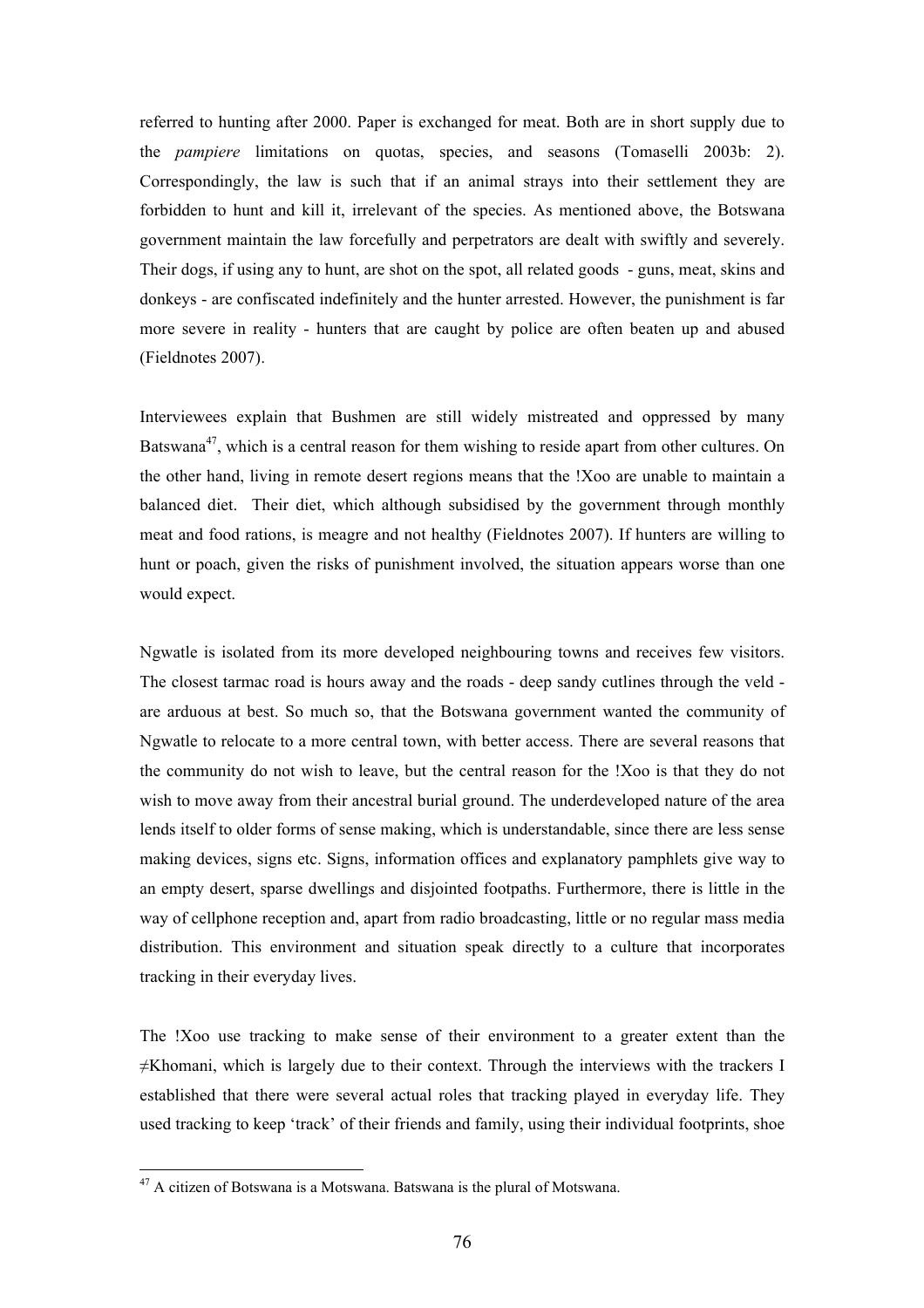makes and wear and tear patterns on the underside of their soles as identification. In this way, the !Xoo can deduce several things about their immediate environment by simply looking at the ground. They explain that they could see that their daughter had left the house with their aunt earlier that day and following the direction of their footprints and the situational markings could ascertain where they were going. In modern society, one would simply send someone a message to their cellphone, which is what happens in the  $\neq$ Khomani clan. However, the !Xoo use the means of survival that are appropriate to their harsh environment.

The !Xoo also use tracking in order to follow and monitor their pastoral animals. There are no fences, paddocks or fields where the herders can keep their animals. Neither have they built any since the community scattered across a wider area after 1996. They simply mill around the immediate area and are monitored occasionally by the owners. The trackers explained that the animals did not stray far from the water in Ngwatle Pan, since there is no alternative source within a hundred-kilometre radius. Hence they use tracking to keep track of animals and find any that may have strayed from the main herds. Alternatively, and less frequently, they track predators or poachers that are responsible for animal disappearances. Therefore, tracking is an integral part of the !Xoo community's everyday life and has several practical uses. Furthermore, one may understand that remaining 'tracking savvy' is important as a literal connection to the !Xoo's livelihood.

Tourism is not a source of income for the !Xoo other than from the selling of crafts and ostrich shell jewellery. Ngwatle is merely a rural settlement where Bushmen dwell. They rarely dress in skins or traditional clothing and additionally do not represent themselves in any way; they simply are the way they are. Therefore, they have no reason to represent tracking in any way to the researchers. Furthermore, they lack the highly elaborated ≠Khomani conceptual framework (See Bregin and Kruiper 2004) to comprehend and answer complex questions about their own culture and spirituality, which to most tourists and academics would come as quite a disappointment. However, what one receives from the !Xoo are frank and honest answers, without symbolic and commercial manipulation to fit into the interviewer's frame of reference. This makes the trackers ideal candidates for a study in many ways, because they offer straight-forward answers, but on the other hand, this makes researching more challenging, because one is constantly altering questions in order for the interviewees to understand them. Why I foreground this element is because I am reminded of the challenging experience that faced me whilst investigating the !Xoo's virtual uses of tracking.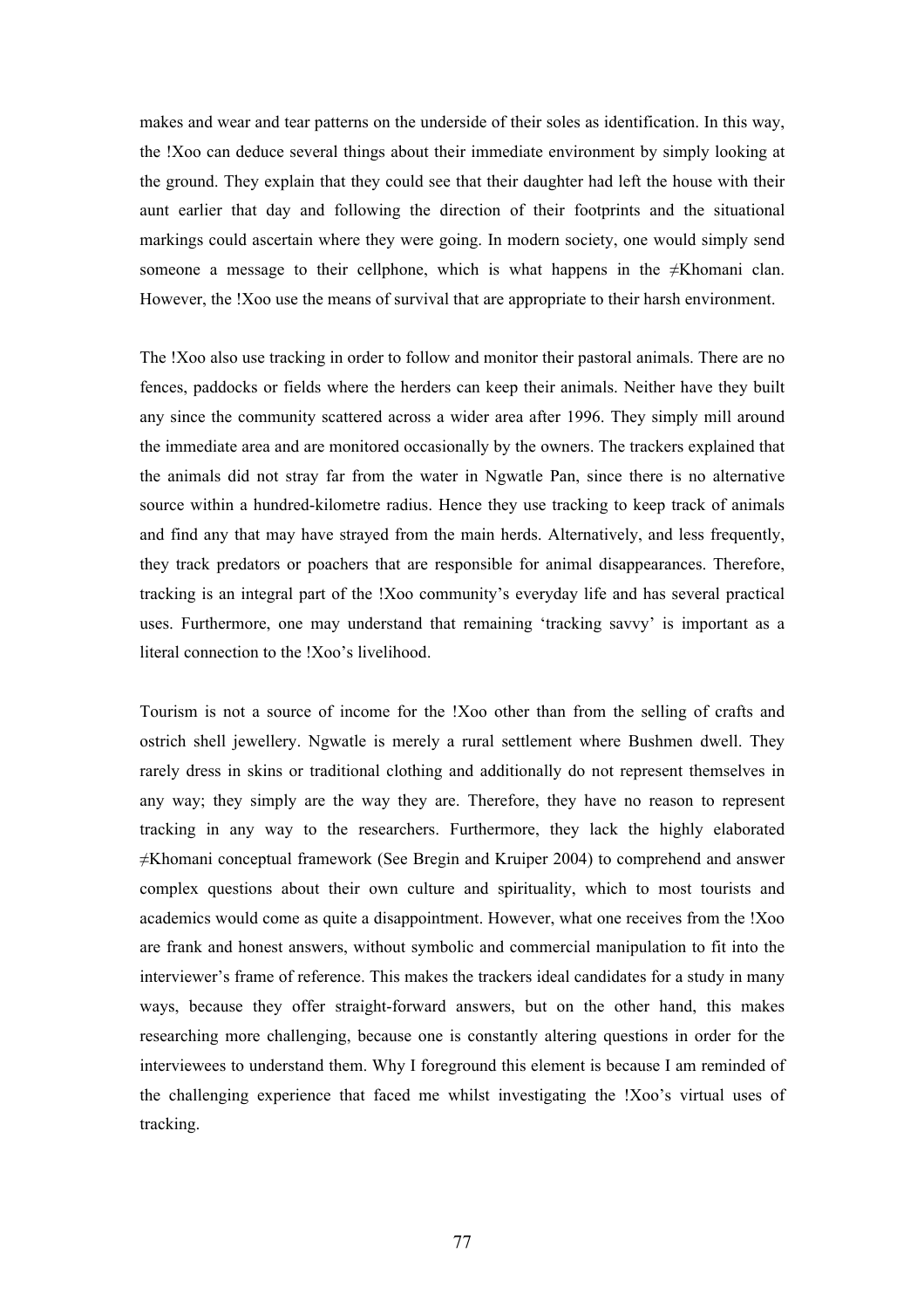## *Virtual Tracking for Nostalgia*

One of my findings, during our 2005 field trip to Ngwatle, was that the !Xoo track animals, even though they are not hunting, simply because they achieve an adrenaline rush whilst doing so. They explained, in uncertain terms, that they hunt because they 'are afraid, but not afraid and excited, but careful'. Before partaking in the trip I was warned by academics within the field of Bushmen studies that these are the kinds answers and explanations that are twisted, intertwined and doubled-up, which I should expect. However, after delving more deeply into the concept of tracking for no tangible purpose they began to explain that the reason they do so is a combination of the aforementioned and also that they are reminded of what they did in the past. Kort Jan explained that occasionally when he is following tracks of a gemsbok in a particular area he is in fact reliving experiences from the past. Therefore they also track for the purpose of nostalgia.

Nostalgia is an interesting reason to hunt/track, because it is the only economy of tracking identified within the ≠Khomani and !Xoo that has no tangible side effects or tangible purpose so to speak. Tracking for remembrance-sake is interesting, dynamic and quite surprising. It could be the equivalent of paddling a surfboard in a swimming pool in order to remember surfing. However the !Xoo have a far greater reason than one may expect, which will be summarised from a lengthy interview. The !Xoo use nostalgic tracking in order to connect with their quickly diminishing culture. They are able to appease their ancestors by doing that which was once a deeply engrained aspect of Bushman culture. Furthermore, through tracking in groups, albeit for no tangible purpose, proves to the individual and the group that they still possess that, which was once highly important. This is not unusual, because the ≠Khomani trackers explain that they have been tracking with Louis Liebenberg, where they are all given a chance to prove that they are expert trackers. However, the ≠Khomani do not track for nostalgic purposes amongst themselves in a similar vein.

There is great concern that tracking knowledge is dying out with the present generation of Bushmen trackers. These grave tidings are foregrounded as this is consistent with global homogenisation with its links to cultural commodification (Adorno & Horkheimer 1947). Throughout the world indigenous or marginalised communities have experienced a rapid loss of cultural knowledge and, in doing so, also lose a part of their identity<sup>48</sup>. As broached in the previous chapters, there is the assumption that all Bushmen are innate trackers of the highest order. However, the Bushmen learn about tracking in a similar way to how children learn at school. Older, more experienced individuals teach the younger trackers the knowledge of the

 <sup>48</sup> This is explained in more detail in the Chapters Three and Six.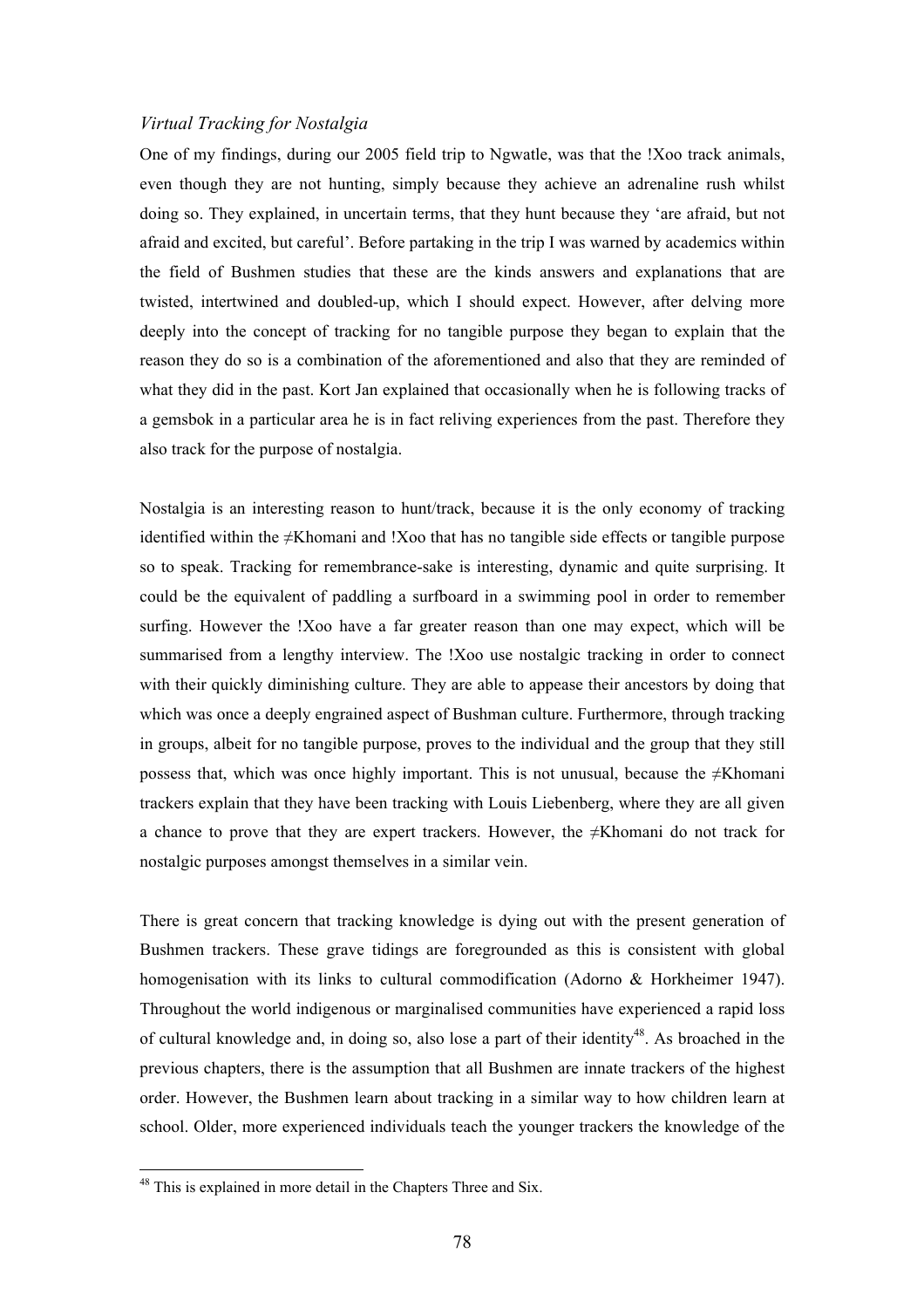trade. In a similar way, there are also individuals such as Louis Liebenberg who are attempting to retain Bushmen tracking knowledge.

Traditionally, as explained by Liebenberg in his book *The Art of Tracking* (1990), knowledge is gained by the youth through active experience in the 'field', which was where they lived. Other knowledge, of a more secretive nature, was protected by the older trackers and only passed down to the youth when they have attained a particular rank or height of proficiency. However, with the effects of globalisation and modernisation, much cultural knowledge is being lost through generations.

There are different ways that the ≠Khomani have retained some of their tracking knowledge. Toppies explained that Liebenberg promotes a school, whereby tracking knowledge is passed down to younger members of the community. This is not a school in the traditional sense and is more of a workshop of sorts, where the senior trackers educate the youth. In this way, there is a structure that is offered to the ≠Khomani in order to ensure that youth are given the opportunity to learn about tracking and how to track. This structure also allows the elders to actively gauge the progress of the students. Additionally, Liebenberg also takes some of the more senior trackers tracking in more animal populated areas, such as the KTP, on tracking trips. These expeditions serve a similar purpose to the 'tracking competitions' held by the !Xoo, where the ability of all the individuals are tested and shown off by the tracking participants. These experiences serve to hone the tracking skills that could otherwise become stale from less use, or more specifically, less use in areas where there is an array of high densities of different animals.

Another aspect is that due to the fact that the  $\neq$ Khomani, who are employed as tourism tracking guides, are indirectly retaining cultural knowledge. Through this on-going employment they are practicing tracking on a regular basis and, considering they need to explain their findings in detail to tourists, have to remain somewhat proficient. Hence, tracking and learning how to track have adapted in different ways in modernity and speaks to the concept of culture in a constant state of flux, which I will deal with in more detail hereunder.

The !Xoo's tracking knowledge learning is a stark contrast to the ≠Khomani's and are also much closer to the traditional paradigms of Bushmen learning (mentioned earlier) and is predominantly due to their context. Ngwatle is situated in a far more remote, isolated, less modern and more sparsely populated area than Witdraai. The rural nature of the settlement did not allow access to tarmac roads or many modern structural buildings (until 2009 when a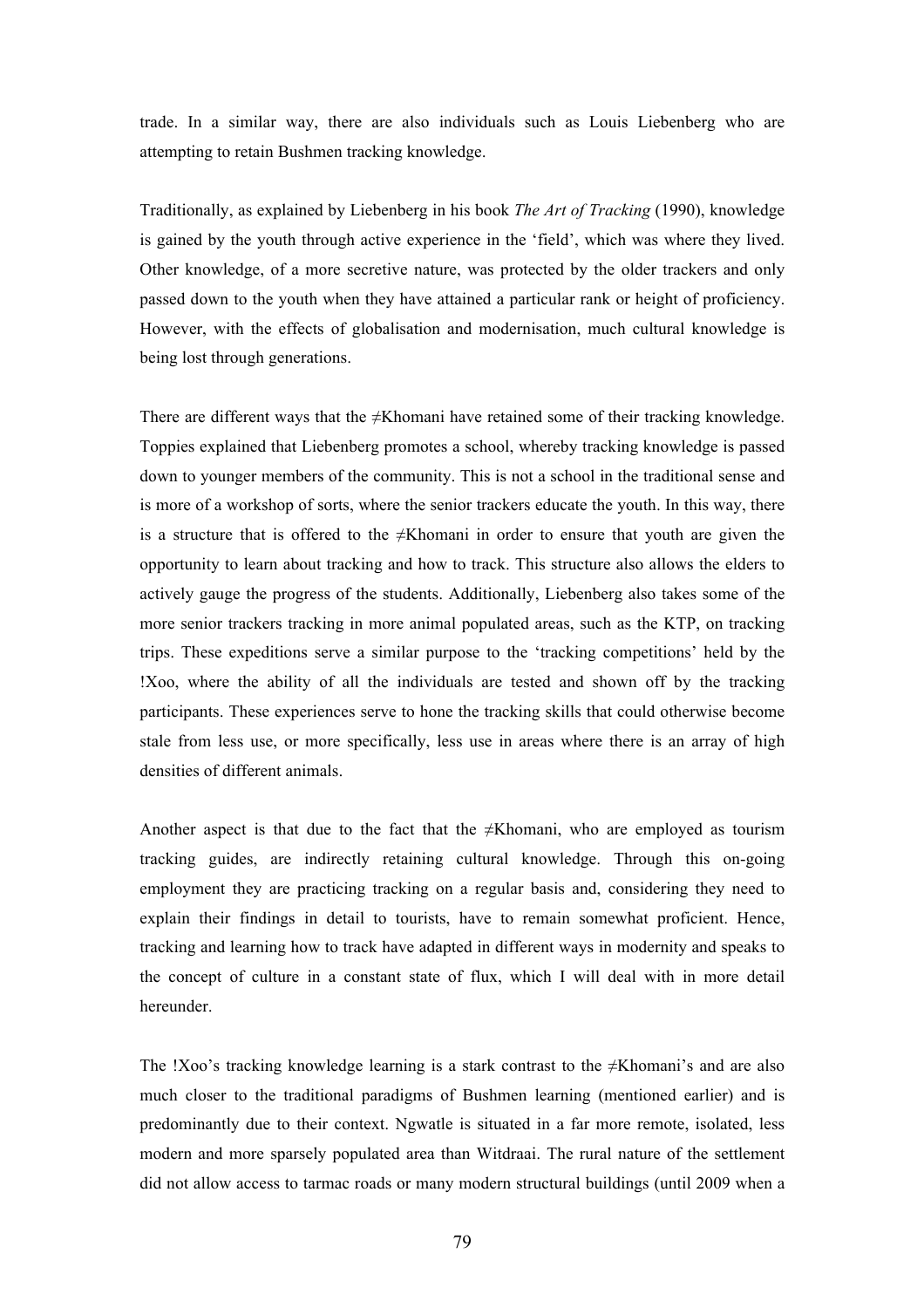School was built at Ngwatle). Therefore the immediate vicinity is more appropriate for tracking, given that there is a greater area in which the community can ply their trade. The tracks are not broken or manipulated by surfaces that do not lend themselves to tracking. The area is covered by fine desert sand, which is ideal for tracking.

The way the !Xoo learn tracking links to their uses of tracking. They use tracking regularly in making sense of their environment on a daily basis. In this way, knowledge is passed from generation to generation in a similar way that it was in the past. Children learn about tracking as part of their everyday existence, although there is little direct reference therein through the community. There is little importance or emphasis on tracking among the community, however, the knowledge is still passed between generations. Testament to this is that when we went tracking to the saltpan in 2007. Keatshaba, was one of the representatives who was chosen to go tracking by Viste Jan and is in his early twenties, whereas the other trackers are in their forties or beyond. He displayed as much proficiency as his partners, but was respectful and more distanced than the more experienced and senior trackers, displaying his knowledge only when asked or when conferring with the other trackers.

However, on inquiry, the other trackers are worried that tracking knowledge will die with their generation. More specifically, they suspect that the growing separation of the !Xoo from nature and animals is leading to a steady dying of cultural knowledge in general. Hence, although the younger generations are able to use tracking in everyday life they are lost in the nuances of tracking animals and hunting, which they explain are casualties of a modernising world and aggressive government legislation which does not recognise Bushmen or the !Xoo as a separate culture.

What is clear through the analysis of the  $\neq$ Khomani and !Xoo's uses of tracking is that tracking still has certain uses in a modernising world, albeit alternative and more analytical. The ≠Khomani have found uses for tracking on a tourism orientated economic level, which has inadvertently allowed them to retain their culture, to a certain extent. The !Xoo exist in a more complex and situation, where their settlement, until 2007, was not recognised by the government as the ≠Khomani are, and thus are unable have the same tourist orientated economy. However, they do still maintain their use of tracking, even if it is more of a practical use in sense making. These points link to Liebenberg's (1990) concept of what he terms 'cultural evolution', but I refer to a 'culture in a constant state of flux'. One can understand how changes and shifts in how tracking is practiced are an example of culture that is never static and is always in the process of change, because, in a practical sense, it is how cultures have adapted in order to exist in a modernising world. Cultural shifts are more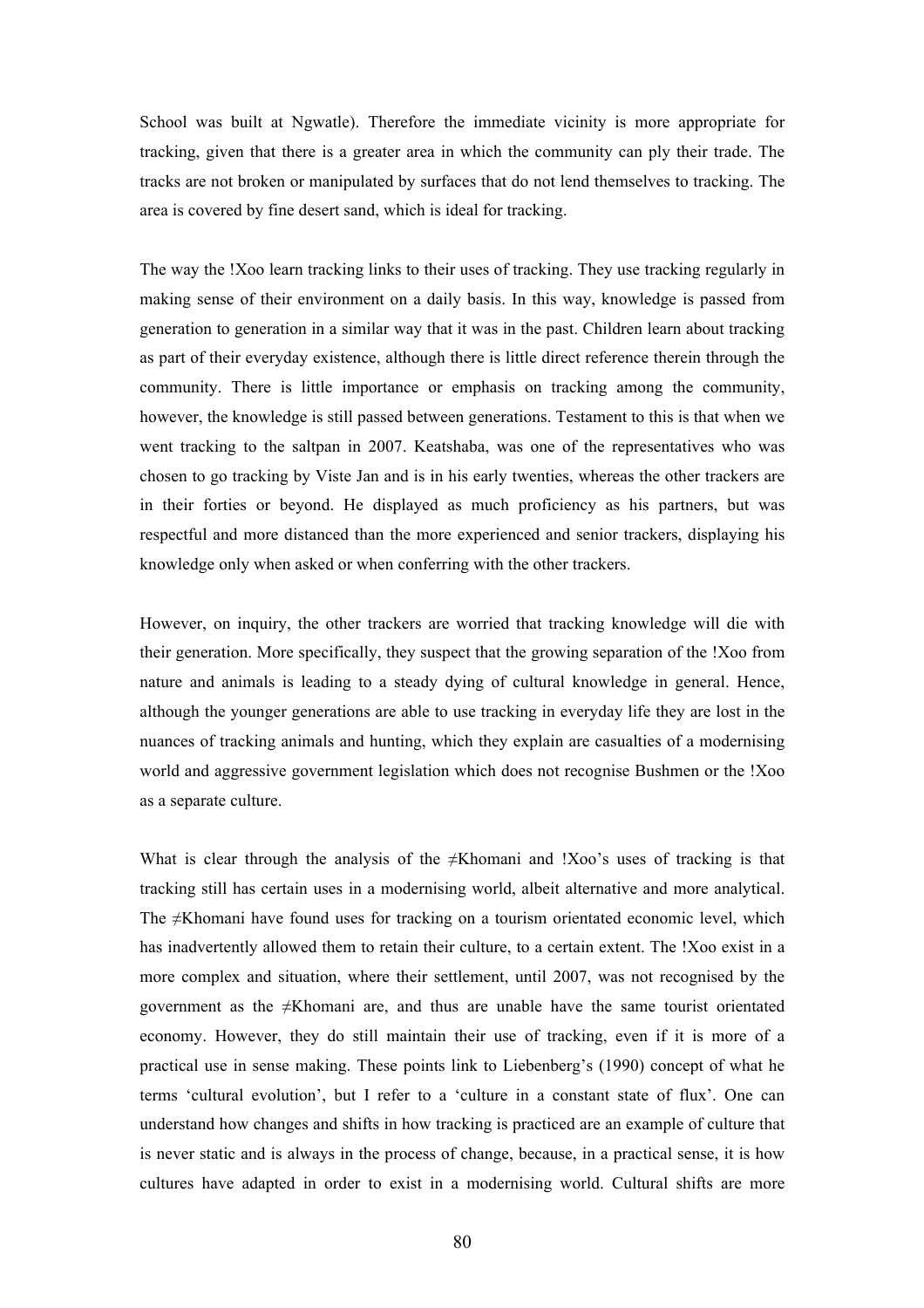noticeable in communities like the Bushmen, because they have been in contact with modernity for a shorter period and to a lesser extent than other citizens. Similarly, it is also easier to see the development of Bushmen culture, because the stereotypes associated with the Bushmen are predominantly caricatures of the past.

In conclusion, it is quite clear that globalisation has had a certain influence over the Bushmen and tracking. Additionally, it is possible to understand how the constantly changing culture, in relation to tracking, is visible through the alternative uses of tracking in the two subject communities. Thus it is clear as to how tracking has changed, but an important facet to analyse is how the representation of tracking has changed within the two communities and what implications this has in relation to concepts of representation and identity.

#### **How Tracking is Represented by the ≠Khomani and the !Xoo**

In order to understand the various dynamics within the two communities, it is important to gain an understanding of the academic pursuit behind remote community research. Complex representations and observations form part of anthropological and academic analyses of indigenous cultures. Traditions, spirituality and practices were, before their mass media representation, merely part of 'Bushman life'. When academics recorded their findings of unique cultures, such as the Bushmen, they were enquiries and collections of knowledge in order to better understand a culture (Dyll 2004; Durington 2009). It is quite unusual for a culture to interrogate themselves and understand their own culture on a critical level, because practices and traditions are part of everyday life and not usually questioned; at least, not on a deeply critical level. In this sense, it is not usual for someone to interrogate why a cultural practice is important to one's spirituality.

Representation is an important facet of identity, however, self-representation is arguably more so. Of course, there is the link between how an ethnicity is represented by the public and media and the stereotypes they portray. Additionally, as Barker explains, "stereotypes are regarded as vivid but simple representations which reduce persons to a set of exaggerated, usually negative character traits. Thus stereotyping reduces, essentialises, natualises and fixes "difference"" (1999: 36). This is because stereotypes adopt an exaggerated explanation of that which they represent. In this sense, the Bushmen do know how to track, but not in the same capacity or same way that most stereotypes and representations suggest. This connects to Simões' notion that it is "important to examine how an individual or group is represented from the outside (and whether they identify with or contest that representation) in order to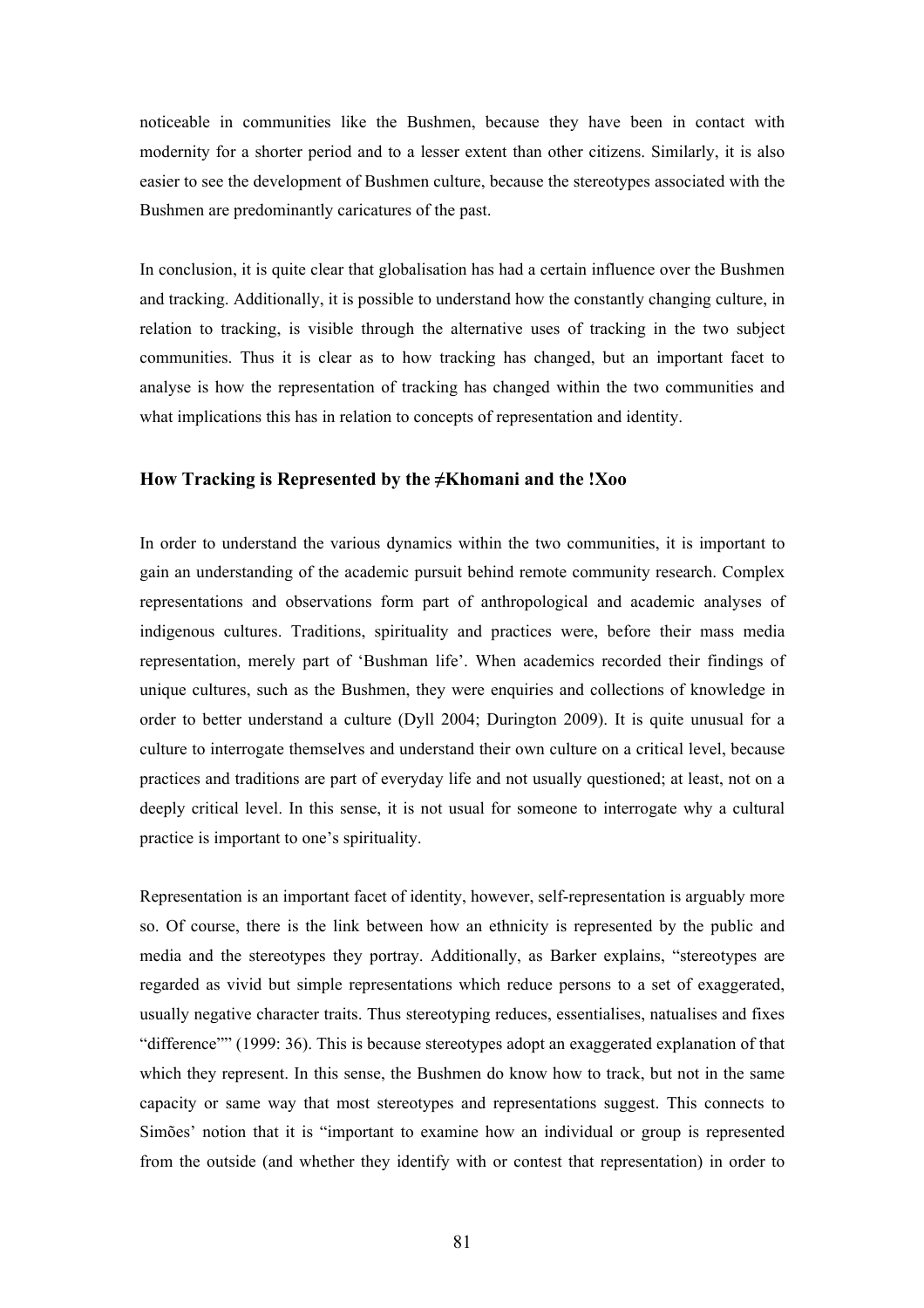understand their identity" (2001: 34). The examination of the stereotyping of the Bushmen in the previous chapters will be used to explain whether or not the two communities identify with, reject or are oblivious to the representation of Bushmen at large. Furthermore, I will use Stuart Hall's theory of collective identity, encompassing the essentialist and non-essentialist paradigms of identity, in order to explain the ≠Khomani and !Xoo's sense of collective identity.

#### **The ≠Khomani and Identity**

The ≠Khomani exist in a highly complex web of politics, poverty and privilege (White 1995; Finlay 2009; SAHRC 2004; Robins 2001). One may note, through these conflicting descriptions, how extreme their situation is, however, the reality of the situation is in fact far more complex. In the past decades the  $\neq$ Khomani have made an astounding leap from being one of the most persecuted cultures/races in Apartheid South Africa, to being on of the most celebrated races/cultures in the 'New' South Africa. This is not to say that they are employed in high, well-paid positions, but they were granted land claims, formally apologised to and 'given back their dignity' by the post 1994 African National Congress government. Through this exceptional context, it is no surprise that the  $\neq$ Khomani possess a unique sense of identity. In order to comprehend the identity of the ≠Khomani community, it is also important to analyse the way certain cultural components are represented by outsider (the public, media etc.) but more importantly how the ≠Khomani choose to represent themselves.

Through the course of the previous chapters one is able to understand how tracking is intertwined and connected to the understanding of the Bushmen in general. This representation has been propagated through mass media, film, education systems and tourism publications. It comes as no surprise that most people view the Bushmen as one solitary race, or that most people are disappointed that the various communities have integrated themselves into modern society. In a sense, the aforementioned bodies of information set the public up for this disappointment through painting the Bushmen as their pre-modern ancestors. Additionally, it is also no surprise that the  $\neq$ Khomani are well aware of how they are represented and the expectations of the public.

Interactions, interviews and conversations with the ≠Khomani trackers made me realise that both the essentialist and non-essentialist understandings of identity are subscribed to by the community at different moments. There is the element, outlined by Hall, of how the ≠Khomani want to be recognised as one people who have endured a similar history of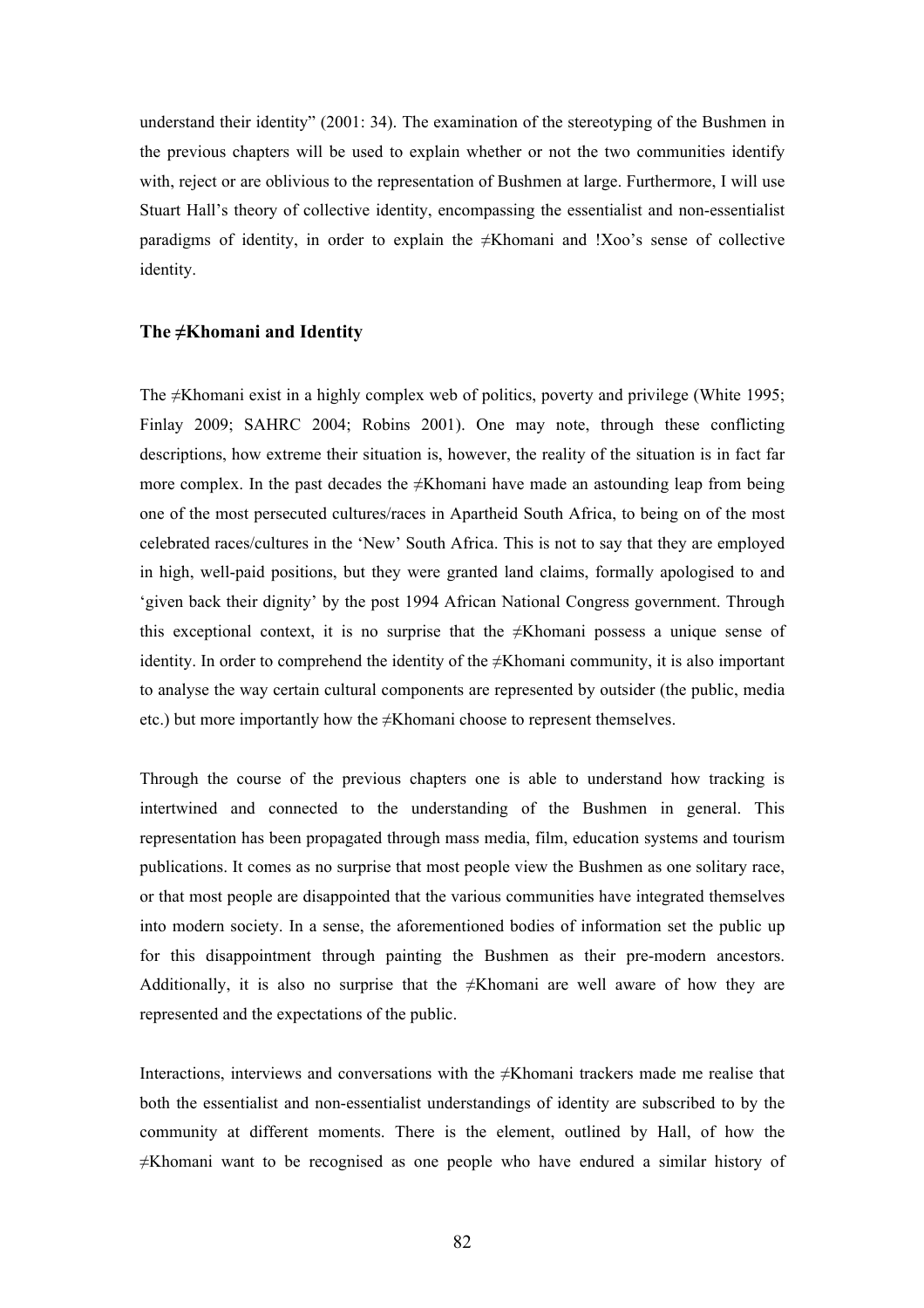oppression, shared circumstances and experience. In fact, the  $\neq$ Khomani have attempted, to comply with essentialist understandings. This can be seen and understood in relation to the way they wish to be known as a 'Boesman' and want to live the same existence as their ancestors. There is a link, on some level, that there is a "universal and transcendental spirit inside us on which history has made no fundamental mark" (Hall 1990: 226). One element, which throws their 'authenticity' into doubt, is that the  $\neq$ Khomani factor in this representation in order to make their community seem more 'authentic' for tourists and outsiders. However, there is also validity in their exhibition of an essentialist identity, though it is unclear if the fervent desire to make an 'absolute return' to the pre-modern culture of their ancestors is enough to assume that they have a deep-seated belief in the possibility therein. Either way, the ≠Khomani do subscribe to an essentialist understanding of Bushmen culture in these ways. What is interesting is the ≠Khomani's active resistance of non-essentialist and more global explanations, that is the non-essentialist understandings of culture where "past conditions, or 'history', are forgotten in the interests of producing the fantasy of the subject as selfconstituted and autonomous" (Schirato and Webb 2006: 139). In contrast there is a stress to return to the traditional essentialist model where "an individual receives an identity through interaction with their 'community'" (Schirato and Webb 2006: 139).

In addition to the essentialist paradigms that the  $\neq$ Khomani represent in their projection of their own identity, there is also a definite element of non-essentialism within the community. The non-essentialist model, according to Hall, exhibits a collective identity that is a matter of 'becoming' as well as of 'being' (1990: 226). Another element the non-essentialist model, which is of particular interest and importance in relation to the ≠Khomani's identity, is the recognition that is possible at once to possess a fractured and situational identity. Hence, instead of being a Bushman in the traditional sense of the word, who is solely concerned with Bushman culture and traditions, it is possible to be a Bushman,  $\neq$ Khomani, South African, man, husband, farmer and tracker etc. Each role has a different responsibility attached to it and has different influences on one's identity. Furthermore, the ≠Khomani identity reflects this fragmented dynamic, although the trackers do not necessarily wish tourists to become aware of their multifaceted identity, because they are substantially more marketable as premodern caricatures. Thus the trackers slip into a role and represent themselves as having the same identity as how they are represented by the mass media , which brings the model to a full circle.

The ≠Khomani are aware of how they are represented by the media and public, and expediently make a substantial effort to fit this stereotype. I am not saying that the  $\neq$ Khomani do not have a true Bushman identity, spirituality, culture etc. However, it is clear that the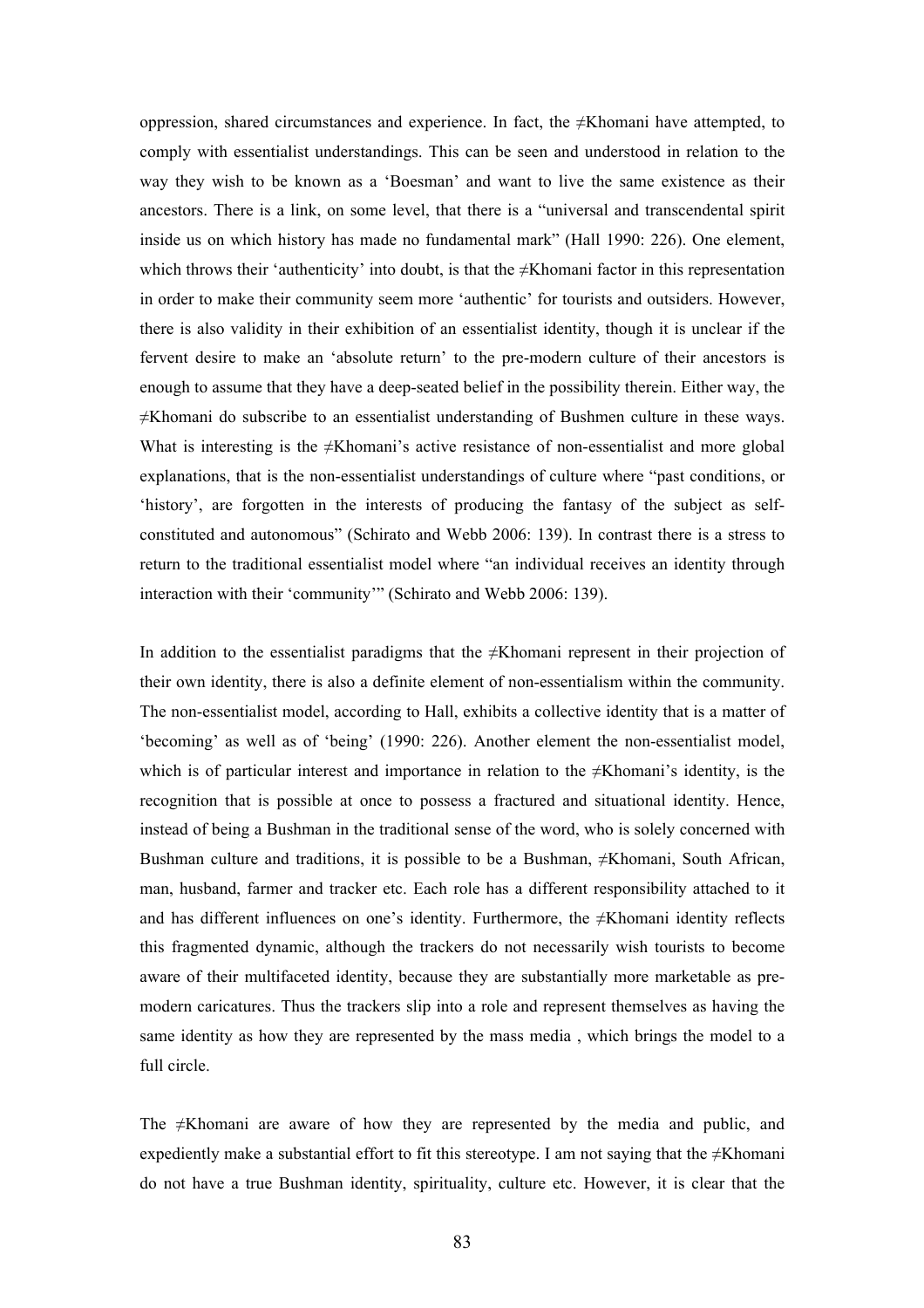≠Khomani identity is fragmented and is not the 'authentic, pre-modern, skin wearing' essentialist paradigm that they wish to represent to tourists and outsiders. Furthermore, it is not a situation where it is necessary to condemn them for this dynamic. It is, however, an interesting side effect of globalisation on small, indigenous, marginalised communities and an exhibition of the pressures connected with existence in a modernising world. Additionally, it exhibits that a dilemma arises when modern society that affords its citizens to fit into so many discursive roles is not happy when its expectations are challenged.

#### **How Tracking is Represented by the !Xoo**

This dissertation was designed and conducted through the connection between the ≠Khomani and !Xoo as post-hunter Bushman communities. A concept that has become increasingly important in this dissertation and analysis is how the context of a community has such an array of impacts on a great number of elements/facets of culture, none more so than identity. The !Xoo Bushmen exist in a similar dynamic to the ≠Khomani during the Apartheid era, in the sense that they are not recognised as a different culture. Furthermore, the Government used to manage them by limiting their food and water rations, as well as exerting the pressure until 2008 for them to relocate. The ≠Khomani were forced to re-locate when they had previously lived in or near the national parks, in doing so forsaking the connection they had to their ancestors. This was one of the premises of the land claims in 1999.

Tracking, to the !Xoo, is simply something that their ancestors did and what they continue to do. They do not make any in depth connection to how it influences their culture or spirituality. Furthermore, they do not possess the critical ability to explain in depth concepts or complex issues. The !Xoo trackers on both the 2005 and 2007 field trips did not make explicit representations of tracking or their prowess therein. However, they do explain that tracking is part of them and it is what they love to do.

A point of interest is that they fear that their descendants will not be able to track animals and have the same experiences, which they once had. This speaks at once to identity, in the sense that their fear stems from the fact that their children will not be able to have the same, shared experiences as this generation of trackers had, as well as those before them. The trackers on the 2005 trip 'recalled their fondest memories of hunting and living a far closer life to that of their ancestors' (Field notes 2005). Traditionalism and spirituality is brought to the fore through the !Xoo's actions and memories or what they say, though they do not make direct references to tradition, spirituality or identity. The !Xoo are aware they are Bushmen; they do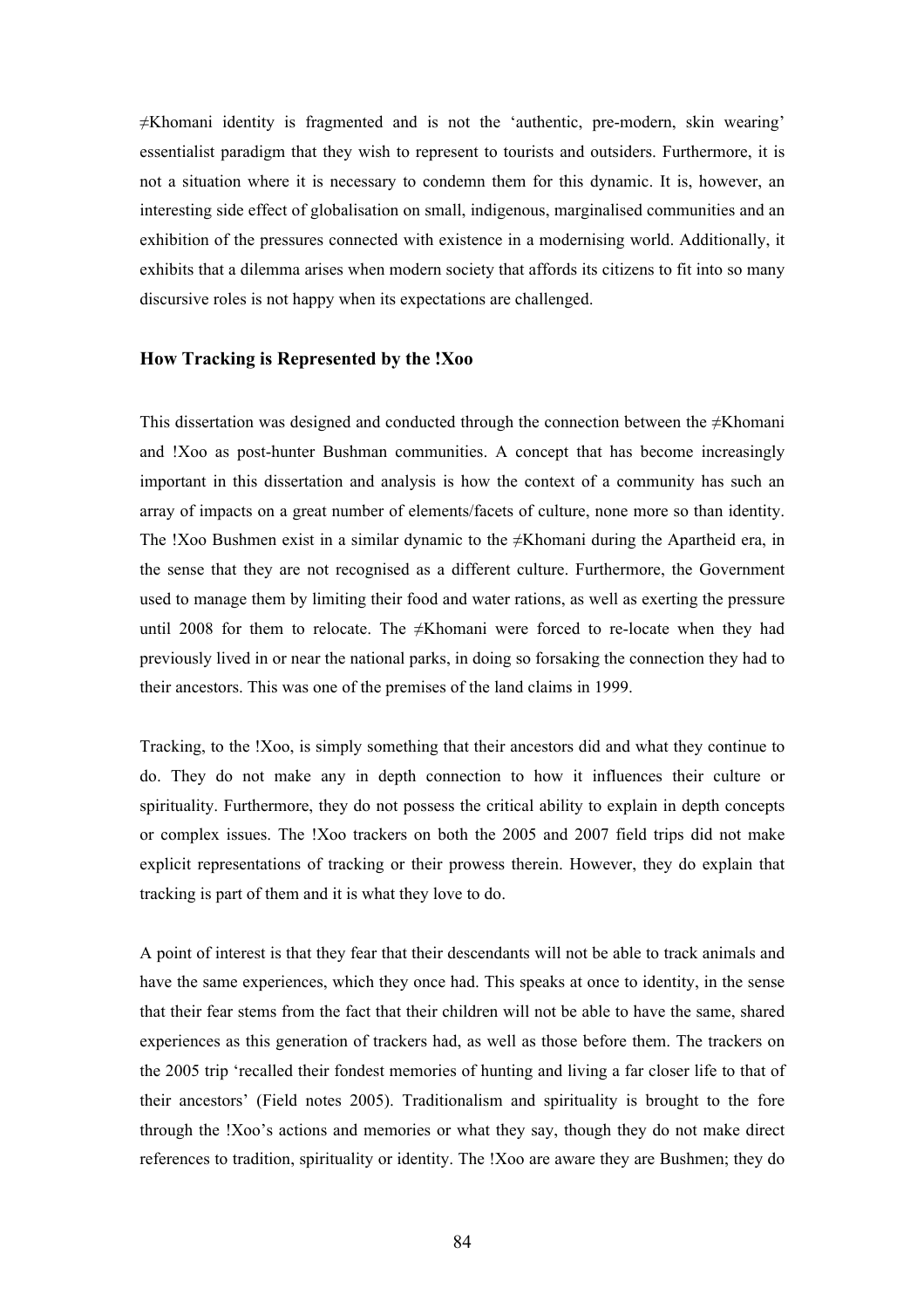not flaunt it, or make it a focal point of our interviews/conversations. They are not aware of global representations of Bushmen, nor do they place particular importance on what others think or understand about them or tracking. Furthermore, they display interest in our 'western' culture as much as we are in theirs.

The  $\neq$ Khomani explain the nuances of Bushman culture and spirituality to tourists in a similar way to how academics record their findings in journals. They raise complex concepts and ideas dealing with common stereotypes, which ties in with the collective essentialist identity, which represents the 'essentialised past' (Hall 1990: 226). This raises many questions and proves unclear whether the ≠Khomani represent themselves in this essentialist mode in order to recover this 'essentialist' past as outlined in the collective models of identity. However, what is clear is that the  $\neq$ Khomani's identity is more fragmented than the !Xoo's.

Identity in the !Xoo's context is different and less pressured, because there are not the same overtures of societal pressures; such as, overt media attention, tourist interaction and foreigner interaction in general that is found in the ≠Khomani's context. The !Xoo do not represent themselves in the essentialist 'Bushman' mould, which suggests that they have little or no knowledge of how they are depicted in the media. Hence, the !Xoo are less aware of how they are represented by the media, which reduces the likelihood of their identity and their selfrepresentation being altered, in comparison to the  $\neq$ Khomani. Furthermore, it is clear (though the previous paragraphs) that they do not make any attempts to elaborate, emphasise or embellish their sense of identity or self-representation by making use of Bushman stereotypes. Hence, the way the !Xoo represent tracking and hunting as part of their life, though they do not make any overt symbolic representations of which, speaks to the fact that tracking is part of their identity. They are secure in tracking's place in their culture without making direct reference to tracking being part of their 'Bushman' culture.

It is clear that the !Xoo assume a non-essentialist identity and do not attempt to foreground their essentialist 'Bushman' characteristics. Their identity is as much in a state of 'becoming' as well as of 'being' (Simões 2001: 2). Though there is no overt representation of the !Xoo as Bushmen, they still have clear connections to cultural practices and traditions of their ancestors, none more so that the practice of tracking. Although the !Xoo are not the 'authentic' Bushmen of history books, they display a less fragmented identity as Bushman descendants than the ≠Khomani, many of who wish to be viewed as a their ancestors. A possibility is that the !Xoo, who are less aware of the representations of themselves are also less prone to grappling with the dual dynamic of how others view them in comparison to how they view themselves.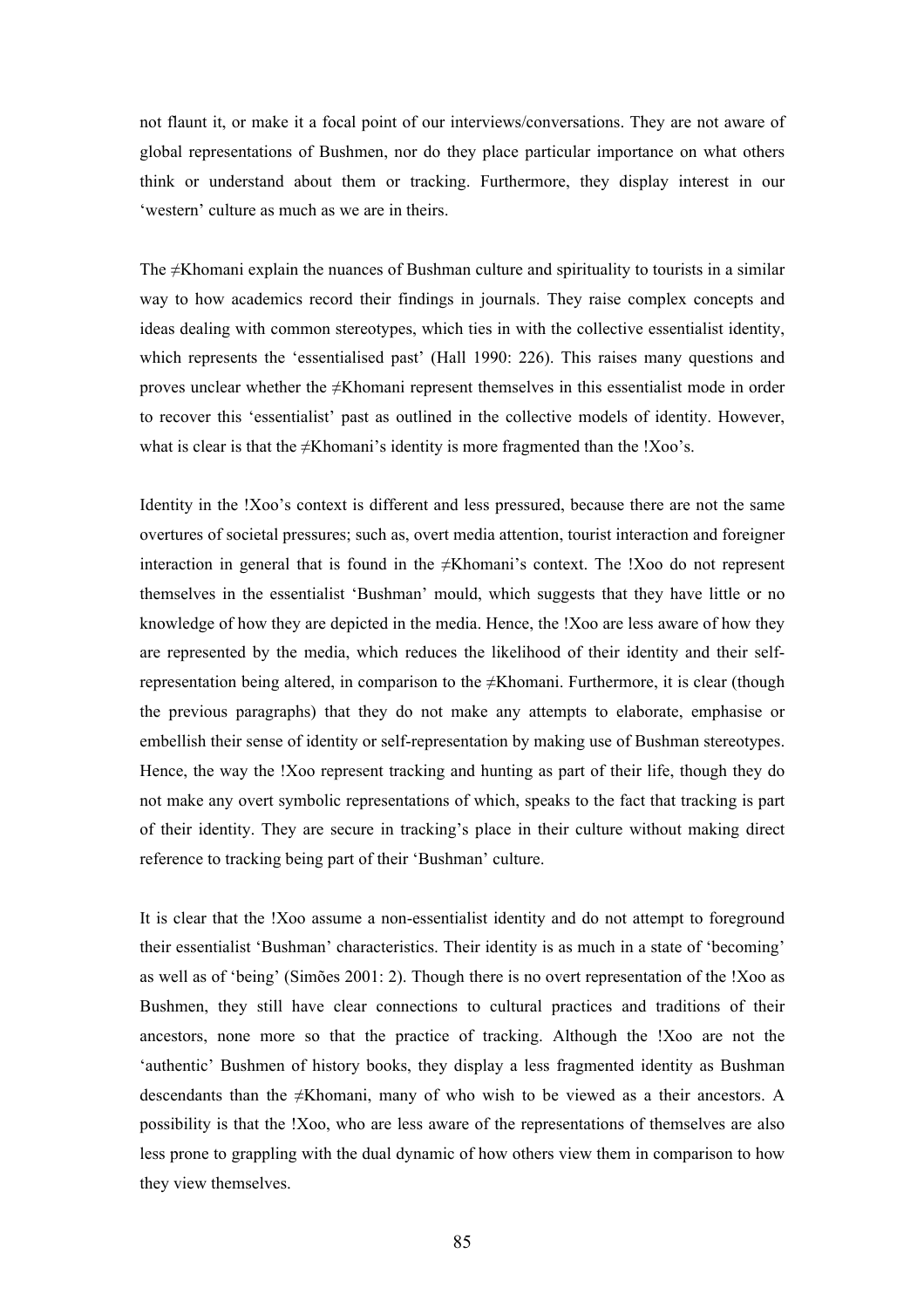#### **Globalisation's Part in Identity Construction**

The aforementioned concepts, of representation and identity, link directly to the effect of globalisation in two different contexts. Globalisation, in the two communities' context, can be measured in their sense of identities, self-representation and awareness of Bushman stereotypes, which are propagated and perpetuated through the media.

Globalisation plays a large part in identity construction. In this globalisation context there is an element of exposure to representations and stereotypes of many concepts, ideas, cultures and people. In the past, there was a strong sense of ethics, truth and knowledge, however; in modern society the essence of the boundaries of the mass media are endless, with a sole preoccupation with profit margins. Correspondingly, the media have chosen to widely represent the Bushmen as their Palaeolithic forbears, because the image of a rural dweller who is struggling with existence in modernising world is not nearly as marketable. So too has become the mental state of the people themselves, who find themselves in a similar dilemma of 'represent what sells'. Furthermore, this plays a large part in identity construction, because one very often clings onto stereotypes, as they are the 'norm' - albeit a norm created by the media. The problem arises when foreigners only wish to accept one facet of identity and do not acknowledge or accept the fragmented facets that exist within ones identity.

It is clear from the outset that the ≠Khomani live in a far more modern situation/context and have had far more contact with the media, foreigners<sup> $49$ </sup> and hence have also felt a strong influence from globalisation. Most of the community members have cellphones, radios and also have contact with other media, such as television, (though to a lesser extent). They have interacted with both local and international tourists, filmmakers, advertisers and academics, most of whom lead their enquiries and purposes towards Bushman culture and stereotypes. These interactions have shaped an informal education on what the foreign expectations of the  $\neq$ Khomani are - as Bushmen/ descendants thereof. Furthermore, the  $\neq$ Khomani's identity, as Bushmen, has been shaped by the expectations and norms that are conveyed through the media and their selective reading of anthropological texts. Correspondingly, it is possible to understand how "identities are constituted in (and through) cultural representations (including those produced by television) with which 'we' (or more appropriately in this sense 'they') identify" (Barker 1999: 33). Hence, the 'Bushman' fragment of the ≠Khomani identity is the sole representation which they in turn choose to represent the media. Therefore, the influence of globalisation, which comes largely through mass media, also has implications on an

 <sup>49</sup> Foreigners, meaning tourists and other people who are not part of the ≠Khomani community.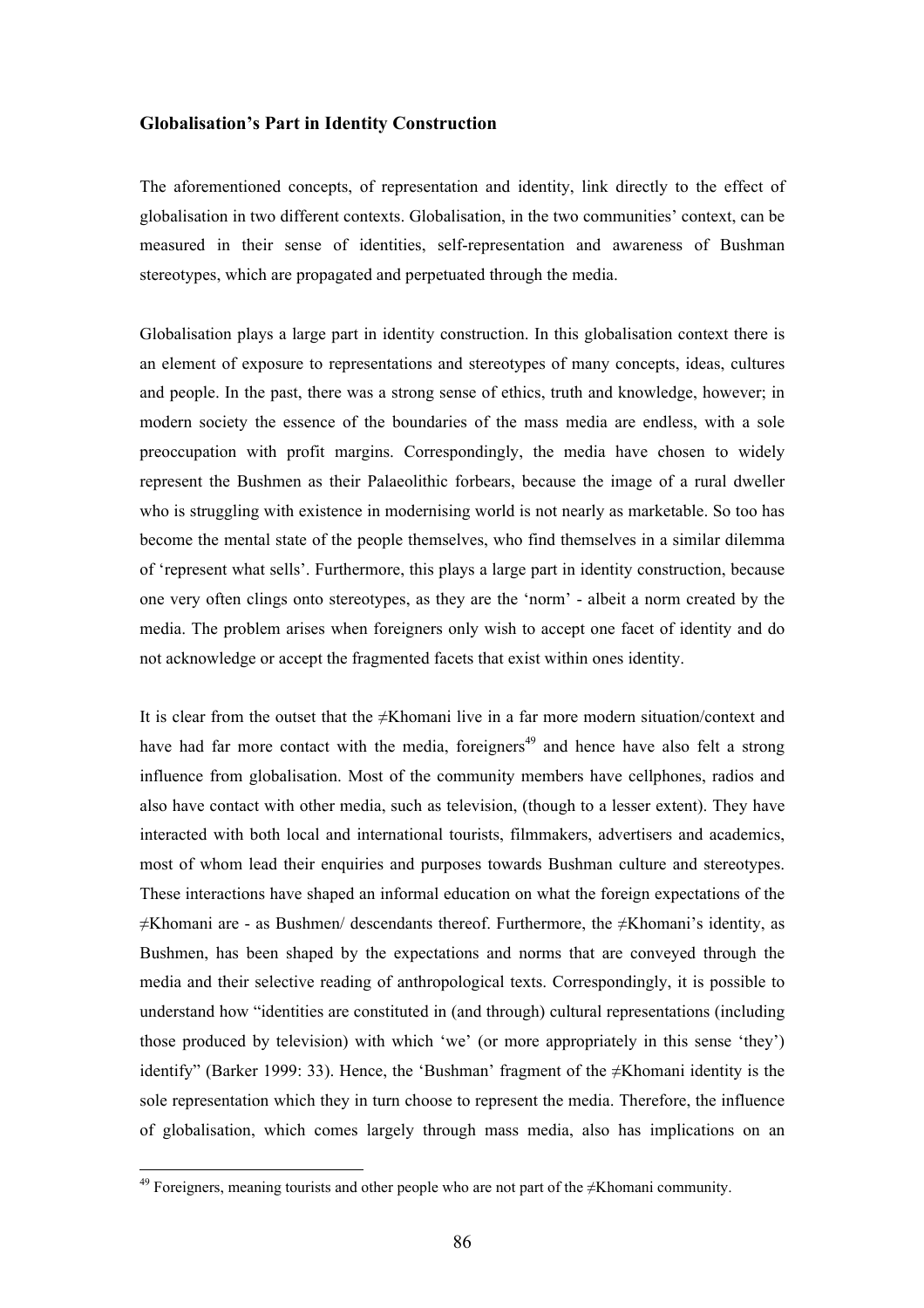individual's identity; in the sense that representations of the media often define a culture, like the ≠Khomani's, identity.

On the other hand, the !Xoo have 'felt' the effects of globalisation to a lesser extent and in a different way. This arises largely to the fact that they have had less exposure to different media sources, because they live in such an underdeveloped area. There is the additional element that "to a very large extent the subject has always been a territorial identity: *in place* as a member of a kinship group; *in place* as part of an ethnic collectivity; and definitely *in place* under the national principle of territoriality" (Schirato and Webb 2006: 148). However, the scale and scope of the media, which reaches the ≠Khomani, far outreaches the media infiltration in Ngwatle. The !Xoo do have exposure to some media, mainly radio, but more importantly, they do not have direct exposure to the producers thereof. This is an important facet, because there is evidence that the ≠Khomani's awareness of Bushmen identity, stereotypes and representation stems from their interaction with these 'producers'<sup>50</sup>. Therefore, the !Xoo are not acutely aware of the media's representation of the Bushmen, which can in turn be an exhibition of what extent globalisation has, or more appropriately 'has not', had an effect on them. Thus, the !Xoo do not represent themselves in the same way as the ≠Khomani, because they are largely unaware and somewhat untouched, in a direct sense, by the mass media.

#### **Literacy and Tracking**

Through this dissertation, the reader has been offered various accounts of how complex the practice of tracking is, however; another question of how tracking can be linked/comparable to literacy was also posed. Chamberlin's book, *If This is Your Land, Where are Your Stories*  (2004), was the initial source of this enquiry<sup>51</sup> in which he makes the connection between reading and tracking. There are obvious connections between reading and tracking in the sense that both are taking in signs through sight and comprehended internally in order to create meaning. Literacy is used as the basis for communication and of understanding in the modern world. We are accustomed to reading signs (cf. Tomaselli 1996), which have become an intrinsic part of our everyday lives, that a Coca-Cola logo largely represents a café or tearoom where one can find refreshment. The use of road signs as navigation assistants is wholly part of modern culture, without which most people would be absolutely lost. These are only signs in the most literal sense, but are an effective example of comparison between

 <sup>50</sup> Filmmakers, advertisers, journalists and writers who have visited, or used, the ≠Khomani to produce their content.

<sup>&</sup>lt;sup>51</sup> As explained in the Chapter Three.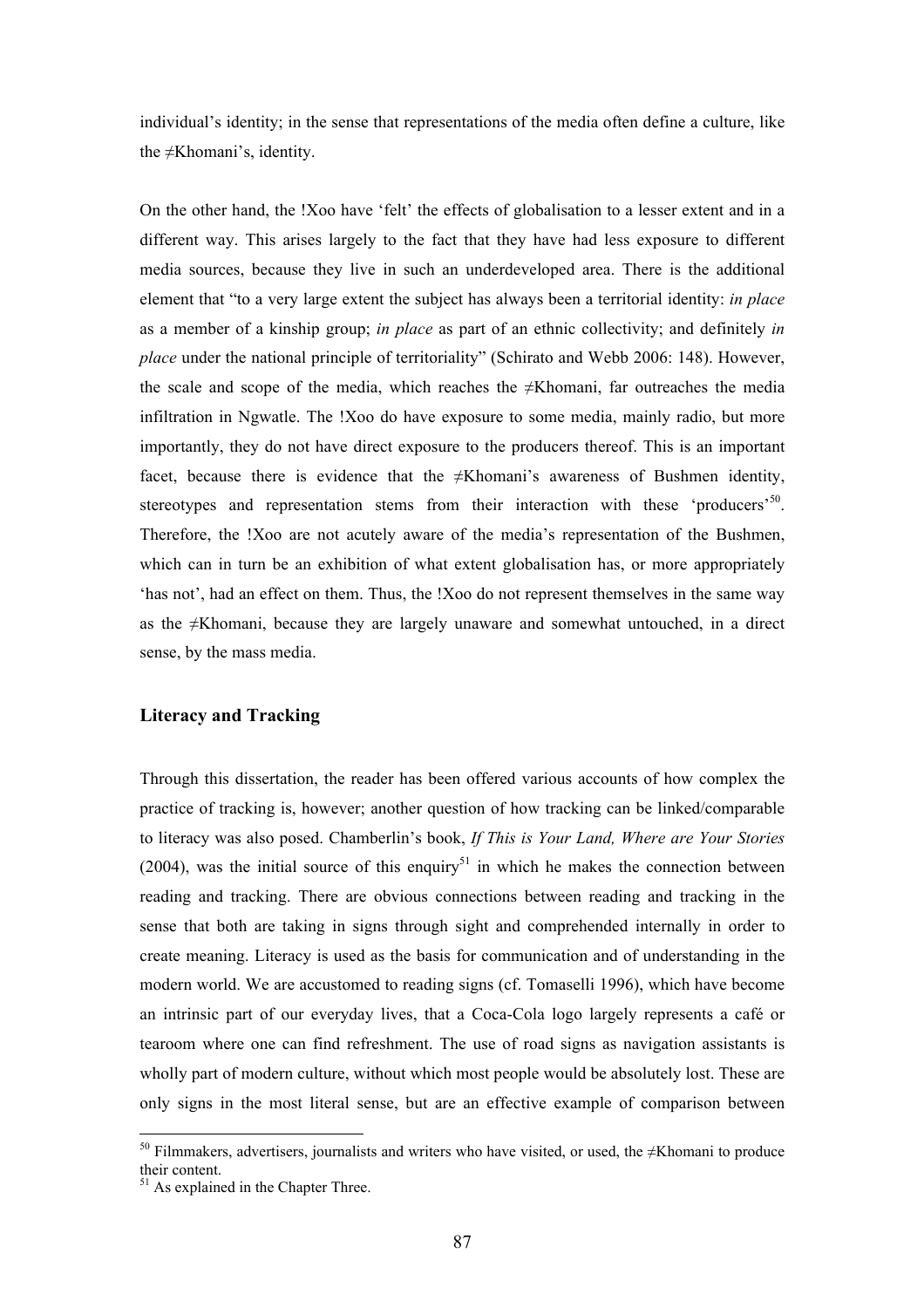written signs and tracks in the sand utilised by the ≠Khomani and !Xoo communities. In order to expand slightly and attempt to follow Chamberlin's enquiry through, the question was posed to the trackers.

Conceptually, there is the possibility that sense-making qualities expose a link between reading and tracking. One possibility is that tracking is used in remote, post-hunter communities in a similar way to how reading is used in the modern society to make sense of the environment. In the past, the ability to read signs and track animals defined whether one would eat and survive in the harshest environments. Thus communities that were the most adept at reading the environment were the most successful and similarly why the Bushmen survived in the harshest environment. Thus tracking became a quality that developed and was passed down generations in order to ensure the continuing survival of the clan or family. In modern society, the ability to track and read signs left in the environment is still a valid form of survival in a modernising world. Developed countries and populations have been posthunter gatherers for centuries longer than the Bushmen. They need different forms of knowledge in order to survive. In this sense, reading books and worldly knowledge were needed in order to survive and often defines wealth or, in essence, the capacity for one family to survive.

If one takes into account the perspectives of trackers themselves, it is possible to understand how closely the  $\neq$ Khomani link the ability to read to gaining financial wealth. Toppies agreed that tracking was the same as reading for him, because it was how he made sense of his world and it is what he got paid for. Additionally, there is a strong element of understanding or knowing about our environment in both communities. Silikat explained that there was no difference between signs in the sand or signs on the side of the road, because 'they both help us to understand what is around us'. The !Xoo trackers 'explained that we (foreigners) read 'things' to understand where we are. They on the other hand read signs in the sand and veld so that they understand what is happening in 'their world''. Hence, there is a correlation in both communities in the way they understand reading, but also how they use tracking in a similar way to how we use reading in its most basic form.

Another perspective that arose in the research is reading for the purpose of enjoyment, in the case of the !Xoo tracking for nostalgic purposes. This is akin to reading novels or books for enjoyment's sake, which is a dynamic that I have not found in any of the research on tracking. Conceptually, tracking for alternative purposes and 'virtual' means, such as enjoyment, nostalgia and tourism, links to Liebenberg's concept of cultures in a constant state of flux. It is also indicative of how certain cultures and cultural practices are adapted to their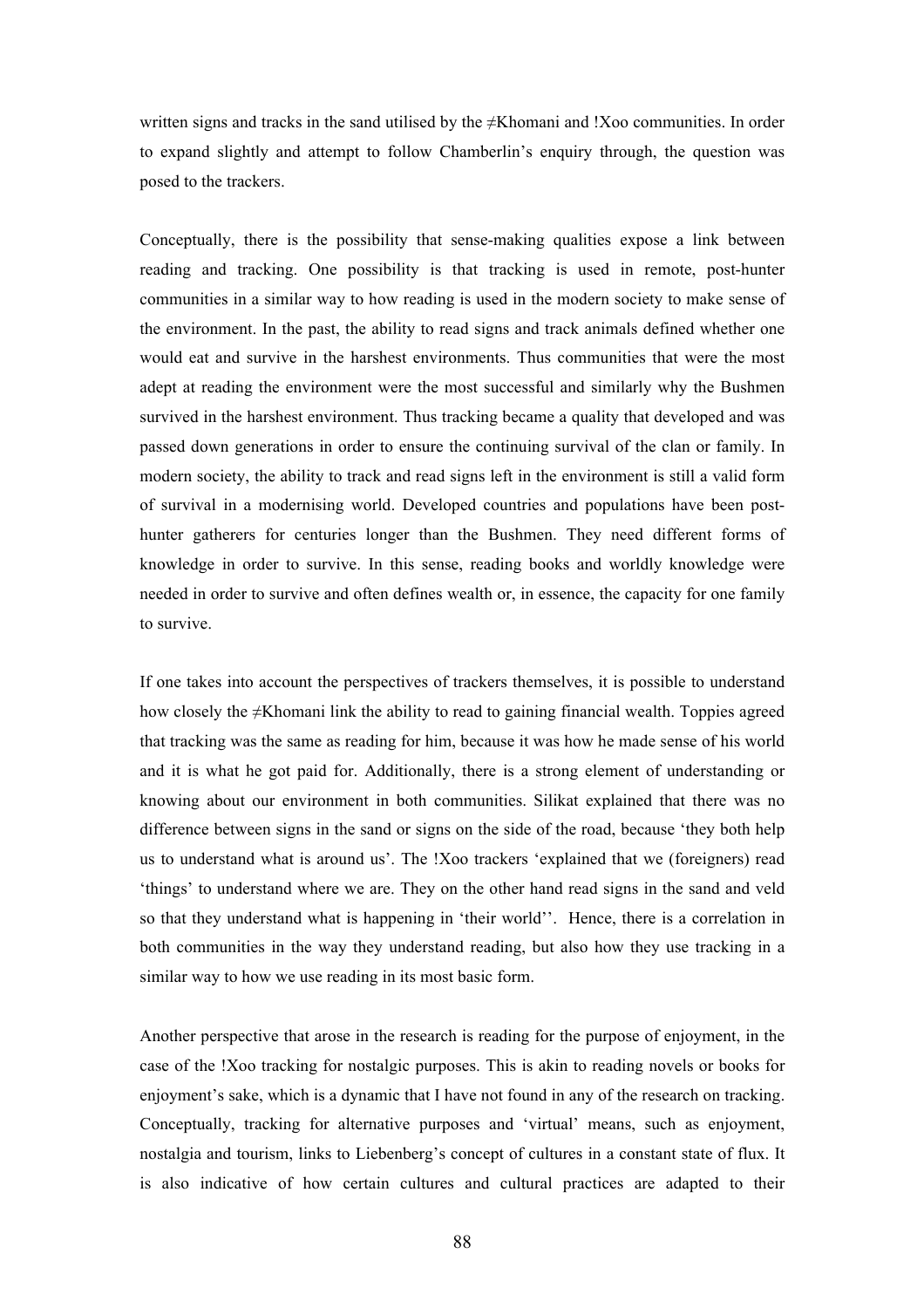environments in different ways, depending on their contexts. Though ≠Khomani and the !Xoo do not have a depth in literature or reading, they are experts in reading the texts of the  $environment<sup>52</sup>$ 

## **CyberTracking and Hope for the Future of Tracking**

What is clear through the prior points is that globalisation and the rapid advancement of technology poses a set of unique challenges for remote communities. The growing redundancy of cultural practices in modern society is also increasingly evident, something that is apparent in both Witdraai and Ngwatle. Correspondingly, new and innovative ideas are needed to ensure the preservation of cultural practices and cultural knowledge bases in these communities. Both SASI and the UTTE are promising organisations, which undoubtedly improve the preservation of Bushman culture. However, Liebenberg's invention of CyberTracker is a groundbreaking move to record and store cultural knowledge.

CyberTracker utilises a hand-held device and user interface that allows the tracker to record information about the environment with pinpoint accuracy via GPS coordinates. "Some of the best traditional trackers in Africa cannot read or write. To overcome this problem the CyberTracker was developed with an icon-based user interface that enabled expert nonliterate trackers to record complex geo-referenced observations on animal behaviour" (Liebenberg 2000). In this sense, CyberTracker connects the age old practice of tracking with digital technology and introduces exciting new possibilities for remote communities that "could no longer live as hunter-gatherers and needed jobs" (Liebenberg 2000).

Therefore, CyberTracker paves the way for, "the cultural transition from hunter-gatherer to the modern computer age. The ancient art of tracking can be revitalised and developed into a new science to monitor the impact of climate change on biodiversity. A new science that can help us solve one of the most complex challenges of the future" (Liebenberg 2000).

It is clear that, "the use by San game rangers of the CyberTracker is certainly a boost for mapping animal locations and movement patterns in national parks. Employment is created; population management is enhanced; and indigenous knowledge is encoded into information age technology" (Tomaselli 2001: 80). Liebenberg introduced

 $52$  It is clear through this section that there are links between literacy and tracking and I think that there is a great deal more for one to analyse in further studies on the subject. However, I will not seek to elaborate further, because this topic is not a central focus of this dissertation.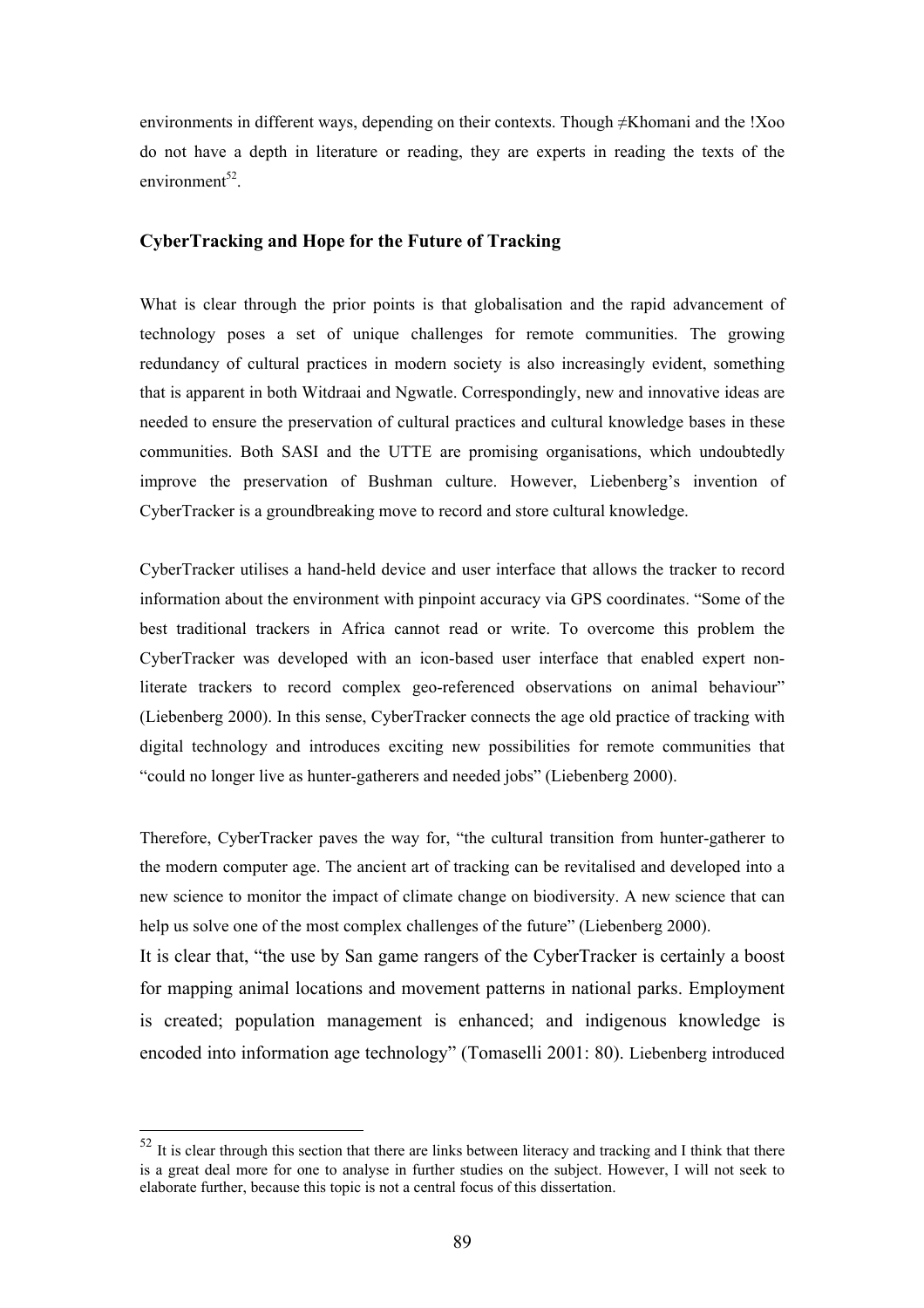CyberTracking to the  $\neq$ Khomani community; though it is unclear to what extent they have been employed to perform CyberTracking.

What becomes immediately apparent through these revelations is that tracking now offers the possibility of formal employment in the park, although in some cases, "the CyberTracker … is less useful to San hunters than it is to wildlife and conservation authorities, safari companies, and tourists. The bulk of the current use of the CyberTracker is by conservation authorities" (Tomaselli 2001: 80). What cannot be ignored, however, is that CyberTracking brings the Bushmen into the digital world and allows them to enhance, retrain and retain their traditional skills, drawing on their current skill set.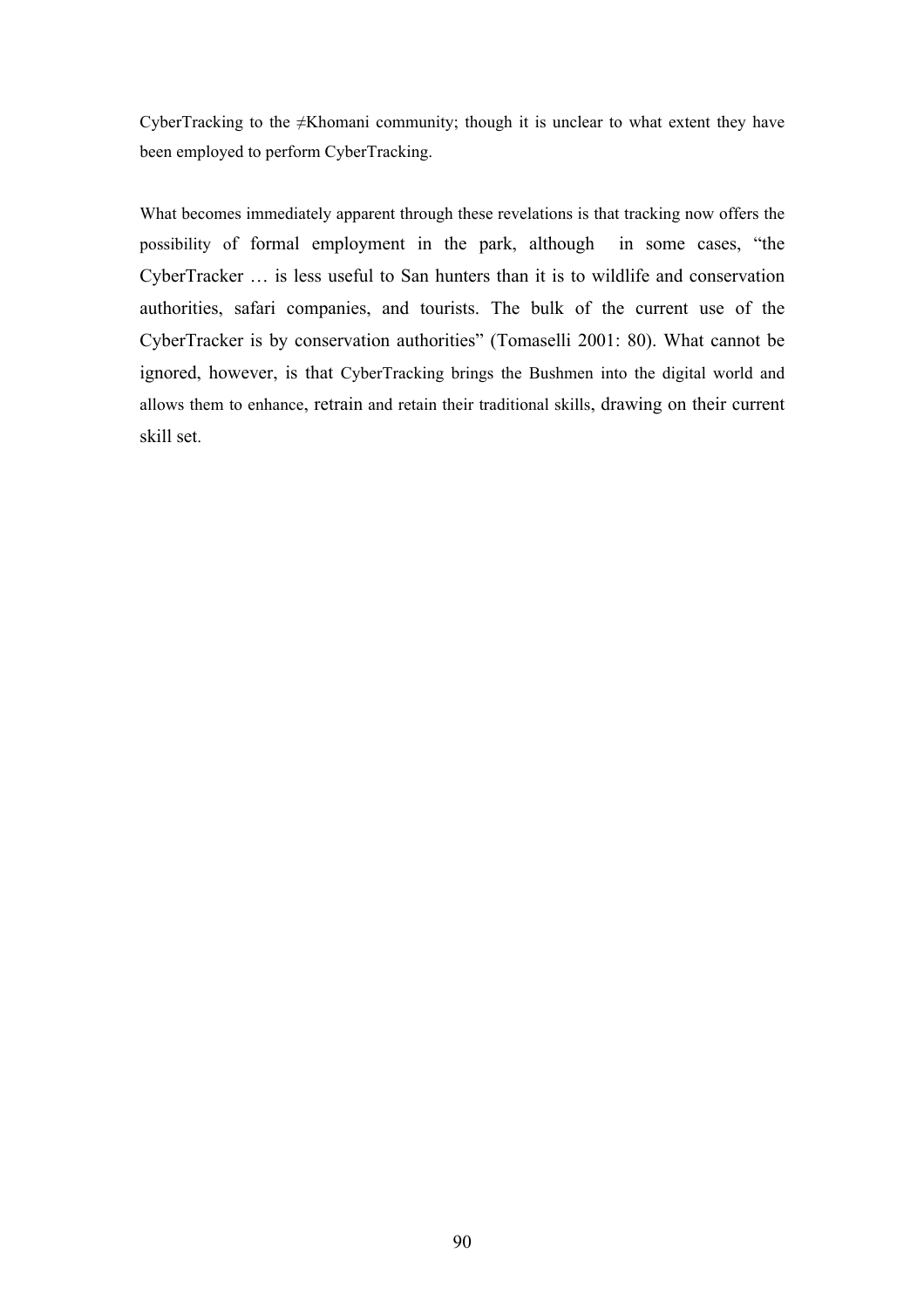## **Chapter Seven: Where is Tracking Going?**

#### *Conclusions*

Rapidly advancing technology, telecommunications and digital media are leading to a swift evolution of cultural practices throughout the world. These digital media, better transport and growing technology capabilities are making it easier to study and analyse remote communities such as the Bushmen and other indigenous cultures. Furthermore, and similarly, increased technology is also allowing us more ways to contest popular mediated representations of these minority cultures.

This research has used two communities of similar Bushman ethnic background in order to perform a comparative analysis. This argument has been formulated in such a way that globalisation and its effects on certain cultures can be determined. Additionally, this dissertation has contextualised the effects of globalisation in remotely situated communities.

Most globalisation theorists analyse the effects of globalisation in general terms. Using two similar communities, as part of this comparative analysis, has allowed a focus on the degree of that the effects globalisation is having in two specific contexts. The recurring themes of representation, identity, stereotypes and cultural shifts have formed the different bases of analysis. On one hand, there is an investigation into the Bushmen and how they have adapted to living in modern society. Popular media representations frame the Bushmen as a culture struggling to exist in a rapidly technologically developing world. They are depicted as being lost and unable to cope within modern society. However, on the other hand, after closer scrutiny, they have merely adapted, culturally and otherwise, to existence in their particular contexts.

One striking characteristic that is identified through this research is how an increased media proliferation has definite effects on identity. It is clear that the media's representation of Bushmen has infiltrated the ≠Khomani community's identity and has become part and parcel of their self-representation. It is also testament to the "entrenched and enduring patterns of worldwide interconnectedness" (Held & McGrew 2000: 235). Fragmented identities that are commonly associated with highly complex modern societies are also evident in the ≠Khomani trackers. This can be further observed in their ability to adapt in order to coincide with various visitors' spheres of reference; such as changing their clothes, conversation topics etc. This indicates an altering frame of "cultural meaning and the intensification of global consciousness" (Barker 1999: 36).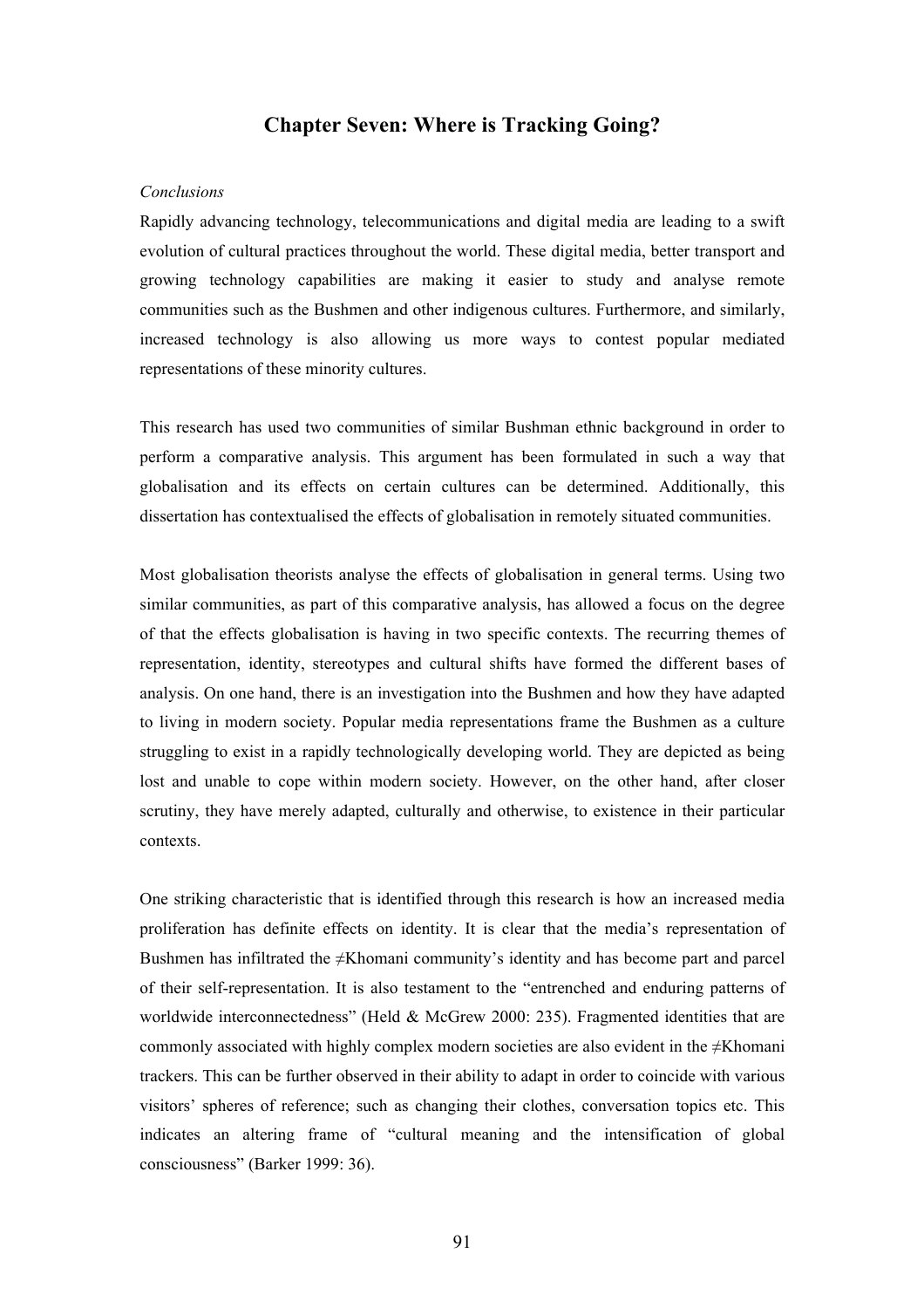Comparatively, the !Xoo have had less exposure to the media, foreigners and academics. Their identity construction takes place within their community and their understanding of their own culture is developed through interactions with community members. There is no obvious element of representing themselves in any particular way. Additionally, they display a less fragmented sense of identity. In a sense, the !Xoo have a stronger cultural identity, because the media has had less of an influence on their lives.

Tracking was used as a lens into a culture known for being hunter-gatherers. Hence, popular stereotypes and representations of Bushmen in general were used as points of entry into the topic of culture in a constant state of flux. The concept of cultural shifts was the basis for an interrogation of how tracking has changed; from the more traditional aspects used in hunting to its adaptation in a twenty first century context.

The ≠Khomani's increase interaction with tourists, foreigners and media practitioners, which can be defined as "the intensification of world-wide social relations" (Giddens 1990: 64), has led to tracking taking on a form of entertainment. Their representation of tracking therefore coincides with this guise of a traditional cultural practice, which is not greatly evolved in comparison to tracking used by the  $\neq$ Khomani's ancestors. Tracking has become a means for the ≠Khomani to earn a living in modern society, as well as providing a lure for international tourists wanting to have a traditional Bushman experience. The ≠Khomani live just off a main road connected to Uppington<sup>53</sup> and their frequency of visitors is due to their accessibility. Tracking's evolution is an illustration of "the growing interconnectedness of different parts of the world, which gives rise to complex forms of interaction and interdependency" (Rantanen 2005: 149).

The !Xoo's use of tracking has too evolved, however, its trajectory is different to the ≠Khomani's. This is largely due to their contextual differences and the fact that the !Xoo live in a highly inaccessible region. The !Xoo do not use tracking for tourism or sell their cultural identity, because they get fewer visitors and foreigners. They do contract their tracking services to SBB which hosts big game hunters, however. While in this sense a service that is sold, they see it as a job quite different to tracking by themselves for themselves (and us, the researchers). In this latter sense, tracking is practice aimed at recovery of a sense of place, space, culture and time. The contextual evolution of tracking has led to its continuing use as a sense-making device in their environment. Additionally, tracking is still used in more traditional ways for hunting and tracking, though considerably less frequently.

 $53$  A city in the Northern Cape Province of South Africa.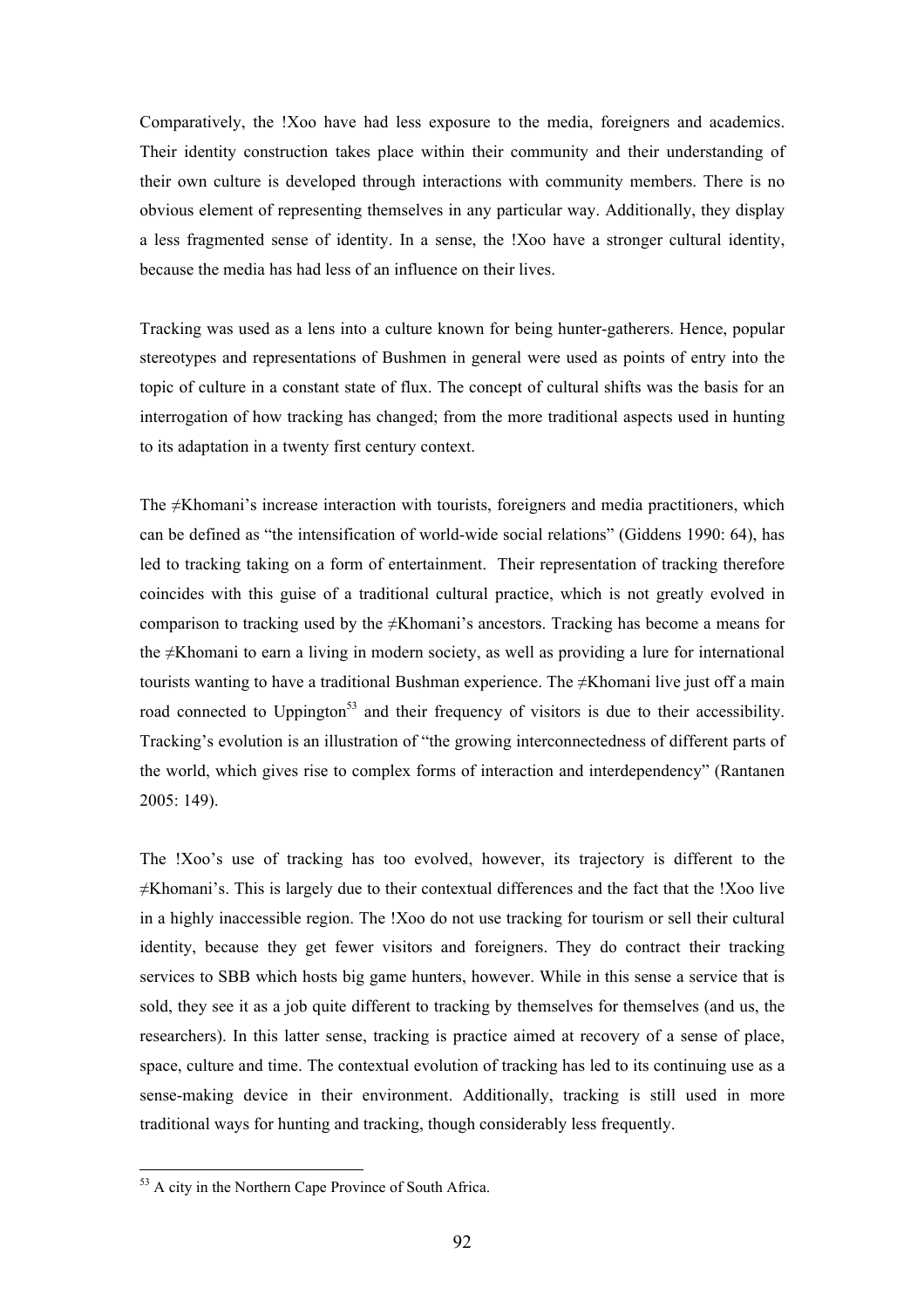Literacy and its necessity in modern society is contested in remote communities. The concept of cultural negotiations and shifts also speaks to how particular cultural practices have shifted in order to fill particular roles in society. Instead of reading traditional texts, the ≠Khomani and !Xoo communities use tracking to make sense and define meaning in their context. In cities and modern society, knowledge and one's ability to exist successfully are attributed to what a person knows (or has read) and how successfully they can make sense of their environment. In less developed areas, the ≠Khomani and !Xoo's ability to make sense of their environment (through tracking) largely defines how successfully they exist in their context. Therefore, there are certain parallels which are drawn between literacy and tracking.

Modern society is discerned by an adherence to expectations, perpetuated stereotypes and rapid technological development. Though these traits it is interesting to analyse and attempt to understand how it effects different sects of society, none more so that those that exist in remote areas. What the future holds for a unique culture like the Bushman is an interesting concept. However, what is clear is that a culture can adapt, be sustained and exist in modern society, that is, given they have a motivation to do so.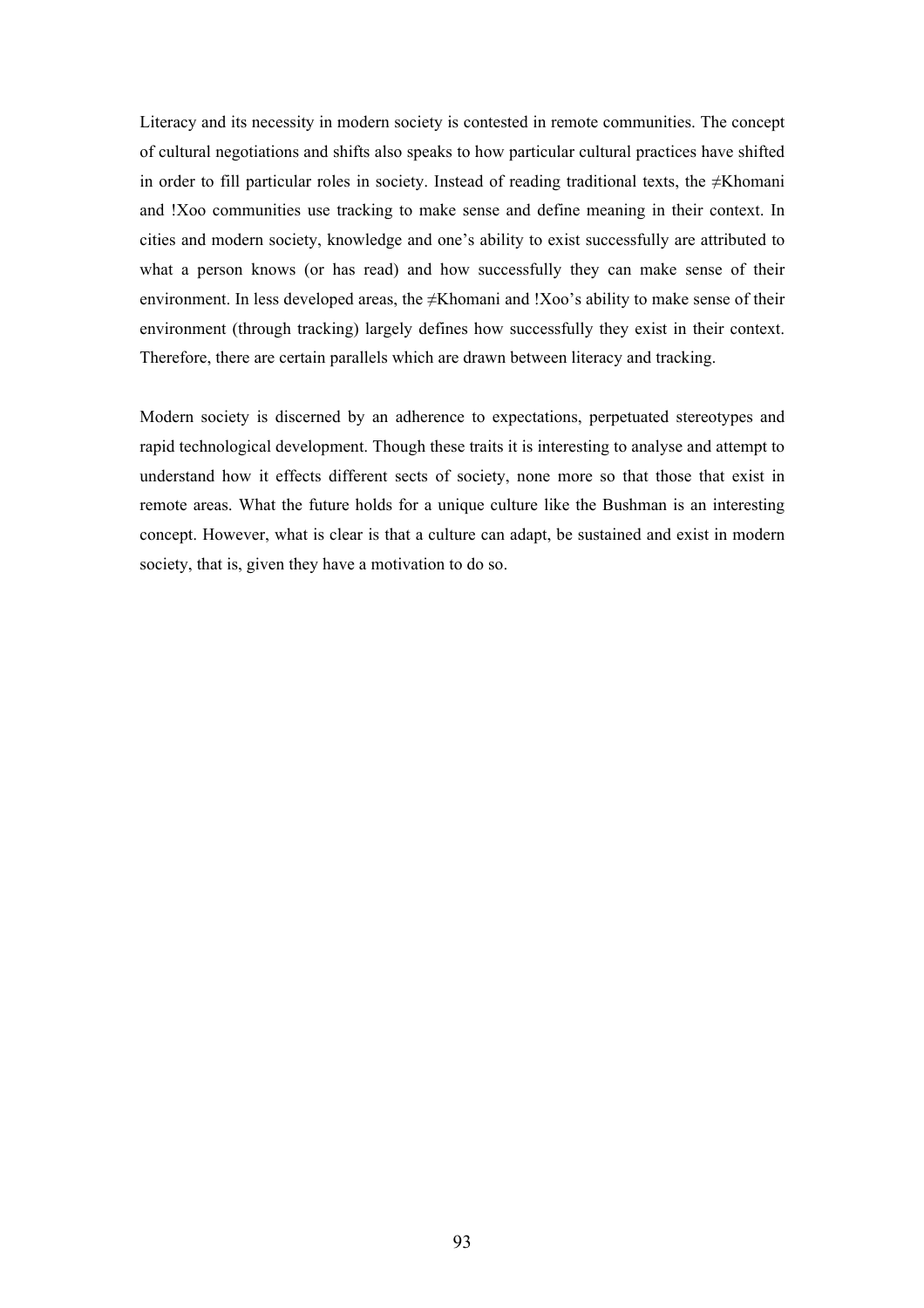# **References**

## **1. Primary Sources**

Logie, C. (2005, 2007) *Fieldnotes*. Unpublished. Graduate Programme in Culture, Communication and Media Studies, University of Natal, Durban, South Africa.

Flyman, M. (2000) *Community Mobilisation: Living for tomorrow in the Southern Kalahari*. Available at: www.cbnrm.bw/pagessubdir/CommunityMobilisation.htm. Last Accessed: 30 January 2007.

## **Interviews**

Bok, Adam (2007) Interviewed by Chris Logie, Lauren Dyll, Colin Skelton, Karen Peters and Kate Finlay at Bush Camp, Witdraai, Northern Cape, South Africa July 2007.

Pedrus Motshabise, Tam Tam 'John-John' Nai, Kort Jan Nai, Sekhwande 'Wiste Jan' Nai (2005) Interviewed by Chris Logie and Gus Gauntlett at Masetleng Pan, Ngwatle, Botswana in October 2005.

Yee-Yee Lankman, Tam Tam 'John-John' Nai, Sekhwande 'Wiste Jan' Nai, Keatshaba Tsatsi (2007). Interviewed by Chris Logie and Gus Gauntlett at Masetleng Pan, Ngwatle, Botswana in July 2007.

Kruiper, Toppies (2007) Interviewed by Chris Logie, Lauren Dyll, Colin Skelton, Karen Peters and Kate Finlay while participating in a //Uruke Traditional Tracking Experience in Witdraai, Northern Cape, South Africa in July 2007.

van Wyk, Silikat (2007) Interviewed by Chris Logie and Alison Copley at the roadside vending area in Witdraai, Northern Cape, South Africa in July 2007.

Witbooi, Blade (2007) Interviewed by Chris Logie, Lauren Dyll, Nelia Oets and Keyan Tomaselli at the roadside vending area in Witdraai, Northern Cape, South Africa in July 2007.

#### **2. Secondary Sources**

#### **Government and Official Documents and Reports**

SAHRC (2004). Report on the Inquiry into Human Rights Violations in the ≠*Khomani San Community*. South African Human Rights Commission. Andriesvale, Republic of South Africa: SAHRC.

#### **Related research: unpublished dissertations and papers**

Durington, M. (2009). 'The Hunters Redux: Participatory and Applied Visual Anthropology with the Botswana San'. In S. Pink *Visual Interventions*, New York: Berghahn Books.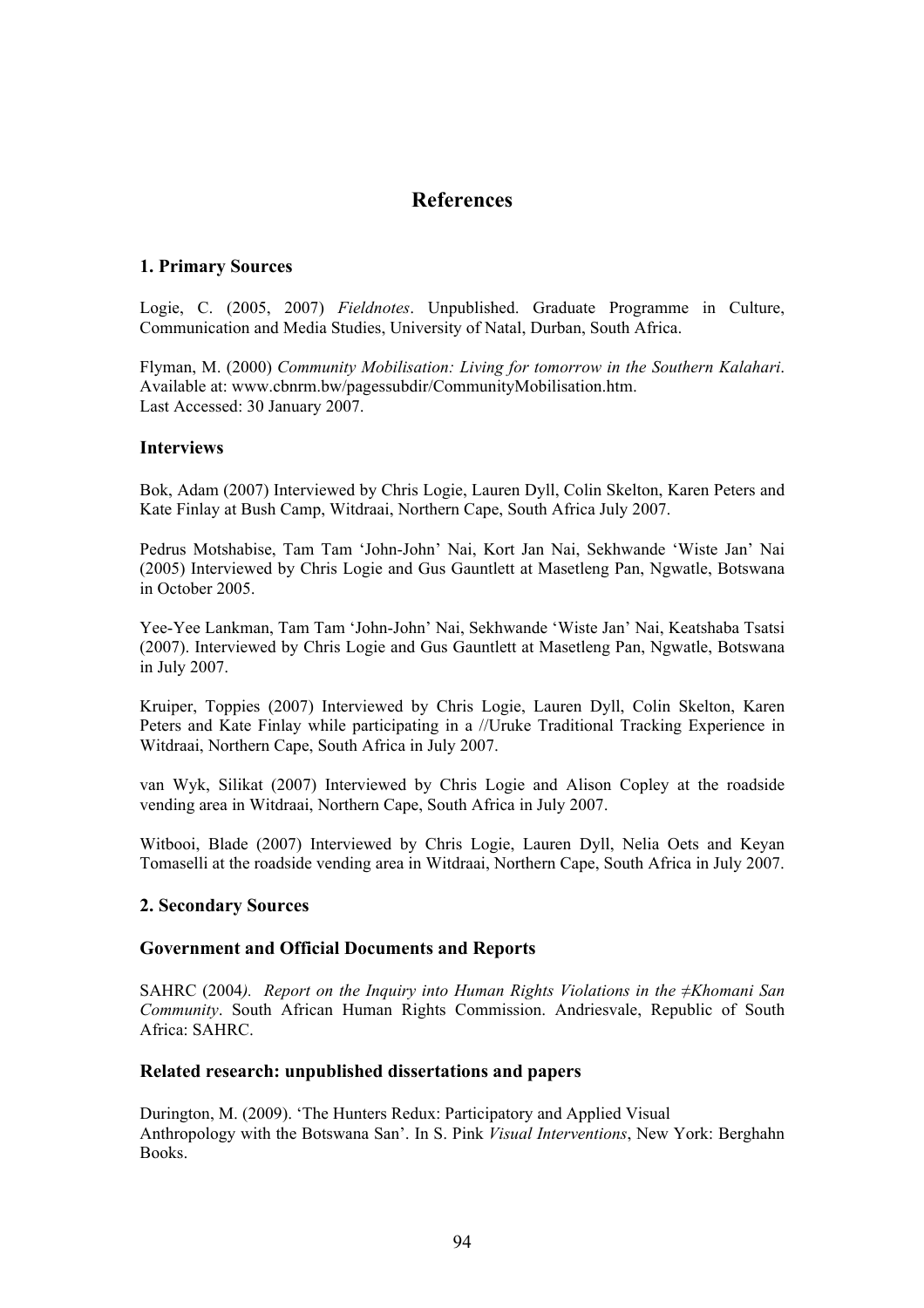Dyll, L. (2004). *Close Encounters With the First Kind: What does Development mean in the Context of Two Bushmen communities in Ngwatle and the Northern Cape?* MA Dissertation. Graduate Programme in Culture, Communication and Media Studies, University of Natal, Durban, South Africa.

Dyll, L. (2008). *Community Development Strategies in the Kalahari – an expression of Modernization's Monologue?* Unpublished.

Ellis, W. (2001). *Domains of Trust in the Southern Kalahari: Production of Knowledge, Authenticity and Community Heterogeneity*. Programme for Land and Agrarian Studies, School of Government, University of the Western Cape. Bellville, South Africa.

Grossman, D. & Holden, P. (2002). *Kalahari Land Claims: Towards settlement*. Unpublished Report.

Holt, A. (1998). *An analysis of racial stereotyping in SABC-TV commercials in the context of reform, 1978-1992*. Ph.D. Graduate Programme. Cultural and Media Studies. University of Natal.

Njagi, N. (2005). *The Sustainable Livelihoods Approach: A Vulnerability Context Analysis of Ngwatle's !Kung Group Basarwa Botswana*, MA Thesis, University of KwaZulu-Natal, Durban.

Simões, A. (2001). *Issues of Identity in relation to the Kalahari Bushmen of Southern Africa: A Comparative analysis of two different Bushmen groups during the late 1990s and into 2001.*  Unpublished Masters dissertation, University of Natal, Durban, South Africa.

## **Publications**

Adler, P.A. and Adler, P. (1994). 'Observational Techniques', In N.K. Denzin & Y.S. Lincoln (eds.) *Handbook of Qualitative Research*,. Thousand Oaks CA: Sage, pp377-392.

Adorno, T & mHorkheimer, M. (1947). *The culture industry: Enlightenment as mass deception*. Amsterdam: Querido Verlag.

Allon, F. (2004). 'An Ontology of Everyday Control: Space, media flows and 'smart' living in the absolute present' In N. Couldry & A. McCarthy (eds.) *MediaSpace - Place, Scale and Culture in a Media Age,*. New York: Routledge. pp 253-273.

Ang, I. (1996*). Living Room Wars: Rethinking Media Audiences for a Postmodern World*. London: Routledge.

Arendt, Hannah (1958). *The Origins of Totalitarianism*. 2nd Ed. Cleveland OH: The World Publishing Co.

Barnard, A. (1992). *Hunters and Herders of Southern Africa*. Cambridge: Cambridge University Press.

Barker, C. (1999). *Television, globalization and cultural identities: Issues in cultural and media studies.* Open University Press: University of Michigan.

Barthes, R, translated by Lavers, A. (1972). *Mythologies, Volume 1972, Part 3.* Noonday Press: New York.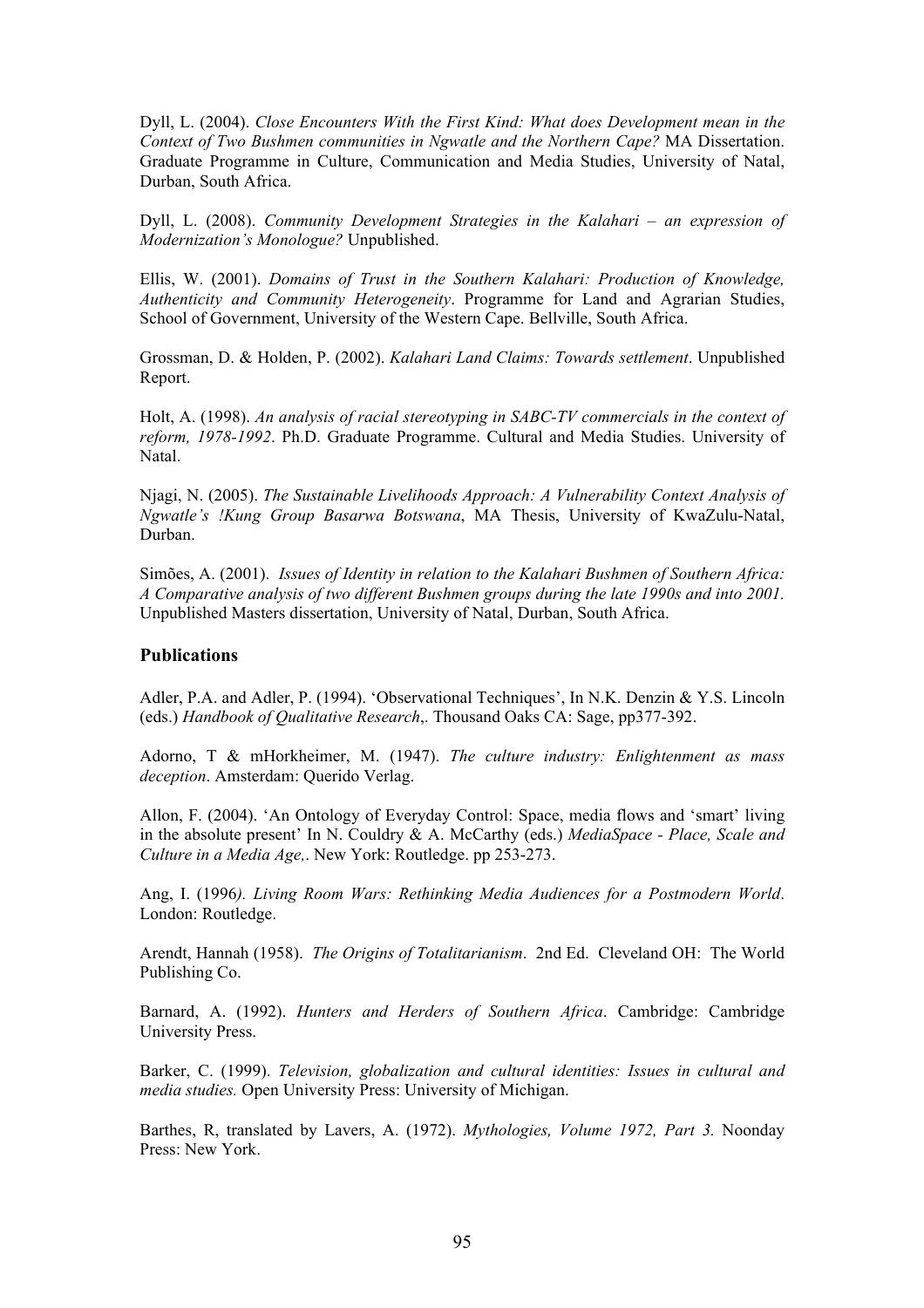Biesele & Hitchcock, (2000). *Hunter-Gatherers in the Modern World; Conflict, Resistance and Self Determination*. New York: Berghahn Books.

Blurton-Jones, C.M. & Konner, N. (1976). '!Kung Knowledge of Animal Behaviour' In R.E. Johannes (ed.) *Traditional Ecological Knowledge: A Collection of Essays*.. Geneva: IUCN.

Bulmer, M (1979). 'Concepts in the analysis of qualitative data'. *Sociological Review*, 27, pp. 651-677.

Buntman, B. (1996). 'Bushman Images in South African Tourist Advertising: The case of Kagga Kamma'. In P. Skotnes, (ed.) *Miscast: Negotiating the Presence of the Bushmen.* Cape Town: University of Cape Town Press, pp. 271-279.

Castells, M. (1996). *The Rise of the Network Society.* Malden, MA and Oxford: Basil Blackwell.

CCMS (2007). Culture, Communication & Media Studies Department (Online). Available from http://ccms.ukzn.ac.za/index.php?option=com\_frontpage&Itemid=1 (Accessed 01 November 2010)

Chamberlin, J.E. (2004). '*If This is Your Land, Where are Your Stories*?' Canada: Vintage Canada.

Cohen L, Manion L & Morrison K (2001). *Research Methods in Education 5th Edition*. New York: Routledge.

Crawhall, N. (2001). *Written in the Sand: Auditing and Managing Cultural Resources with Displaced Indigenous Peoples*. South African San Institute, in co-operation with UNESCO.

Deacon, D. Pickering, M. Golding, P. Murdock, G. (1999). *Researching Communications: A practical Guide to methods in Media and Cultural analysis.* London: Arnold.

Denzin, N.K. & Lincoln Y.S. (2000) (eds.). *Handbook of Qualitative Research. Second Edition*. London: Sage.

Dyll, L. (2003). 'In the Sun with Silikat', *Current Writing*: *Text and Reception in Southern Africa,* Vol. 15 (special issue), pp. 129-146.

Ellis, C. & Bochner, A.P (2000). 'Autoethnography, Personal Narrative, Reflexivity: Researcher as Subject.' In N.K. Denzin & Y.S. Lincoln, (eds.) *The Handbook of Qualitative Research*. London: Sage Publications Inc: pp. 733-762.

Fabian, J. (1990). 'Presence and Representation: The Other and Anthropological Writing', *Critical Inquiry*, Vol.16. The University of Chicago Press.

Fabian, J. (1985). 'Culture, Time and the Object of Anthropology', *Berkshire Review,* Vol. 20. Routledge, Amsterdam.

Fraser, N (2000). 'Rethinking Recognition'*. New Left Review (May-June 2000)*. (3), pp. 107 – 120.

Freire, P. (1972). *Pedagogy of the Oppressed*. London: Penguin Books.

Fru Doh, E. (2009). *Stereotyping Africa: Surprising Answers to Surprising Questions*. Langaa RPCIG, Cameroon.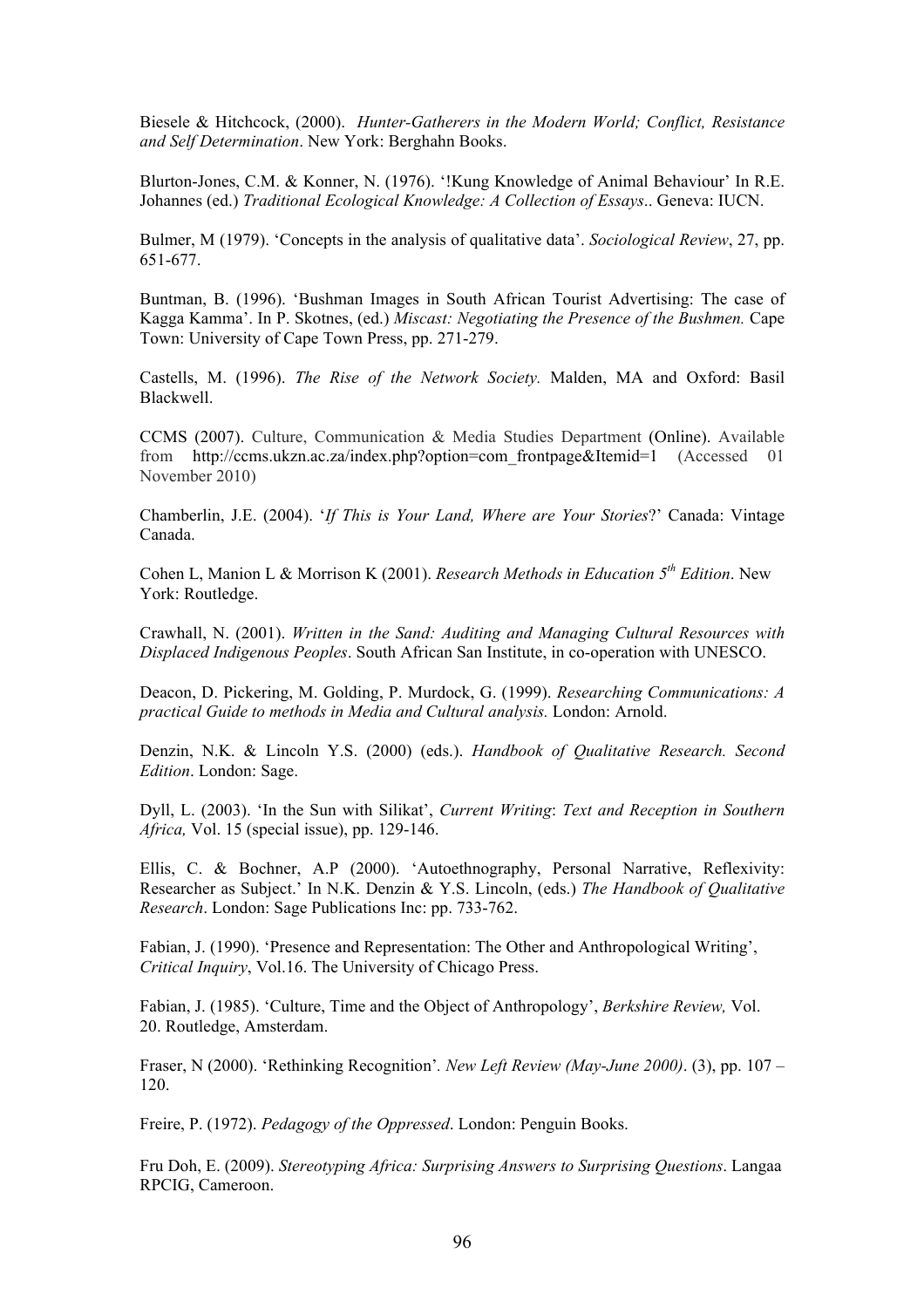Garland, E. & Gordon, R.J (1999). 'The Authentic (In) authentic: Bushman Anthro-Tourism' In *Visual Anthropology: Encounters in the Kalahari,* 12(2-3): pp. 267-287.

Giddens, A. (1990). *The Consequences of Modernity.* Cambridge: Polity*.*

Giddens, A. (1999). *How Globalisation is Reshaping Our Lives.* London: Routledge.

Goodwin, A.J.H. (1936). 'The Bushmen', *The African observer: a review of contemporary affairs* (Bulawayo), 5 (5), pp. 41-46.

Gordon, R.J. (1992). *The Bushman myth: The making of the Namibian underclass*. Boulder: Westview Press.

Gordon, R.J. & Sholto-Douglas, S. (2000). *The Bushman Myth: The making of the Namibian underclass, vol 2*. Jackson: Perseus Distribution.

Grossberg, L. (1996). 'Identity and cultural studies – Is that all there is?' In S. Hall & P. du Gay (eds.) *Questions of cultural identity.* London: Sage Publishers, pp. 87-107.

Hall, S. (1991). 'Old and New Identities, Old and New Ethnicities', In A.D. King (ed.) *Culture, Globalization, and the World-System: Contemporary Conditions for the Representation of Identity*, State University of New York at Binghamtom.

Hall, S. (1996). 'Who needs 'identity?' In S. Hall and P. du Gay (eds.) *Questions of cultural identity*. London: Sage Publishers: pp. 1-17.

Hall, S. (1990). 'Cultural identity and diaspora'. In J. Rutherford (ed.) *Identity: Community, culture, difference*. London: Lawrence and Wishart: pp. 222-237.

Hamilton, D.L., & Trolier, T.K. (1986). Stereotypes and stereotyping: An overview of the cognitive approach. In J. Dovidio & S. Gaertner (eds.) Prejudice*, discrimination, and racism* (pp. 127-163). Orlando, FL: Academic Press.

Hartley, J. (2003). *A Short History of Cultural Studies*. London & Thousand Oaks: Sage.

Hartshorne, C. and Weiss, P. (eds.) (1931-1935; 1958). *The Collected Papers of Charles Sanders Pierce Vols. I-VI. Vols. VII-VIII* edited by A Burks. Cambridge, Mass: Harvard University Press*.*

Harvey, D. (1989). *The Condition of Postmodernity: An Enquiry into the conditions of Cultural Change*. Oxford: Blackwell Publishing.

Held, D, McGrew, A, Goldblatt, D & Perraton, J. (1999). *Global Transformations: Politics, Economics and Culture*. Cambridge: Polity.

Heller, A. (1984). *A Radical Philosophy*. Oxford: Basil Blackwell.

Hitchcock, R.K. (1998). 'The politics and economics of bureaucratic and ethnic identity among Remote Area populations in Botswana', In A. Bank (ed.). *The Khoisan identities and cultural heritage conference.* Bellville, Cape: University of the Western Cape, Institute for Historical Research, pp. 303-313.

Hitchcock, R.K (2002). 'We are the First People': Land, Natural Resources and Identity in the Central Kalahari, Botswana', In *Journal of Southern African Studies*, December, 28(4), pp. 797-824.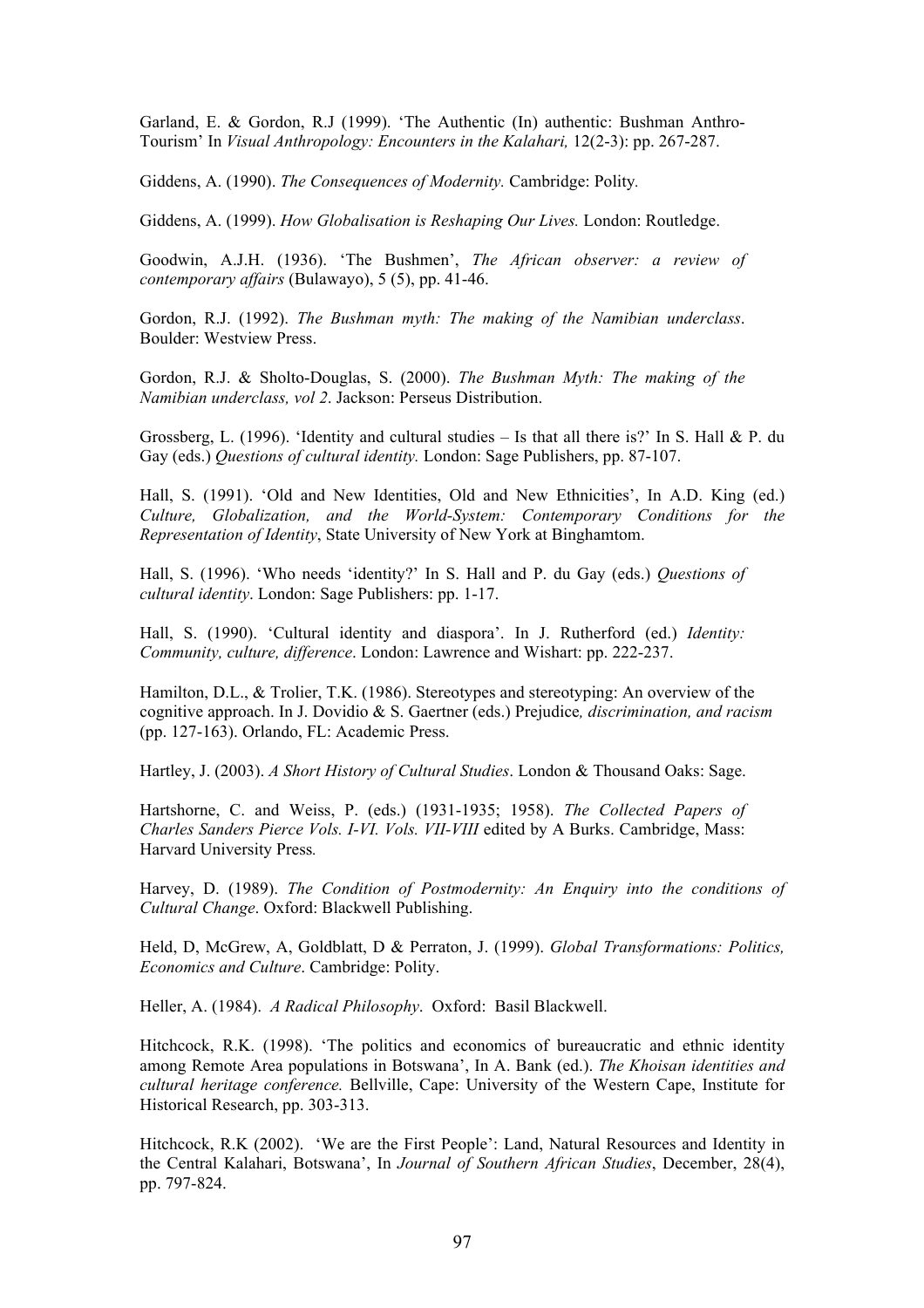Hoggart, R. (1958). *The uses of literacy: aspects of working-class life, with special references to publications and entertainments*. Harmondsworth, Middlesex: Penguin.

Holman Jones, S. (2005). 'Autoethnography: Making the Personal Political', In N.K. Denzin & Y.S. Lincoln (eds.) *Handbook of qualitative research 3rd edition*. London: Sage, pp. 763- 791.

Johannes, R.E. (1989). *Traditional Ecological Knowledge: A Collection of Essays*. Geneva: IUCN.

Kriel, J. (2004). *Kgalagadi Transfrontier Park: Natural and Cultural History* (Online) Available from www.sanparks.org/parks/kgalagadi/tourism/history.php (Accessed 17 March 2007)

Lange, M. (2003). 'Voices From The Kalahari', *Current Writing*, Vol. 15 (special issue), pp. 57-71.

Lange, M., Kruiper, B & Tomaselli, C. (2007). 'Meeting Points: Symbiotic Spaces', In K.G. Tomaselli (ed.) *Writing in the san/d. Autoethnography Among Indigenous South Africans*. New York: Altamira Press.

Lee, R.B. & DeVore, I. (1976). 'Investigations of a Little-Known Way of Life' In *Kalahari Hunter-Gatherers: Studies of the Kung San and Their Neighbours,* Cambridge, Mass: Harvard University Press*.*

Levitt, T. (1983). 'Globalisation of Markets'. *Harvard Business Revie*w, May-June, pp. 2-11.

Liebenberg, L (1992). *A Concise Guide to the Animal Tracks of Southern Africa.* Cape Town, South Africa: Creda Press.

Liebenberg, L (2001). *The Art of Tracking.* Cape Town, South Africa: David Phillip Publishers.

Marling, W. (2006). *How "American" is Globalisation?* The John Hopkins University Press, Baltimore.

Jonathan Mazower. (1997). Index on Censorship: Botswana: Censorship and the Bushmen: Banning Dissent and Belittling the Victims (Online). Available from http://www.ifex.org/fr/content/view/full/51580/ (Accessed 25 October 2010).

McLennan-Dodd, V. (2003). 'Hotel Kalahari', In *Cultural Studies - Critical Methodologies*. *Theme Issue: From One to An-Other: Autoethnographic Explorations in Southern Africa*, 3(4), pp. 448-469.

McLennan-Dodd, V. & Tomaselli K.G. (2005). 'Made in China: The Gods Go East'. *Visual Anthropology*, 18, pp. 1-30.

Oets, N. (2003). 'From Myth to Reality to Somewhere in Between?' *Current Writing*, *Vol. 15* (special issue), pp. 43-56.

Pachler, N, Bachmair, B, Cook, J. (2010). Mobile learning*: structures, Agency, Practices.* Springer Publishing: New York 2010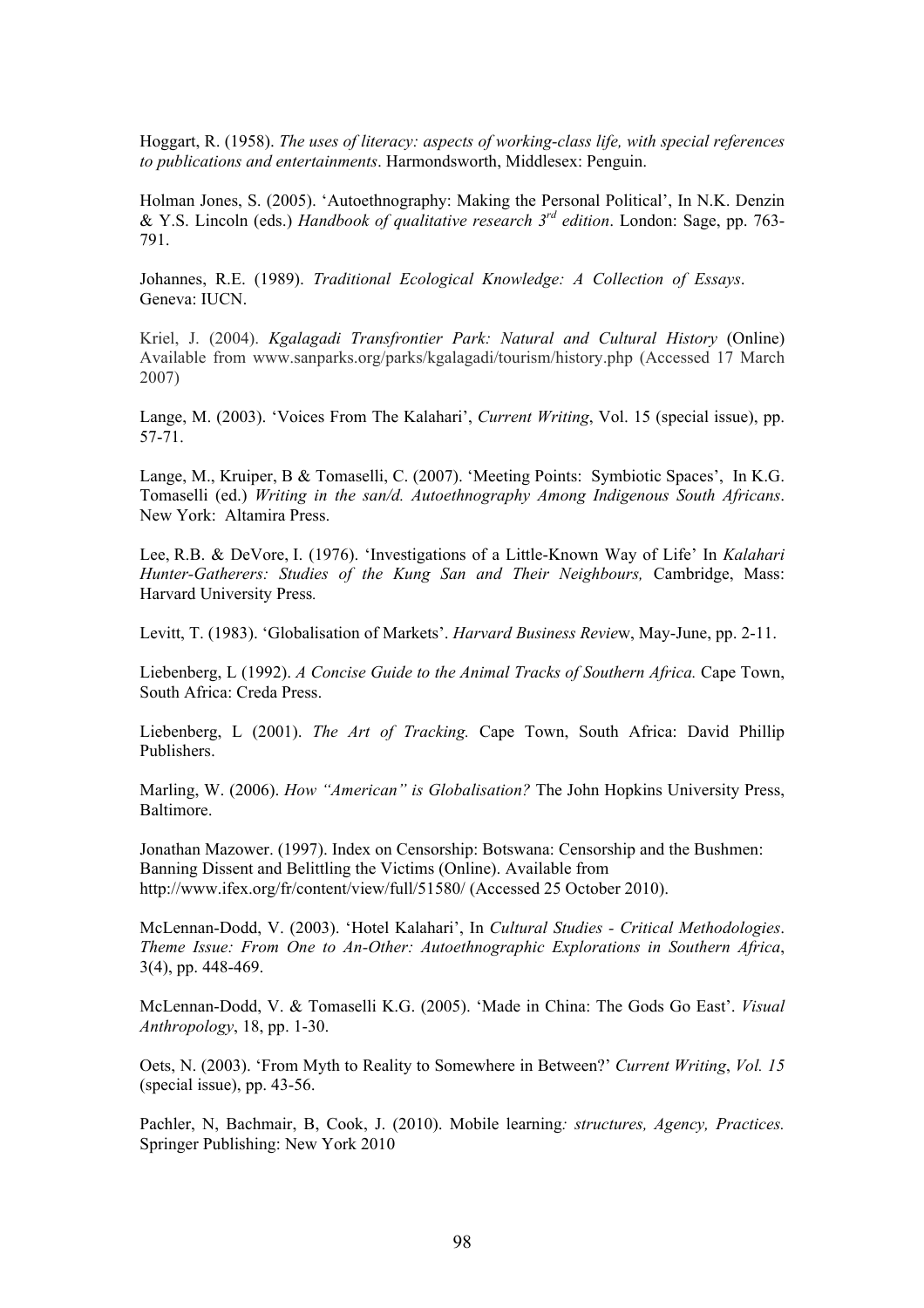Ronai, C.R. (1995). 'Multiple Reflections of Child Sex Abuse: An Argument for a Layered Account', *Journal of Contemporary Ethnography*, 23, pp. 395-426.

Rantanen, T. (2005). *Media and Globalisation*. London: Sage.

Reinhardt, T. (2003). 'The Fire Dance'. *Current Writing: Test and Reception in Southern Africa*, 15, pp. 107-117.

Robertson, R. (1990). 'Mapping the Global Condition: Globalisation as the Central Concept', *Theory, Culture and Society*, 7(2-3), pp. 15-30.

Robertson, R. (1992). *Globalisation: Social Theory and Global Culture*. London, Thousand Oaks, New Delhi: Sage Publications.

Robertson, R. (1995). 'Globalisation – time-space and homogeneity-heterogeneity', In M. Featherstone, S. Lash & R. Robertson (eds.) *Global Modernities*. London: Sage pp. 25-44.

Robins, S (2001). *NGOs*, 'Bushmen' and Double Vision: The  $\neq$  Khomani San Land Claim and the Cultural Politics of 'Community' and 'Development' in the Kalahari'*,* In *Journal of Southern African Studies*, Vol. 27, No. 4, (Dec., 2001), pp. 833-853, Taylor & amp; Francis, Ltd, pp. 833-853.

Ryan, G.W. & Bernard, H.R. (2000). 'Data Management and Analysis Methods', In N.K. Denzin & Y.S. Lincoln *Handbook of Qualitative Research. Second Edition*. London: Sage: pp 769-802

Saugestad, S. (2001). *The inconvenient Indigenous: Remote Area Development in Botswana, Donor Assistance, and the First People of Kalahari.* Uppsala: NORDISKA AfrikaInstitutet.

Schapera, I. (1939). 'A survey of the Bushman question'. *Race Relations*, 6(2), pp. 68-83.

Simpson, J. (2006). *Pilger and Simpson urge Journalists to drop 'stone age' and 'primitive'*. Survival: the movement for tribal peoples. Available at www.survivalinternational.org/news/1385 (Last Accessed 16/02/09)

Singh, R (1995). 'Wanted: A debate in pidgin/creole phonology' In *Journal of Pidgin and Creole Languages*, John Benjamins Publishing Co.

Stoller, P. (1998). *Sensuous Ethnography*. Philadelphia: University of Philadelphia Press.

Suzman, J (2000). 'Things from the Bush: Contemporary History of the Omaheke Bushmen'. Klosterberg: P. Schlettwein Publishing.

Terre Blanche, M., Durrheim, K. & Painter, D. (2006). *Research in Practice: Applied Methods for Social Sciences*. Rhodes: Juta and Company Limited.

Thompson, J.B. (1995). *The Media and Modernity: A Social Theory of the Media*, Cambridge: Polity Press. Pp. 31-43.

Tomlinson, J. (1999). *Globalisation and Culture*. United Kingdom: Polity Press.

SASI. (2010). *South African San Institute: Home* (Online). Available from http://sasi.org.za/php (Accessed 08 September 2010)

Triandis*,* H. C. (1994)*. Culture and social behavior.* New York: McGraw*-*Hill*.*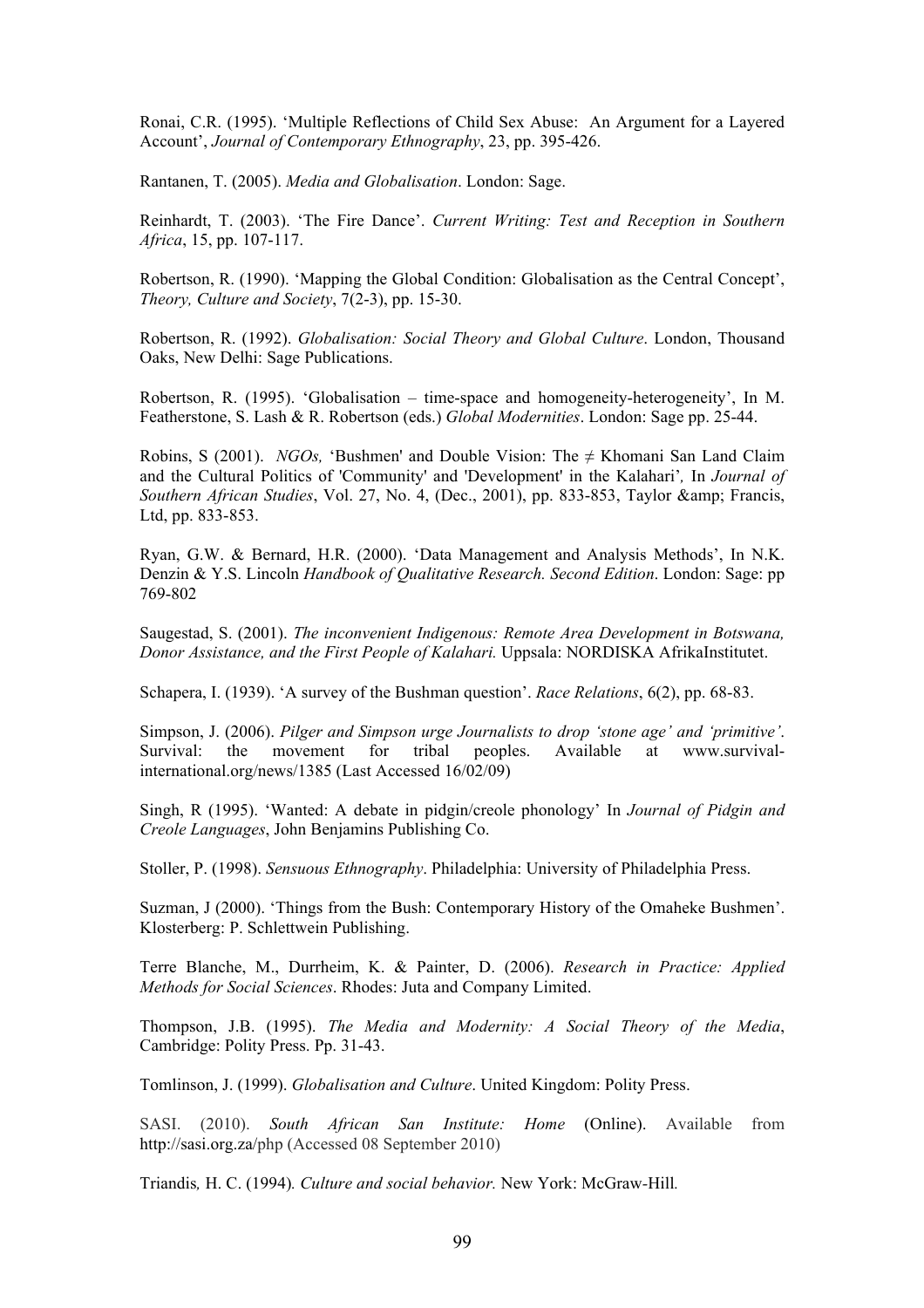Tomaselli, K.G. (1996). *Appropriating Images. The Semiotics of Visual Representation.* Denmark: Intervention Press.

Tomaselli, K.G. (2001). 'Rock art, the art of tracking, and cybertracking: Demystifying the "Bushmen" in the information age' In *Visual Anthropology: Vol 14.* OPA Press, N.Y.

Tomaselli, K.G. (2002). *"*'We have to work with out own heads' (/Angn!ao): San Bushmen and the Media" In *Visual Anthropology: Images from the Kalahari,* 15(2): pp. 203-220.

Tomaselli, K.G. (2003a). 'San (Bushmen), arts and tourism', *Medien Journal*, 2: 61-65.

Tomaselli, K.G. (2003b). *"'*Dit is die Here se Asem': The Wind, its Messages and issues of Auto-ethnographic Methodology in the Kalahri". In *Cultural Studies: Critical Methodologies,*  3(4), pp. 397-428.

Tomaselli, K.G. (2005). *Where Global Contradictions are Sharpest: Research Stories from the Kalahari*. Amsterdam: Rozenberg Publishers.

Tomaselli, K.G. (2007). *Writing in the san/d. Autoethnography Among Indigenous South Africans*. New York: Altamira Press.

Tomaselli, KG, Dyll, L & Francis, M. 'Self and Other: Auto, reflexive & Indigenous Ethnography' In N. Denzin, N. (eds.) *The Handbook of Critical and Indigenous Methodologies*. London: Sage, forthcoming.

Tomaselli, K.G & McLennan-Dodd, V. (2003). 'From one to an-other: Auto-ethnographic explorations in southern Africa', *Cultural Studies - Critical Methodologies*, theme issue, 3(4).

Tomaselli, K.G & Shepperson, A. (2005). 'Negotiating Research with First Peoples' In K.G. Tomaselli (ed.) *Where Global Contradictions are Sharpest: Research Stories from the Kalahari*. Vrije Universiteit, Amsterdam: Rozenberg Publishers, pp. 9-20.

Tomaselli, K.G. & Wang, C. (2001). 'Selling myths, not culture: Authenticity and cultural tourism'. In *Tourism Forum South Africa*, 1(1): pp. 23-33.

Ulin, R.C. (2001). *Understanding Cultures: Perspectives in Anthropology and Cultural Theory*. Blackwell Publishing: Oxford.

Van der Post, L. (1958). *The Lost World of the Kalahari*. London: Hogarth Press.

Weinberg, P. (2000). *Once We Were Hunters: A Journey with Africa's Indigenous People*. Cape Town, South Africa: Mets & Schildt Publishers.

Werner G & Schoepfle (1987). *Systematic Fieldwork: Foundations of Ethnography and Interviewing*. London: Sage Publishers.

White, H. (1995). *In the Tradition of the Forefathers: Bushmen Traditionality at Kagga Kamma*. Cape Town, South Africa: UCT Press.

Widlok, T (2004). *Living on Mangetti: 'Bushman' Autonomy and Namibian Independence*  (edited by Barnard, A). Oxford: Oxford University Press